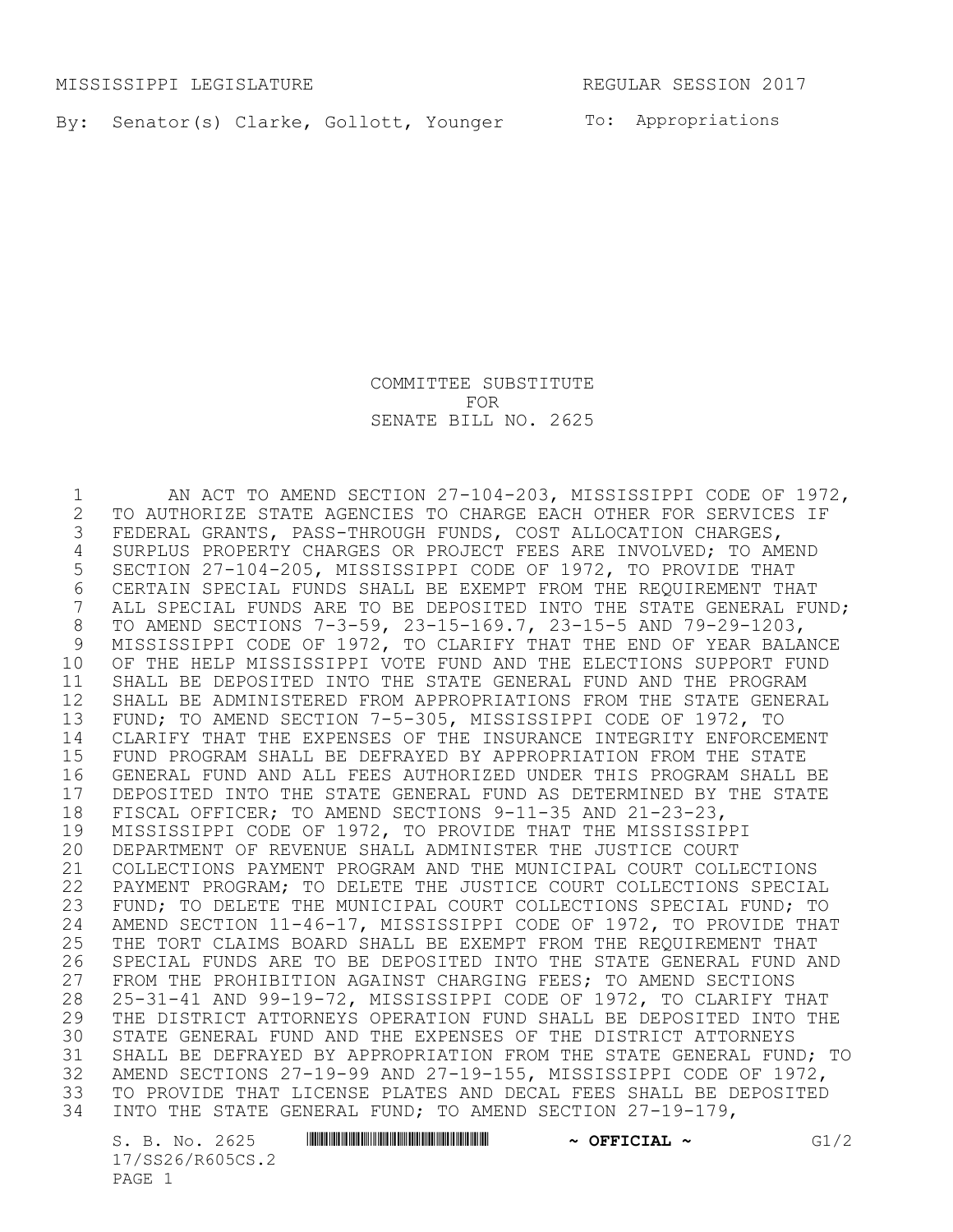MISSISSIPPI CODE OF 1972, TO CLARIFY THAT THE EXPENSES OF THE DEPARTMENT OF REVENUE LICENSE TAG ACQUISITION FUND PROGRAM SHALL BE DEFRAYED BY APPROPRIATION FROM THE STATE GENERAL FUND AND ALL FEES AUTHORIZED UNDER THIS PROGRAM SHALL BE DEPOSITED INTO THE STATE GENERAL FUND AS DETERMINED BY THE STATE FISCAL OFFICER; TO AMEND SECTION 27-104-21, MISSISSIPPI CODE OF 1972, TO PROVIDE THAT REVENUE FROM THE STATEWIDE COST ALLOCATION (SWCA) PLAN SHALL ONLY BE USED BY THE DEPARTMENT OF FINANCE AND ADMINISTRATION FOR THE MAINTENANCE OF STATE-OWNED PROPERTY; TO AMEND SECTION 29-1-95, MISSISSIPPI CODE OF 1972, TO PROVIDE THAT THE PROCEEDS FROM TAX SALES IN THE LAND RECORDS MAINTENANCE FUND ADMINISTERED BY THE SECRETARY OF STATE USED TO PAY TAXES DUE TO LOCAL GOVERNMENTAL ENTITIES SHALL BE EXEMPT FROM THE REQUIREMENT THAT ALL SPECIAL FUNDS ARE TO BE DEPOSITED INTO THE STATE GENERAL FUND; TO AMEND SECTION 29-1-107, MISSISSIPPI CODE OF 1972, TO PROVIDE THAT EFFECTIVE JULY 1, 2017, PUBLIC TRUST TIDELANDS LEASES SHALL BE NEGOTIATED BY THE EXECUTIVE DIRECTOR OF THE MISSISSIPPI DEPARTMENT OF MARINE RESOURCES AND EXECUTED BY THE PRESIDENT OF THE BOARD OF SUPERVISORS OF THE COUNTY IN WHICH THE TIDELANDS IS LOCATED AND THE SECRETARY OF STATE MAY ASSIST IN THE MANAGEMENT OF SUCH LANDS ON REQUEST; TO AMEND SECTION 29-15-9, MISSISSIPPI CODE OF 1972, TO PROVIDE THAT THE PUBLIC TRUST TIDELANDS FUND SHALL BE ADMINISTERED BY THE MISSISSIPPI COMMISSION ON MARINE RESOURCES TO BE EXPENDED ON THE MISSISSIPPI GULF COAST AS PROVIDED BY LAW; TO AMEND SECTION 29-15-10, MISSISSIPPI CODE OF 1972, TO TRANSFER THE PUBLIC TRUST TIDELANDS ASSESSMENT FUND TO THE PUBLIC TRUST TIDELANDS FUND; TO AMEND SECTIONS 37-26-3 AND 37-26-9, MISSISSIPPI CODE OF 1972, TO CLARIFY THAT THE EXPENSES OF THE STATE COURT EDUCATION FUND AND THE STATE PROSECUTOR EDUCATION FUND AND THE STATE COURT CONSTITUENTS FUND AND THE STATE COURT SECURITY SYSTEMS FUND PROGRAMS SHALL BE DEFRAYED BY APPROPRIATION FROM THE STATE GENERAL FUND AND ALL FEES AUTHORIZED UNDER THIS PROGRAM SHALL BE DEPOSITED INTO THE STATE GENERAL FUND AS DETERMINED BY THE STATE FISCAL OFFICER; TO AMEND SECTION 37-26-11, MISSISSIPPI CODE OF 1972, TO CLARIFY THAT THE EXPENSES OF THE CHILDREN'S ADVOCACY CENTERS FUND PROGRAM SHALL BE DEFRAYED BY APPROPRIATION FROM THE STATE GENERAL FUND AND ALL FEES AUTHORIZED UNDER THIS PROGRAM SHALL BE DEPOSITED INTO THE STATE GENERAL FUND AS DETERMINED BY THE STATE FISCAL OFFICER; TO AMEND SECTION 43-19-61, MISSISSIPPI CODE OF 1972, TO CLARIFY THAT THE EXPENSES OF THE LEGAL DIVISION OF THE CHILD SUPPORT UNIT SHALL BE DEFRAYED BY APPROPRIATION FROM THE STATE GENERAL FUND AND ALL FEES AUTHORIZED UNDER THIS PROGRAM SHALL BE DEPOSITED INTO THE STATE GENERAL FUND AS DETERMINED BY THE STATE FISCAL OFFICER AND TO DELETE REFERENCE TO CERTAIN TRUST FUNDS; TO AMEND SECTION 43-47-39, MISSISSIPPI CODE OF 1972, TO CLARIFY THAT THE EXPENSES OF THE VULNERABLE PERSONS UNIT SHALL BE DEFRAYED BY APPROPRIATION FROM THE STATE GENERAL FUND AND ALL FEES AUTHORIZED UNDER THIS PROGRAM SHALL BE DEPOSITED INTO THE STATE GENERAL FUND AS DETERMINED BY THE STATE FISCAL OFFICER; TO AMEND SECTION 45-2-21, MISSISSIPPI CODE OF 1972, TO CLARIFY THAT THE EXPENSES OF THE LAW ENFORCEMENT OFFICERS AND FIREFIGHTERS DISABILITIES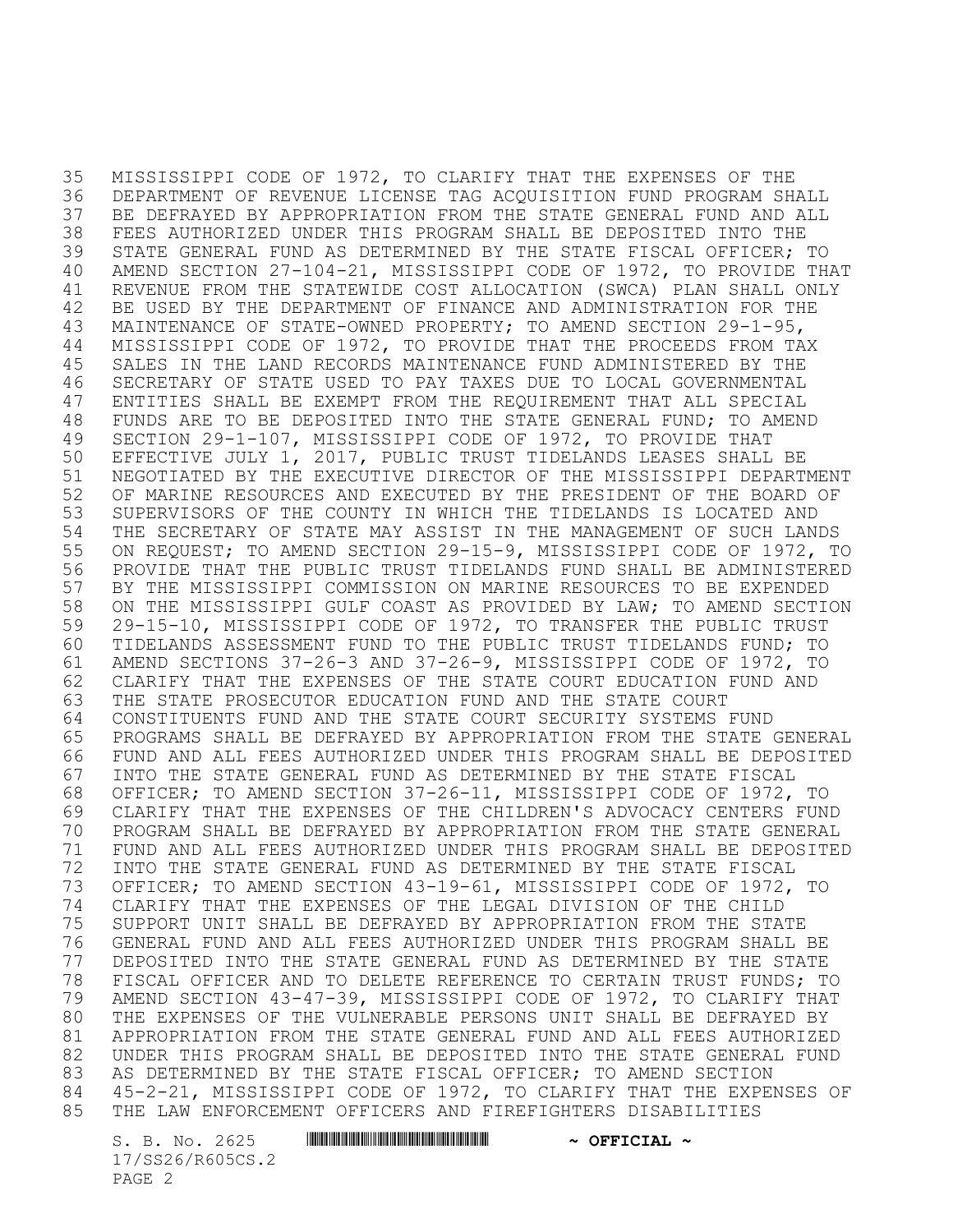BENEFITS FUND SHALL BE DEFRAYED BY APPROPRIATION FROM THE STATE GENERAL FUND AND ALL FEES AUTHORIZED UNDER THIS PROGRAM SHALL BE DEPOSITED INTO THE STATE GENERAL FUND AS DETERMINED BY THE STATE FISCAL OFFICER; TO AMEND SECTION 45-6-21, MISSISSIPPI CODE OF 1972, TO CLARIFY THAT THE EXPENSES OF THE MOTORCYCLE OFFICERS TRAINING PROGRAM SHALL BE DEFRAYED BY APPROPRIATION FROM THE STATE GENERAL FUND AND ALL FEES AUTHORIZED UNDER THIS PROGRAM SHALL BE DEPOSITED INTO THE STATE GENERAL FUND AS DETERMINED BY THE STATE FISCAL OFFICER; TO AMEND SECTION 53-1-77, MISSISSIPPI CODE OF 1972, TO CLARIFY THAT THE EXPENSES OF THE EMERGENCY PLUGGING PROGRAM AND THE OIL AND GAS CONSERVATION FUND PROGRAM SHALL BE DEFRAYED BY APPROPRIATION FROM THE STATE GENERAL FUND AND ALL FEES AUTHORIZED UNDER THIS PROGRAM SHALL BE DEPOSITED INTO THE STATE GENERAL FUND AS DETERMINED BY THE STATE FISCAL OFFICER; TO AMEND SECTION 27-103-303, MISSISSIPPI CODE OF 1972, TO INCREASE THE INDIVIDUAL PROJECT CAP ON EXPENDITURES FROM THE CAPITAL EXPENSE FUND; TO AMEND SECTION 71-3-73, MISSISSIPPI CODE OF 1972, TO PROVIDE THAT THE YEAR-END BALANCE OF THE SECOND INJURY FUND SHALL BE DEPOSITED INTO THE STATE GENERAL FUND; TO AMEND SECTIONS 73-31-7, 73-75-3, 73-75-7, 73-75-11 AND 73-75-27, MISSISSIPPI CODE OF 1972, TO PROVIDE THAT THE LICENSED BEHAVIOR ANALYST LICENSURE LAW SHALL BE ADMINISTERED BY THE STATE BOARD OF PSYCHOLOGY, TO PROVIDE THAT THE MISSISSIPPI AUTISM BOARD SHALL BECOME AN ADVISORY BOARD, AND TO CLARIFY THAT THE EXPENSES OF THE LICENSURE LAW SHALL BE DEFRAYED BY APPROPRIATION FROM THE STATE GENERAL FUND AND ALL FEES AUTHORIZED UNDER THIS PROGRAM SHALL BE DEPOSITED INTO THE STATE GENERAL FUND AS DETERMINED BY THE STATE FISCAL OFFICER; TO AMEND SECTION 75-57-119, MISSISSIPPI CODE OF 1972, TO CLARIFY THAT THE PROPANE EDUCATION AND RESEARCH FUND SHALL BE DIVERTED INTO THE STATE GENERAL FUND AND THE PROGRAM SHALL BE ADMINISTERED BY APPROPRIATION FROM THE STATE GENERAL FUND; TO AMEND SECTION 75-63-81, MISSISSIPPI CODE OF 1972, TO PROVIDE THAT THE PRENEED CONTRACTS LOSS RECOVERY FUND SHALL BE EXEMPT FROM THE REQUIREMENT THAT SPECIAL FUNDS BE DIVERTED INTO THE STATE GENERAL FUND AND TO PROVIDE THAT NO SUCH FUNDS MAY BE USED IN THE ADMINISTRATION OF THIS PROGRAM; TO AMEND SECTION 77-1-6, MISSISSIPPI CODE OF 1972, TO CLARIFY THAT THE PUBLIC SERVICE COMMISSION REGULATION FUND SHALL BE DEPOSITED INTO THE STATE GENERAL FUND AS DETERMINED BY THE STATE FISCAL OFFICER; TO AMEND SECTION 77-3-87, MISSISSIPPI CODE OF 1972, TO CLARIFY THAT THE AMOUNT OF THE PUBLIC UTILITIES REGULATORY ASSESSMENT SHALL NOT EXCEED THE TOTAL LEGISLATIVE APPROPRIATION AND THAT THE PROCEEDS OF SUCH ASSESSMENT SHALL BE DEPOSITED INTO THE STATE TREASURY FOR THE CREDIT OF THE GENERAL FUND; TO AMEND SECTION 77-3-721, MISSISSIPPI CODE OF 1972, TO CLARIFY THAT THE MISSISSIPPI TELEPHONE SOLICITATION REGULATION FUND SHALL BE DEPOSITED INTO THE STATE GENERAL FUND AS DETERMINED BY THE STATE FISCAL OFFICER; TO AMEND SECTION 93-21-31, MISSISSIPPI CODE OF 1972, TO CLARIFY THAT THE EXPENSES OF THE DOMESTIC VIOLENCE DIVISION OF THE OFFICE OF ATTORNEY GENERAL SHALL BE DEFRAYED BY APPROPRIATION BY APPROPRIATION FROM THE STATE GENERAL FUND AND ALL FEES AUTHORIZED UNDER THIS PROGRAM SHALL BE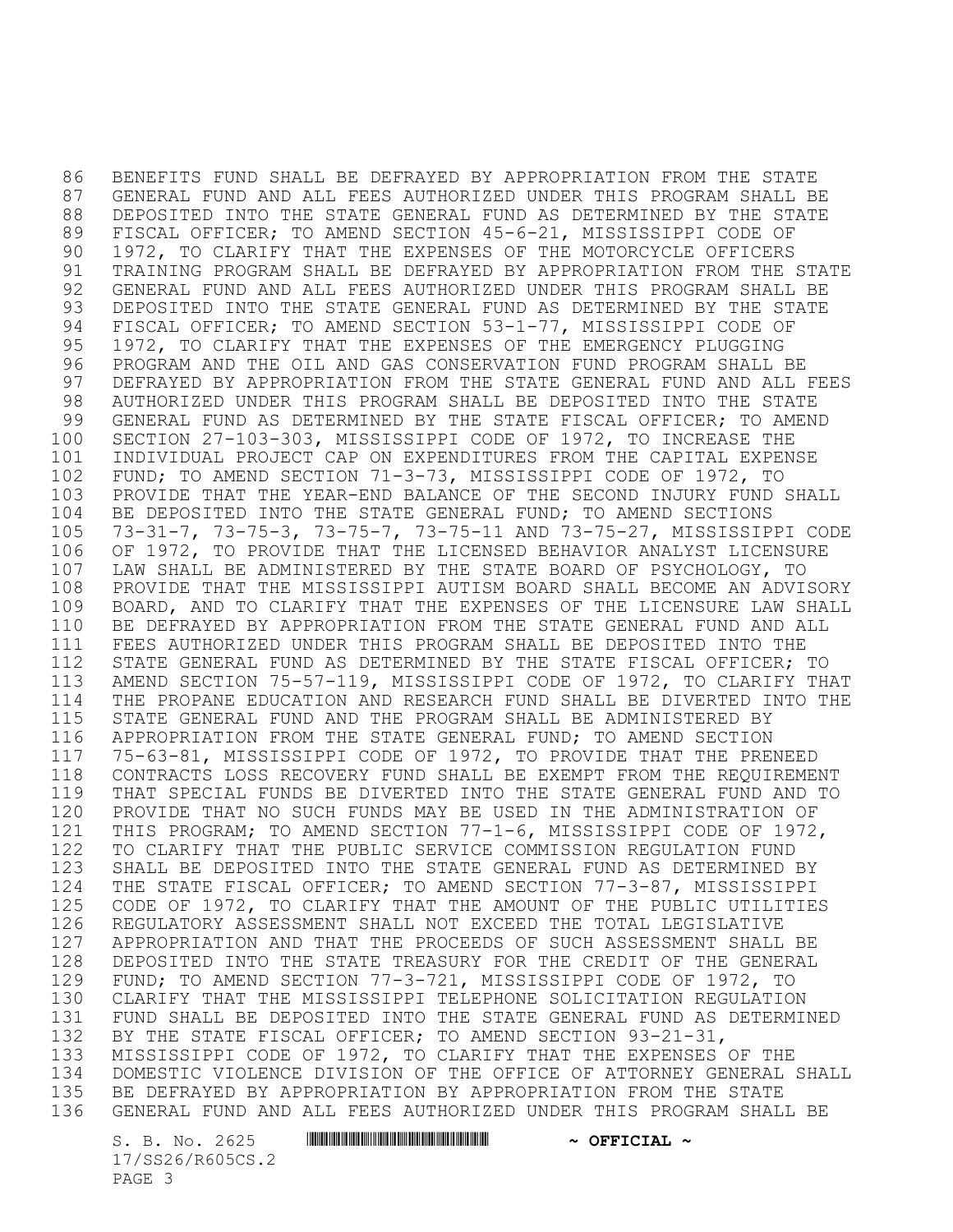DEPOSITED INTO THE STATE GENERAL FUND AS DETERMINED BY THE STATE FISCAL OFFICER; TO AMEND SECTION 97-3-54.8, MISSISSIPPI CODE OF 1972, TO CLARIFY THAT THE EXPENSES OF THE RELIEF FOR VICTIMS OF HUMAN TRAFFICKING FUND PROGRAM SHALL BE DEFRAYED BY APPROPRIATION FROM THE STATE GENERAL FUND AND ALL FEES AUTHORIZED UNDER THIS PROGRAM SHALL BE DEPOSITED INTO THE STATE GENERAL FUND AS DETERMINED BY THE STATE FISCAL OFFICER; TO AMEND SECTION 97-33-51, MISSISSIPPI CODE OF 1972, TO CLARIFY THAT THE CHARITABLE BINGO FUND SHALL BE DIVERTED INTO THE STATE GENERAL FUND AND THE CHARITABLE BINGO LAW SHALL BE ADMINISTERED BY APPROPRIATION FROM THE STATE GENERAL FUND; TO AMEND SECTION 97-45-25, MISSISSIPPI CODE OF 1972, TO CLARIFY THAT THE EXPENSES OF THE ATTORNEY GENERAL'S CYBER CRIME CENTRAL SPECIAL FUND PROGRAM SHALL BE DEFRAYED BY APPROPRIATION FROM THE STATE GENERAL FUND AND ALL FEES AUTHORIZED UNDER THIS PROGRAM SHALL BE DEPOSITED INTO THE STATE GENERAL FUND AS DETERMINED BY THE STATE FISCAL OFFICER; TO AMEND SECTION 99-41-29, MISSISSIPPI CODE OF 1972, TO CLARIFY THAT THE EXPENSES OF THE CRIME VICTIMS COMPENSATION FUND PROGRAM SHALL BE DEFRAYED BY APPROPRIATION FROM THE STATE GENERAL FUND AND ALL FEES AUTHORIZED UNDER THIS PROGRAM SHALL BE DEPOSITED INTO THE STATE GENERAL FUND AS DETERMINED BY THE STATE FISCAL OFFICER; TO AMEND CHAPTER 25, LAWS OF 2016 (SENATE BILL NO. 2916), TO REVISE THE APPROPRIATION TO THE OFFICE OF SECRETARY OF STATE FOR FISCAL YEAR 2017; AND FOR RELATED PURPOSES.

 BE IT ENACTED BY THE LEGISLATURE OF THE STATE OF MISSISSIPPI: **SECTION 1.** Section 27-104-203, Mississippi Code of 1972, is amended as follows:

 27-104-203. From and after July 1, 2016, no state agency 165 shall charge another state agency a fee, assessment, rent, audit fee, personnel fee or other charge for services or resources received. The provisions of this section shall not apply (a) to grants, contracts, pass-through funds, project fees or other charges for services between state agencies and the Board of Trustees of State Institutions of Higher Learning, any public university, the Mississippi Community College Board, any public community or junior college, and the State Department of Education, nor (b) to charges for services between the Board of

S. B. No. 2625 **\*\*\* A SECONDENT AND A SECONDENT AND A OFFICIAL ~** 17/SS26/R605CS.2 PAGE 4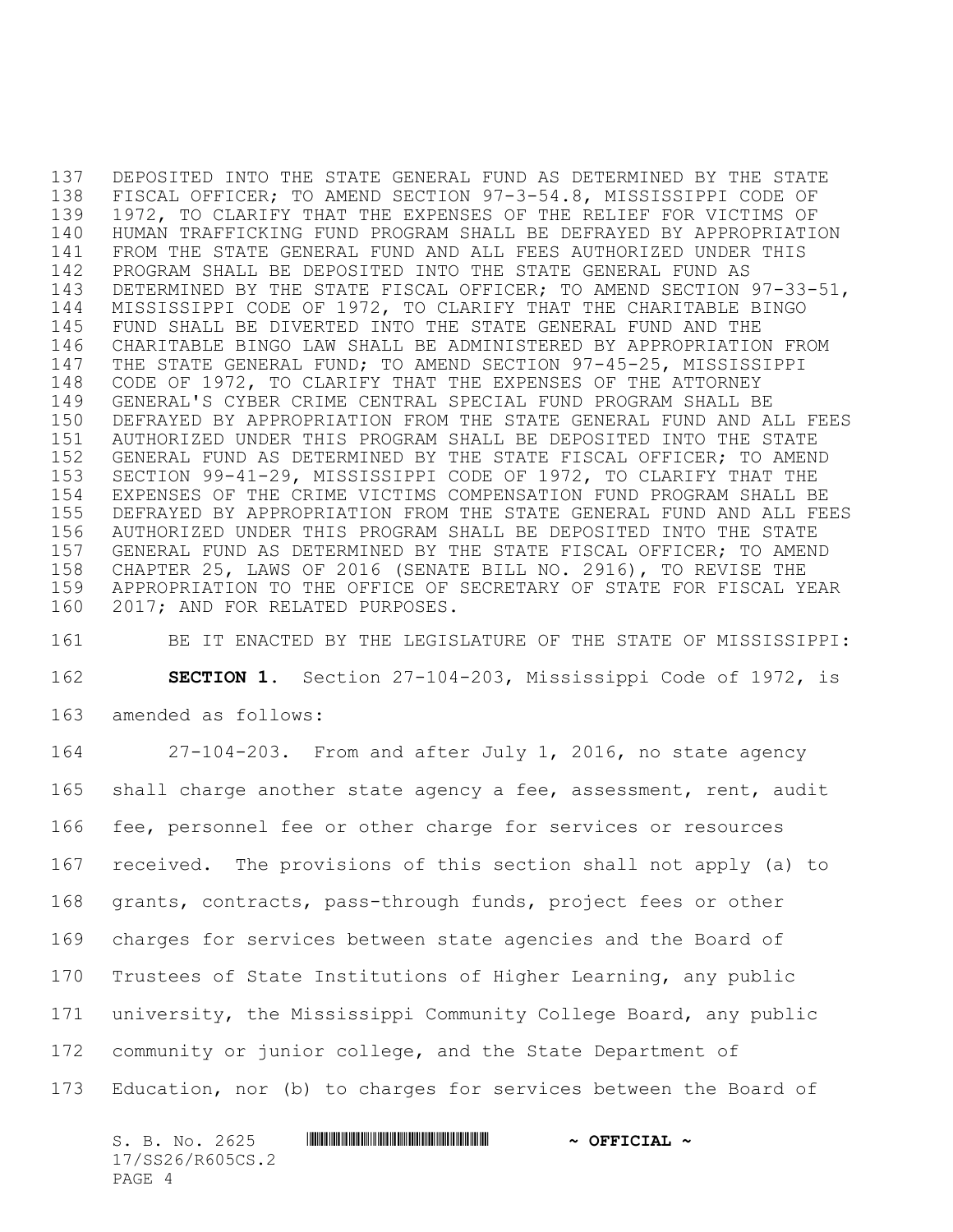Trustees of State Institutions of Higher Learning, any public university, the Mississippi Community College Board, any public community or junior college, and the State Department of Education, nor (c) to federal grants, pass-through funds, cost allocation charges, surplus property charges or project fees between state agencies as approved or determined by the State Fiscal Officer. The Board of Trustees of State Institutions of Higher Learning, any public university, the Mississippi Community College Board, any public community or junior college, and the State Department of Education shall retain the authority to charge and be charged for expenditures that they deemed nonrecurring in nature by the State Fiscal Officer.

 **SECTION 2.** Section 27-104-205, Mississippi Code of 1972, is amended as follows:

 27-104-205. (1) From and after July 1, 2016, the expenses of the following enumerated state agencies shall be defrayed by appropriation of the Legislature from the State General Fund: the State Fire Marshal, the State Fire Academy, the Office of Secretary of State (not including the Preneed Contracts Loss Recovery Fund), the Mississippi Public Service Commission, the Mississippi Department of Information Technology Services, the State Personnel Board, the Mississippi Department of Insurance (not including the Municipal Fire Protection Fund, Section 83-1-37, and the County Volunteer Fire Department Fund, Section 83-1-39), the Mississippi Law Enforcement Officers' Minimum

| S. B. No. 2625   | <u> 1999 - 1999 - 1999 - 1999 - 1999 - 1999 - 1999 - 1999 - 1999 - 1999 - 1999 - 1999 - 1999 - 1999 - 1999 - 199</u> | $\sim$ OFFICIAL $\sim$ |
|------------------|----------------------------------------------------------------------------------------------------------------------|------------------------|
| 17/SS26/R605CS.2 |                                                                                                                      |                        |
| PAGE 5           |                                                                                                                      |                        |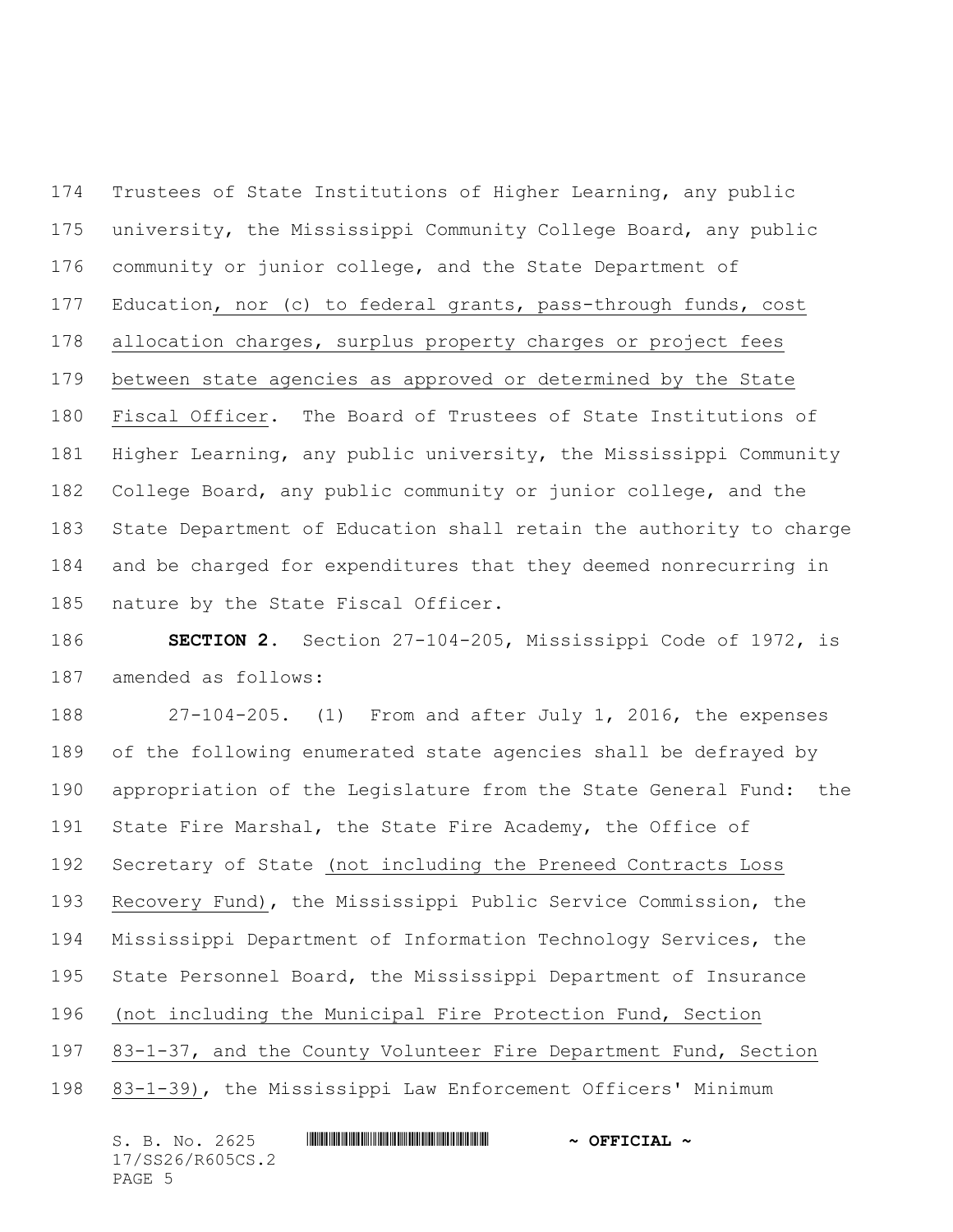Standards Board; **\* \* \*** the Mississippi Gaming Commission; the Mississippi Oil and Gas Board; the Mississippi Department of Revenue - License Tag; the Office of the State Public Defender; the Mississippi Workers' Compensation Commission; the Office of Attorney General; and the Mississippi Department of Finance and Administration (not including the Statewide Cost Allocation Plan, the Office of Surplus Property and the Office of Insurance). Beginning July 1, 2016, any fees, assessments or other revenues charged for the support of the above-named state agencies shall be deposited into the State General Fund, and any special fund or depository established within the State Treasury for the deposit of such fees, assessments or revenues shall be abolished and the balance transferred to the State General Fund. Expenses heretofore drawn from such special funds or other depositories shall be drawn from the agencies General Fund Account.

 (2) Beginning with the fiscal year ending June 30, 2016, the amount to be appropriated annually from the State General Fund for the support of each of the above-named state agencies shall not exceed the amount appropriated for such purpose in the preceding fiscal year, plus any increases in or additional fees, assessments or other charges authorized by act of the Legislature for the succeeding fiscal year.

 (3) The provisions of this section shall not apply to any trust fund account that is maintained by any above-named agency.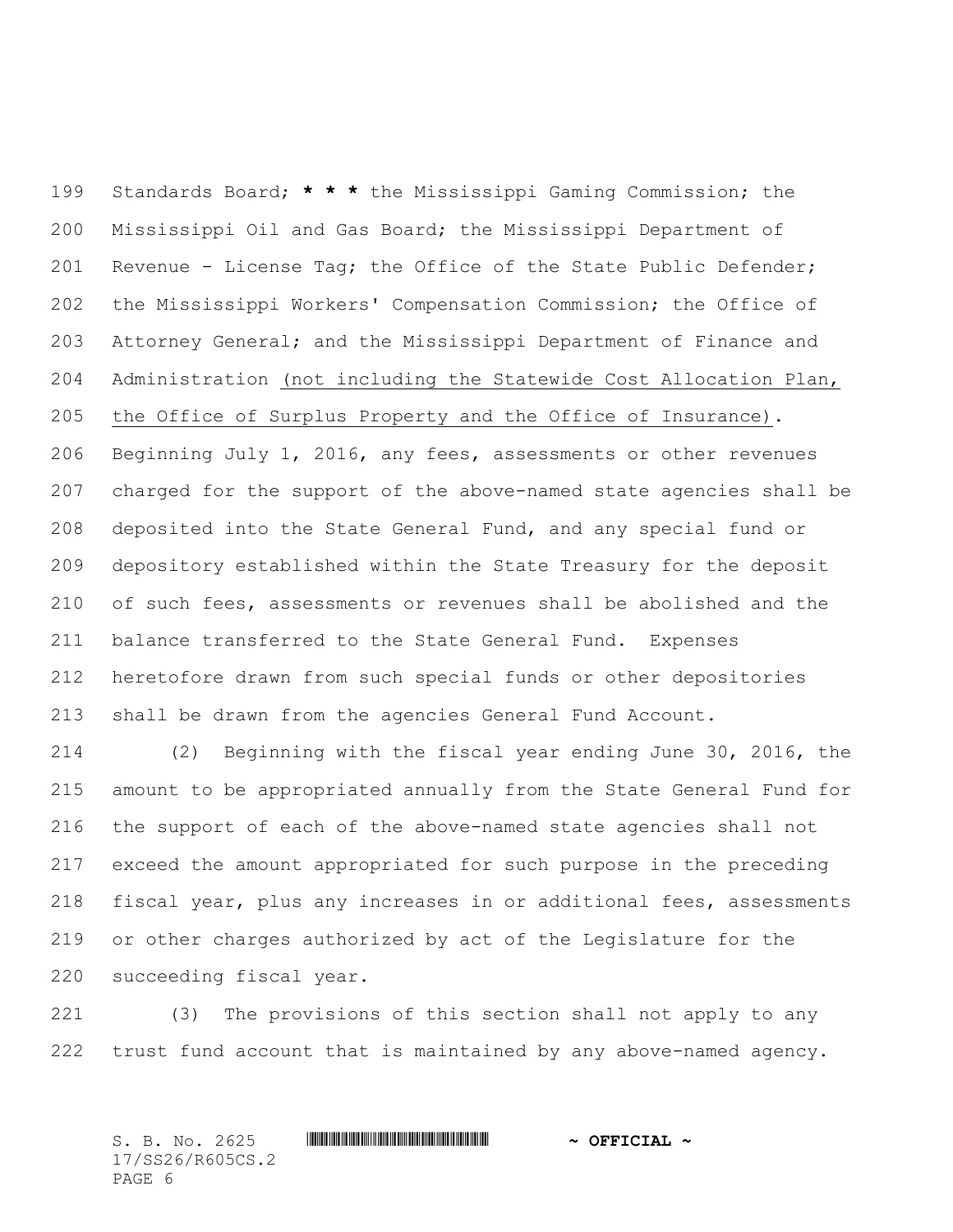(4) The provisions of this section shall not prohibit any of the above-named agencies from maintaining clearing accounts in approved depositories.

 (5) The provisions of this section shall not apply to any trust fund accounts maintained by the Public Employees' Retirement System and protected under Section 272A of the Mississippi Constitution of 1890.

 **SECTION 3.** Section 7-3-59, Mississippi Code of 1972, is amended as follows:

 7-3-59. (1) Except as otherwise provided in this section, all fees collected by the Office of the Secretary of State under Section 75-9-525 shall be deposited in State Treasury Special Fund 3111, and shall be used to operate the activities of the Office of the Secretary of State as necessary to administer the filing and research provisions of Revised Article 9 of the Uniform Commercial Code and to pay to each chancery clerk such amounts as that clerk shall be owed under subsection (2) of this section. The expenditure of the funds deposited in this fund shall be paid by the State Treasurer upon requisition signed by the Office of the Secretary of State.

 (2) (a) Through September 30, 2007, for each filing and indexing of a financing statement under Part 5 (Filing) of Title 75, Chapter 9 (Uniform Commercial Code Revised Article 9 - Secured Transactions), the Secretary of State shall remit the following fee to the chancery clerk of the Mississippi county, if any,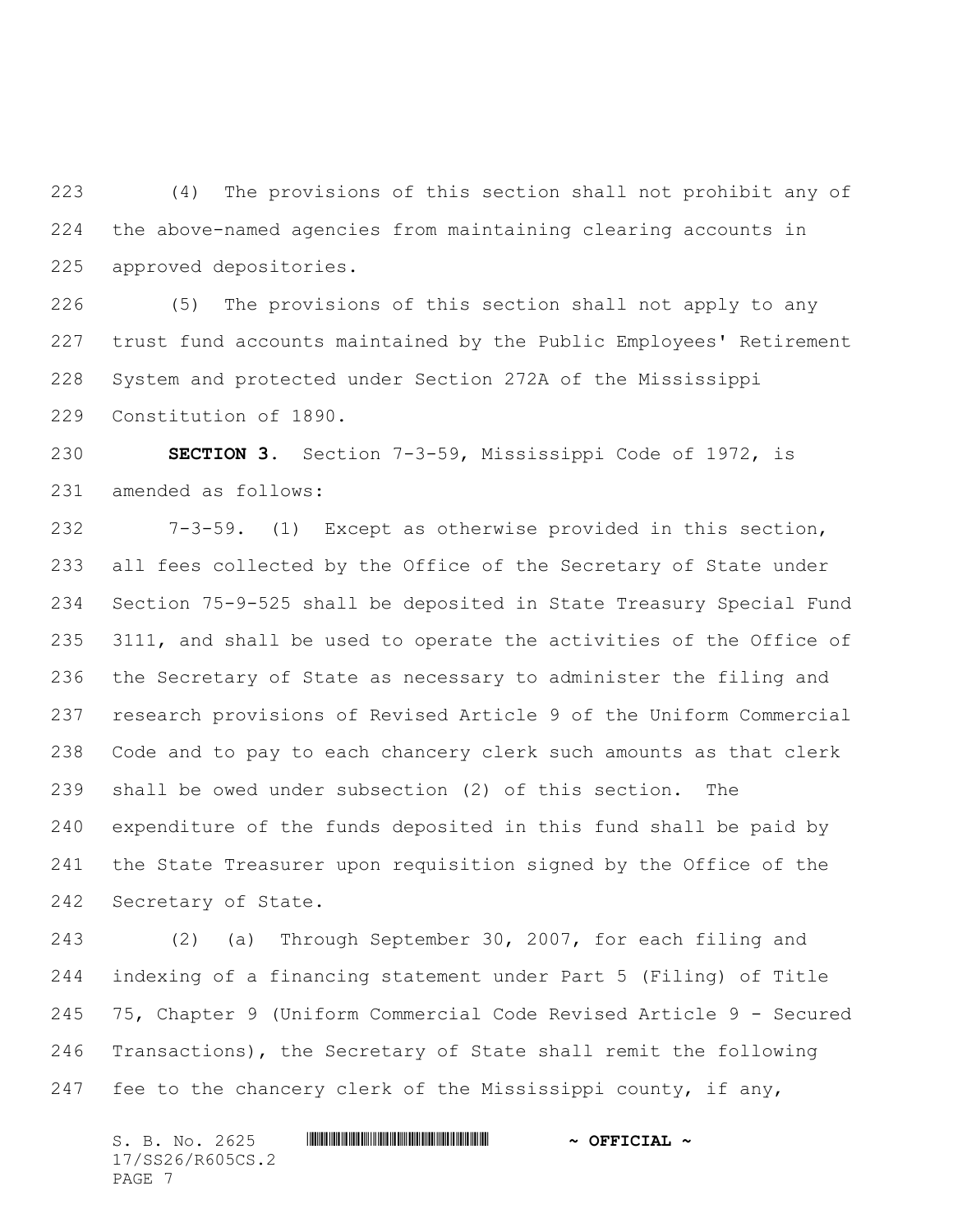indicated on the face of the financing statement as the domicile of the debtor, or, if no county is so indicated, the Mississippi county of the address of the debtor stated on the financing statement.

 (i) Five Dollars (\$5.00), when the financing statement is communicated in writing, either in the standard form prescribed by the Secretary of State or not in the standard form so prescribed, plus Two Dollars (\$2.00) for each additional debtor name more than one (1) required to be indexed.

 (ii) Five Dollars (\$5.00) if the financing statement is communicated by another medium authorized by filing-office rule.

 (b) From and after October 1, 2007, for each filing and indexing of a financing statement under Part 5 (Filing) of Title 75, Chapter 9 (Uniform Commercial Code Revised Article 9 - Secured Transactions), the Secretary of State shall remit the following fee to the County Voting Systems Assistance Bond Sinking Fund created under Section 3 of House Bill No. 562, 2006 Regular Session, in such amounts as specified in Section 3 of House Bill No. 562, 2006 Regular Session, and shall distribute the remainder of the fees to the "Help Mississippi Vote Fund" created in Section 23-15-169.7.

 (i) Five Dollars (\$5.00), when the financing statement is communicated in writing, either in the standard form prescribed by the Secretary of State or not in the standard form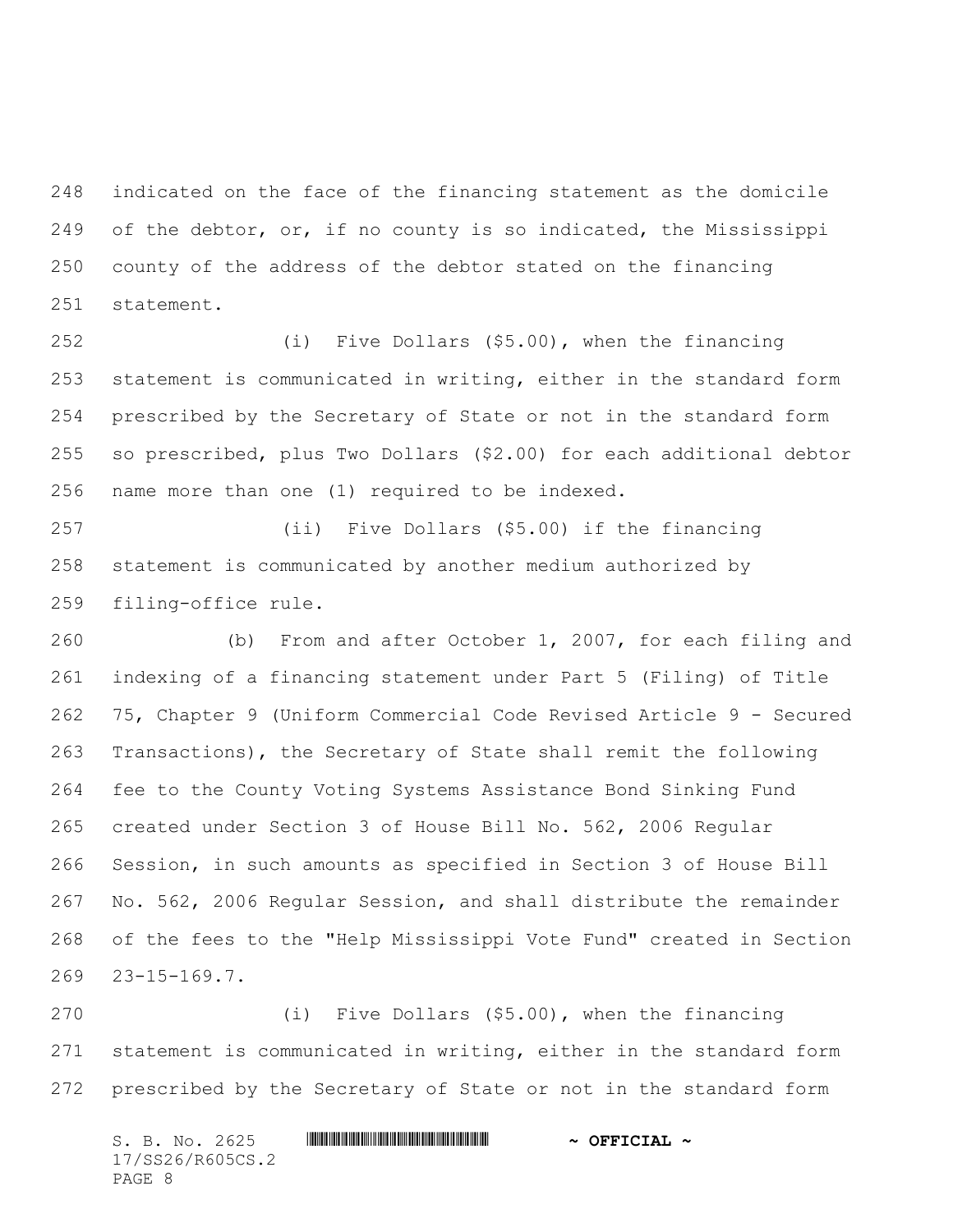so prescribed, plus Two Dollars (\$2.00) for each additional debtor name more than one (1) required to be indexed.

 (ii) Five Dollars (\$5.00) if the financing statement is communicated by another medium authorized by filing-office rule.

 (3) The Secretary of State shall remit to each chancery clerk not less than monthly the amount owed under subsection (2) of this section. Each payment shall be accompanied by a detailed accounting of the transactions represented by that payment. However, from and after October 1, 2007, the Secretary of State shall remit to the County Voting Systems Assistance Bond Sinking Fund and the "Help Mississippi Vote Fund" not less than monthly the amount provided under subsection (2) of this section. Each payment shall be accompanied by a detailed accounting of the transactions represented by that payment.

 (4) From and after July 1, 2016, the expenses of **\* \* \*** the Office of Secretary of State shall be defrayed by line item appropriation from the State General Fund to the Office of Secretary of State and all user charges and fees authorized under this section shall be deposited into the State General Fund as authorized by law and as determined necessary by the State Fiscal Officer for the purpose of paying principal and interest on bond issues for county voting systems, and shall not be authorized for expenditure by the Secretary of State to reimburse or otherwise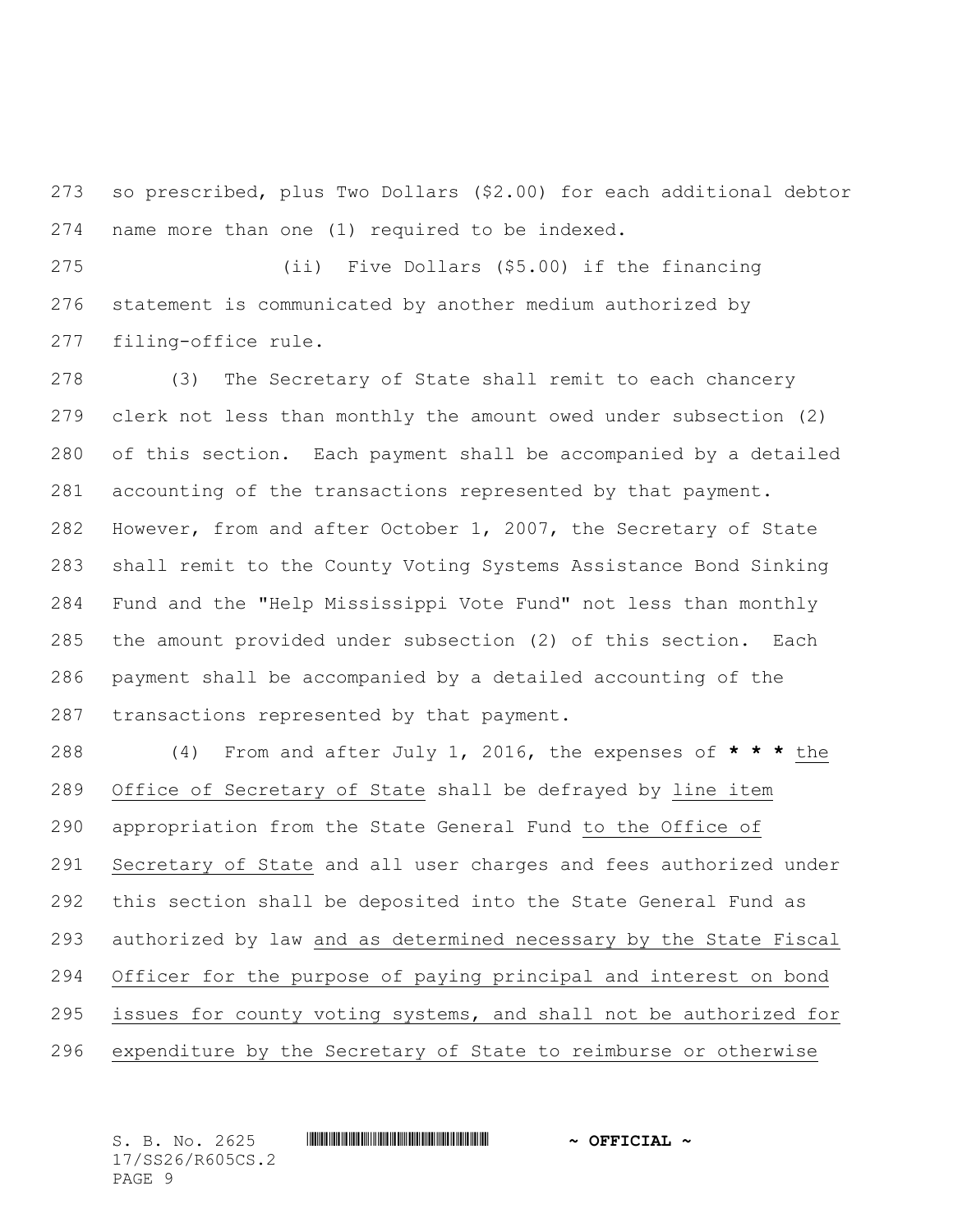defray the expenses of any office administered by the Secretary of State.

 (5) From and after July 1, 2016, no state agency shall charge another state agency a fee, assessment, rent or other charge for services or resources received by authority of this section.

 **SECTION 4.** Section 23-15-169.7, Mississippi Code of 1972, is amended as follows:

 23-15-169.7. (1) There is created in the State Treasury a special fund, to be designated the "Help Mississippi Vote Fund" to the credit of the Secretary of State, which shall be comprised of the monies required to be deposited into the fund under Section 7-3-59, and any other funds that may be made available for the fund by the Legislature.

 (2) Monies in the fund shall be expended by the Secretary of State to support the state's maintenance of efforts as required by the federal mandates of the Help America Vote Act of 2002.

 (3) Unexpended amounts remaining in the special fund at the end of a fiscal year shall not lapse into the State General Fund, and any interest earned or investment earnings on amounts in the special fund shall be deposited to the credit of the special fund. (4) From and after July 1, 2016, the expenses of this agency shall be defrayed by line item appropriation from the State General Fund to the Office of Secretary of State and all user

charges and fees authorized under this section shall be deposited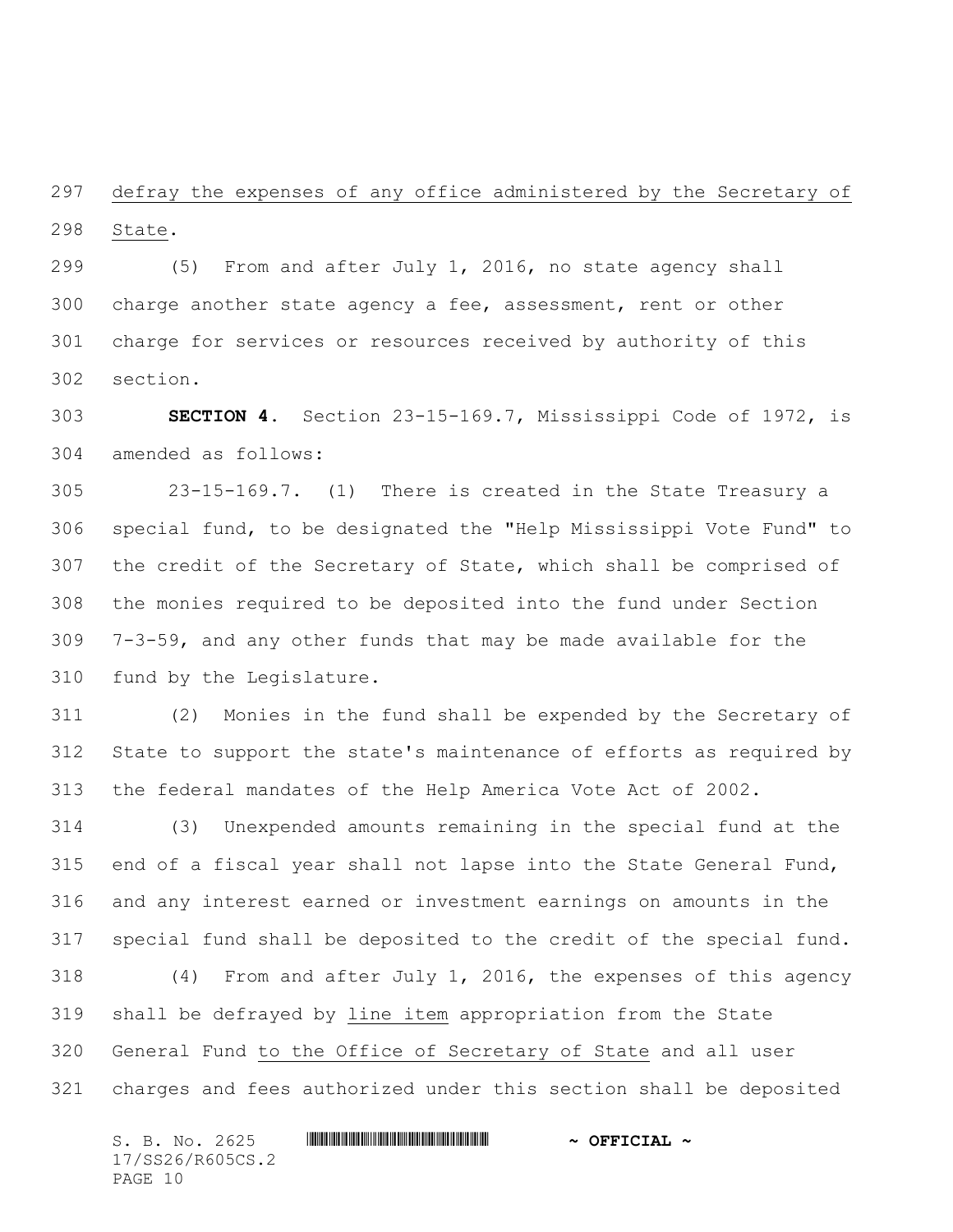into the State General Fund as authorized by law and as determined by the State Fiscal Officer, and shall not be authorized for expenditure by the Secretary of State to reimburse or otherwise defray expenses of any office administered by the Secretary of State.

 (5) From and after July 1, 2016, no state agency shall charge another state agency a fee, assessment, rent or other charge for services or resources received by authority of this section.

 **SECTION 5.** Section 23-15-5, Mississippi Code of 1972, is amended as follows:

 23-15-5. (1) There is created in the State Treasury a special fund to be known as the Elections Support Fund. Monies derived from annual report fees imposed upon limited liability companies under Section 79-29-1203 shall be deposited into the Elections Support Fund. Unexpended amounts remaining in the fund at the end of the fiscal year shall not lapse into the State General Fund, and any interest earned or investment earnings on amounts in the fund shall be disbursed as provided in subsection (2) of this section. The expenditure of monies in the fund shall be under the direction of the Secretary of State as provided by subsection (2) of this section, and such funds shall be paid by the State Treasurer upon warrants issued by the Department of Finance and Administration.

(2) (a) Monies in the fund shall be used as follows: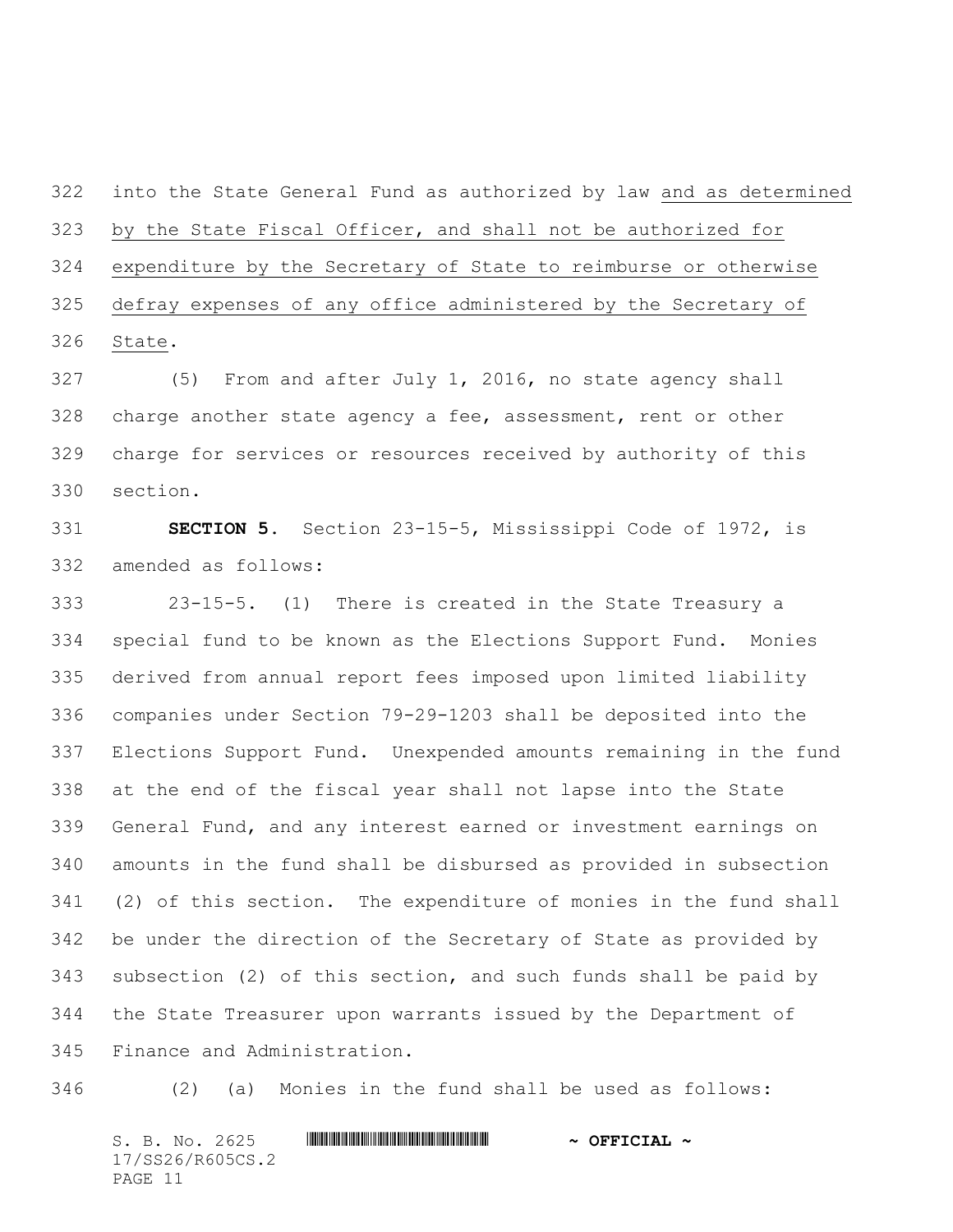(i) Fifty percent (50%) of the monies in the special fund shall be distributed annually to the counties, based on the proportion that the population of a county bears to the total population in all counties of the state population according to the most recent information from the United States Census Bureau, for the purpose of acquiring, upgrading, maintaining or repairing voting equipment, systems and supplies, hiring temporary technical support, conducting elections using such voting equipment or systems and training election officials; and

 (ii) The remaining fifty percent (50%) of the monies in the special fund shall be allocated annually to the Secretary of State and expended for the purpose of maintaining, upgrading or equipping the Statewide Elections Management System.

 (b) The Secretary of State shall create standard training guidelines to assist counties in training election officials with the funds authorized under subsection (2)(a)(ii) of this section. Any criteria established by the Secretary of State for the purposes of this section shall be used in addition to any other training or coursework prescribed by the Secretary of State to train circuit clerks, poll managers and any other election officials participating in county elections.

 (c) Notwithstanding any other provision of law, no monies from the Elections Support Fund shall be used by the Secretary of State or any person associated with the Office of the Secretary of State to provide or otherwise support expert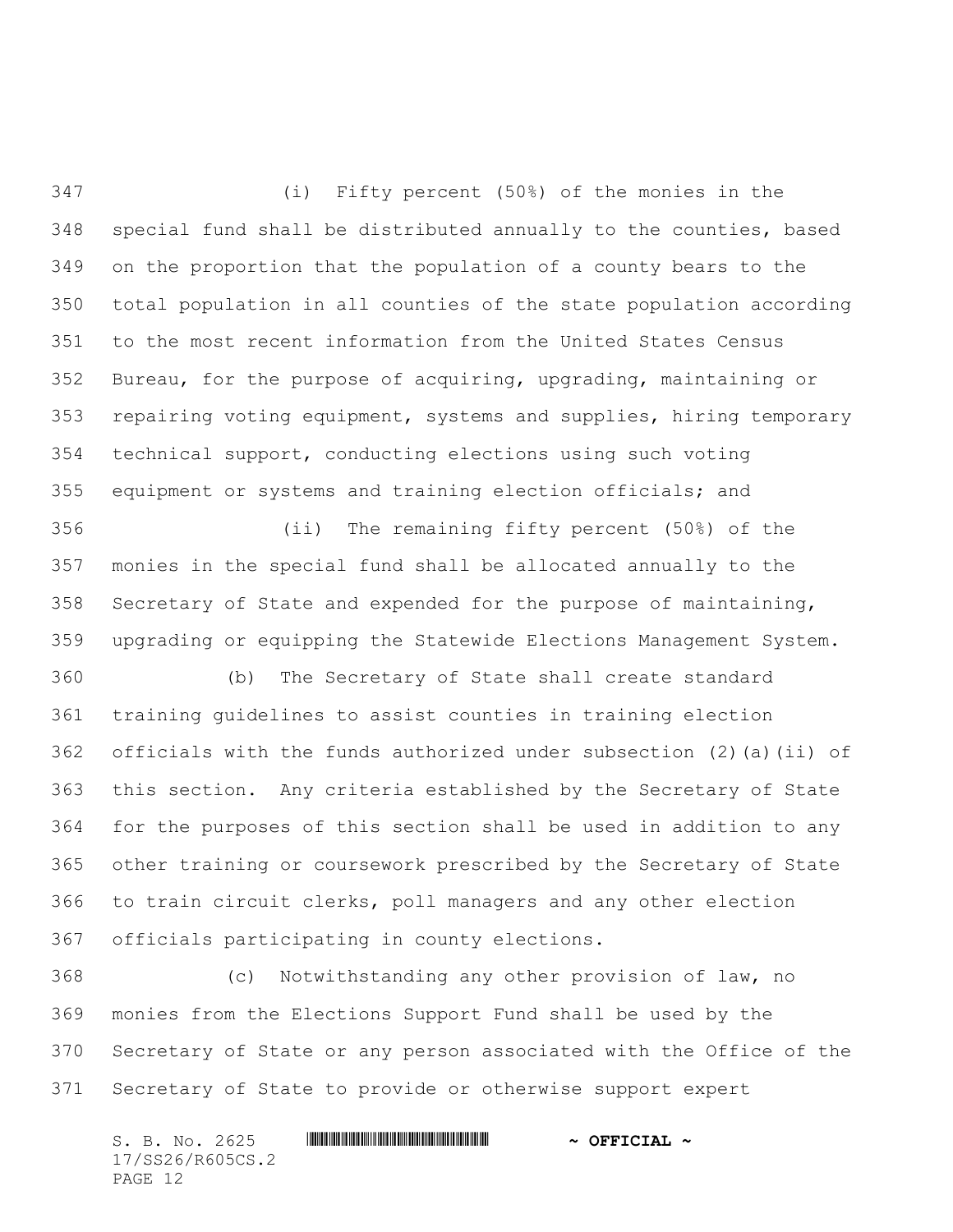testimony in any manner for any hearing, trial or election contest.

 (3) From and after July 1, 2016, the expenses of **\* \* \*** the Office of Secretary of State shall be defrayed by line item appropriation from the State General Fund to the Office of Secretary of State and all user charges and fees authorized under this section shall be deposited into the State General Fund as authorized by law and as determined by the State Fiscal Officer, and shall not be authorized for expenditure by the Secretary of State to reimburse or otherwise defray the expenses of any office administered by the Secretary of State.

 (4) From and after July 1, 2016, no state agency shall charge another state agency a fee, assessment, rent or other charge for services or resources received by authority of this section.

 **SECTION 6.** Section 79-29-1203, Mississippi Code of 1972, is amended as follows:

 79-29-1203. (1) No document required to be filed under this chapter shall be effective until the applicable fee required by this section is paid. The following fees shall be paid to and collected by the Secretary of State for the use of the State of Mississippi:

 (a) Filing of Reservation of Limited Liability Company Name or Transfer or Cancellation of Reservation, Twenty-five Dollars (\$25.00).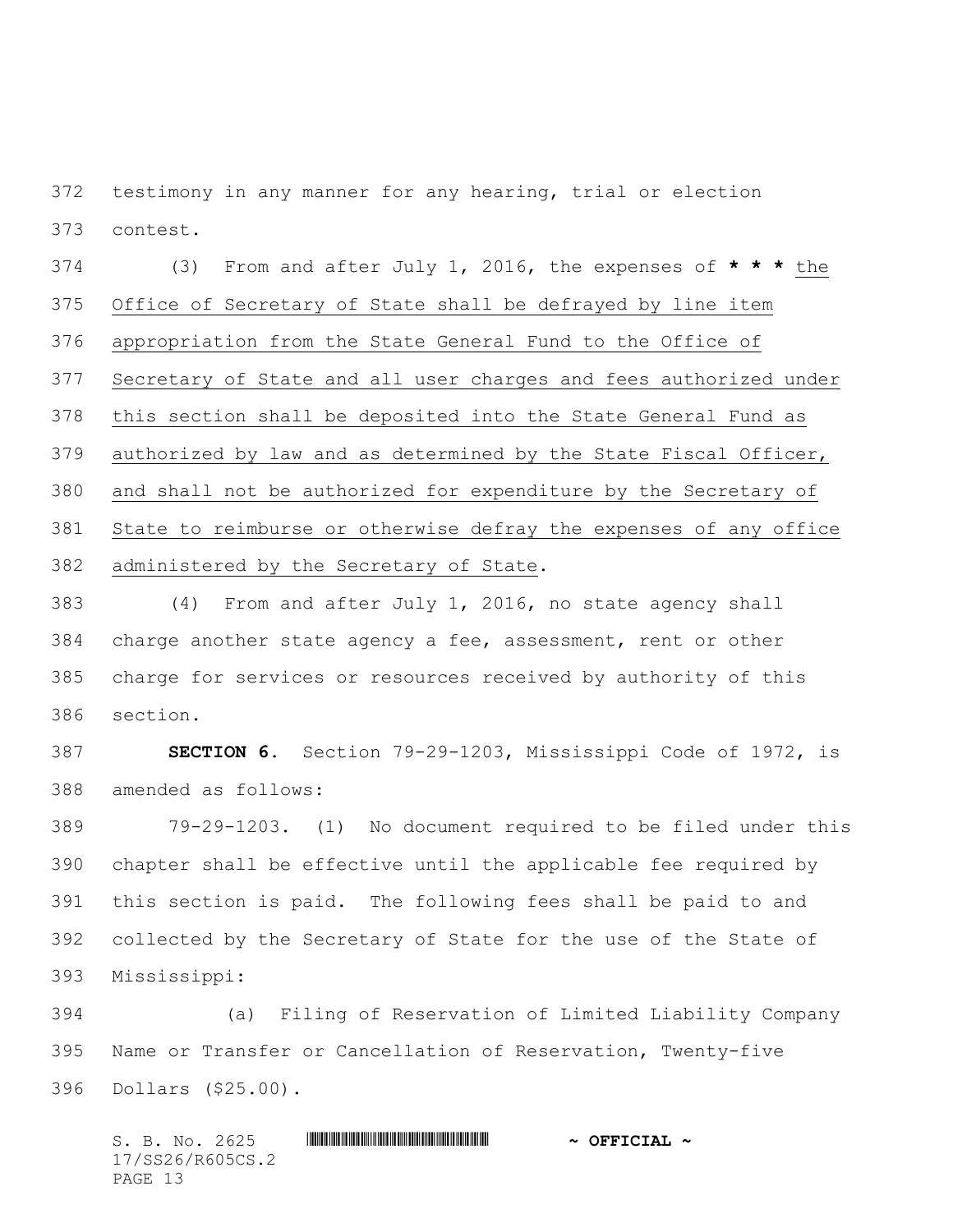(b) [Reserved]

(c) [Reserved]

 (d) Filing of Certificate of Formation, Fifty Dollars (\$50.00).

 (e) Filing of Amendment to Certificate of Formation, Fifty Dollars (\$50.00).

 (f) Filing of Certificate of Dissolution, Fifty Dollars (\$50.00).

 (g) Filing of Application for Registration of Foreign Limited Liability Company, Two Hundred Fifty Dollars (\$250.00) and Ten Dollars (\$10.00) for each day, but not to exceed a total of One Thousand Dollars (\$1,000.00) for each year the foreign limited liability company transacts business in this state without a registration as a foreign limited liability company.

 (h) Filing of Certificate of Correction, Fifty Dollars (\$50.00).

 (i) Filing of Certificate of Cancellation of Registration of Foreign Limited Liability Company, Fifty Dollars (\$50.00).

 (j) Filing of an Annual Report of Domestic Limited Liability Company, (no fee).

 (k) Filing of an Annual Report of Foreign Limited Liability Company, to be deposited in the Elections Support Fund created in Section 23-15-5, Two Hundred Fifty Dollars (\$250.00).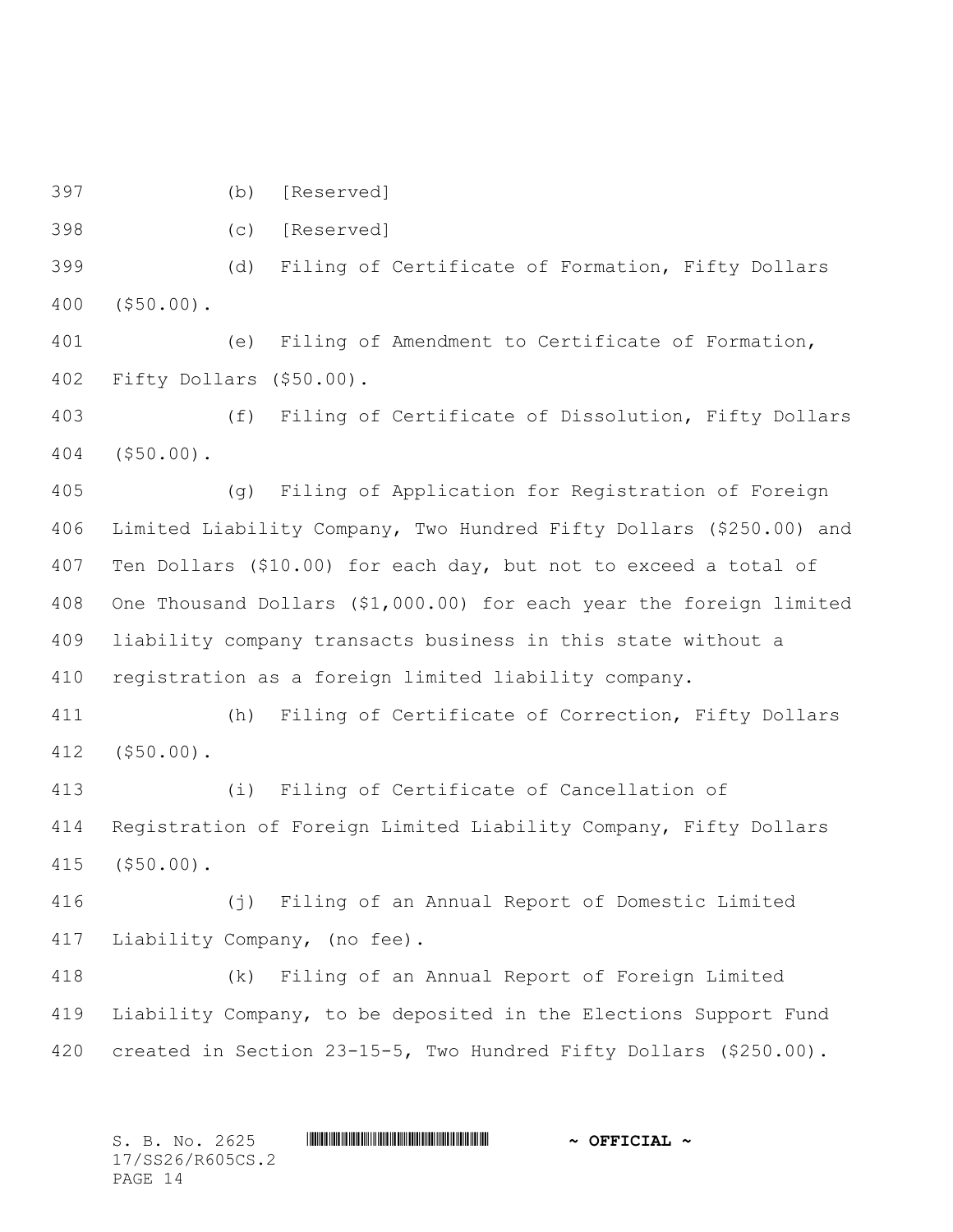(l) Certificate of Administrative Dissolution, (no fee).

 (m) Filing of Application for Reinstatement Following Administrative Dissolution, Fifty Dollars (\$50.00).

 (n) Certificate of Administrative Revocation of Authority to Transact Business, (no fee).

 (o) Filing of Application for Reinstatement Following Administrative Revocation, One Hundred Dollars (\$100.00).

 (p) Certificate of Reinstatement Following Administrative Dissolution, (no fee).

 (q) Certificate of Reinstatement Following Administrative Revocation of Authority to Transact Business, (no fee).

 (r) Filing of Certificate of Revocation of Dissolution, Twenty-five Dollars (\$25.00).

 (s) Application for Certificate of Existence or Authorization, Twenty-five Dollars (\$25.00).

 (t) Any other document required or permitted to be filed under this chapter, Twenty-five Dollars (\$25.00).

 (2) The Secretary of State shall collect a fee of Twenty-five Dollars (\$25.00) each time process is served on the Secretary of State under Section 79-29-101 et seq.

 (3) The Secretary of State shall collect the following fees for copying and certifying the copy of any filed document relating to a domestic or foreign limited liability company: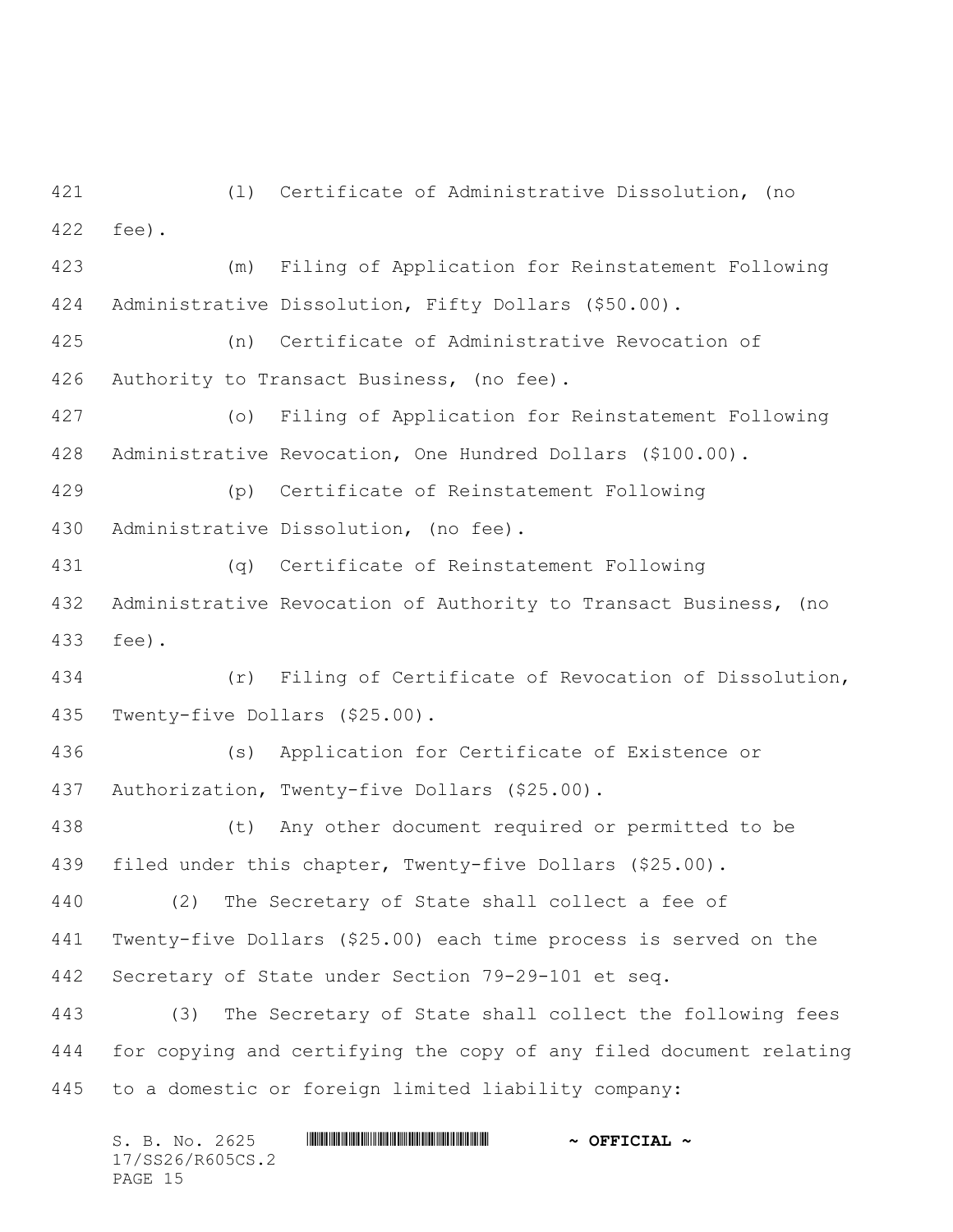(a) One Dollar (\$1.00) a page for copying; and

- 
- (b) Ten Dollars (\$10.00) for the certificate.
- 
- (4) The Secretary of State may promulgate rules to:

 (a) Reduce the filing fees set forth in this section or provide for discounts of fees as set forth in this section to encourage online filing of documents or for other reasons as 452 determined by the Secretary of State; and

 (b) Provide for documents to be filed and accepted on an expedited basis upon the request of the applicant. The Secretary of State may promulgate rules to provide for an additional reasonable filing fee to be paid by the applicant and collected by the Secretary of State for the expedited filing services.

 (5) From and after July 1, 2016, the expenses of the Office of Secretary of State shall be defrayed by line item appropriation from the State General Fund to the Office of Secretary of State and all user charges and fees authorized under this section shall be deposited into the State General Fund as authorized by law and as determined by the State Fiscal Officer, and shall not be authorized for expenditure by the Secretary of State to reimburse or otherwise defray the expenses of any office administered by the Secretary of State.

 (6) From and after July 1, 2016, no state agency shall charge another state agency a fee, assessment, rent or other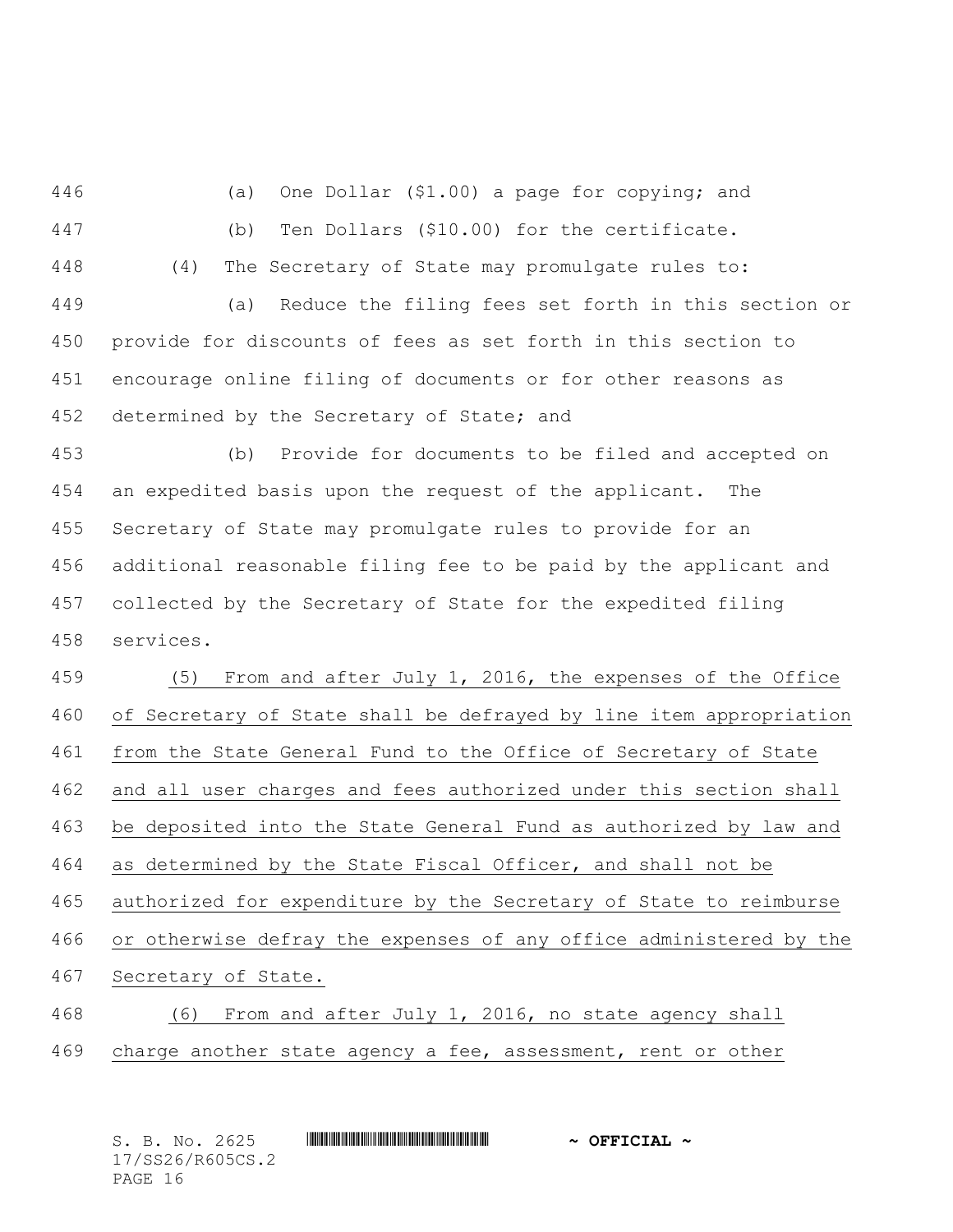charge for services or resources received by authority of this section.

 **SECTION 7.** Section 7-5-305, Mississippi Code of 1972, is amended as follows:

 7-5-305. (1) To fund the Insurance Integrity Enforcement Bureau, the Workers' Compensation Commission may assess each workers' compensation carrier and self-insurer, in the manner provided in Section 71-3-99, an amount based upon the proportion that the total gross claims for compensation and medical services and supplies paid by such carrier or self-insurer during the preceding one-year period bore to the total gross claims for compensation and medical services and supplies paid by all carriers and self-insurers during such period. The total amount assessed and collected by the commission from all workers' compensation carriers and self-insurers used to fund the Insurance Integrity Enforcement Bureau during each fiscal year shall be based upon the recommendation of the Insurance Integrity Enforcement Bureau, but shall not exceed One Hundred Fifty Thousand Dollars (\$150,000.00). The funds received from the assessment in this subsection (1) shall be used primarily for the purpose of investigating and prosecuting workers' compensation fraud. Within thirty (30) days of receipt, the Workers' Compensation Commission shall transfer such assessment from the Administrative Expense Fund into a special fund of the Office of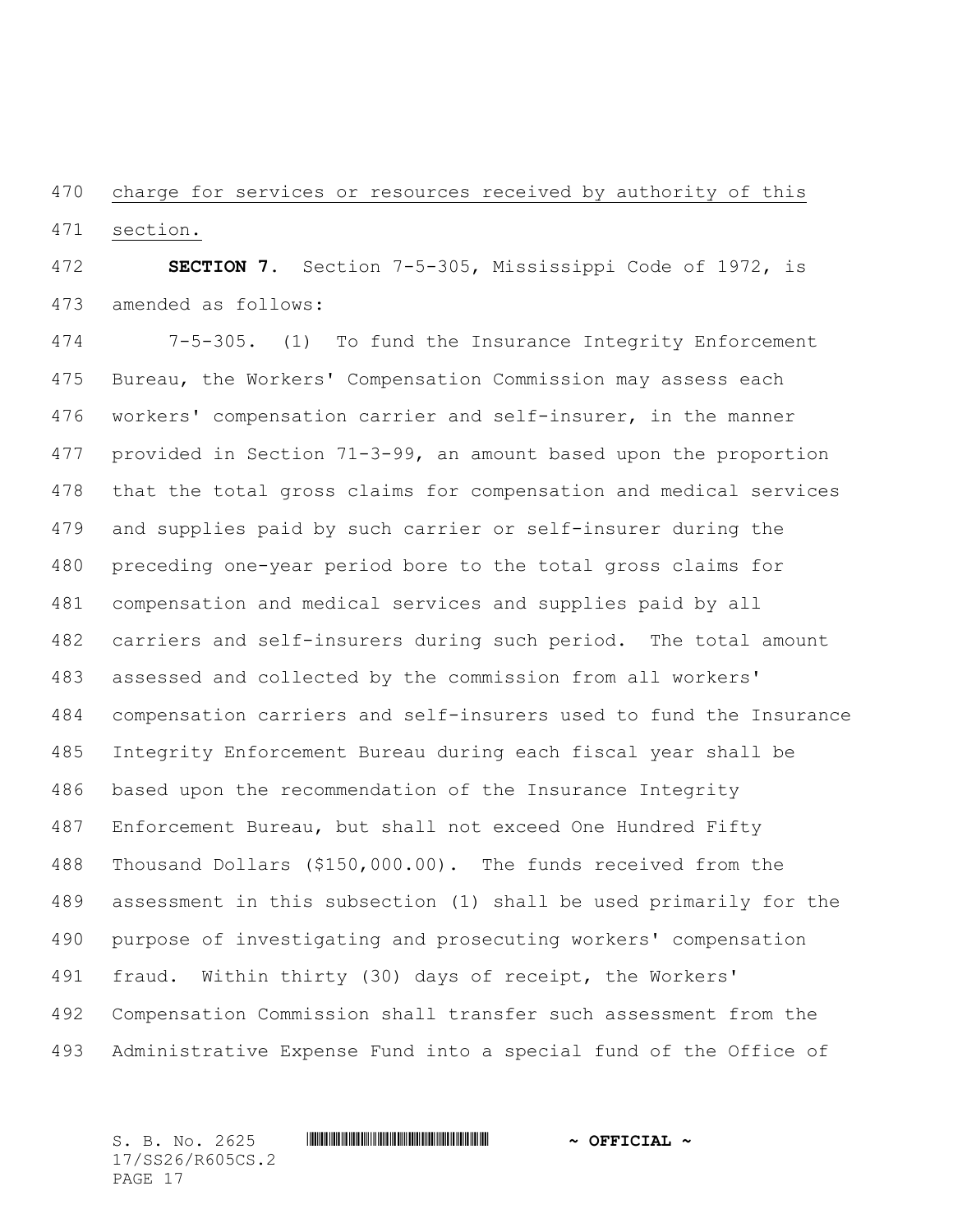the Attorney General created in the State Treasury and designated as the "Insurance Integrity Enforcement Fund."

 (2) In addition to the monies collected under the assessment provided in this section to fund the Insurance Integrity Enforcement Bureau, for fiscal year 1999 the sum of One Hundred Fifty Thousand Dollars (\$150,000.00) shall be appropriated by the Legislature to the Insurance Integrity Enforcement Fund from the State General Fund. The funds received from the appropriation in this subsection (2) shall be used primarily for the purpose of investigating and prosecuting insurance fraud other than workers' compensation fraud.

 (3) The Insurance Integrity Enforcement Bureau may accept gifts, grants and appropriations of state and federal funds for deposit in the Insurance Integrity Enforcement Fund. The Insurance Integrity Enforcement Fund shall be used solely to defray the expenses of the Insurance Integrity Enforcement Bureau, and any interest earned on monies in such fund shall be credited to the fund. Expenditures from the Insurance Integrity Enforcement Fund shall be made upon requisition by the Attorney General and subject to appropriation by the Legislature.

 (4) From and after July 1, 2016, the expenses of this agency shall be defrayed by appropriation from the State General Fund and all user charges and fees authorized under this section shall be deposited into the State General Fund as authorized by law and as determined by the State Fiscal Officer.

| S. B. No. 2625   |  | $\sim$ OFFICIAL $\sim$ |
|------------------|--|------------------------|
| 17/SS26/R605CS.2 |  |                        |
| PAGE 18          |  |                        |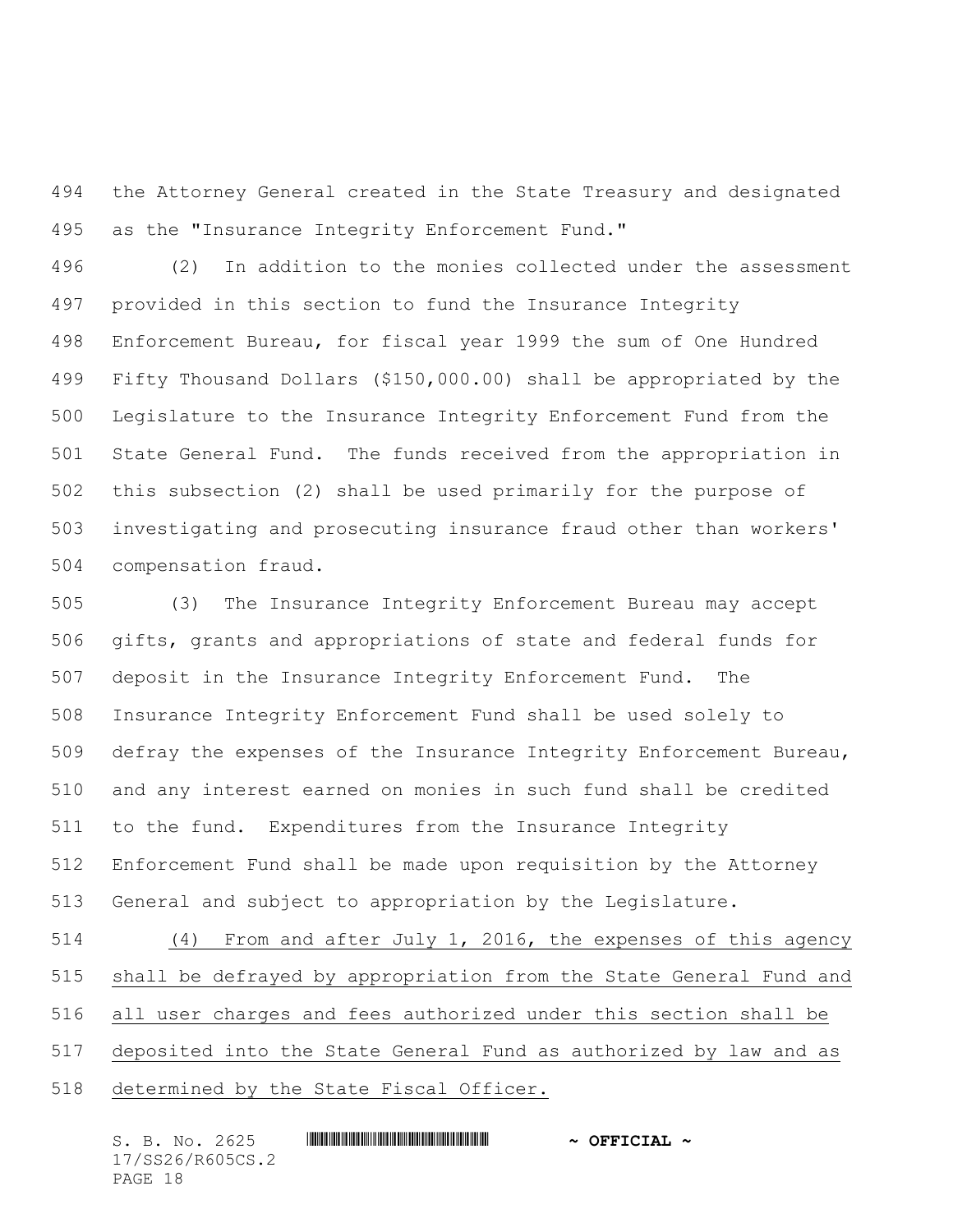(5) From and after July 1, 2016, no state agency shall charge another state agency a fee, assessment, rent or other charge for services or resources received by authority of this section.

 **SECTION 8.** Section 9-11-35, Mississippi Code of 1972, is amended as follows:

 9-11-35. (1) **\* \* \*** The Department of Revenue shall administer the Justice Court Collections Payment Program. The purpose of the **\* \* \*** program shall be to provide support for salaries of justice court personnel, for the purchase, operation and maintenance of software and equipment, for facility planning and improvement, and for other expenses incurred for the purpose of collecting fines and assessments within the justice court system. Monies **\* \* \*** appropriated by the Legislature to the Department of Revenue for the purposes of funding the Justice Court Collections Payment Program shall be expended by the department **\* \* \*** to each participating county based upon that county's deposits in the Treasury of the monies received under the provisions of Section 99-19-73.

**\* \* \***

 (2) The Department of Revenue shall promulgate rules and procedures relating to **\* \* \*** the disbursement of monies **\* \* \*** to participating counties. The department **\* \* \*** shall promulgate rules and procedures to **\* \* \*** ensure that the justice court system of a participating county practices proper and effective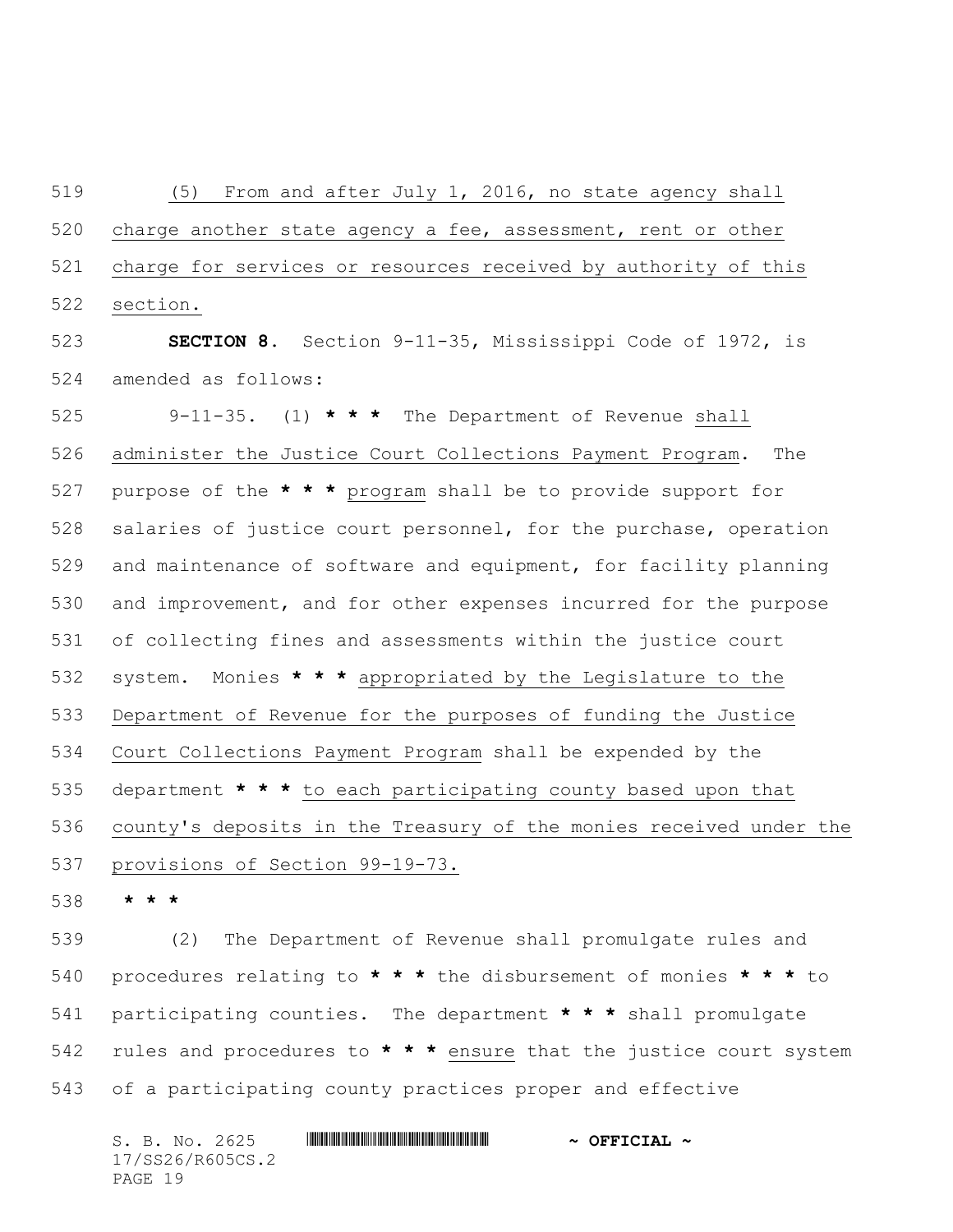collection procedures for the collection of fines and other assessments. The county may use monies **\* \* \*** received from the program to defray the costs associated with collection actions under Section 19-3-41(4) for collection of delinquent fines and other assessments. The county shall participate in collection actions under Section 19-3-41(2) for collection of delinquent fines and other assessments in order to qualify. **\* \* \***

 **SECTION 9.** Section 21-23-23, Mississippi Code of 1972, is amended as follows:

 21-23-23. (1) **\* \* \*** The Department of Revenue shall administer the Municipal Court Collections Payment Program. The purpose of the **\* \* \*** program shall be to provide support for salaries of municipal court personnel, for the purchase, operation and maintenance of software and equipment, for facility planning and improvement, and for other expenses incurred for the purpose of collecting fines and assessments within the municipal court system. Monies **\* \* \*** appropriated by the Legislature to the Department of Revenue for the purposes of funding the Municipal Court Collections Payment Program shall be expended by the department **\* \* \*** to each participating municipality based upon that municipality's deposits in the Treasury of the monies received under the provisions of Section 99-19-73.

**\* \* \***

 (2) The Department of Revenue shall promulgate rules and procedures relating to **\* \* \*** the disbursement of monies **\* \* \*** to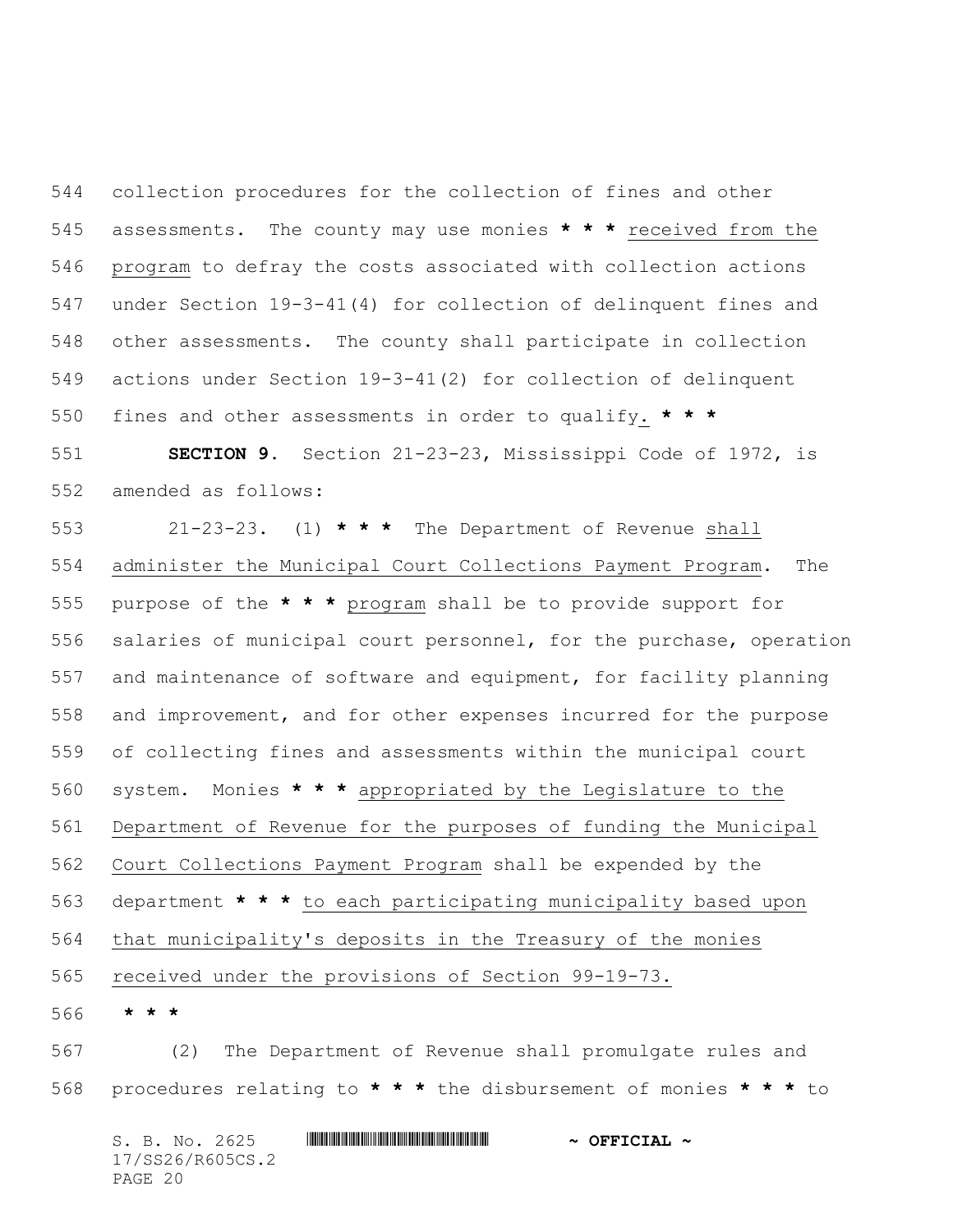participating municipalities. The department **\* \* \*** shall promulgate rules and procedures to **\* \* \*** ensure that the municipal court system of a participating municipality practices proper and effective collection procedures for the collection of fines and other assessments. If a municipality uses its own employees to collect delinquent fines and other assessments owed to the municipality, then it may use monies from the fund to defray the costs associated with these collection actions. In addition, the governing authority of a participating municipality shall contract with a private attorney or private collection agent or agency to collect delinquent criminal fines and other assessments as provided in Section 21-17-1(6) in order to qualify. **\* \* \***

 **SECTION 10.** Section 11-46-17, Mississippi Code of 1972, is amended as follows:

 11-46-17. (1) There is hereby created in the State Treasury a special fund to be known as the "Tort Claims Fund."

 All monies that the Department of Finance and Administration receives and collects under the provisions of subsection (2) of this section and all funds that the Legislature appropriates for use by the board in administering the provisions of this chapter shall be deposited in the fund. All monies in the fund may be expended by the board for any and all purposes for which the board is authorized to expend funds under the provisions of this chapter. All interest earned from the investment of monies in the fund shall be credited to the fund. Monies remaining in the fund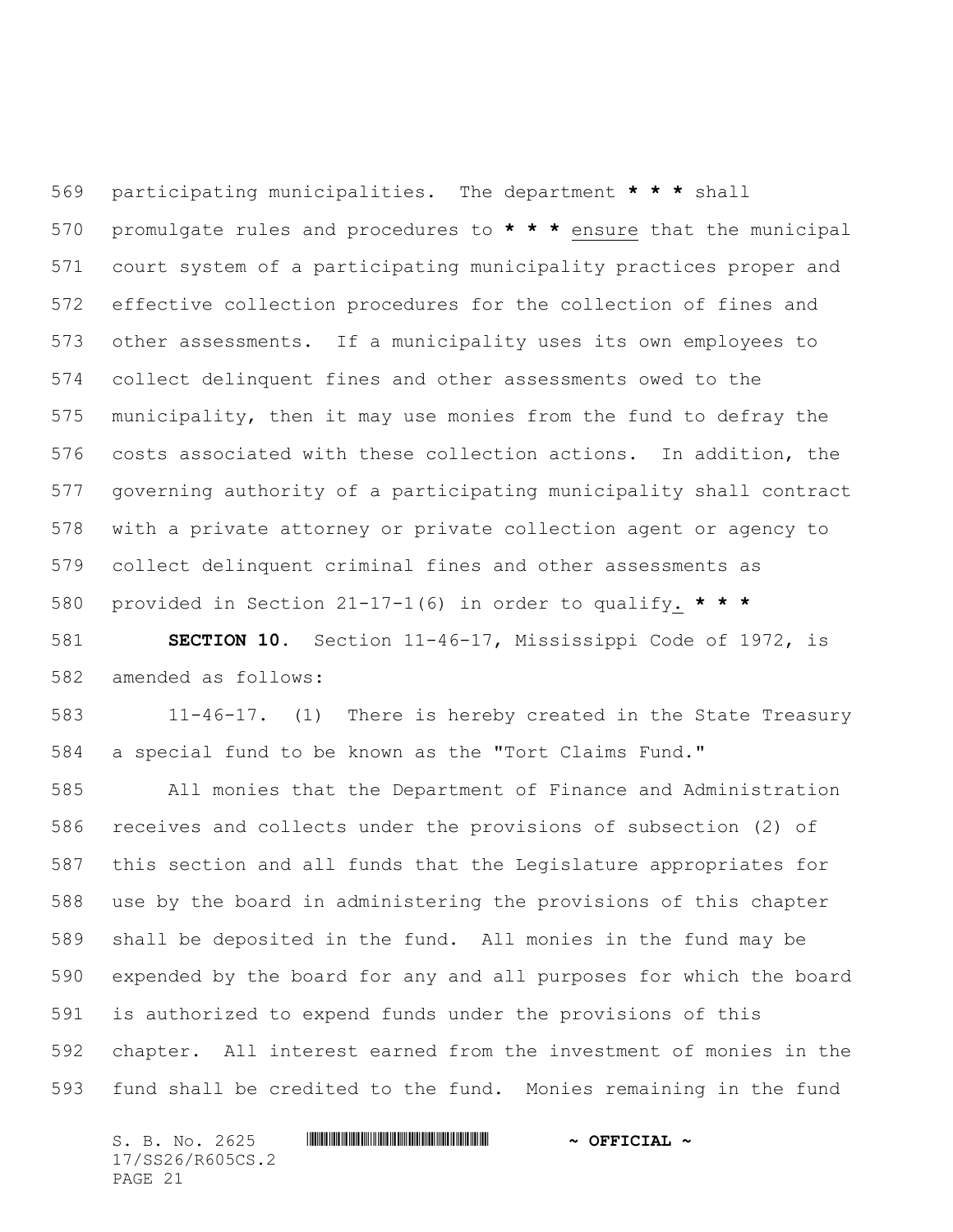at the end of a fiscal year shall not lapse into the State General Fund.

 (2) From and after July 1, 1993, each governmental entity other than political subdivisions shall participate in a comprehensive plan of self-insurance or one or more policies of liability insurance or combination of the two, all to be administered by the Department of Finance and Administration. The plan shall provide coverage to each of such governmental entities for every risk for which the board determines the respective governmental entities to be liable in the event of a claim or suit for injuries under the provisions of this chapter, including claims or suits for injuries from the use or operation of motor vehicles; the board may allow the plan to contain any reasonable limitations or exclusions not contrary to Mississippi state statutes or case law as are normally included in commercial liability insurance policies generally available to governmental entities. The plan may also provide coverage for liabilities outside the provisions of this chapter, including, but not limited to, liabilities arising from Sections 1983 through 1987 of Title 42 of the United States Code and liabilities from actions brought in foreign jurisdictions, and the board shall establish limits of coverage for such liabilities. Each governmental entity participating in the plan shall make payments to the board in such amounts, times and manner determined by the board as the board deems necessary to provide sufficient funds to be available for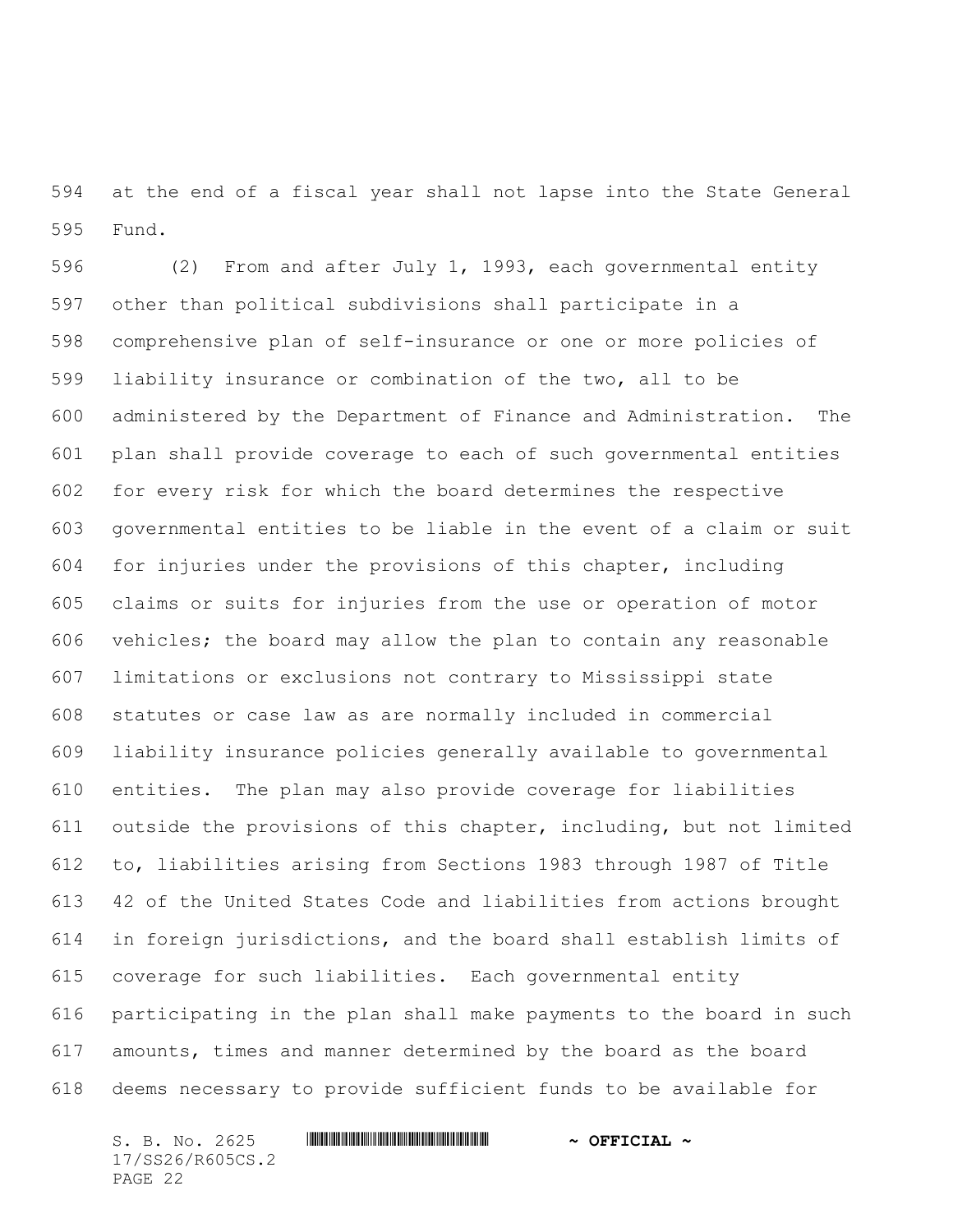payment by the board of the costs it incurs in providing coverage for the governmental entity. Each governmental entity of the state other than the political subdivisions thereof participating in the plan procured by the board shall be issued by the board a certificate of coverage whose form and content shall be determined 624 by the board but which shall have the effect of certifying that, in the opinion of the board, each of such governmental entities is adequately insured.

 Before July 1, 1993, the Board of Trustees of State Institutions of Higher Learning may provide liability coverage for each university, department, trustee, employee, volunteer, facility and activity as the board of trustees, in its discretion, shall determine advisable. If liability coverage, either through insurance policies or self-insurance retention is in effect, immunity from suit shall be waived only to the limit of liability established by the insurance or self-insurance program. From and after July 1, 1993, liability coverage established by the board of trustees must conform to the provisions of this section and must receive approval from the board. Should the board reject a plan, the board of trustees shall participate in the liability program for state agencies established by the board.

 (3) All political subdivisions shall, from and after October 1, 1993, obtain a policy or policies of insurance, establish self-insurance reserves, or provide a combination of insurance and reserves as necessary to cover all risks of claims and suits for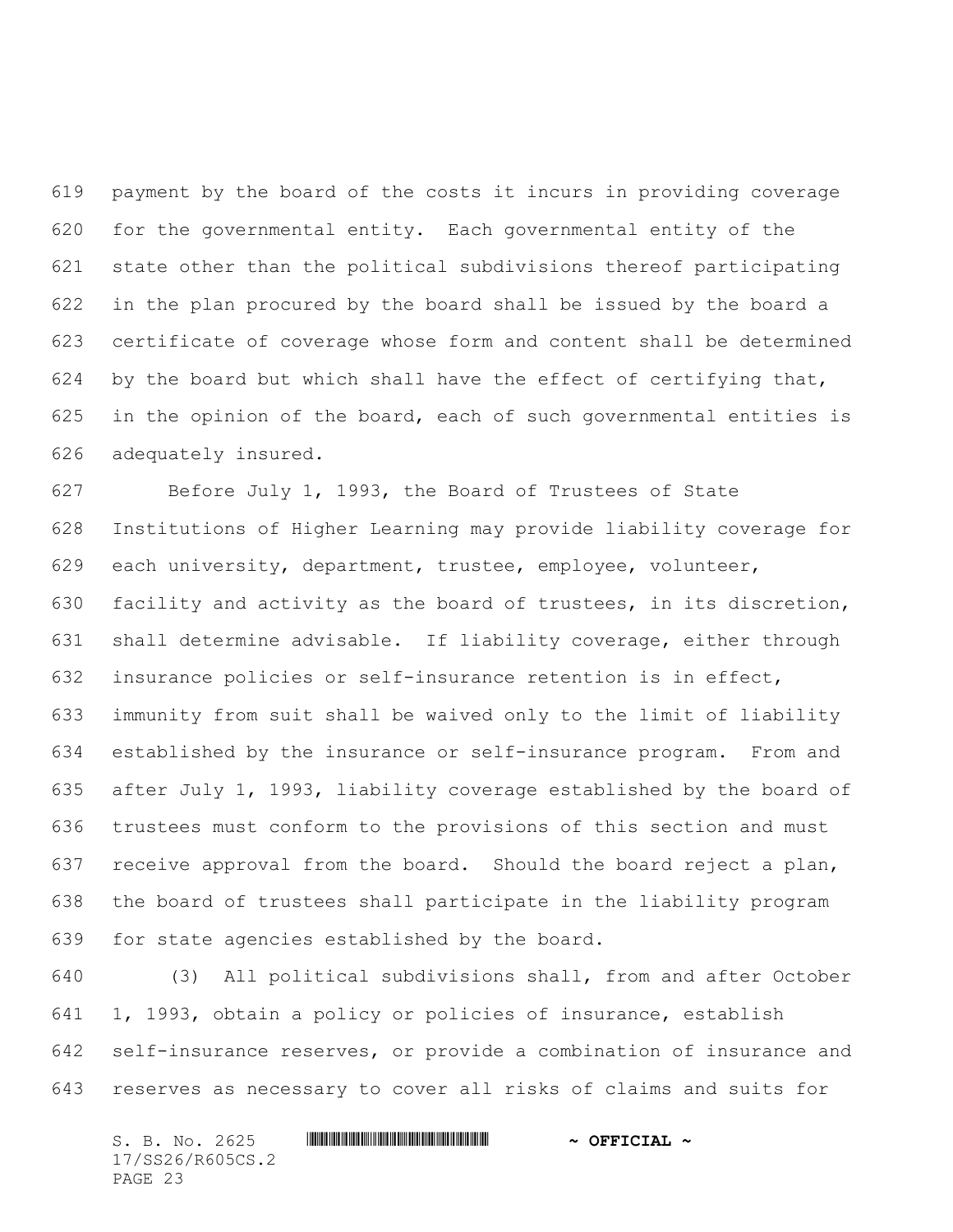which political subdivisions may be liable under this chapter; a political subdivision shall not be required to obtain pollution liability insurance. However, this shall not limit any cause of action against a political subdivision relative to limits of liability under the Tort Claims Act. The policy or policies of insurance or self-insurance may contain any reasonable limitations or exclusions not contrary to Mississippi state statutes or case law as are normally included in commercial liability insurance policies generally available to political subdivisions. All the plans of insurance or reserves or combination of insurance and reserves shall be submitted for approval to the board. The board shall issue a certificate of coverage to each political subdivision whose plan it approves in the same manner as provided in subsection (2) of this section. Whenever any political subdivision fails to obtain the board's approval of its plan, the political subdivision shall act in accordance with the rules and regulations of the board and obtain a satisfactory plan of insurance or reserves or combination of insurance and reserves to be approved by the board.

 (4) Any governmental entity may purchase liability insurance to cover claims in excess of the amounts provided for in Section 11-46-15 and may be sued by anyone in excess of the amounts provided for in Section 11-46-15 to the extent of the excess insurance carried; however, the immunity from suit above the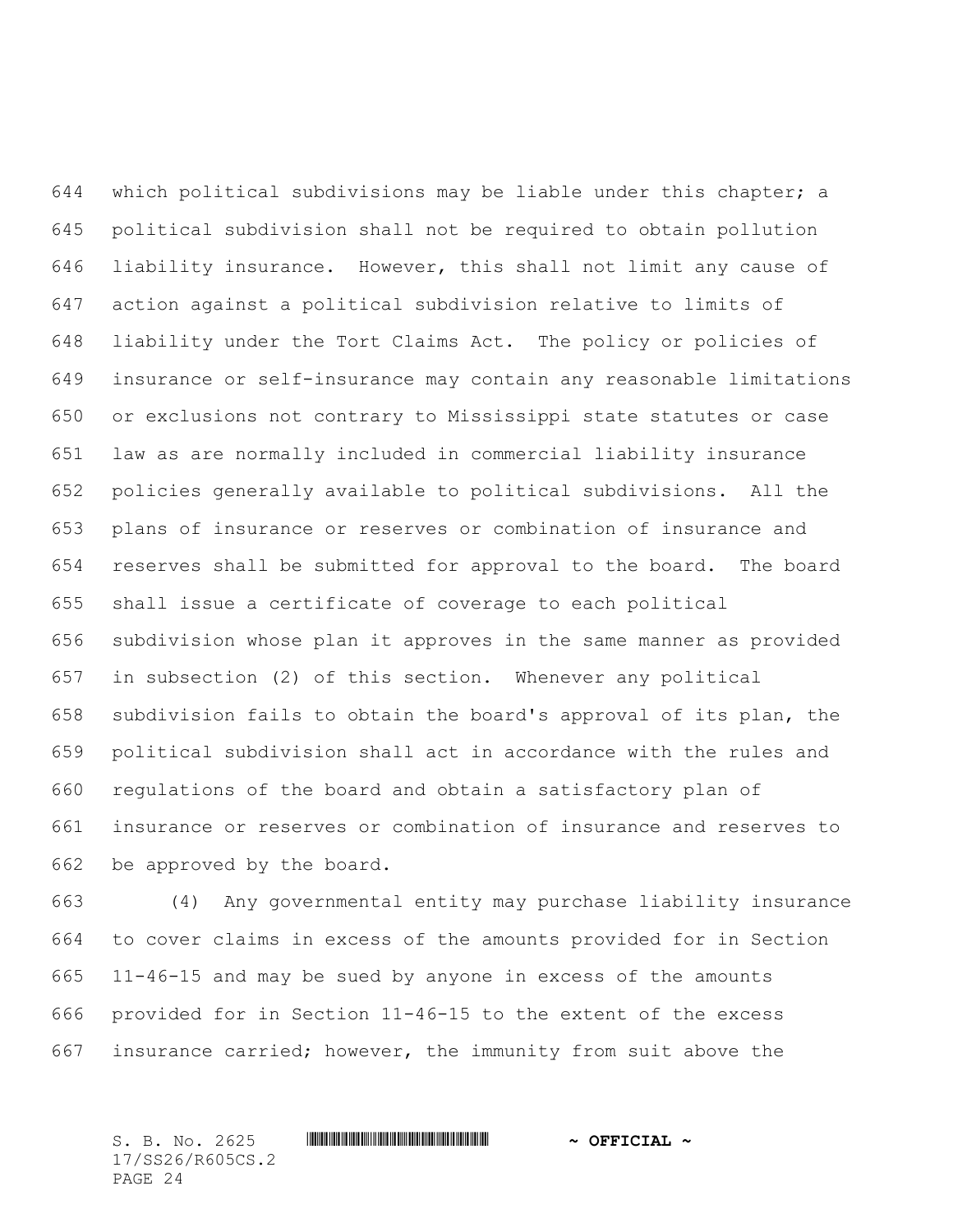amounts provided for in Section 11-46-15 shall be waived only to the extent of excess liability insurance carried.

 (5) Any two (2) or more political subdivisions may contract to pool their liabilities as a group under this chapter. The pooling agreements and contracts may provide for the purchase of one or more policies of liability insurance or the establishment of self-insurance reserves or a combination of insurance and reserves and shall be subject to approval by the board in the manner provided in subsections (2) and (3) of this section.

 (6) The board shall have subrogation rights against a third party for amounts paid out of any plan of self-insurance administered by the board pursuant to this section on behalf of a governmental entity that is not a political subdivision as a result of damages caused under circumstances creating a cause of action in favor of such governmental entity against a third party. The board shall deposit in the Tort Claims Fund all monies received in connection with the settlement or payment of any claim, including proceeds from the sale of salvage.

 (7) **\* \* \*** During Fiscal Year 2017, the board shall have full authority to assess agencies and governmental entities as per Section 11-46-19(1)(r).

**\* \* \***

 **SECTION 11.** Section 25-31-41, Mississippi Code of 1972, is amended as follows: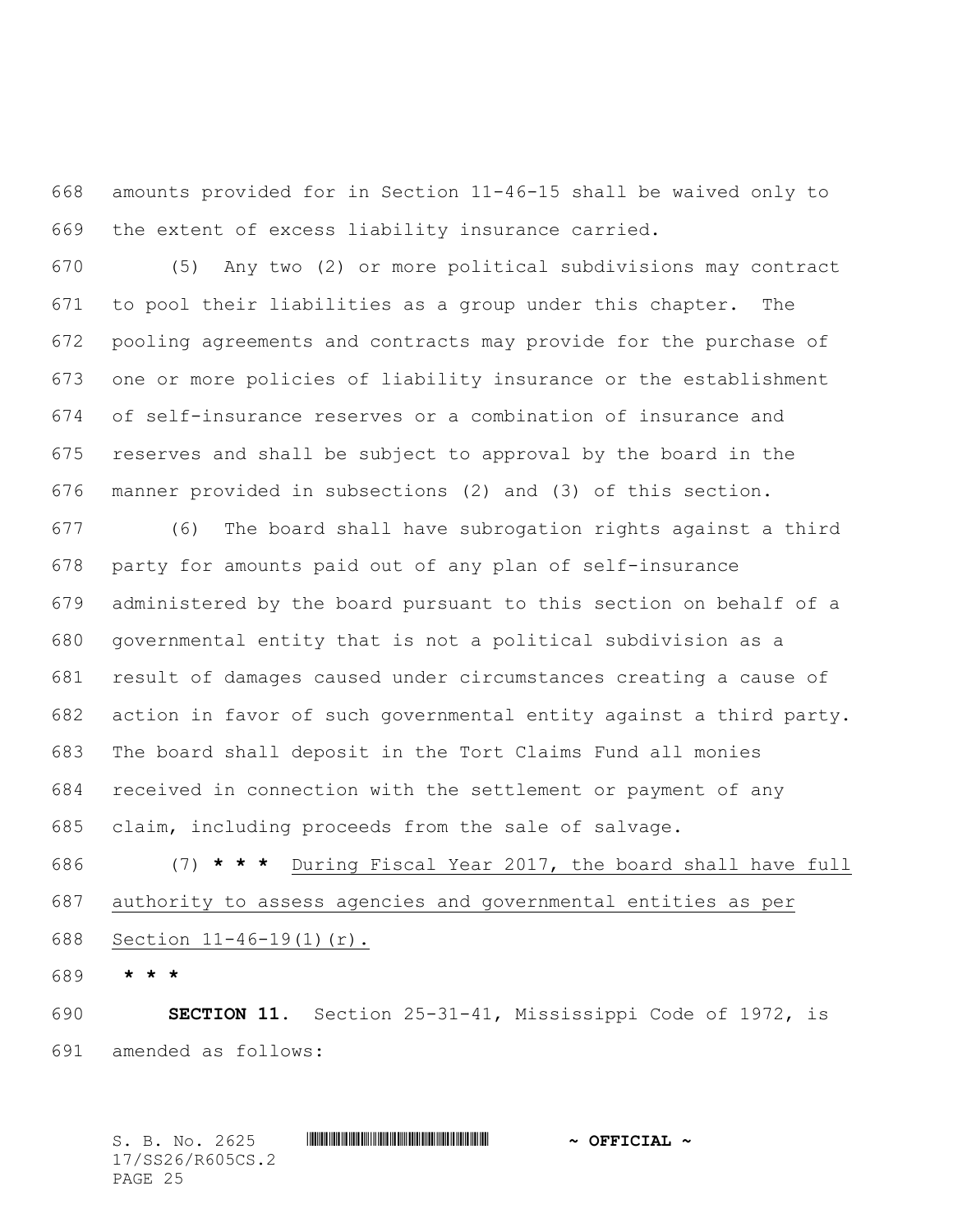25-31-41. (1) There is created in the State Treasury a special fund designated as the District Attorneys Operation Fund. The funds shall be administered by the Attorney General. The fund shall consist of monies deposited therein as provided in Section 99-19-72 and monies from any other source designated for deposit into the fund. The Attorney General may also accept monies from any public or private source for deposit into the fund. Money remaining in the fund at the end of a fiscal year shall not lapse into the State General Fund, and any interest earned from the investment of monies in the fund shall be deposited to the credit of the fund.

 (2) Monies in the fund shall be subject to appropriation by the Legislature and may only be used for the purpose of assisting district attorneys as determined necessary by the Attorney General. Monies in the fund used for the purposes described in this section shall be in addition to other funds available from any other source for such purposes.

 (3) From and after July 1, 2016, the expenses of district attorneys shall be defrayed by appropriation from the State General Fund and all user charges and fees authorized by Section 99-19-72(1)(a) and (b) shall be deposited into the State General Fund as authorized by law and as determined by the State Fiscal Officer, and charges and fees authorized by Section 99-19-72(1)(c) shall be retained by the circuit clerks for expenditures

authorized by law.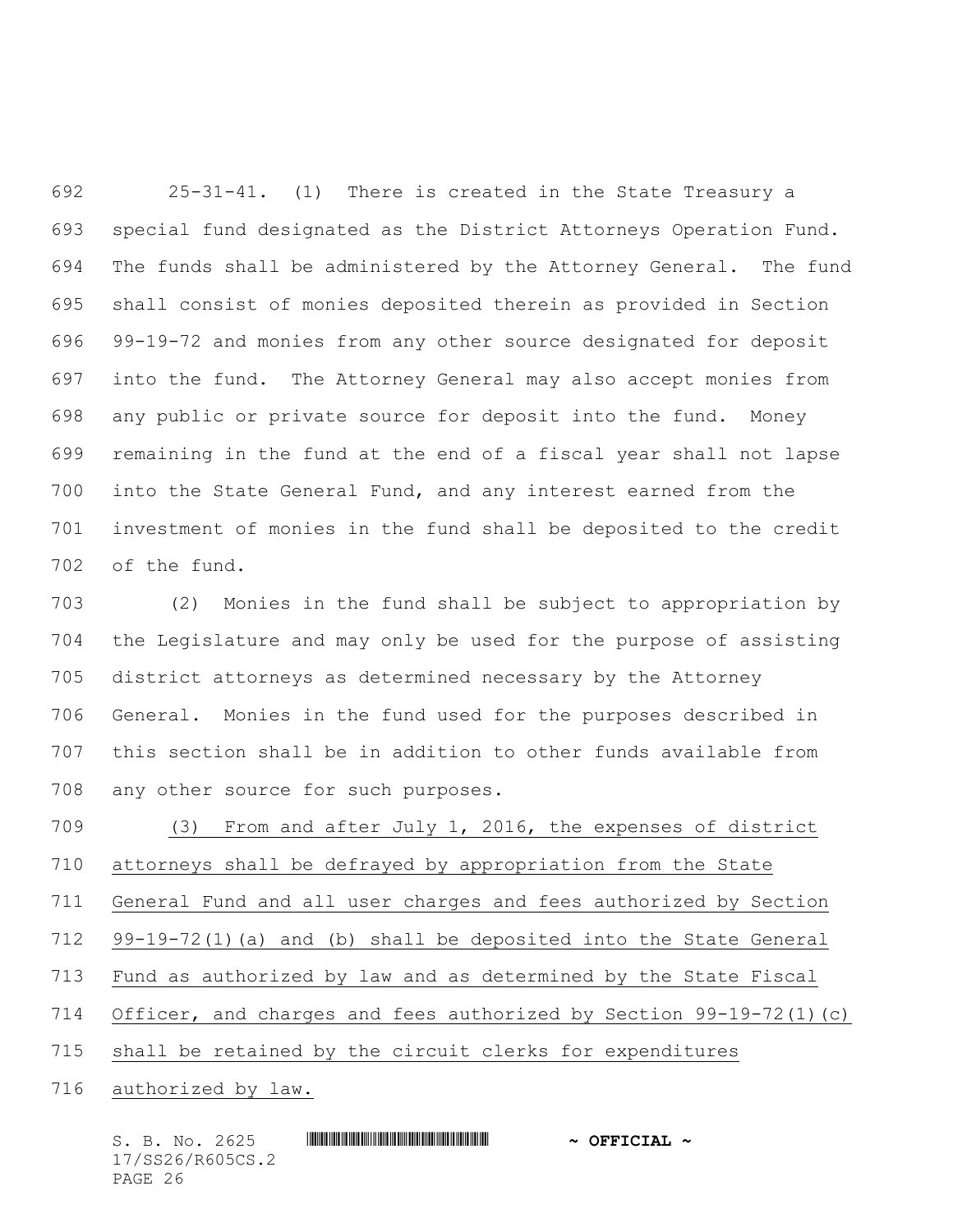**SECTION 12.** Section 99-19-72, Mississippi Code of 1972, is amended as follows:

 99-19-72. (1) A filing fee of One Hundred Fifty Dollars (\$150.00) is hereby levied on each petition to expunge an offense under Section 99-19-71 to be collected by the circuit clerk and distributed as follows:

 (a) One Hundred Dollars (\$100.00) to be deposited into the Judicial System Operation Fund;

 (b) Forty Dollars (\$40.00) to be deposited into the 726 District Attorneys Operation Fund; and

 (c) Ten Dollars (\$10.00) to be retained by the circuit clerk collecting the fee for administration purposes.

(2) From and after July 1, 2016, the expenses of district

attorneys shall be defrayed by appropriation from the State

General Fund and all user charges and fees authorized by

paragraphs (a) and (b) of subsection (1) of this section shall be

deposited into the State General Fund as authorized by law and as

determined by the State Fiscal Officer, and charges and fees

authorized by paragraph (c) of subsection (1) of this section

shall be retained by the circuit clerks for expenditures

authorized by law.

 **SECTION 13.** Section 27-19-99, Mississippi Code of 1972, is amended as follows:

 27-19-99. (1) The Department of Revenue shall furnish the tax collector of each county a sufficient supply of license tags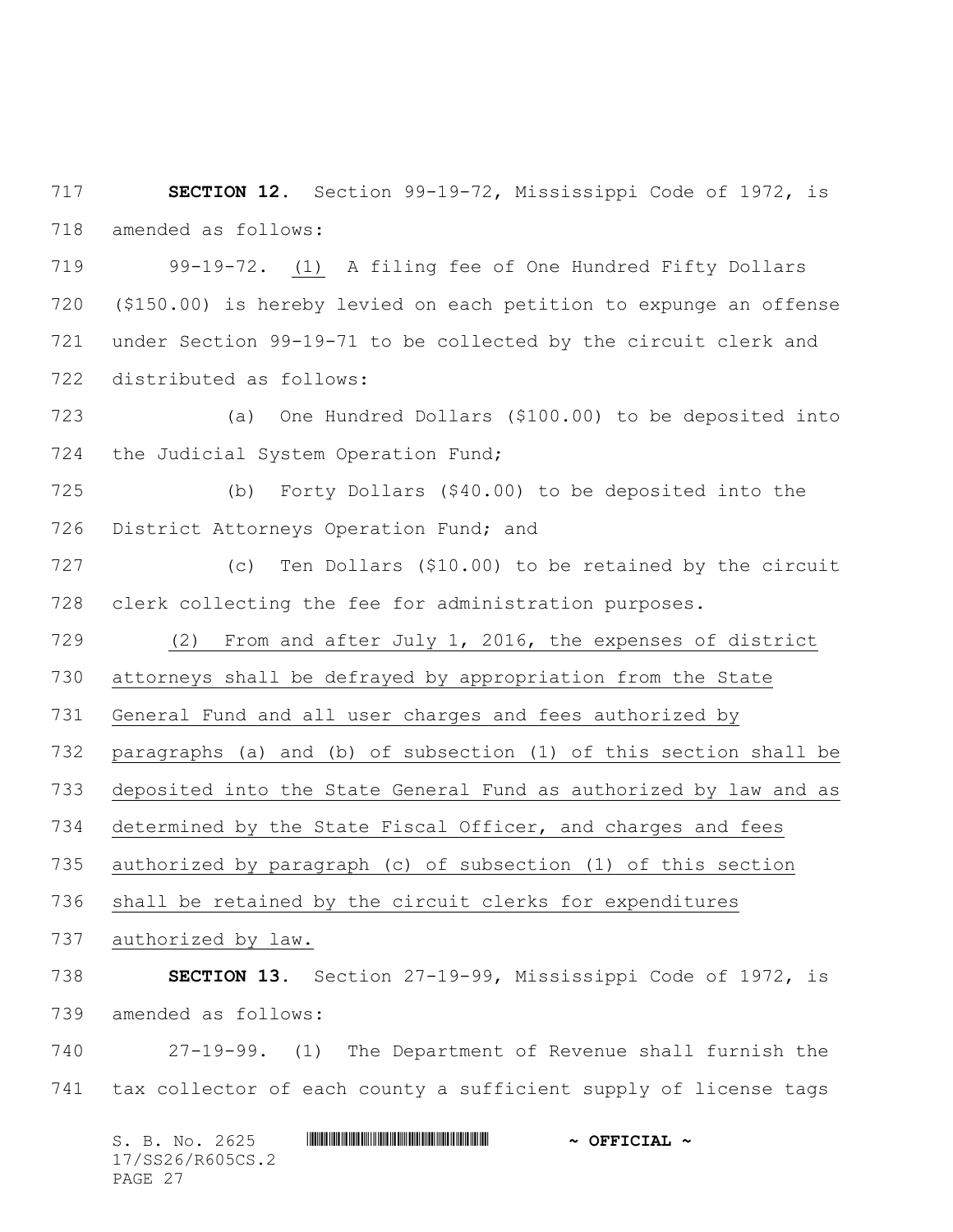or plates and a sufficient supply of license receipts with which to make the collection of the taxes imposed by the provisions of this article, which such tax collectors are required to collect. The license tag receipts shall be on forms prescribed by the department. Upon the payment of the taxes and fees required by this article, the tax collector shall issue the license receipt in the form prescribed by the department. The department shall keep account against the tax collector for the license taxes and fees collected. The tax collector shall keep a similar account.

 (2) The tax collector shall, at the end of each month or within twenty (20) days thereafter, pay into the county road fund all privilege taxes collected by him during the preceding month upon motor vehicle privilege licenses which he is entitled to issue, less the county's commission.

 (3) The tax collector shall keep a record of the information furnished by the owners of each motor vehicle registered. The record shall be made in numerical order by tag number or decal number, whichever is appropriate. At the end of each month, or within twenty (20) days thereafter, the tax collector shall submit to the department a copy of such record, together with the copy of each registration receipt, and shall, at the same time, remit to the department the registration fee for each license tag or decal sold by him during the preceding month. When the tax collector shall have complied with the provisions of this section and shall have forwarded to the department, within the time specified, all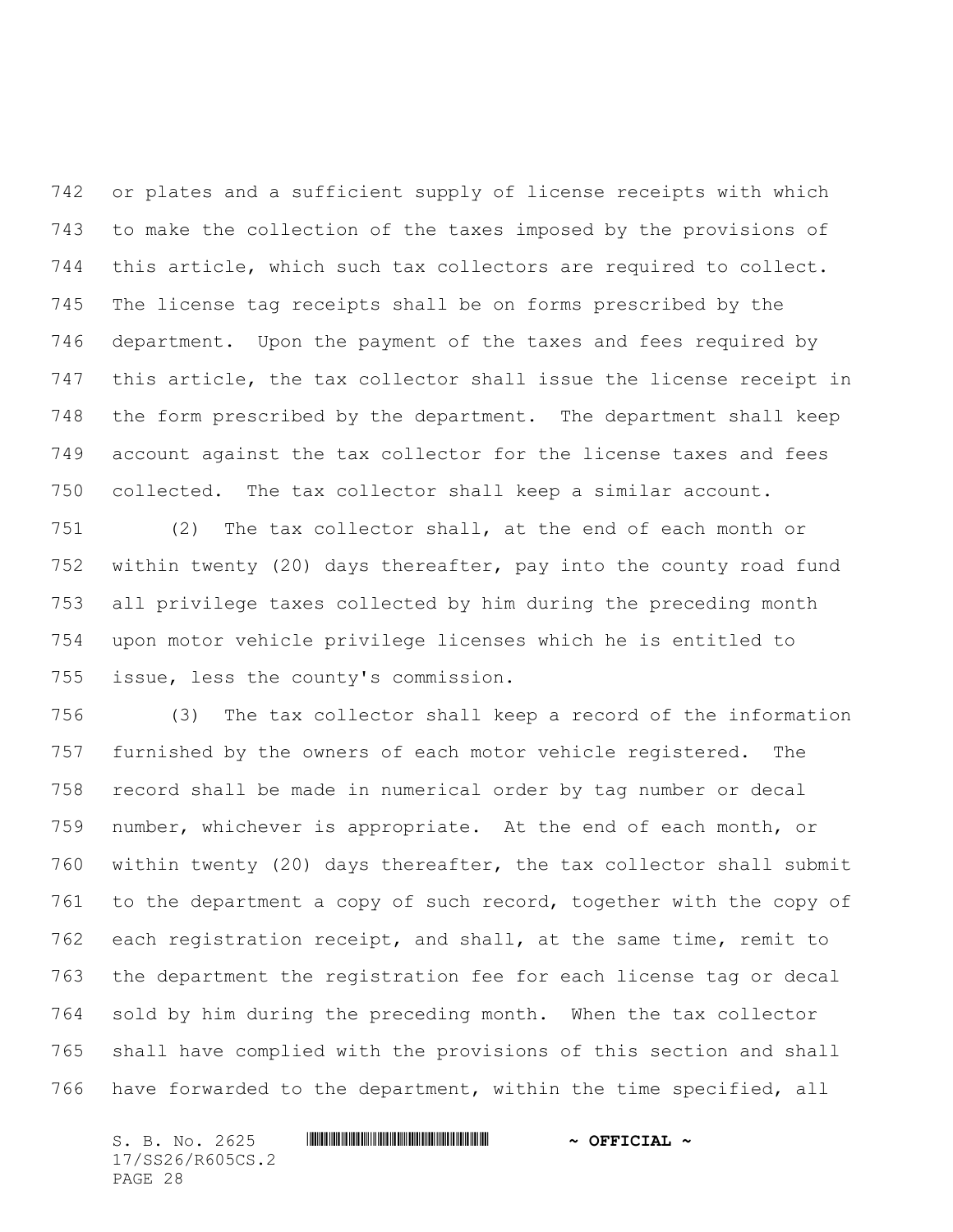reports required of him hereunder, he shall then be entitled to retain five percent (5%) of the registration fees imposed in Section 27-19-43(3)(a) and (b), to be paid into the county general fund; otherwise the county's commission shall be forfeited. The five percent (5%) shall not apply to any additional registration fee imposed above the amounts imposed in Section 27-19-43(3)(a) and (b). The department shall keep a record from the duplicates filed by the tax collectors of all registered vehicles.

 (4) Counties that use their existing computer system to communicate all data regarding vehicle title and registration transactions to the state's central computer system shall be allotted Fifty Cents (50¢) for each registration fee collected by the county and remitted to the Department of Revenue. Such communication must successfully pass any edit features and successfully create or update title/registration records on the network system. This amount paid to the county shall be deposited into the county general fund to be expended only for costs incurred for the purchase of equipment, software, maintenance, or other costs directly related to the title/registration network system, and for education and training.

 (5) All monies remitted to the department by tax collectors as registration or tag fees from the portion of the rate imposed in Section 27-19-43(3)(a) and (b), and all monies received by the department directly as registration or tag fees from the portion of the rate imposed in Section 27-19-43(3)(a) and (b) **\* \* \*** shall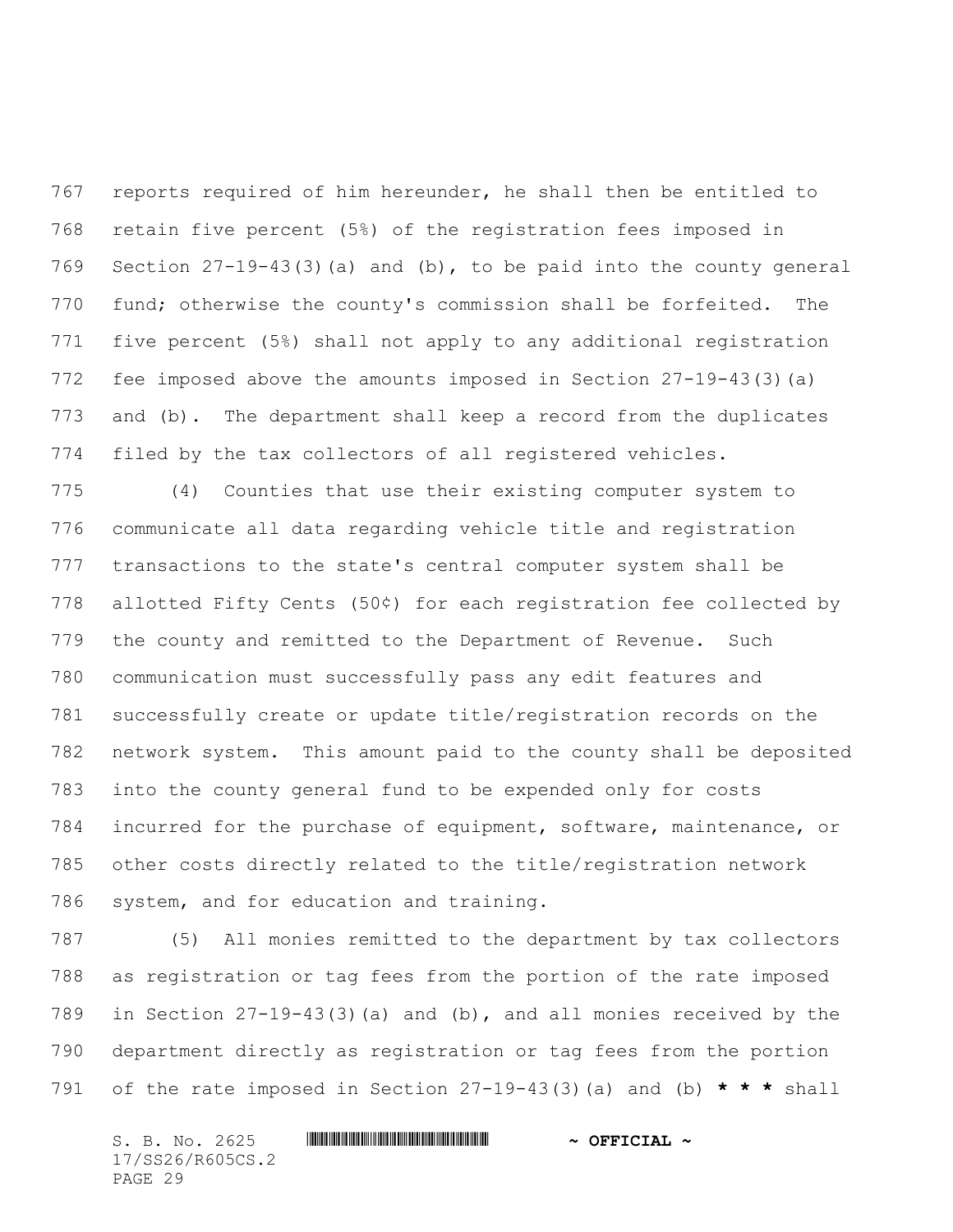be paid by the department into the General Fund of the State Treasury on the first day of the month succeeding the month in which such fees are received by the department.

**\* \* \***

 ( **\* \* \***6) Except as otherwise provided in Section 31-17-127, all monies remitted to the department by tax collectors as registration or tag fees from the additional rate of Five Dollars (\$5.00) and all monies received by the department directly as registration or tag fees from the additional rate of Five Dollars (\$5.00) shall be paid into the State Treasury to the credit of the State Highway Fund for the construction or reconstruction of highways designated under the highway program created under Section 65-3-97.

 **SECTION 14.** Section 27-19-155, Mississippi Code of 1972, is amended as follows:

 27-19-155. The license or number tag herein provided for shall be purchased by the License Tag Commission, composed of the Governor, Commissioner of Revenue, Attorney General and the State Treasurer, upon competitive bids, after having given three (3) weeks' notice of the time and place of purchase, by publishing said notice in at least three (3) newspapers, at least one (1) of which shall be published in the State of Mississippi, for a period of three (3) weeks prior to the date of purchase. The successful 815 bidder shall enter into a bond with some surety company, authorized to do business in the state, as surety thereon, payable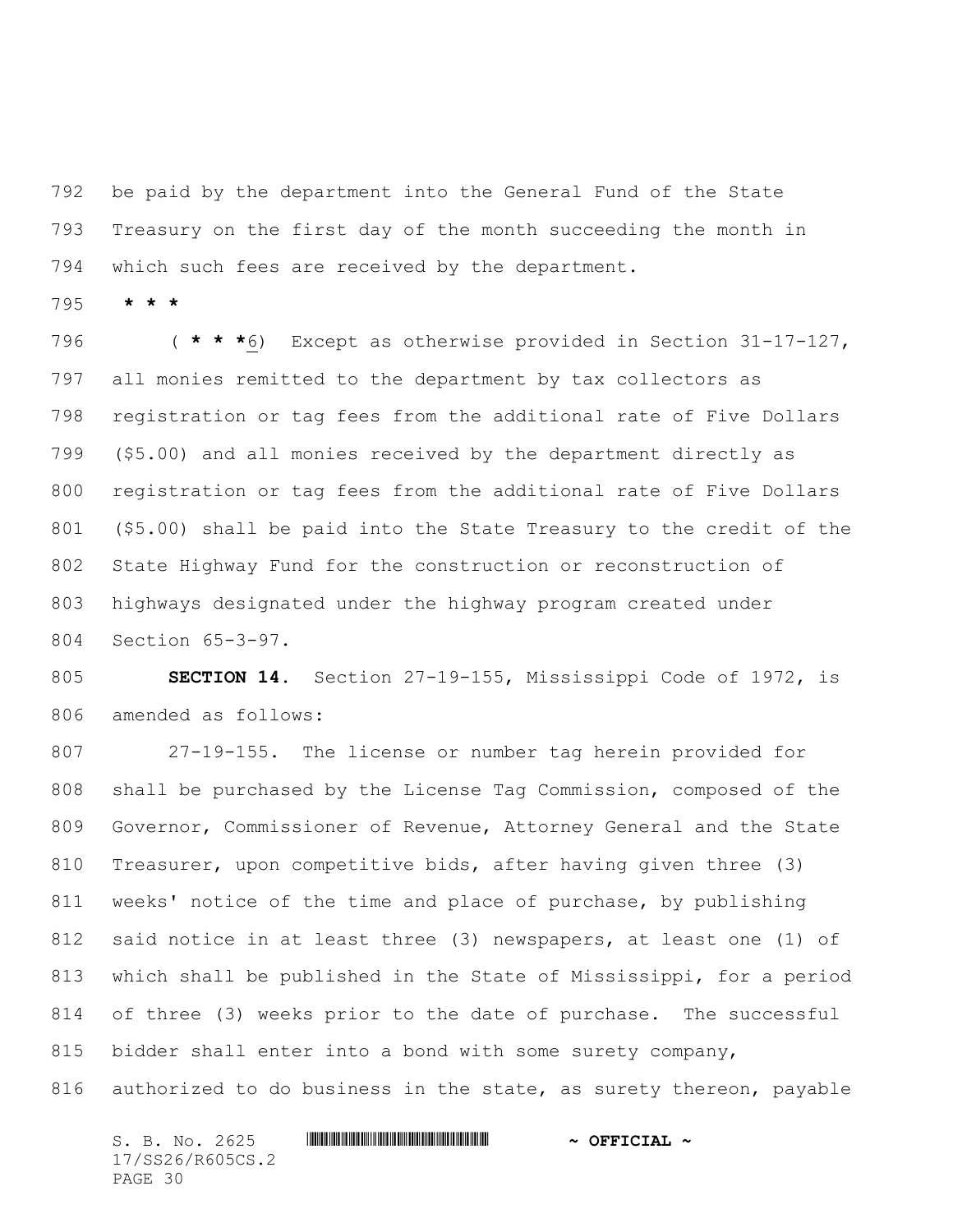to the State of Mississippi, in a sum equal to the amount of his contract, conditioned for the faithful and prompt carrying out of said bid, and, in the event of the failure to comply with the terms of said contract, the amount of said bond shall be forfeited as liquidated damages and may be recovered by the Attorney General in any appropriate action. The License Tag Commission is hereby authorized and empowered to renegotiate any contract entered into for the purchase of license tags in order to obtain any other or additional tags necessitated by the passage of this article.

 All monies received by the **\* \* \*** Department of Revenue as 827 registration or tag fees, either from the tax collectors, or from licenses issued by the **\* \* \*** Department of Revenue, shall be paid into the State Treasury on the same day in which such funds are collected by the **\* \* \*** Department of Revenue. **\* \* \***

 **SECTION 15.** Section 27-19-179, Mississippi Code of 1972, is amended as follows:

 27-19-179. (1) There is created in the State Treasury a special fund to be designated as the " Department of Revenue License Tag Acquisition Fund." The special fund shall consist of monies deposited therein under Sections 27-19-99 and 27-19-155 and monies from any other source designated for deposit into the fund. Unexpended amounts remaining in the special fund at the end of a 839 fiscal year shall not lapse into the State General Fund, and any interest earned or investment earnings on amounts in the fund 841 shall be deposited to the credit of the fund.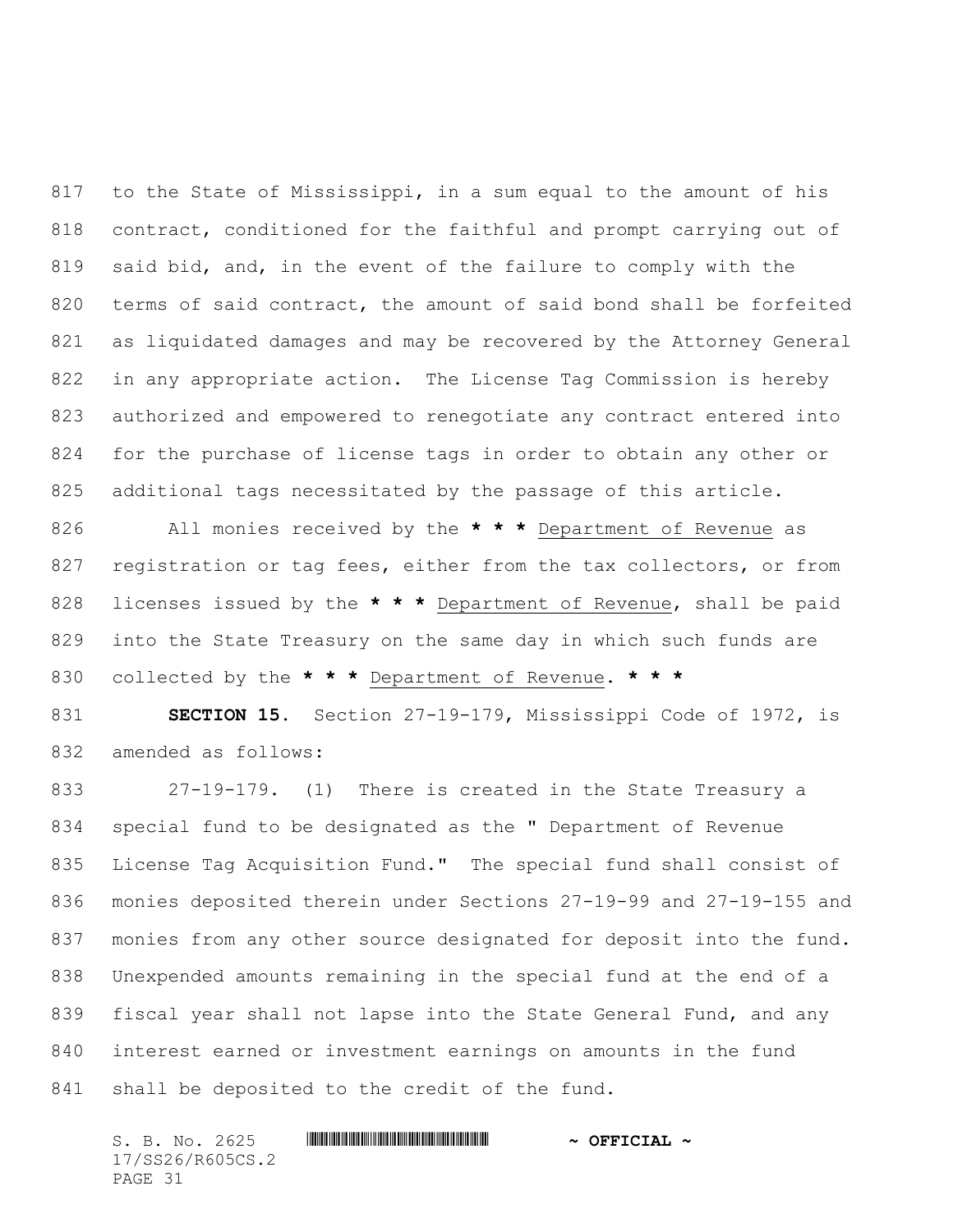(2) From and after July 1, 2010, monies in the special fund may be used by the Department of Revenue for the purpose of paying the costs incurred for purchasing license tags and decals and associated freight costs under Section 27-19-1 et seq. The department may escalate its budget and expend monies from the special fund in accordance with rules and regulations of the Department of Finance and Administration in a manner consistent with the escalation of federal funds.

 (3) From and after July 1, 2016, the expenses of **\* \* \*** the Department of Revenue License Tag Acquisition Fund Program shall be defrayed by appropriation from the State General Fund and all user charges and fees authorized under this section shall be deposited into the State General Fund as authorized by law and as determined by the State Fiscal Officer.

 (4) From and after July 1, 2016, no state agency shall 857 charge another state agency a fee, assessment, rent or other charge for services or resources received by authority of this section.

 **SECTION 16.** Section 27-104-21, Mississippi Code of 1972, is amended as follows:

 27-104-21. (1) All general and special fund agencies shall, upon making application for federal funds, forward a summary of such applications to the Legislative Budget Office. The Legislative Budget Office shall have an opportunity to review such applications and make its comments thereon to the Executive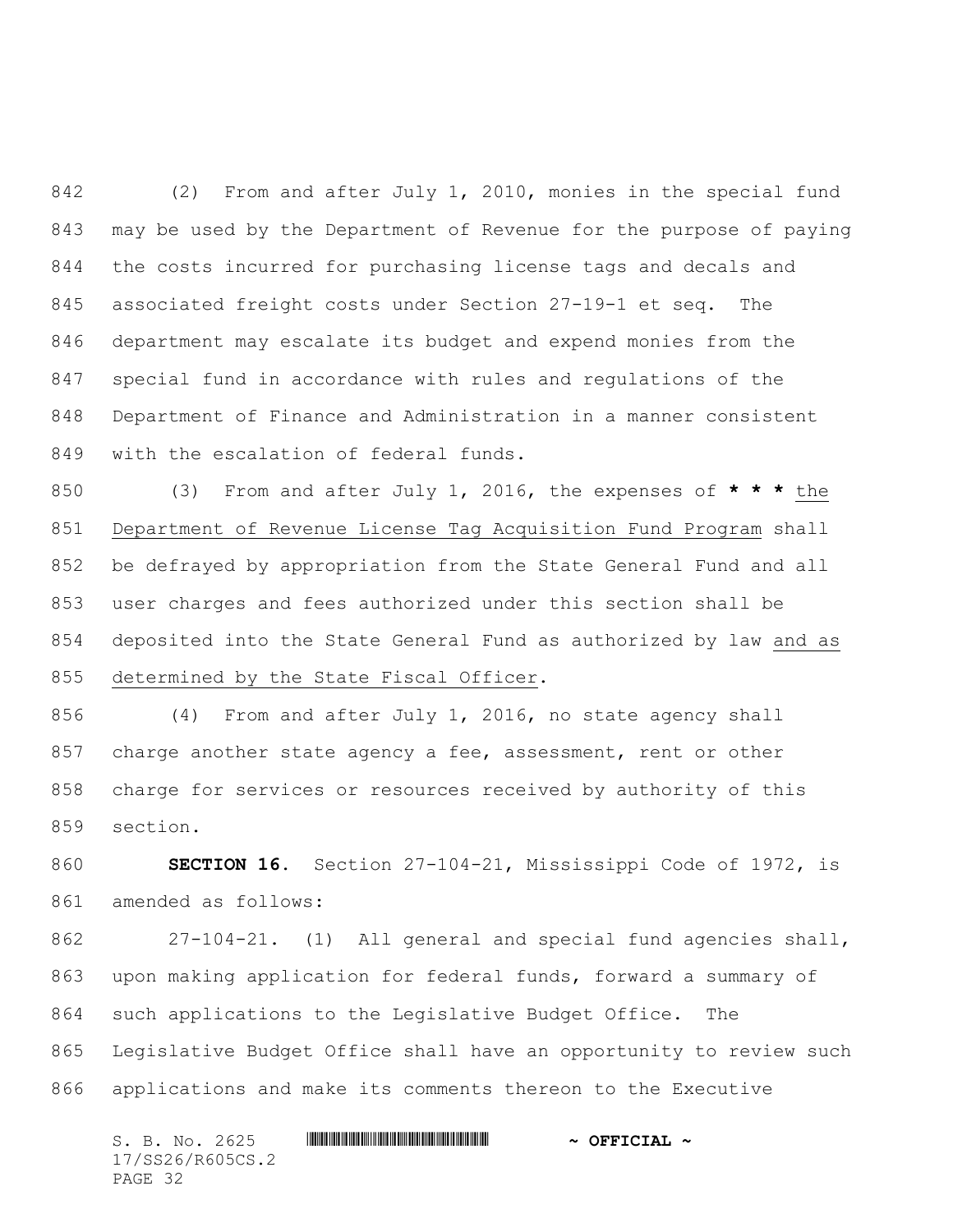Director of the Department of Finance and Administration and the state agency making application. Unless otherwise specified in the appropriation bill, the Executive Director of the Department of Finance and Administration shall have the authority to approve escalations in a budget using one hundred percent (100%) federal money.

 (2) New employee positions funded one hundred percent (100%) by or from federal funds may be authorized by the Executive Director of the Department of Finance and Administration subject to the rules and regulations of the State Personnel Board. No federal funds may be expended for programs or activities other than those which have been authorized by act of the Legislature or which are encompassed by a state agency's program structure as provided by law. The Executive Director of the Department of Finance and Administration shall immediately send notice of the approval of such budget escalation to the Legislative Budget Office. The Executive Director of the Department of Finance and Administration shall ensure that the Legislative Budget Office receives timely, detailed and accurate information about the amount and use of federal funds by state agencies.

 (3) The Department of Finance and Administration shall require, by rule and regulation, that each agency receiving federal funds shall apply for federal reimbursement for state central services costs in accordance with Office of Management and Budget Circular A-21 or A-87, which reimbursement shall be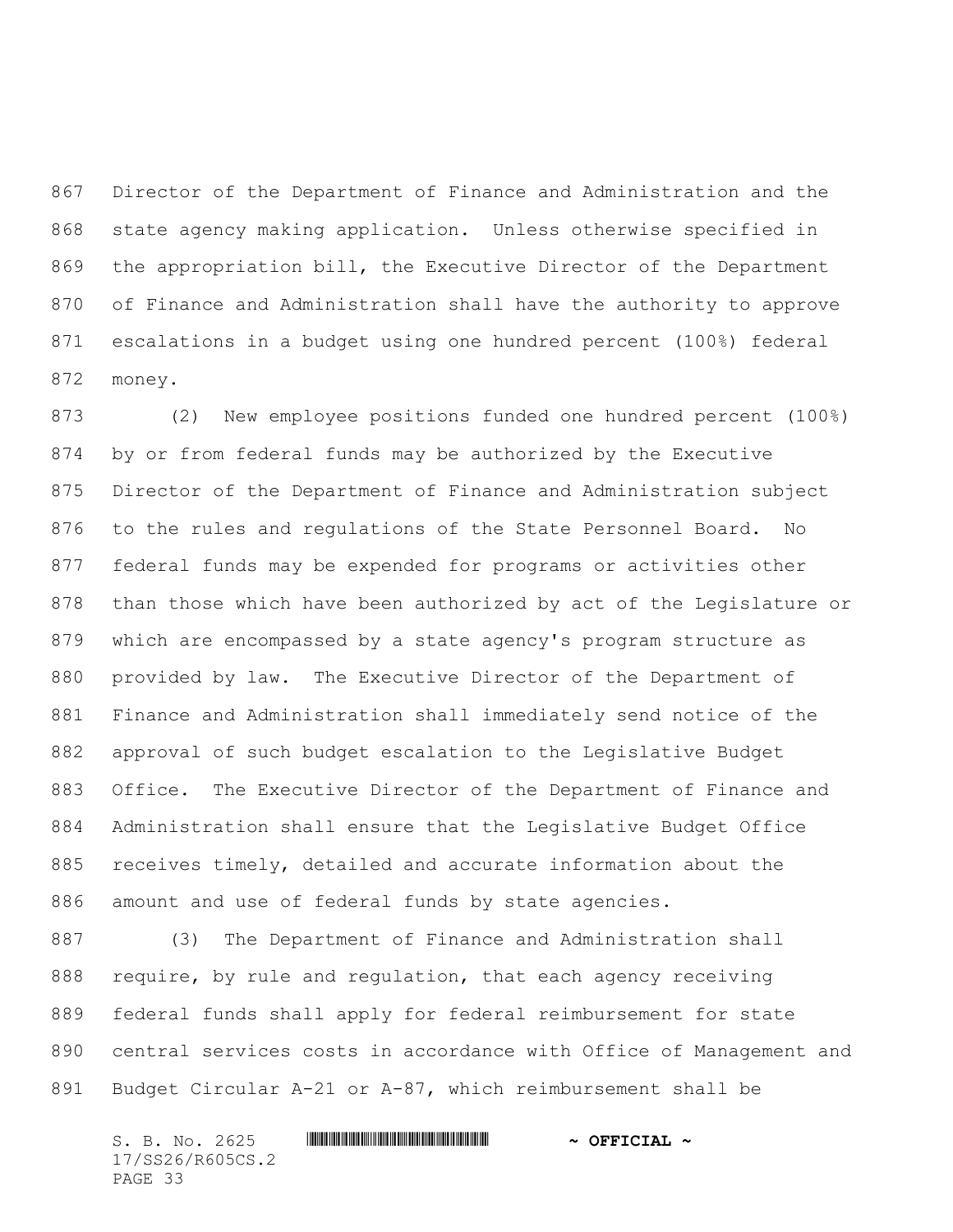deposited directly into the Statewide Cost Allocation Fund, which is hereby established within the State Treasury. An agency's failure to timely apply for such reimbursement shall be condition sufficient to authorize the Department of Finance and Administration to transfer an amount equal to not less than fifty percent (50%) nor more than one hundred percent (100%) of the total amount designated to such agency in the applicable fixed cost agreement of the state central service cost allocation plan. These funds shall be transferred from any available funds within such agency into the Statewide Cost Allocation Fund upon execution of a requisition for issuance of warrant by the Executive Director of the Department of Finance and Administration. Any funds on hand in said Statewide Cost Allocation Fund at the end of the fiscal year shall lapse into the State General Fund. From and after July 1, 2016, any revenue generated from this fund shall be used only for the maintenance, upkeep and utility costs of state-owned property, and any amount on hand at the end of the 909 fiscal year that is not necessary to defray the cost of such maintenance, upkeep and utility costs shall, after August 15 of 911 each year, be transferred to the State General Fund as authorized by law and as determined by the State Fiscal Officer. **SECTION 17.** Section 29-1-95, Mississippi Code of 1972, is amended as follows:

 29-1-95. (1) All taxes due the county, municipality, public school district, drainage district or levee board on lands sold to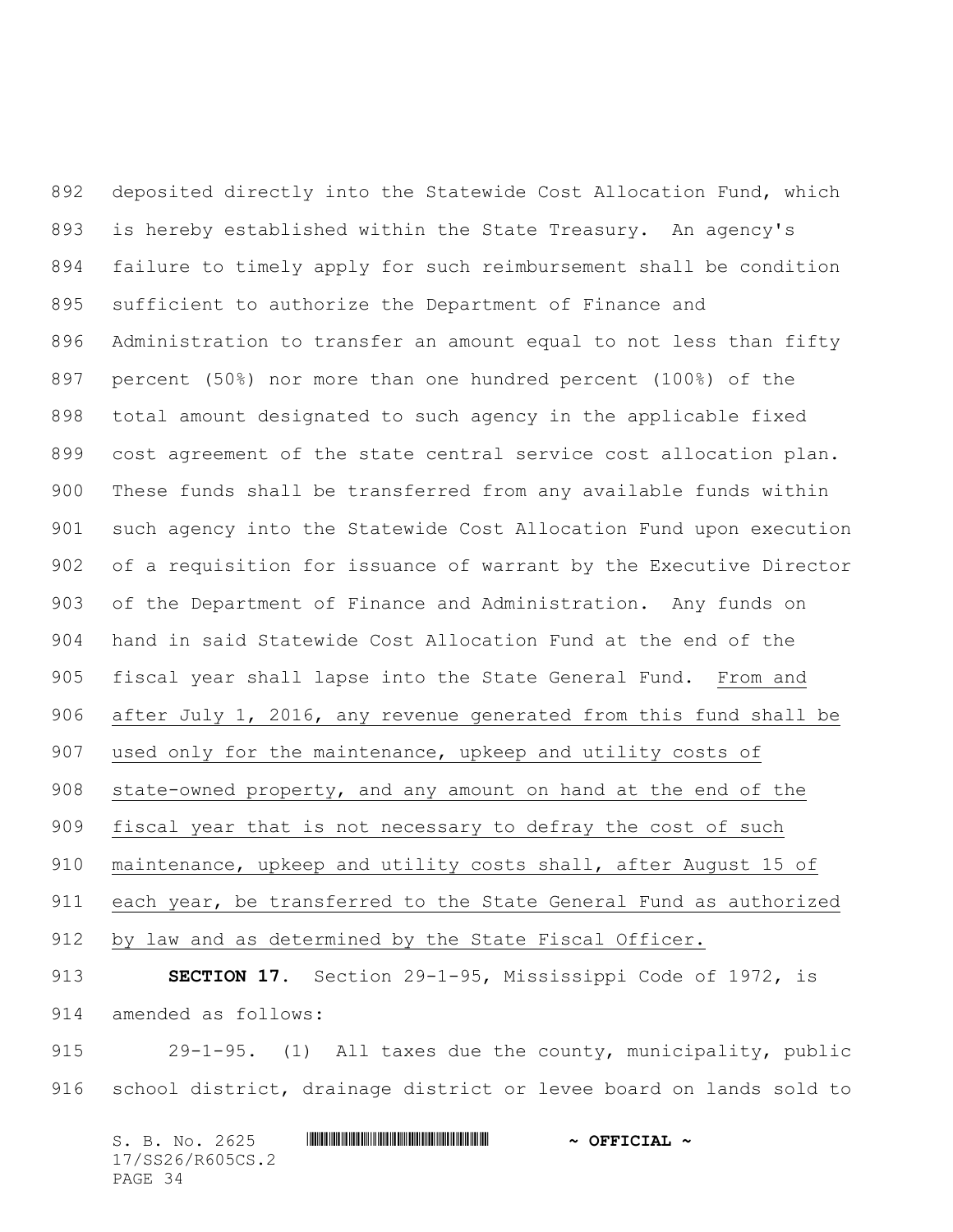the state for taxes and listed into the Secretary of State's office shall remain in abeyance until the land be sold, and thereafter such taxes shall be paid out of the purchase money; but state, county, municipality, public school district, drainage district or levee board taxes shall not accrue on such lands after the fiscal year in which it was certified to the state. Upon the 923 payment of the purchase money of any tax land into the Treasury, the Secretary of State shall certify to the Department of Finance and Administration and to the Treasurer the amount of fees and 926 costs allowed to the county tax collector and chancery clerk, as in cases of the redemption of lands from tax sales, under the 928 provisions of Section 25-7-21; and the Department of Finance and Administration shall issue warrants in favor of such county tax collector and chancery clerk for the amount of such fees. The Secretary of State shall also certify to the Department of Finance 932 and Administration and the Treasurer the amount of the county, municipality, public school district, drainage district and levee board taxes for which said land was sold to the state, and all taxes accruing on said land until the year in which it was 936 certified to the state; and the Department of Finance and Administration shall issue warrants in favor of the proper county, municipality, public school district, drainage district, and levee board for the said four (4) years' taxes. The balance of the purchase money shall be deposited into a special fund to be known 941 as the "Land Records Maintenance Fund," that is hereby created in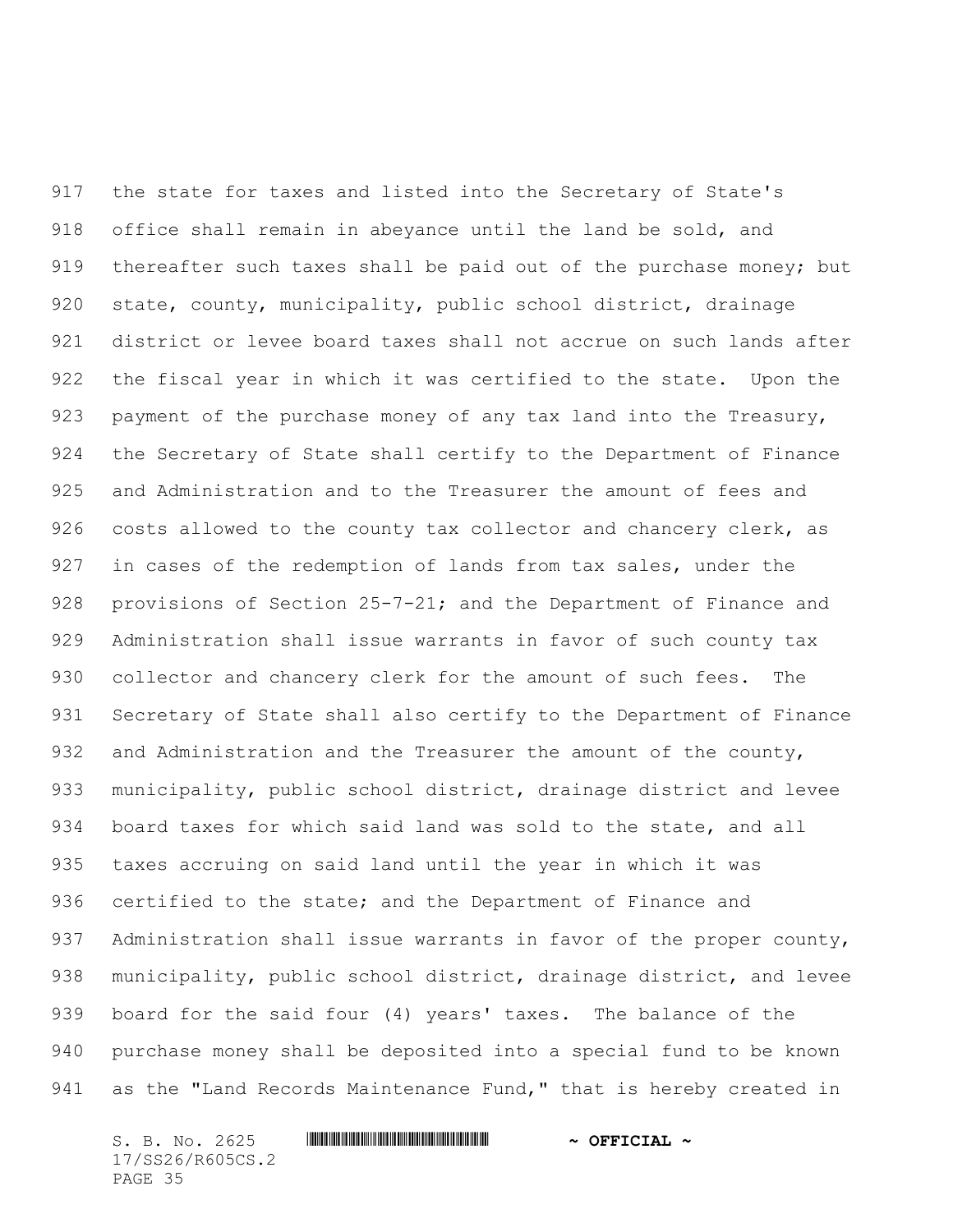the State Treasury **\* \* \***. The fund shall be administered by the Secretary of State. Any amount on hand in said Land Records Maintenance Fund at the end of the fiscal year **\* \* \*** that is not necessary to pay any obligations to local governmental units set out in this subsection shall, after June 30 of each year, be transferred to the General Fund, and shall not be authorized for expenditure by the Secretary of State to reimburse or otherwise defray the expenses of any office administered by the Secretary of State.

 (2) If, after the payment of the fees and costs allowed to the county tax collector and the chancery clerk, as aforesaid, the balance of the purchase money of any tax land paid into the Treasury shall be insufficient to cover the amount of the state, county, municipality, public school district, drainage district or 956 levee board taxes due thereon, or if the records of the Secretary 957 of State fail to show the amount of state, county, municipality, public school district, drainage district or levee board taxes accruing for the years until said land was certified to the state, on lands sold by the Secretary of State, he shall apportion the balance of the purchase money derived from the sale of such lands between the state, county, municipality, public school district, drainage district and levee board upon the basis of the amount of taxes due the state, county, municipality, public school district, 965 drainage district and levee board, respectively, at the time said land was struck off to the state for delinquent taxes by the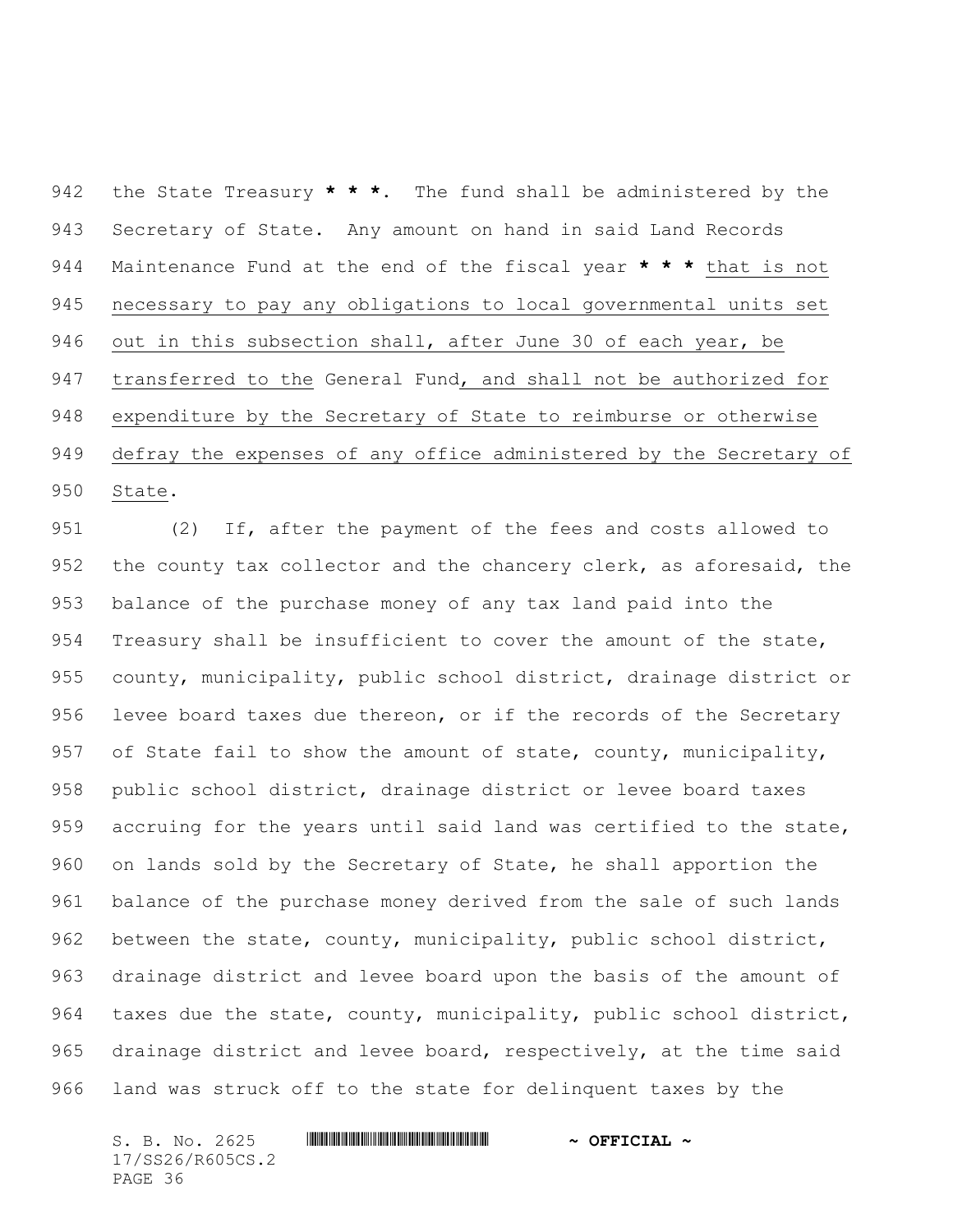sheriff and tax collector, and for which said lands were struck off to the state.

 (3) All funds derived from the sale of properties under the provisions of Sections 7-11-15, 29-1-27, 29-1-29, 29-1-35, 29-1-37, 29-1-53 through 29-1-57, 29-1-73 and 29-1-81 through 29-1-87 shall be handled in the manner provided herein for funds derived from the sale of lands.

 (4) From and after July 1, 2016, the expenses of this agency shall be defrayed by appropriation from the State General Fund and all user charges and fees authorized under this section shall be deposited into the State General Fund as authorized by law. The requirements of this subsection (4) shall not apply to disbursements made to local governmental units from the Land Records Maintenance Fund, and to any funds which by law are to be collected and deposited to the Land Records Maintenance Fund. 982 (5) From and after July 1, 2016, no state agency shall

 charge another state agency a fee, assessment, rent or other charge for services or resources received by authority of this section. This prohibition shall not apply to payments made from the Land Records Maintenance Fund provided for in subsection (1) of this section.

 **SECTION 18.** Section 29-1-107, Mississippi Code of 1972, is amended as follows:

 29-1-107. (1) The Secretary of State with the approval of the Governor shall, as far as practicable, rent or lease all lands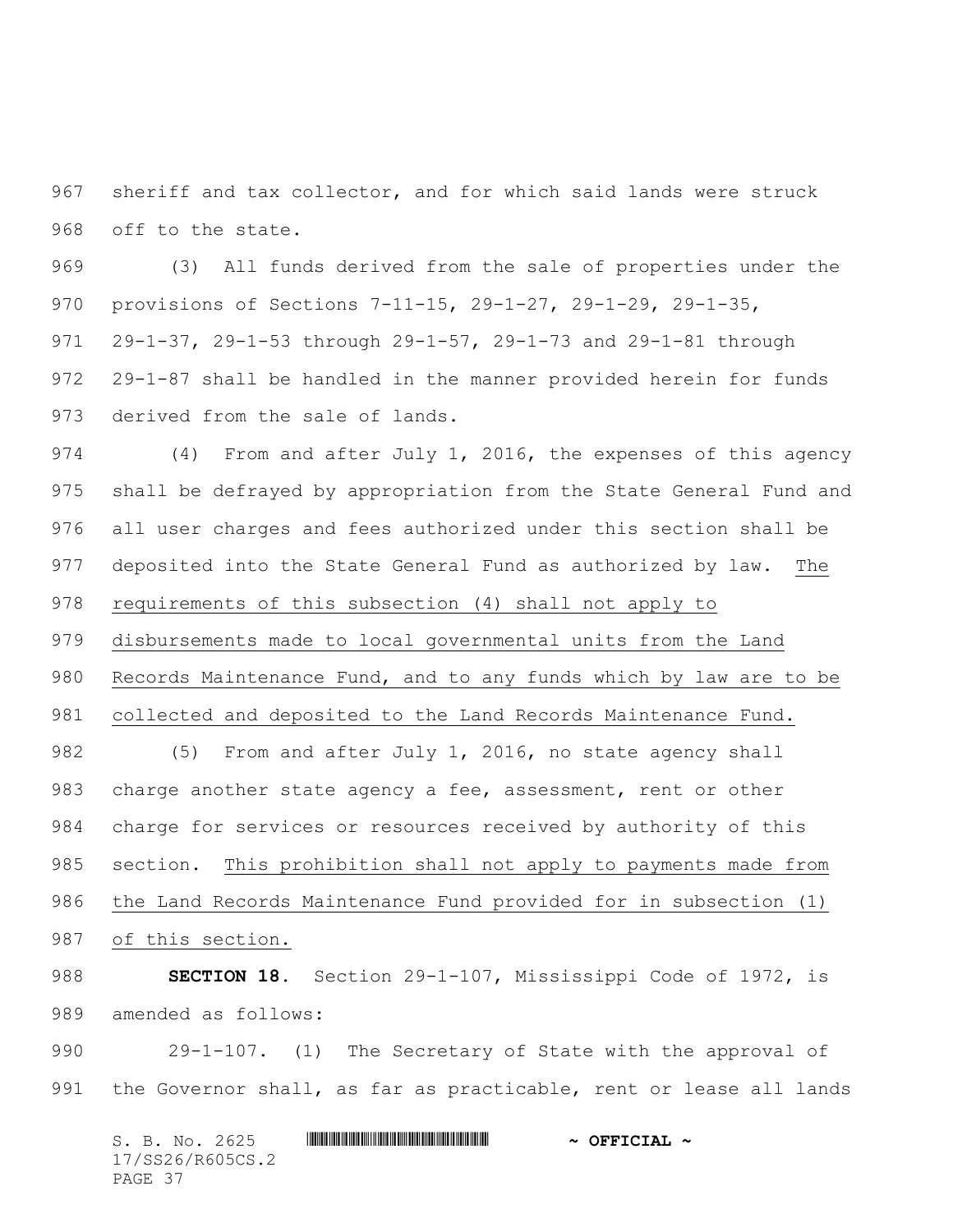belonging to the state, except as otherwise provided by law for a period of not exceeding one (1) year, and account for the rents therefrom in the same manner as money received from the sale of state lands, provided that no state land shall be rented or leased to individuals, corporations, partnerships, or association of persons for hunting or fishing purposes. Property belonging to the state in municipalities, even though it may have been subdivided into lots, blocks, divisions, or otherwise escheated or was sold to the state by such description, may likewise be leased or rented by the Secretary of State under the terms provided above for other state lands, and the rents accounted for in the same manner. The state shall have all the liens, rights and remedies accorded to landlords in Sections 89-7-1 through 89-7-125; said leases and rental contracts shall automatically terminate on the date provided in said leases or contracts.

 (2) (a) The Secretary of State, with the approval of the Governor, may rent or lease surface lands, tidelands or submerged lands owned or controlled by the State of Mississippi lying in or adjacent to the Mississippi Sound or Gulf of Mexico or streams emptying therein, for a period not exceeding forty (40) years for 1012 rental payable to the state annually. However, the term of any lease of state public trust tidelands to a person possessing a license under the Mississippi Gaming Control Act shall be governed by the provisions of subsection (4) of this section. Provided however, that effective July 1, 2017, all such public tidelands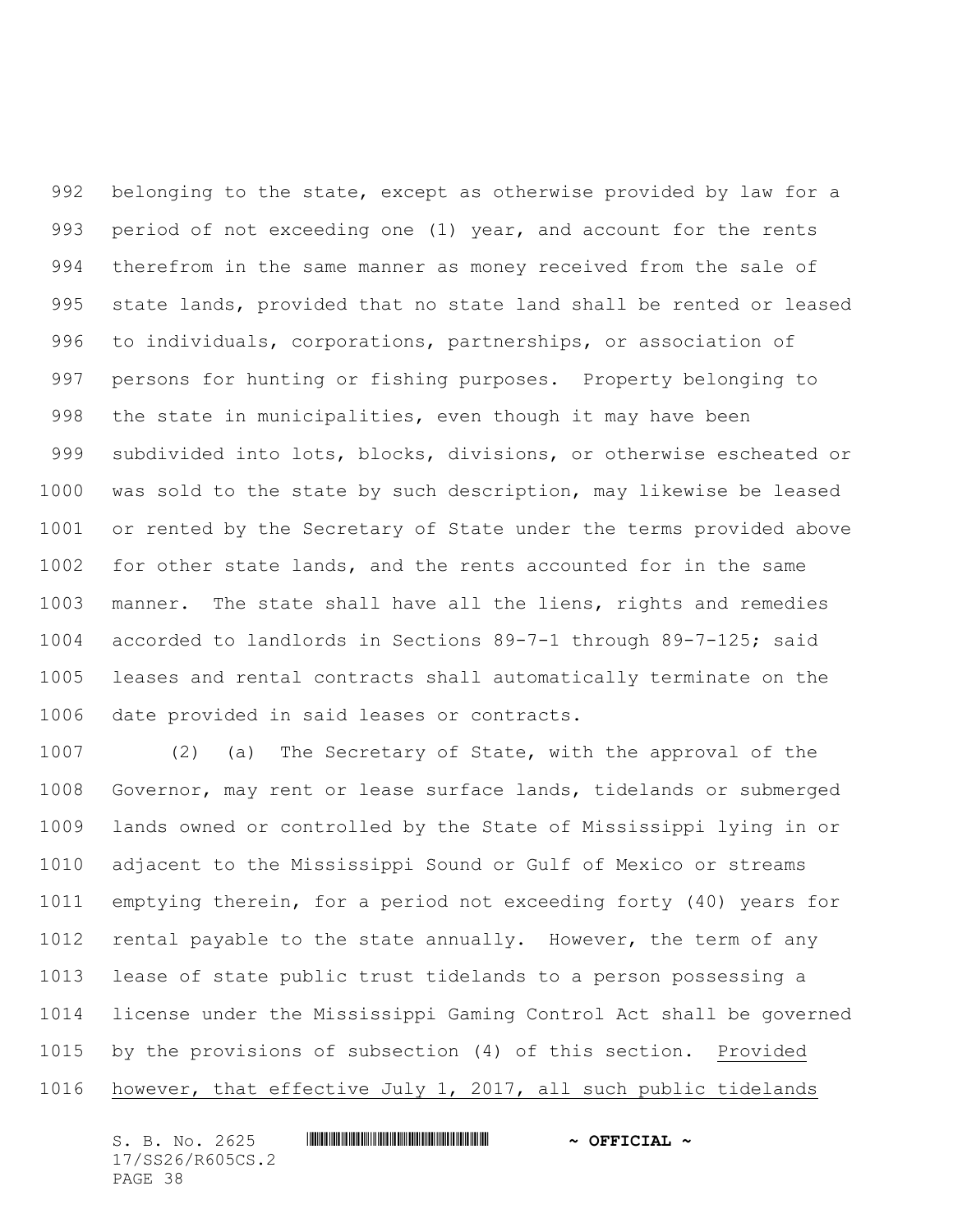and submerged land leases shall be negotiated by the Executive Director of the Mississippi Department of Marine Resources and executed by the president of the board of supervisors of the county in which the surface, tidelands or submerged lands are located, on behalf of such board of supervisors, subject to the approval of the Secretary of State as an advisory trustee. From and after July 1, 2017, it shall be the duty of the Secretary of State to collect the lease rentals on all such tidelands or submerged land leases which shall be deposited into a clearing account at the State Treasury for transfer into the Public Trust Tidelands Fund established in Section 29-15-9, Mississippi Code of 1972. It shall be the duty of the Secretary of State to assist the appropriate board of supervisors, when so requested, in establishing and maintaining public tidelands management systems. (b) The lessee under such agreement may construct such necessary items for marking channels, docking, wharfing, mooring

 or fleeting vessels which shall be in aid of navigation and not obstructions thereto.

 (c) A lessee of record may be given the option to renew for an additional period not to exceed twenty-five (25) years; however, the term of a renewal for a lease of state public trust tidelands to a person possessing a gaming license under the Mississippi Gaming Control Act shall be governed by the provisions of subsection (4) of this section. The holder of a lease of Public Trust Tidelands, at the expiration thereof, shall have a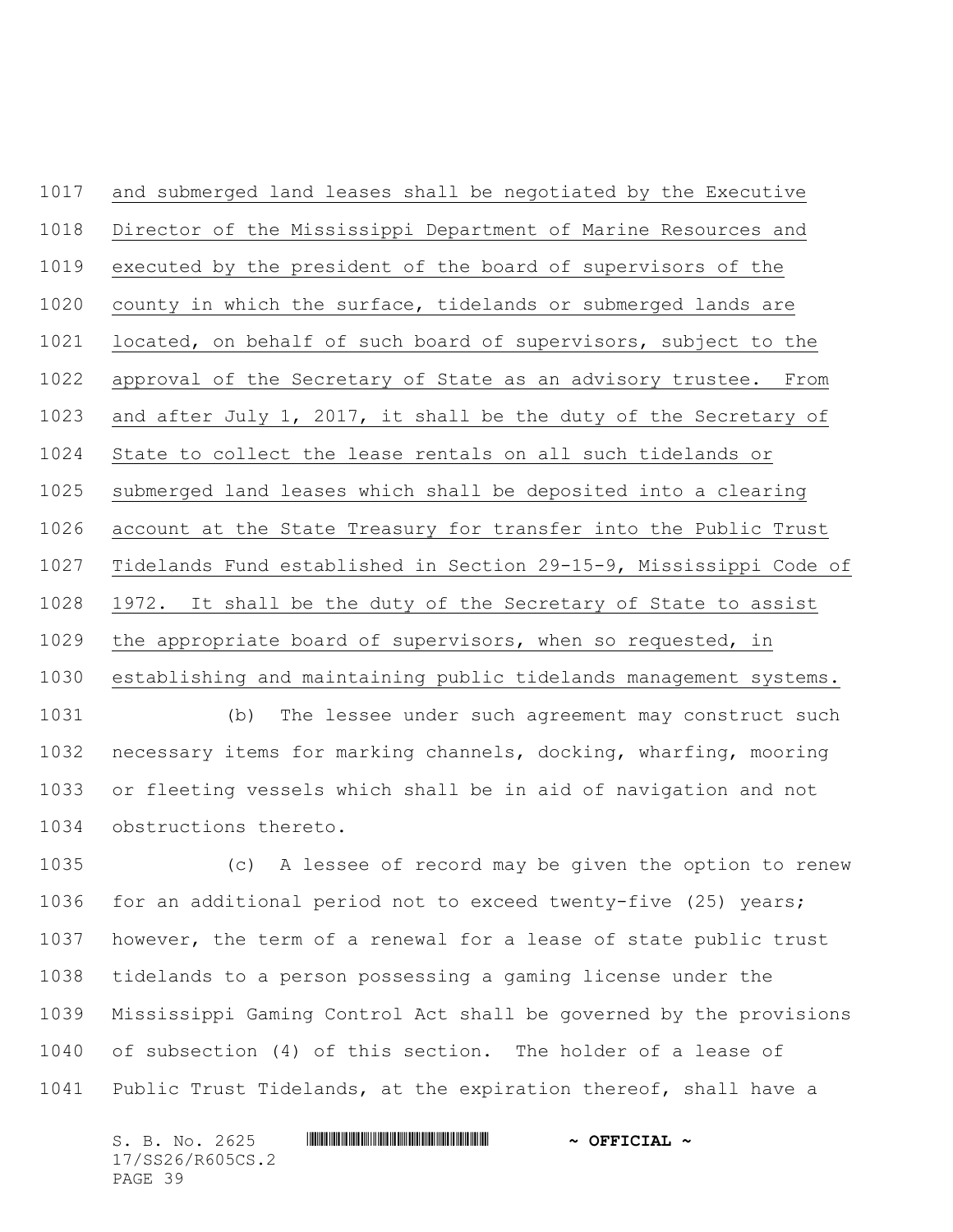prior right, exclusive of all other persons, to re-lease as may be negotiated by the Executive Director of the Mississippi Department of Marine Resources and agreed upon between the holder of the lease and the board of supervisors of the county in which the tidelands is located with the approval of the Secretary of State as co-trustee in the same manner as provided in paragraph (a) of this subsection relating to the prior lease.

 (d) Leases shall provide for review and rent adjustments at each fifth anniversary tied either to the All Urban Consumer Price Index-All Items (CPI) or to an appraisal which deducts the value of any improvements by the lessee which substantially enhance the value of the land. In the case where the initial rental was based on the value set by the ad valorem tax rolls, then the rent review and adjustment clause shall be likewise based on the value set by such tax rolls. In the event that the lessor and lessee cannot agree on a rental amount, the lease may be cancelled at the option of the lessor. The lessee shall, within thirty (30) days after execution of a sublease or assignment, file a copy thereof, including the total consideration therefor, with the Secretary of State. This paragraph shall not apply to a lease of state public trust tidelands or submerged lands to a person possessing a gaming license under the Mississippi Gaming Control Act who operates a gaming establishment on such tidelands.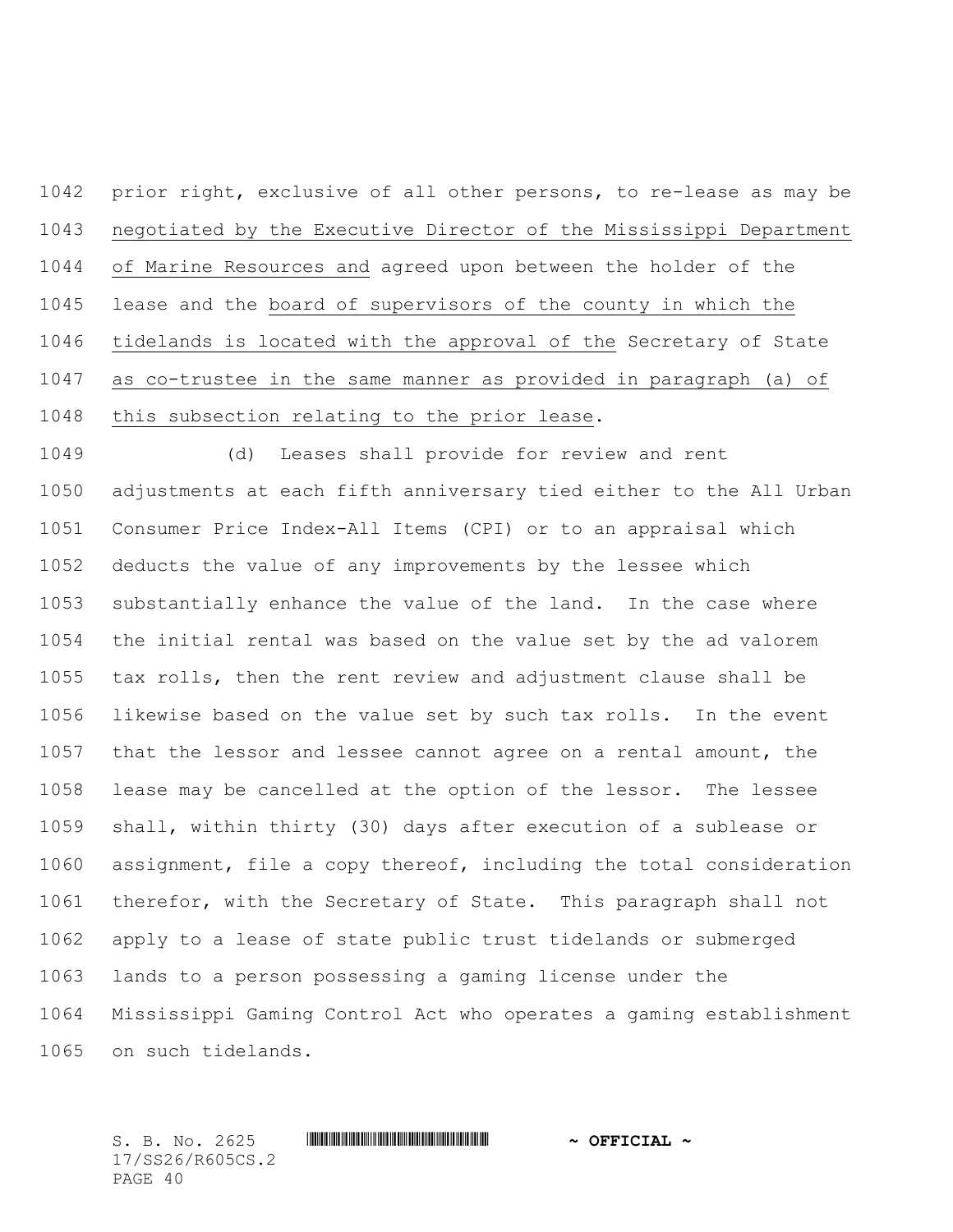(3) Provided, however, the current occupants of public trust tidelands that were developed after the determinable mean high-water line nearest the effective date of the Coastal Wetlands Protection Law shall pay an annual rental based on the fair market value as determined by the assessed valuation of the property. The holder of a lease of Public Trust Tidelands, at the expiration thereof, shall have a prior right, exclusive of all other persons, to re-lease as may negotiated by the Executive Director of the Mississippi Department of Marine Resources and agreed upon between the holder of the lease and the board of supervisors of the county in which the tidelands is located with the approval of the Secretary of State as co-trustee in the same manner as provided in subsection (2)(a) of this section relating to the prior lease. (4) (a) This section shall apply to any person possessing a license under the Mississippi Gaming Control Act who operates a gaming establishment in any of the three (3) most southern counties of the state.

 (b) The following shall apply to all leases of state public trust tidelands executed by such a licensee:

 (i) Every lease executed after August 29, 2005, shall be for a period of thirty (30) years for rental payable to the state annually.

 (ii) By operation of this section, any lease executed before August 29, 2005, may, at the option of the lessee, either remain at the term stated in the original execution of the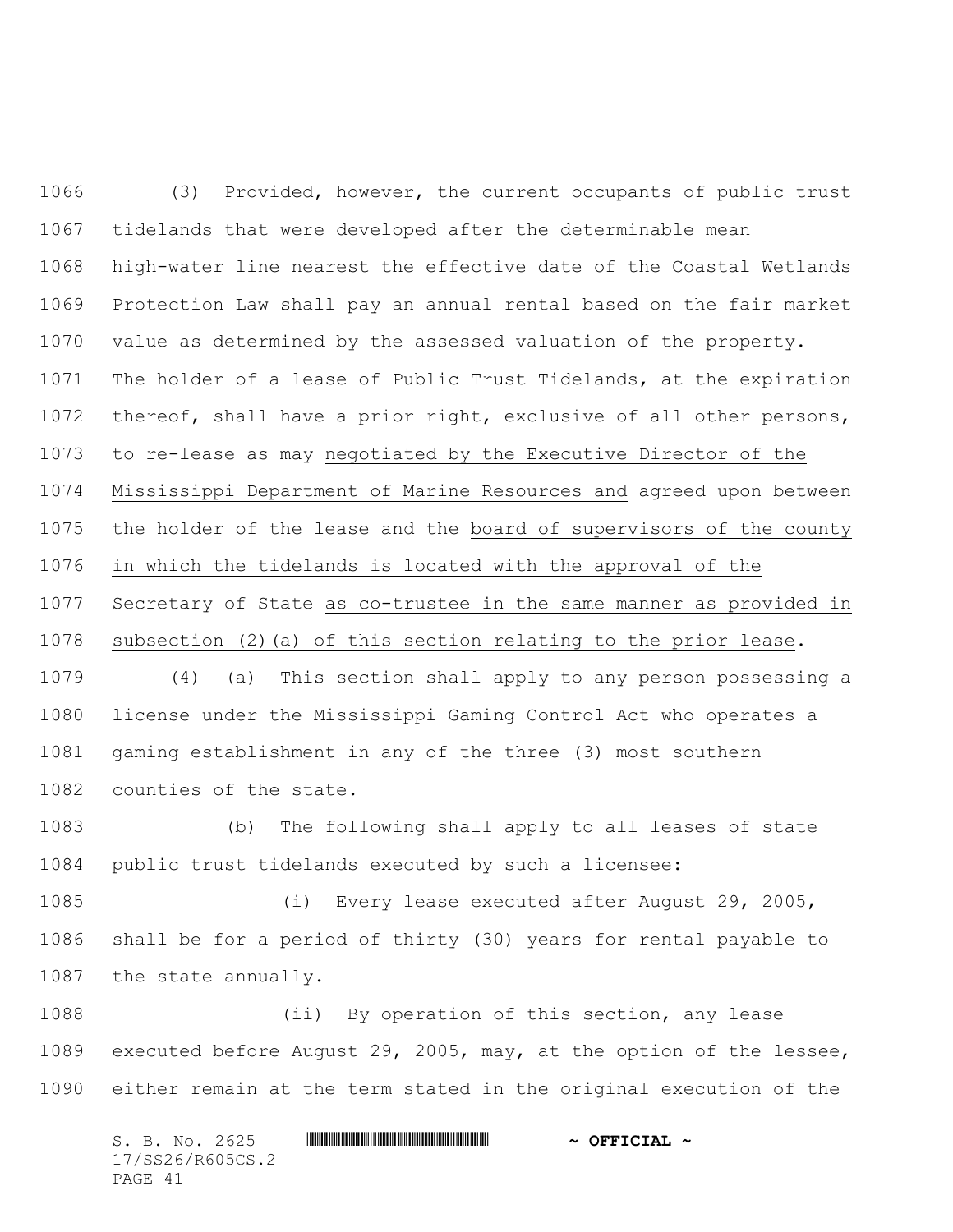lease or be converted to a thirty-year term lease, beginning on such date after August 29, 2005, that the lessee either resumes or begins permanent gaming activities as approved by the Mississippi Gaming Commission, and the lessee shall be required to comply with all other provisions of the lease. Should the lessee choose to operate in a structure that is not on state public trust tidelands and that is on property contiguous to tidelands leased by the lessee, the lessee shall be required to comply with all other provisions of the lease and shall be exempt from the assessment provided for in paragraph (c) of this subsection. Easements for and rights-of-way for public streets and highways shall not be construed to interrupt the contiguous nature of a parcel of property. In the event that a lessee does not elect either to remain bound by the original term of the lease or to convert the lease to a thirty-year term, the board of supervisors of the county in which the tidelands leasehold is located with the approval of the Secretary of State as co-trustee may lease the state public trust tidelands that are the subject of the lease to any other person or entity in the same manner as provided in subsection (2)(a) of this section relating to the prior lease. (iii) Leases shall provide for review and rent adjustments at each annual anniversary tied to the All Urban Consumer Price Index-All Items (CPI). In the case of the renewal

 of a lease after the expiration of the original thirty-year term under this subsection, each renewal shall be for a term of thirty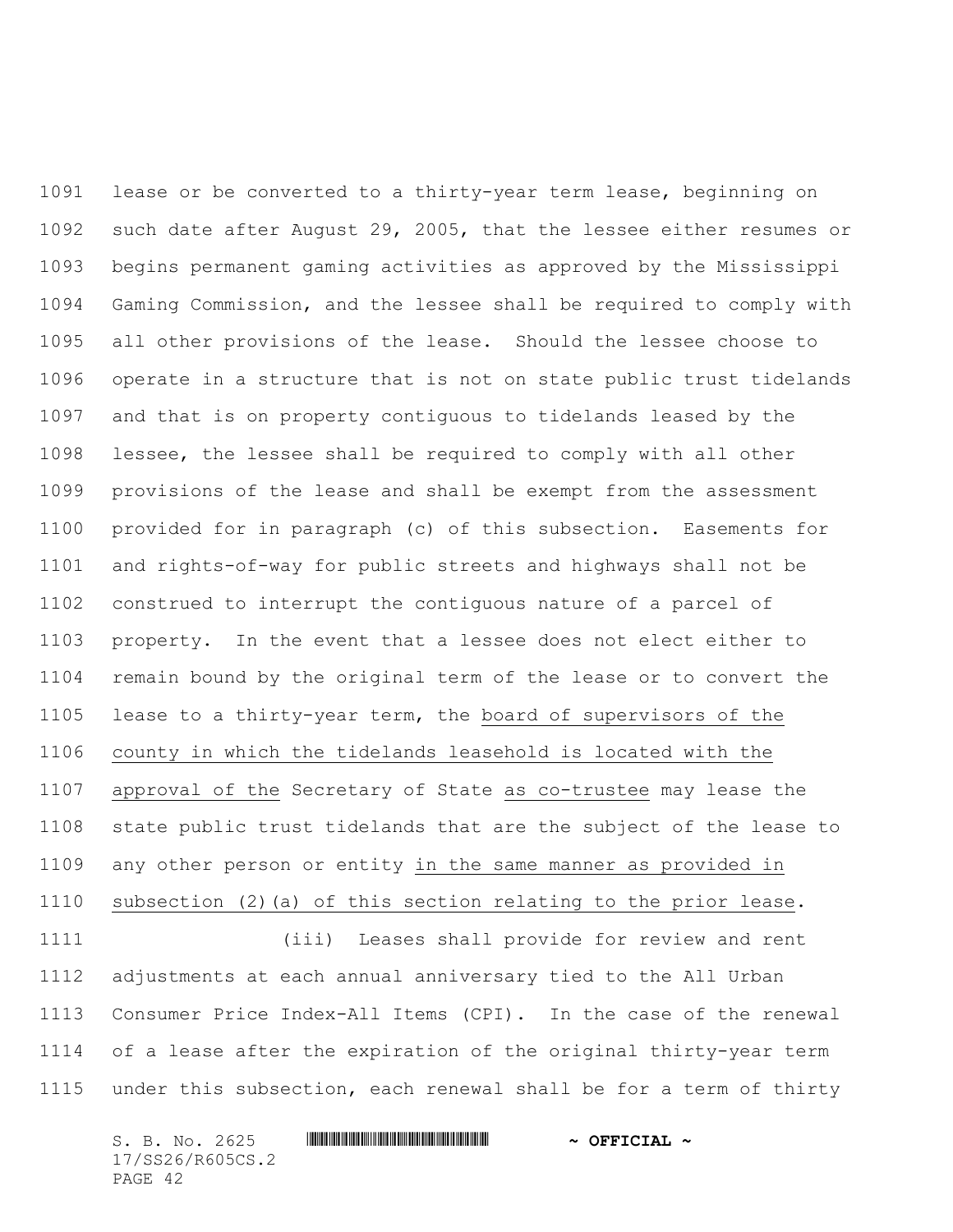(30) years. The base rate to which the CPI shall apply for purposes of executing the subsequent lease shall be negotiated by the lessee with the board of supervisors of the county in which the tidelands leasehold is located with the approval of the Secretary of State as co-trustee in the same manner as provided in subsection (2)(a) of this section relating to the prior lease.

 (c) (i) Except as otherwise provided in this paragraph, any person possessing a license under the Mississippi Gaming Control Act who does not lease public trust tidelands from the state or any of its political subdivisions, and who operates a gaming establishment in any of the three (3) most southern counties of the state, shall pay an annual in-lieu tidelands assessment to the Public Trust Tidelands Assessments Fund (hereinafter referred to as "fund") created in Section 29-15-10, in the amount and manner provided for in this paragraph.

 For calendar year 2006, the annual in-lieu tidelands assessment paid by the licensee to the fund shall be: 1. Four Hundred Thousand Dollars (\$400,000.00), if the capital investment in the part of the structure in which licensed gaming activities are conducted is Fifty Million Dollars (\$50,000,000.00) or less. 2. Four Hundred Fifty Thousand Dollars

 (\$450,000.00), if the capital investment in the part of the structure in which licensed gaming activities are conducted is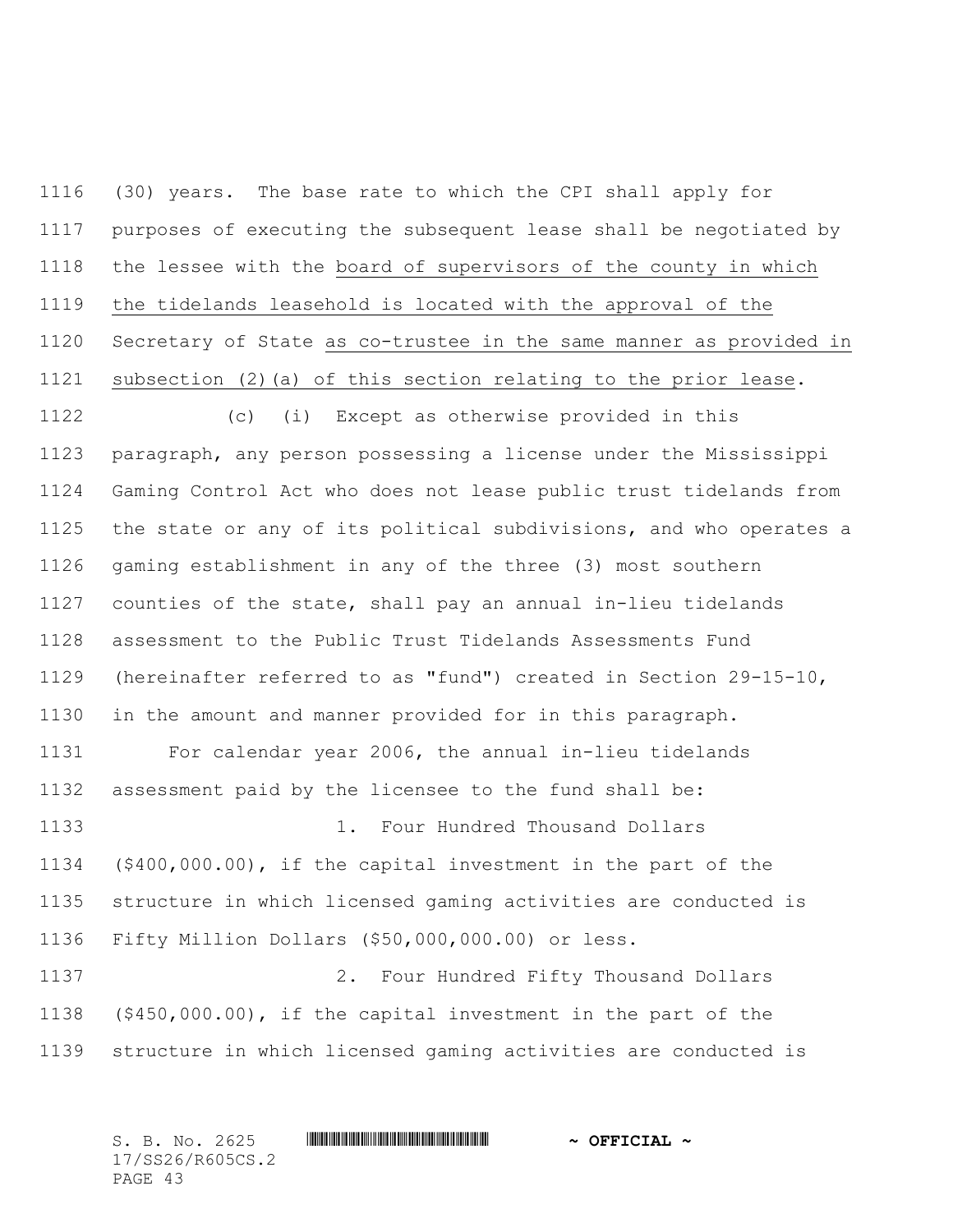equal to or more than Fifty Million Dollars (\$50,000,000.00) but less than Sixty Million Dollars (\$60,000,000.00). 3. Five Hundred Thousand Dollars (\$500,000.00), if the capital investment in the part of the structure in which licensed gaming activities are conducted is equal to or more than Sixty Million Dollars (\$60,000,000.00) but less than Seventy-five Million Dollars (\$75,000,000.00). 4. Six Hundred Thousand Dollars (\$600,000.00), if the capital investment in the part of the structure in which licensed gaming activities are conducted is equal to or more than Seventy-five Million Dollars (\$75,000,000.00) but less than One Hundred Million Dollars (\$100,000,000.00). 5. Seven Hundred Thousand Dollars (\$700,000.00), if the capital investment in the part of the structure in which licensed gaming activities are conducted is equal to or more than One Hundred Million Dollars (\$100,000,000.00) but less than One Hundred Twenty-five Million Dollars (\$125,000,000.00). 6. Seven Hundred Fifty Thousand Dollars (\$750,000.00), if the capital investment in the part of the structure in which licensed gaming activities are conducted is equal to or more than One Hundred Twenty-five Million Dollars (\$125,000,000.00).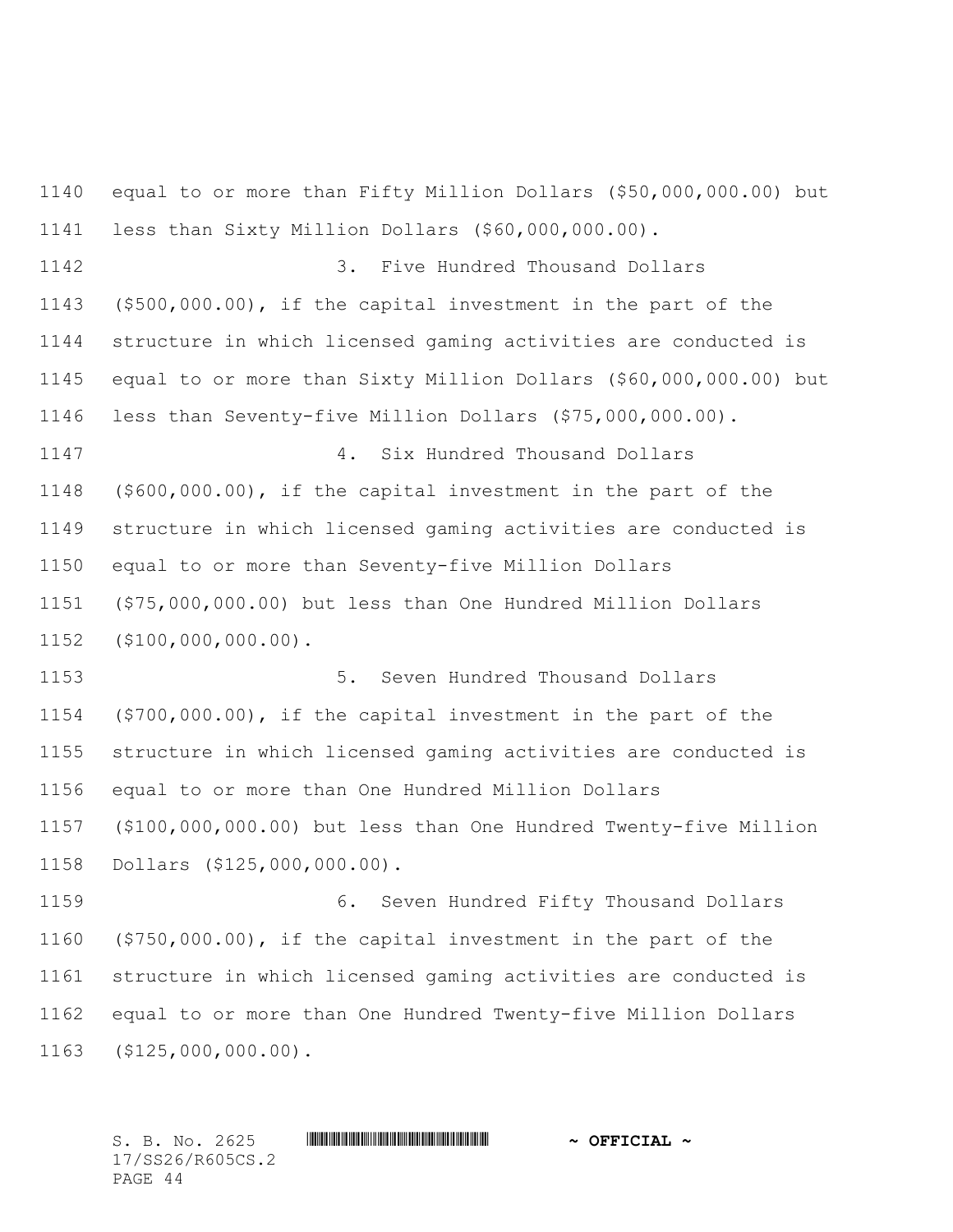For each calendar year thereafter, the Secretary of State shall review and adjust the value of the capital investment and the annual in-lieu tidelands assessment due. Such review and adjustment shall be tied to the CPI.

 (ii) This paragraph shall not apply to a gaming licensee if the licensee conducts gaming in a structure that is located on property that is leased from the Mississippi State Port at Gulfport or any political subdivision of the state, or to a licensee who conducts gaming in a structure that is located on property that is leased to the licensee jointly by the State of Mississippi and the City of Biloxi; however, with regard to property owned by a political subdivision of the state, this exception shall only apply to property owned by the political subdivision on August 29, 2005, if legal gaming could have been conducted on such property on that date.

 (iii) This paragraph shall not apply to a gaming licensee if the licensee conducts gaming in a structure that is located on property that is not leased from the State of Mississippi and/or a political subdivision of the State of Mississippi and is not on state public trust tidelands, and if the licensee conducted gaming on that property before August 29, 2005. **SECTION 19.** Section 29-15-9, Mississippi Code of 1972, is amended as follows:

 29-15-9. (1) There is created in the State Treasury a special fund to be known as the "Public Trust Tidelands Fund."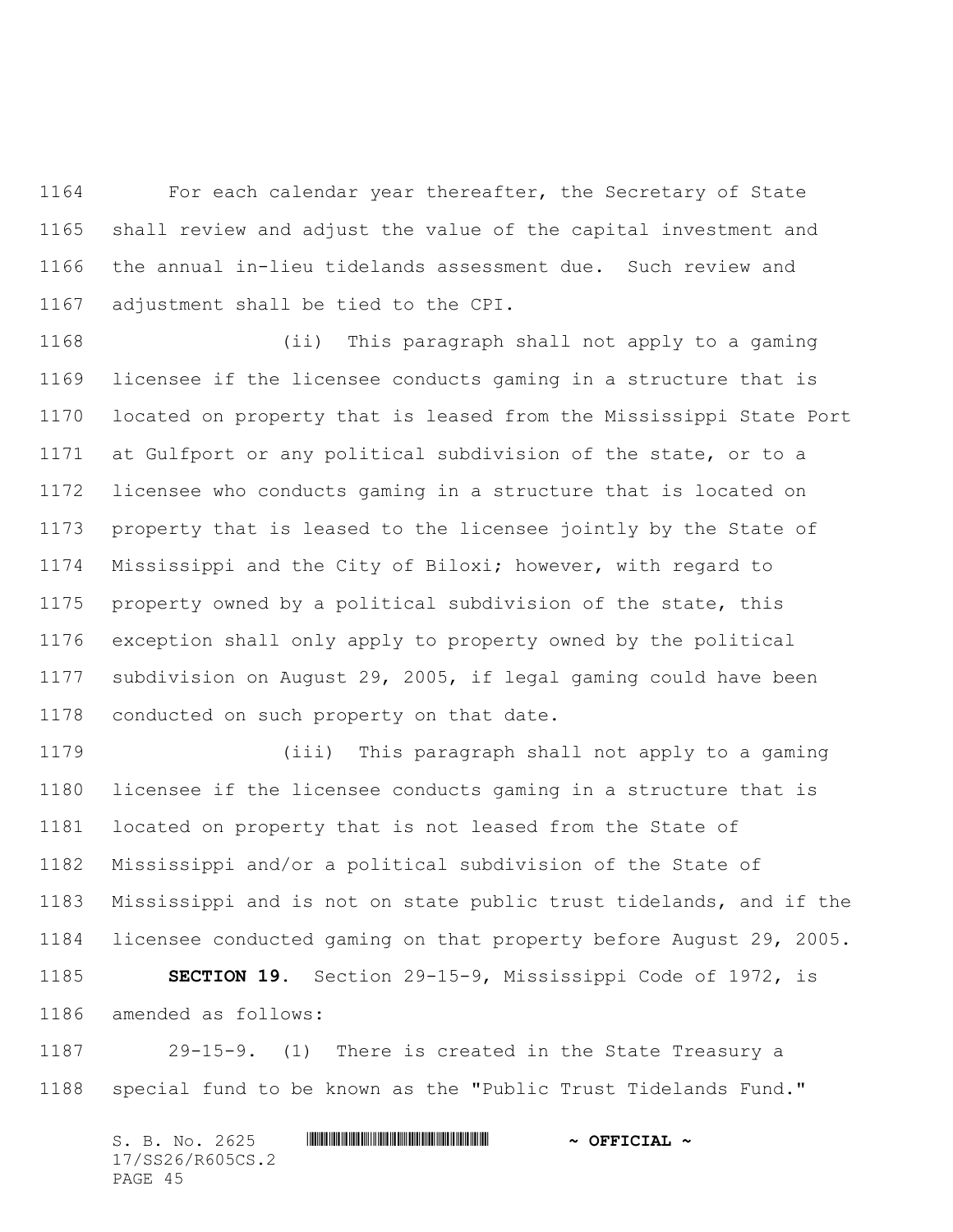The fund shall be administered by the **\* \* \*** Mississippi Commission on Marine Resources, acting through the Mississippi Department of Marine Resources.

 (2) Forty percent (40%) of any funds derived from lease rentals of tidelands and submerged lands, except those funds derived from mineral leases, or funds previously specifically designated to be applied to other agencies, shall be transferred annually to the special fund and shall be available for programs of tidelands management and access as authorized under this subsection (2). **\* \* \*** The Secretary of State shall annually provide to the Chairmen of the House and Senate Ports and Marine Resources Committees the total rental amounts received pursuant to Section 29-1-107, Mississippi Code of 1972, and shall not use any of the funds for administrative costs. **\* \* \*** Funds derived from lease rentals shall be disbursed pro rata to the local taxing authorities for the replacement of lost ad valorem taxes, if any. Then, any remaining funds shall be disbursed to the Mississippi Commission on Marine Resources for new and extra programs of tidelands management, such as conservation, reclamation, preservation, acquisition, education or the enhancement of public access to the public trust tidelands or public improvement projects as they relate to those lands. Any political subdivision, agency or nonprofit entity seeking to qualify for tidelands funds for the subsequent fiscal year shall submit a proposal to the commission no later than July 1 of the preceding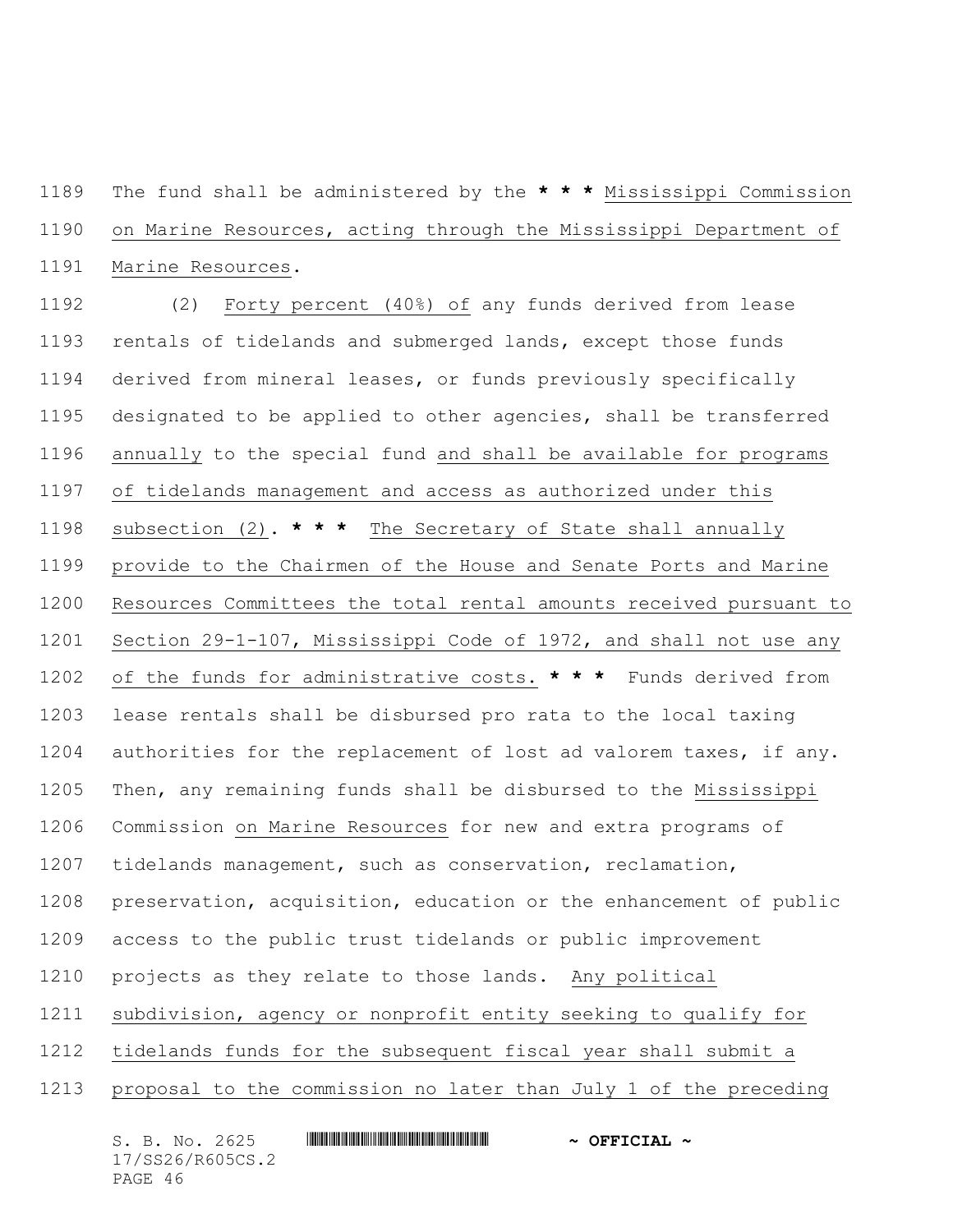fiscal year, and all proposals submitted will be reviewed and evaluated by the commission in accordance to department plans and procedures.

 (3) Sixty percent (60%) of any funds **\* \* \*** derived from lease rentals of tidelands and submerged lands shall be appropriated as separate line items in an appropriation bill for tideland programs or projects authorized under this section for political subdivisions or other agencies or nonprofit entities, and shall be disbursed as provided in this subsection (3).

 (a) The Department of Marine Resources shall make progress payments in installments based on the work completed and material used in the performance of a tidelands project only after receiving written verification from the political subdivision **\* \* \***, agency or nonprofit entity. The political subdivision **\* \* \***, agency or nonprofit entity shall submit verification of the work completed or materials in such detail and form that the department may require.

 (b) The Department of Marine Resources shall make funds available for the purpose of using such funds as a match or leverage for federal or other funds that are available for the designated tidelands project. Funds that have been appropriated by the Legislature shall not be repurposed and instead shall be returned to the Public Trust Tidelands Fund for allocation and appropriation.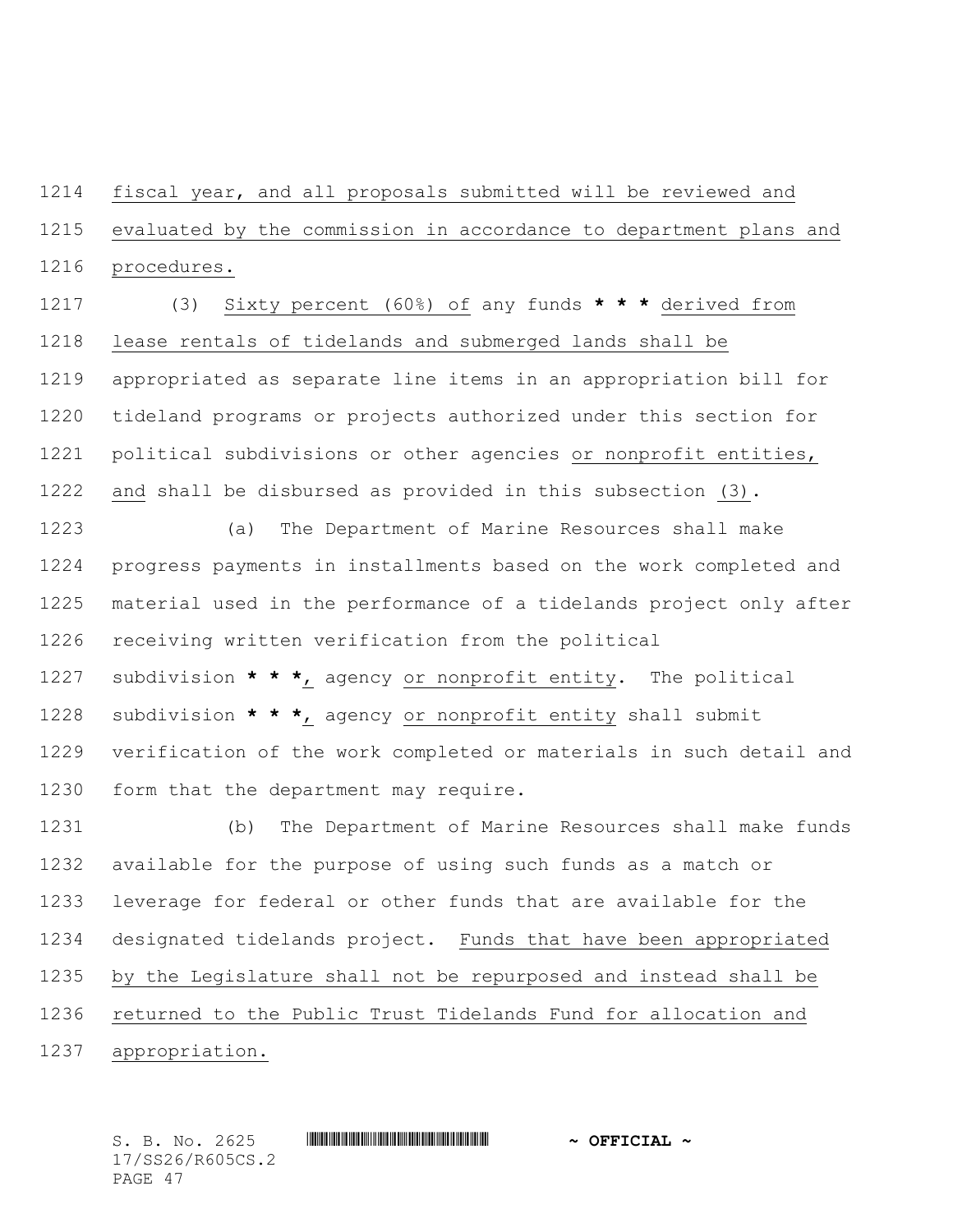**SECTION 20.** Section 29-15-10, Mississippi Code of 1972, is amended as follows:

 29-15-10. **\* \* \*** Effective July 1, 2017, the "Public Trust Tidelands Assessments Fund" shall be abolished and the outstanding balance of this fund, and all future assessments, shall be transferred to the "Public Trust Tidelands Fund" created in Section 29-15-9, Mississippi Code of 1972, to be expended as provided by law. **SECTION 21.** Section 37-26-3, Mississippi Code of 1972, is

amended as follows:

 37-26-3. (1) In addition to any other fees or costs now or 1249 as may hereafter be provided by law, there is hereby charged in all civil cases in the chancery, circuit, county, justice and municipal courts of this state a court education and training cost in the amount of Two Dollars (\$2.00), except in justice court cases where the amount sued for is less than Fifteen Dollars (\$15.00). Such cost shall be collected by the clerk or judicial officer from the party bringing the civil action at the time of filing and taxed as costs.

 (2) From and after July 1, 2017, the expenses of this agency shall be defrayed by appropriation from the State General Fund and all user charges and fees authorized under this section shall be deposited into the State General Fund as authorized by law and as determined by the State Fiscal Officer.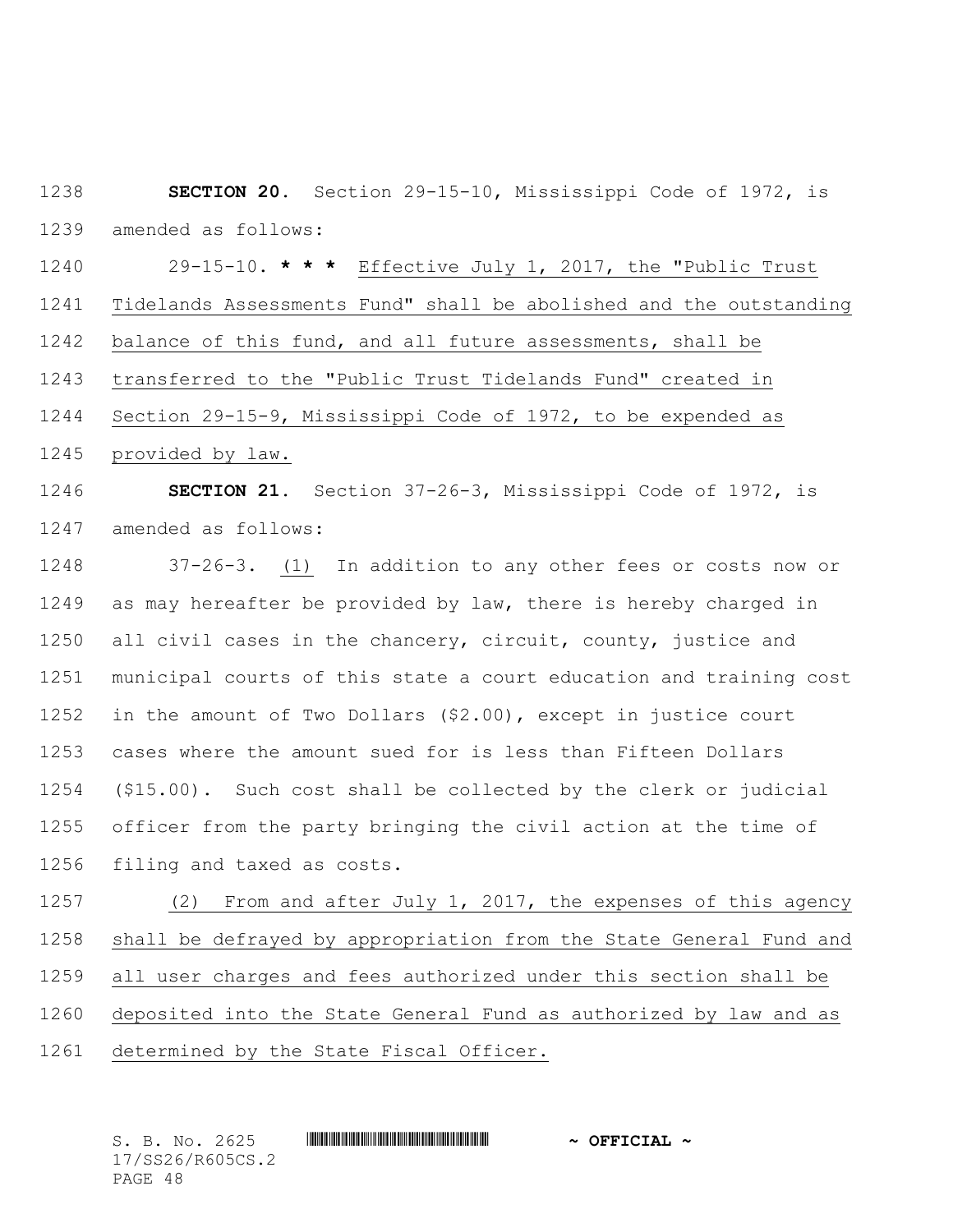(3) From and after July 1, 2017, no state agency shall charge another state agency a fee, assessment, rent or other charge for services or resources received by authority of this section.

 **SECTION 22.** Section 37-26-9, Mississippi Code of 1972, is amended as follows:

 37-26-9. (1) It shall be the duty of the clerk of any court to promptly collect the costs imposed pursuant to the provisions of Section 37-26-3. In all cases the clerk shall monthly deposit all such costs so collected with the State Treasurer either directly or by other appropriate procedures. All such deposits shall be clearly marked for the State Court Education Fund and the State Prosecutor Education Fund. Upon receipt of such deposits, the State Treasurer shall credit seventy-five percent (75%) of any amounts so deposited to the State Court Education Fund created pursuant to subsection (2) of this section, and shall credit the remaining twenty-five percent (25%) of any amounts so deposited to the State Prosecutor Education Fund created pursuant to subsection (3) of this section.

 (2) Such assessments as are collected under Section 99-19-73 shall be deposited in a special fund hereby created in the State Treasury and designated the "State Court Education Fund." Monies deposited in such fund shall be expended by the Board of Trustees of State Institutions of Higher Learning as authorized and appropriated by the Legislature to defray the cost of providing: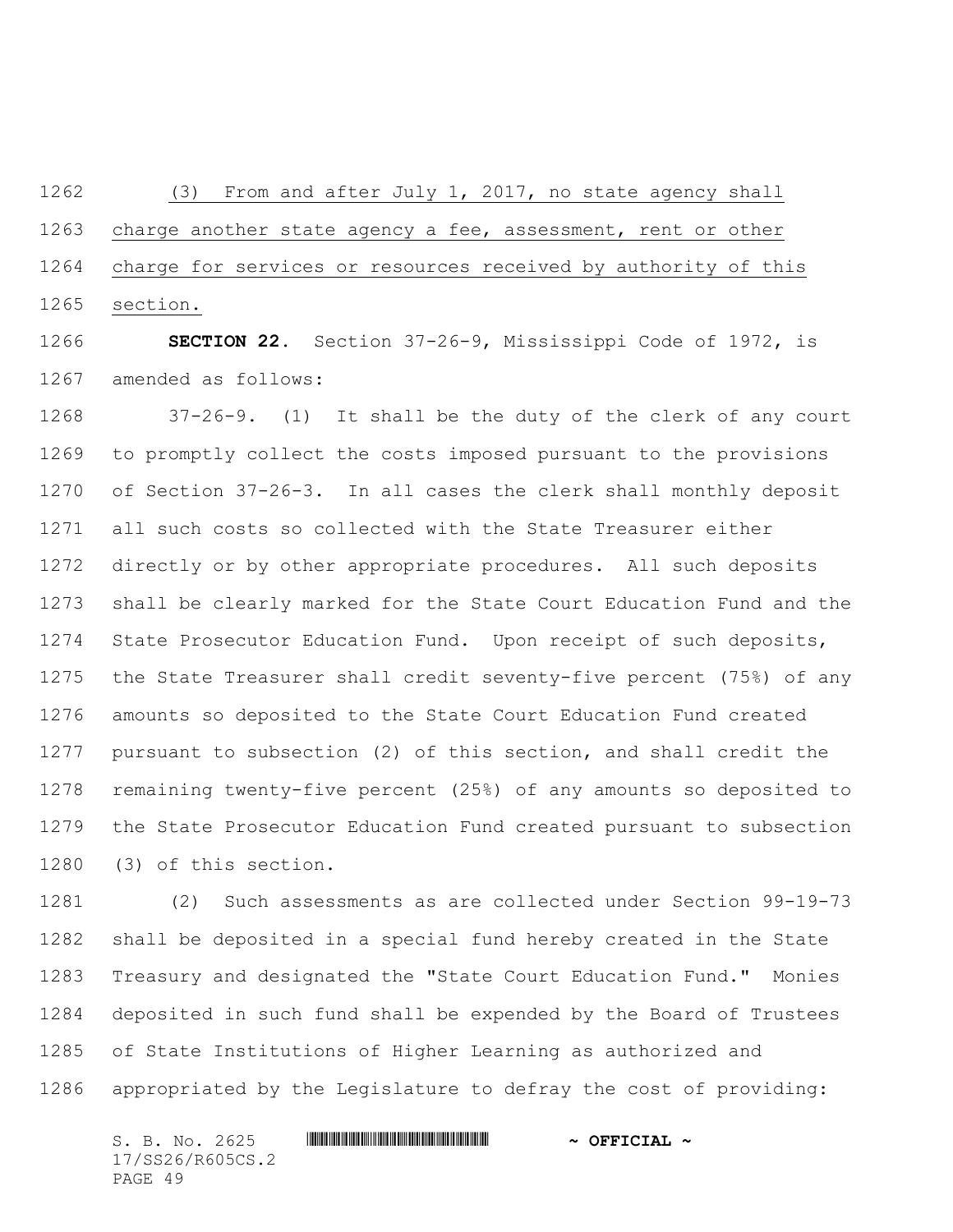(i) education and training for the courts of Mississippi and related personnel; (ii) technical assistance for the courts of Mississippi and related personnel; and (iii) current and accurate information for the Mississippi Legislature pertaining to the needs of the courts of Mississippi and related personnel.

 (3) Such assessments as are collected under Section 99-19-73 shall be deposited in a special fund hereby created in the State Treasury and designated the "State Prosecutor Education Fund." Monies deposited in such fund shall be expended by the Attorney General of the State of Mississippi as authorized and appropriated by the Legislature to defray the cost of providing: (i) education and training for district attorneys, county prosecuting attorneys and municipal prosecuting attorneys; (ii) technical assistance for district attorneys, county prosecuting attorneys and municipal prosecuting attorneys; and (iii) current and accurate information for the Mississippi Legislature pertaining to the needs of district attorneys, county prosecuting attorneys and municipal prosecuting attorneys.

 (4) A supplemental fund is hereby created in the State Treasury and designated the State Court Constituents Fund. Monies deposited in such fund shall be for the education and training of judges and related court personnel other than those specified in Section 37-26-1(b). In addition to any other fees or costs now or as may hereafter be provided by law, there is hereby charged in all civil cases in the chancery, circuit, county, justice and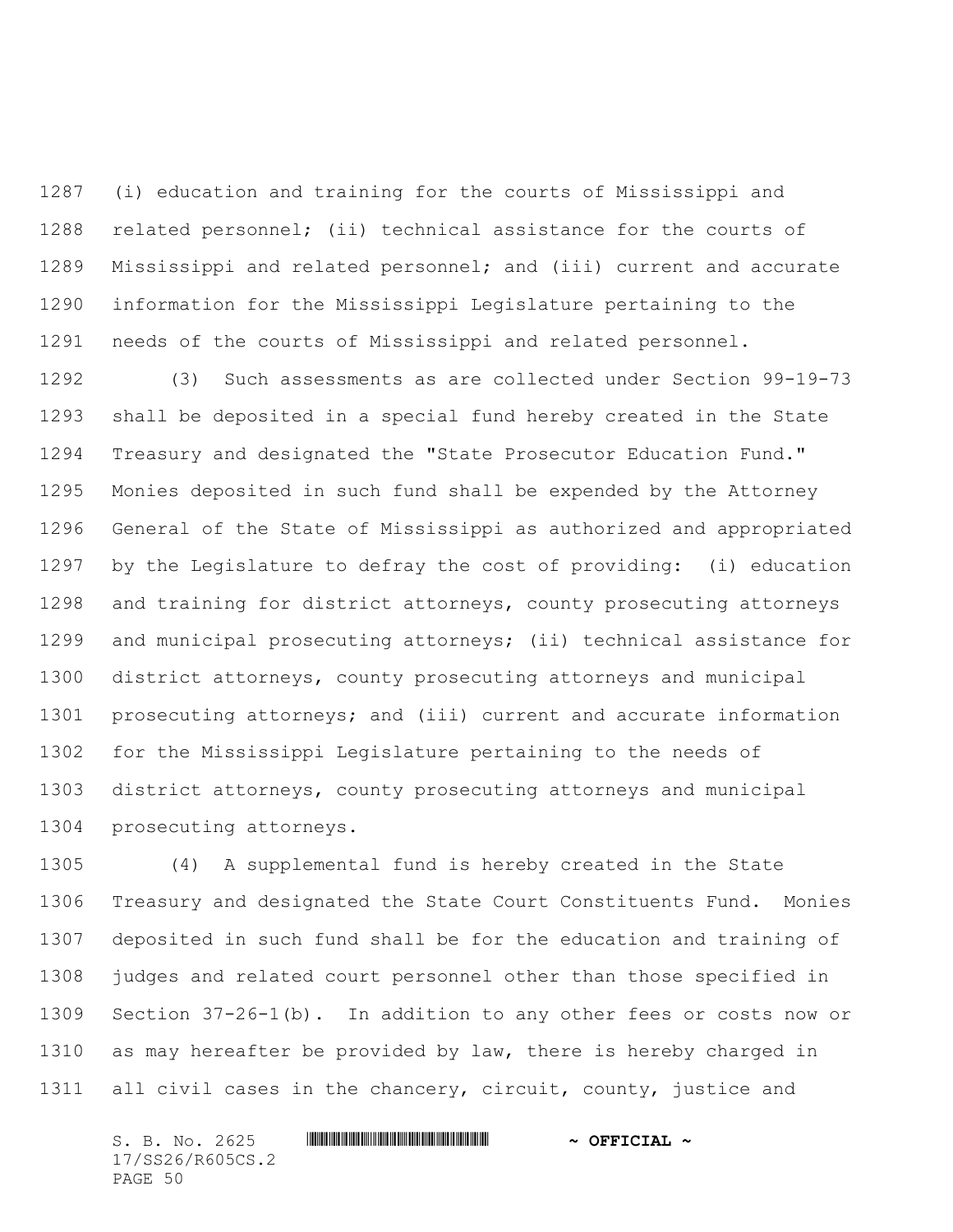municipal courts of this state a supplemental court education and training cost in the amount of Fifty Cents (50¢), except in justice court cases where the amount sued for is less than Fifteen Dollars (\$15.00); and in all criminal cases in the circuit, county, justice and municipal courts of this state, except in cases where the fine is less than Ten Dollars (\$10.00). Such costs shall be charged and collected as provided by Sections 37-26-3 and 37-26-5.

 After the transfer to the State Prosecutor Education Fund of twenty-five percent (25%) of the money provided for in subsection (1) of this section, there shall then be transferred into the State Court Education Fund the money on deposit in the State Court Constituents Fund.

 (5) A special fund is created in the State Treasury and designated the "State Court Security Systems Fund." Monies deposited in such fund shall be expended for general courtroom security as well as the maintenance and operation of security surveillance and detection devices for the courtrooms of each court of the State of Mississippi specified in Section 37-26-1(2). The Administrative Office of Courts shall conduct a study to assess and determine the security needs of the courts and is authorized to expend monies in the fund for the purposes of the fund as authorized and appropriated by the Legislature.

 (6) From and after July 1, 2017, the expenses of the State Court Education Fund, the State Prosecutors Education Fund, the

| S. B. No. 2625   | $\sim$ OFFICIAL $\sim$ |
|------------------|------------------------|
| 17/SS26/R605CS.2 |                        |
| PAGE 51          |                        |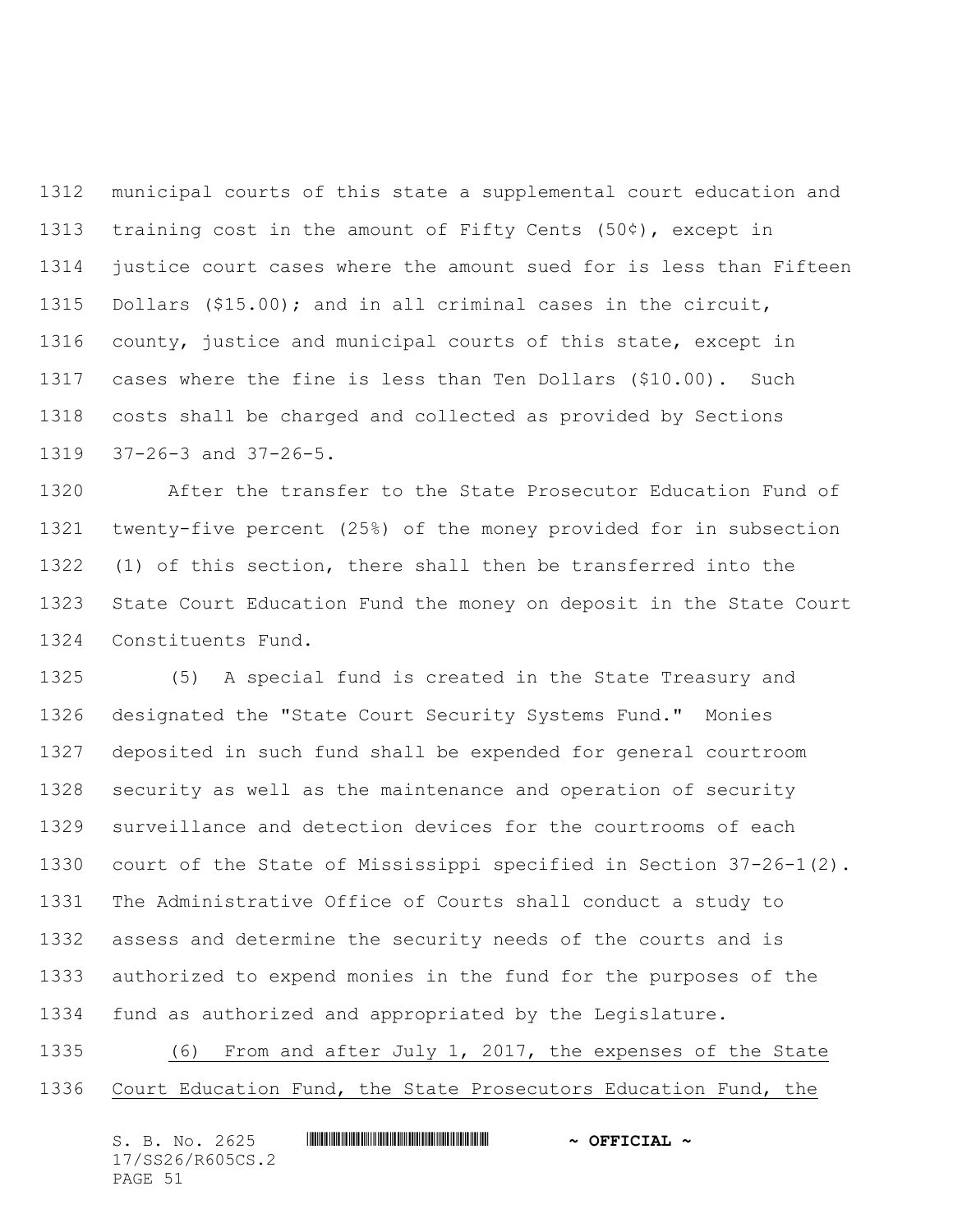State Court Constituents Fund and the State Court Security Systems Fund shall be defrayed by appropriation from the State General Fund and all user charges and fees authorized under this section shall be deposited into the State General Fund as authorized by law and as determined by the State Fiscal Officer. (7) From and after July 1, 2016, no state agency shall charge another state agency a fee, assessment, rent or other charge for services or resources received by authority of this section. **SECTION 23.** Section 37-26-11, Mississippi Code of 1972, is amended as follows: 37-26-11. (1) There is created in the State Treasury a special fund to be known as the Children's Advocacy Centers Fund, which shall be administered by the Office of the Attorney General. The purpose of the fund shall be for training forensic interviewers in child abuse and child sexual abuse cases, training law enforcement officers and prosecutors about child abuse cases, expanding the number of Children's Advocacy Centers of Mississippi

 to underserved areas, and other related purposes. Monies in the fund shall be expended by the Attorney General, upon appropriation by the Legislature. The fund shall be a continuing fund, not subject to fiscal-year limitations, and shall consist of:

 (a) Monies appropriated by the Legislature for the purposes of funding the Children's Advocacy Centers of Mississippi;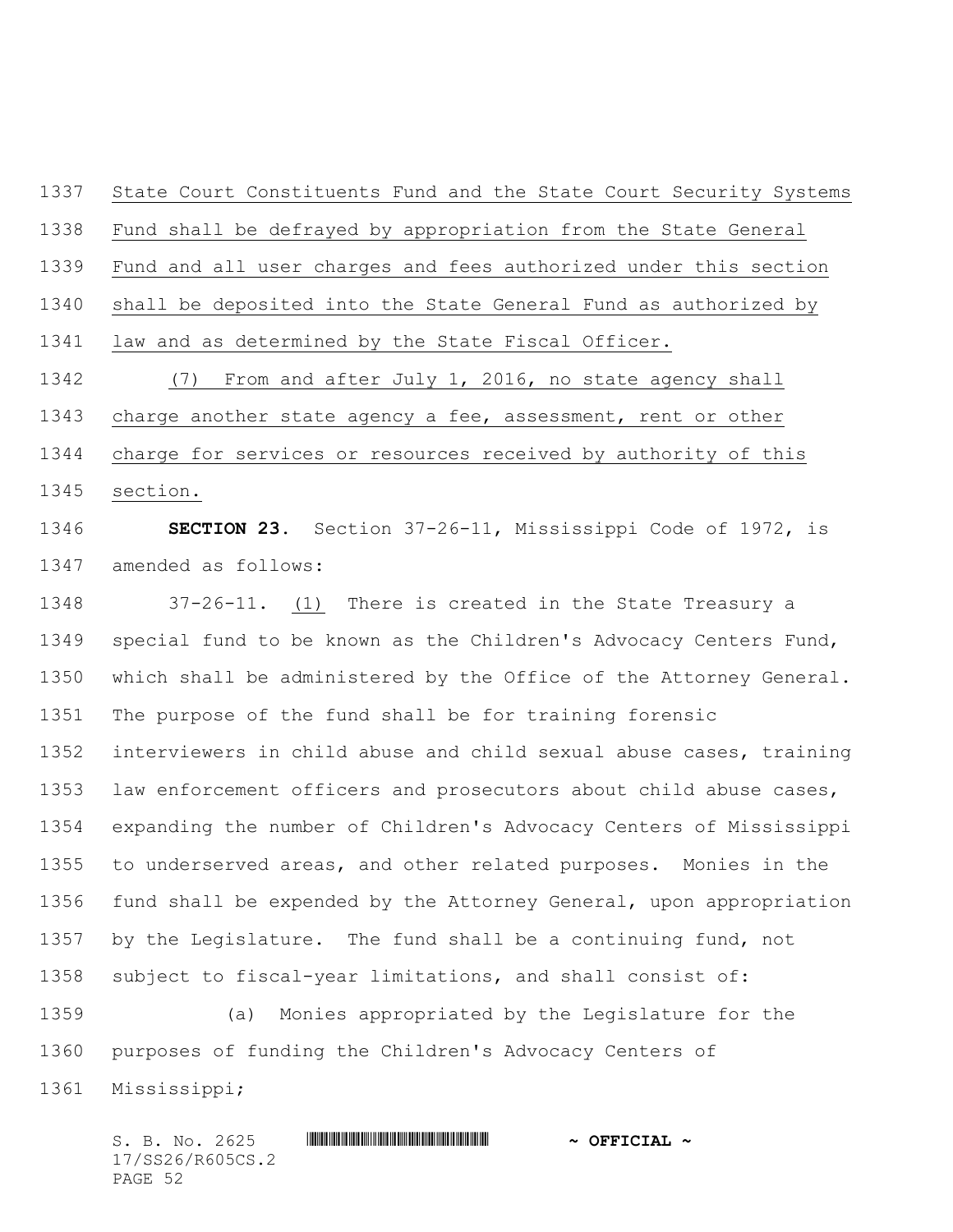1362 (b) The interest accruing to the fund;

 (c) Monies received under the provisions of Section 99-19-73;

(d) Monies received from the federal government;

(e) Donations; and

 (f) Monies received from such other sources as may be provided by law.

(2) From and after July 1, 2016, the expenses of the

Children's Advocacy Centers Fund Program shall be defrayed by

appropriation from the State General Fund and all user charges and

fees authorized under this section shall be deposited into the

State General Fund as authorized by law and as determined by the

State Fiscal Officer.

 (3) From and after July 1, 2016, no state agency shall charge another state agency a fee, assessment, rent or other charge for services or resources received by authority of this section.

 **SECTION 24.** Section 43-19-61, Mississippi Code of 1972, is amended as follows:

 43-19-61. (1) There is created in the State Treasury a special **\* \* \*** fund to be designated as the "Child Support Prosecution **\* \* \*** Fund." The fund shall be used by the Office of the Attorney General for the prosecution of delinquent child support cases and may also be used to draw down the sixty-six percent (66%) federal reimbursement IV-D funds for support of the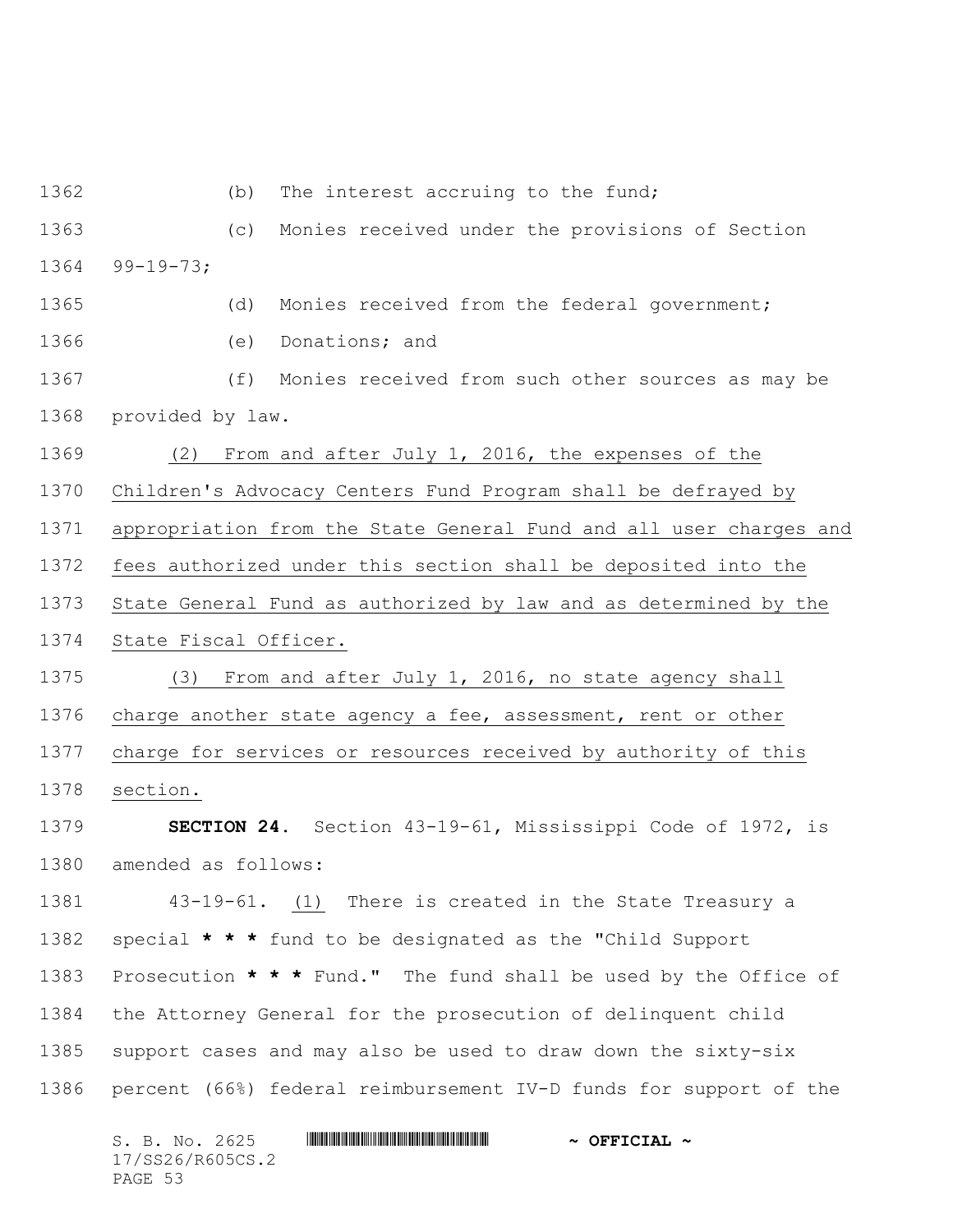Legal Division of the Child Support Unit of the Mississippi

Department of Human Services.

 (2) From and after July 1, 2016, the expenses of the legal division of the Child Support Unit shall be defrayed by

appropriation from the State General Fund and all user charges and

fees authorized under this section shall be deposited into the

State General Fund as authorized by law and as determined by the

State Fiscal Officer.

 (3) From and after July 1, 2016, no state agency shall charge another state agency a fee, assessment, rent or other charge for services or resources received by authority of this section.

 **SECTION 25.** Section 43-47-39, Mississippi Code of 1972, is amended as follows:

 43-47-39. (1) There is created in the State Treasury a special fund to be known as the Vulnerable Persons Training, Investigation and Prosecution **\* \* \*** Fund. The purpose of the fund shall be to provide funding for the Vulnerable Persons Unit in the Office of the Attorney General to assist in the training of law enforcement officers, judges, district attorneys, state agencies and investigators at the Department of Human Services with regard to issues arising under the Vulnerable Persons Act, and to provide funding for the Vulnerable Persons Unit in the Office of the Attorney General to assist in the investigation and prosecution of statewide offenders who abuse, neglect or exploit vulnerable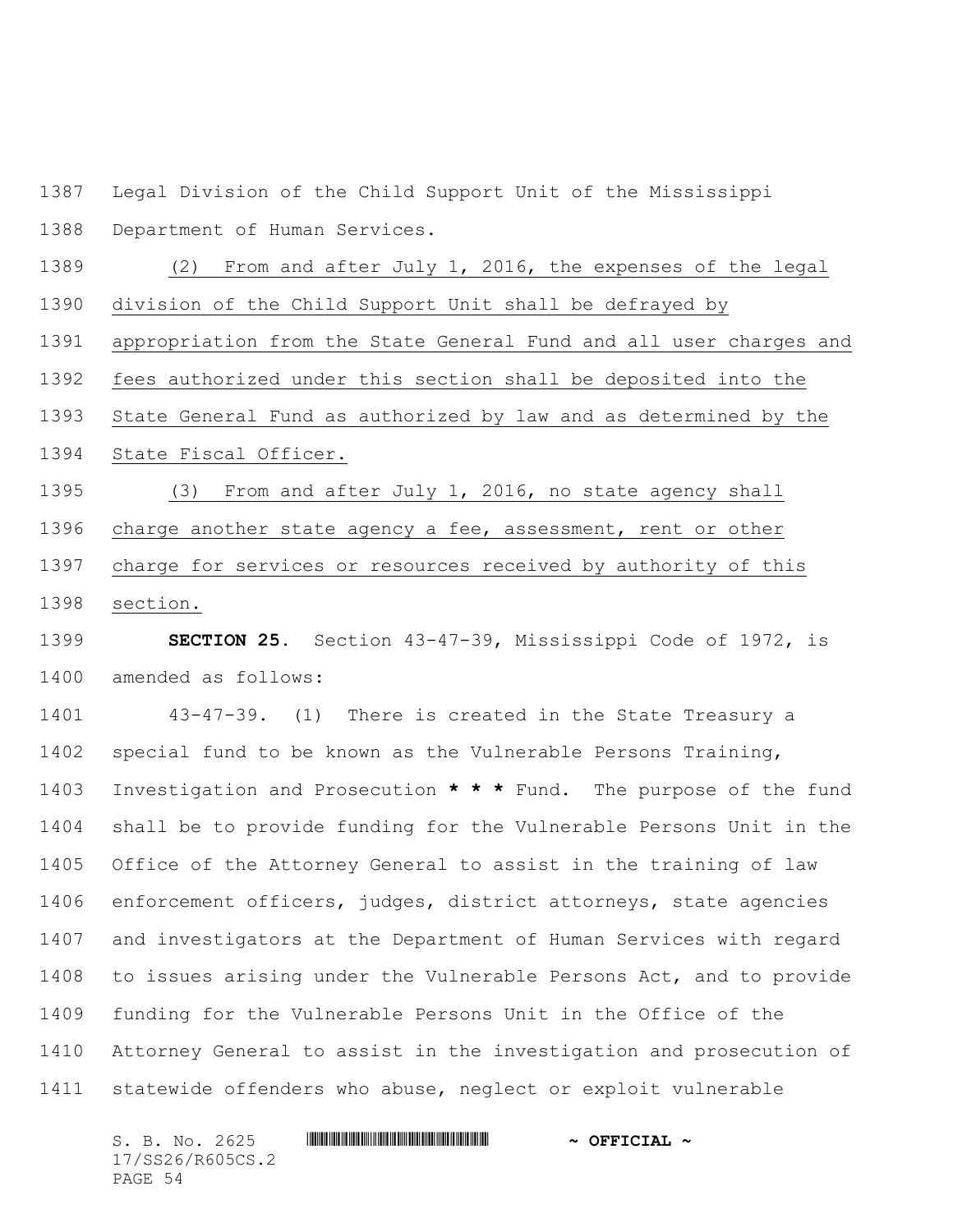persons. The fund shall be a continuing fund, not subject to fiscal-year limitations.

 (2) Funding shall be provided by assessments collected from violations set out in Section 99-19-73.

 (3) From and after July 1, 2016, the expenses of the Vulnerable Persons Unit shall be defrayed by appropriation from the State General Fund and all user charges and fees authorized under this section shall be deposited into the State General Fund as authorized by law and as determined by the State Fiscal Officer.

 (4) From and after July 1, 2016, no state agency shall charge another state agency a fee, assessment, rent or other charge for services or resources received by authority of this section.

 **SECTION 26.** Section 45-2-21, Mississippi Code of 1972, is amended as follows:

 45-2-21. (1) Whenever used in this section, the term: (a) "Covered individual" means a law enforcement officer or firefighter, including volunteer firefighters, as defined in this section while actively engaged in protecting the lives and property of the citizens of this state when employed by an employer as defined in this section; it does not include employees of independent contractors.

 (b) "Employer" means a state board, commission, department, division, bureau, or agency, or a county, municipality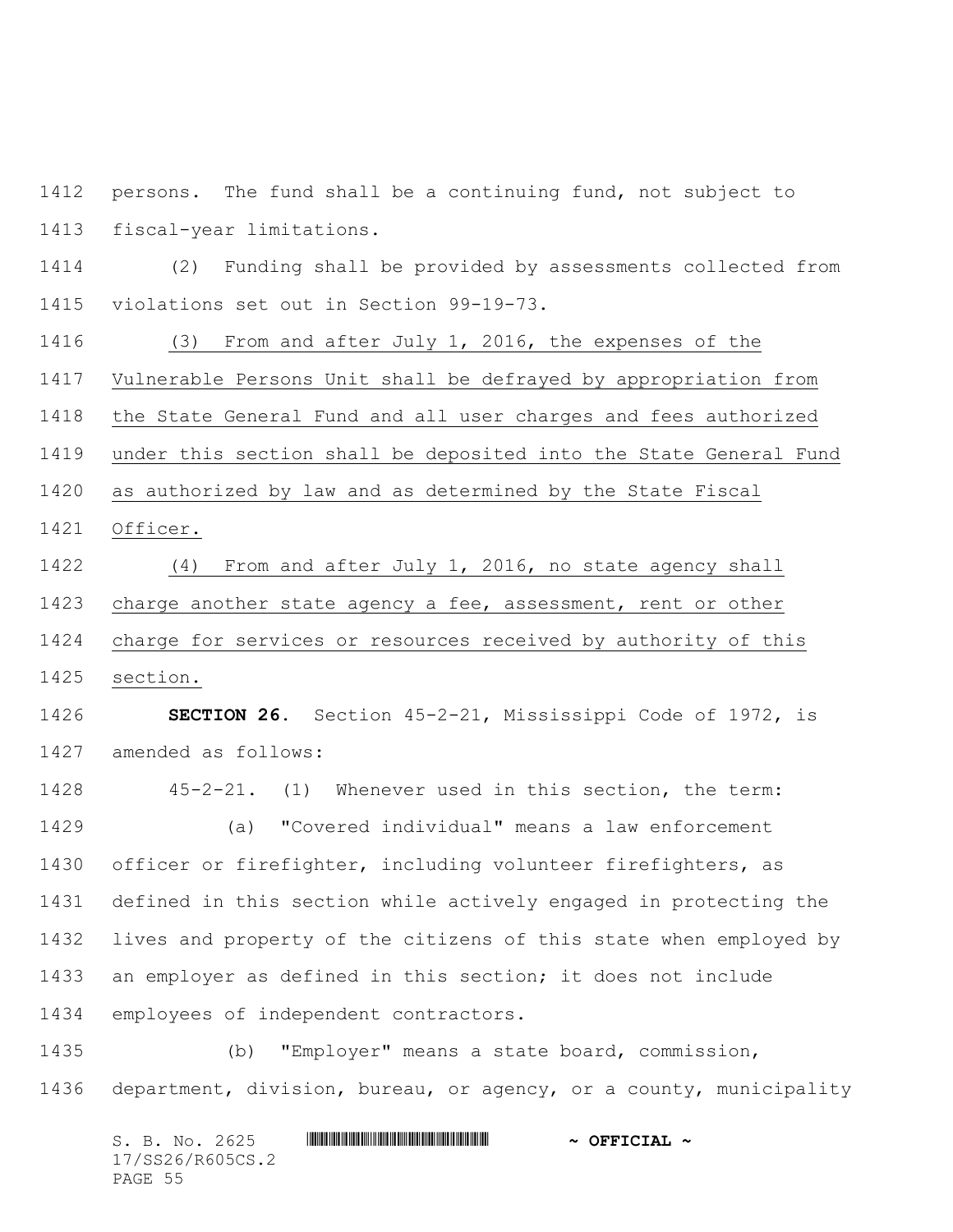or other political subdivision of the state, which employs, appoints or otherwise engages the services of covered individuals.

 (c) "Firefighter" means an individual who is trained for the prevention and control of loss of life and property from fire or other emergencies, who is assigned to firefighting activity, and is required to respond to alarms and perform emergency actions at the location of a fire, hazardous materials or other emergency incident.

 (d) "Law enforcement officer" means any lawfully sworn officer or employee of the state or any political subdivision of the state whose duties require the officer or employee to investigate, pursue, apprehend, arrest, transport or maintain custody of persons who are charged with, suspected of committing, or convicted of a crime.

 (2) (a) The Attorney General's office shall make a monthly disability benefit payment equal to thirty-four percent (34%) of the covered individual's regular base salary at the time of injury when a covered individual, while engaged in the performance of the individual's official duties, is accidentally or intentionally injured in the line of duty as a direct result of a single incident. The benefit shall be payable for the period of time the covered individual is physically unable to perform the duties of the covered individual's employment, not to exceed twelve (12) total payments for any one (1) injury. Chronic or repetitive injury is not covered. Benefits made available under this section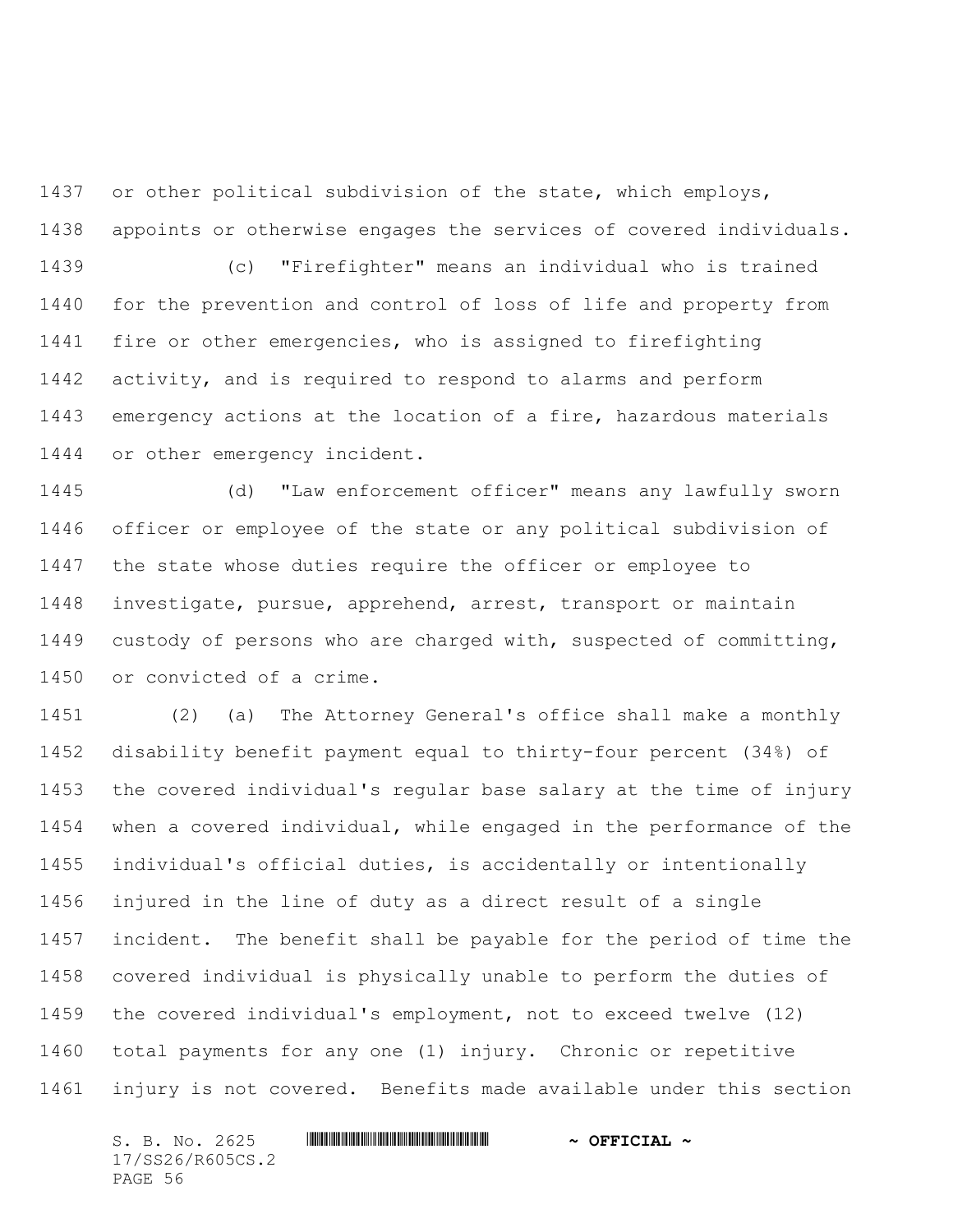shall be in addition to any workers' compensation benefits and shall be limited to the difference between the amount of workers' compensation benefits and the amount of the covered individual's regular base salary. Compensation under this section shall not be awarded where a penal violation committed by the covered individual contributed to the disability or the injury was intentionally self-inflicted.

 (b) Payments made under this subsection are exempt from the claims and demands of creditors of the covered individual.

 (3) (a) There is established in the State Treasury a special fund to be known as the Law Enforcement Officers and Fire Fighters Disability Benefits **\* \* \*** Fund. The **\* \* \*** fund shall be funded by any funds made available by the Legislature or by donation, contribution, gift or any other source.

 (b) The State Treasurer shall invest the monies of the **\* \* \*** fund in any of the investments authorized for the funds of the Public Employees' Retirement System under Section 25-11-121, and those investments shall be subject to the limitations prescribed by Section 25-11-121.

 (c) Unexpended amounts remaining in the **\* \* \*** fund at the end of the state fiscal year shall not lapse into the State General Fund, and any income earned on amounts in the **\* \* \*** fund shall be deposited to the credit of the **\* \* \*** fund.

 (4) The Attorney General's office shall be responsible for the management of the **\* \* \*** fund and the disbursement of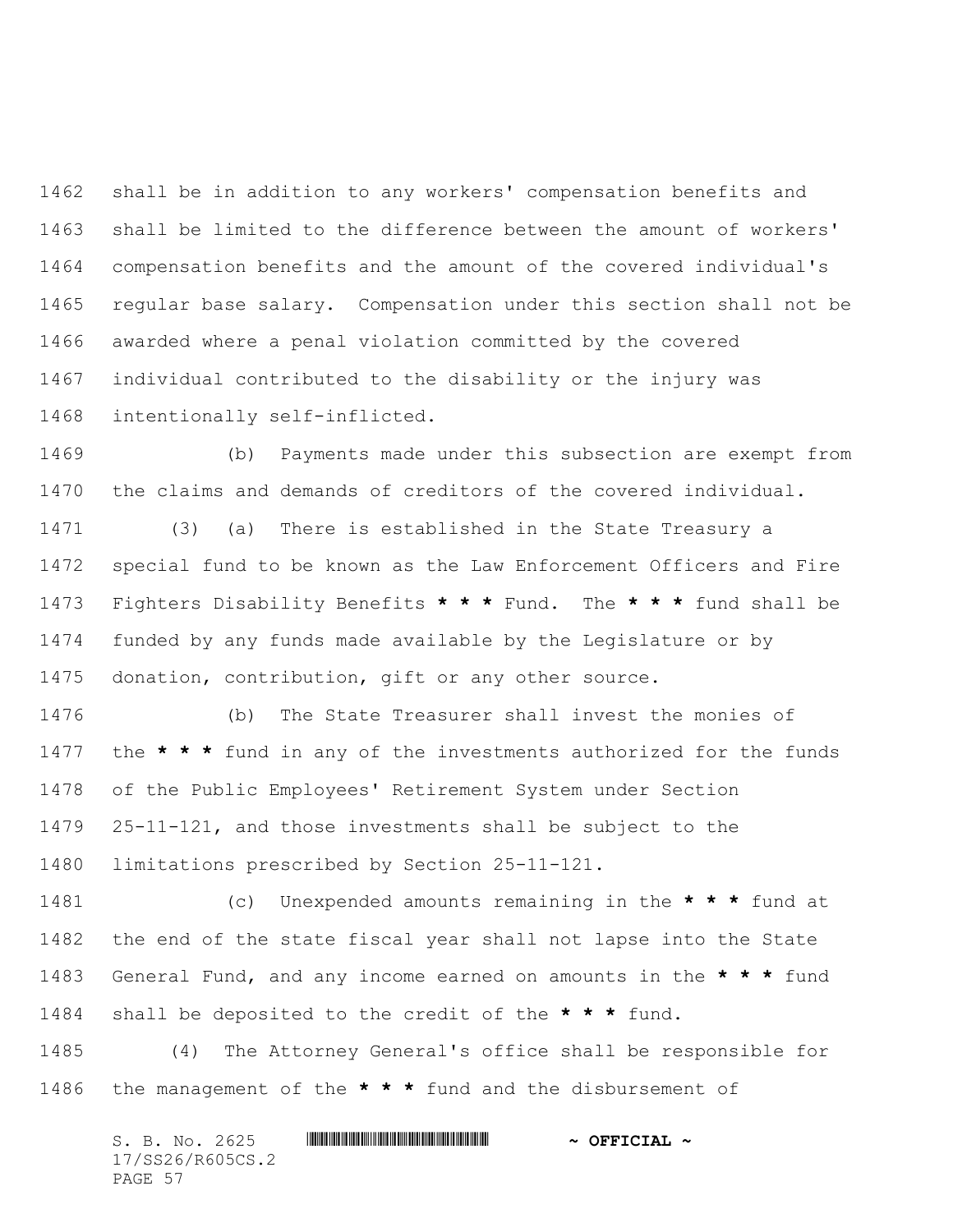disability benefits authorized under this section. The Attorney General shall adopt rules and regulations necessary to implement and standardize the payment of disability benefits under this section, to administer the **\* \* \*** fund created by this section and to carry out the purposes of this section. The Attorney General's office may expend up to ten percent (10%) of the monies in the **\* \* \*** fund for the administration and management of the **\* \* \*** fund and carrying out the purposes of this section.

 (5) From and after July 1, 2016, the expenses of the Law Enforcement Officers and Fire Fighters Disability Benefits Fund shall be defrayed by appropriation from the State General Fund and all user charges and fees authorized under this section shall be deposited into the State General Fund as authorized by law and as determined by the State Fiscal Officer.

 (6) From and after July 1, 2016, no state agency shall charge another state agency a fee, assessment, rent or other charge for services or resources received by authority of this section.

 **SECTION 27.** Section 45-6-21, Mississippi Code of 1972, is amended as follows:

 45-6-21. (1) There is created in the State Treasury a special fund to be known as the Motorcycle Officers Training Program Fund, which shall be administered by the Office of the Attorney General. The purpose of the fund shall be to provide funding for the training of state and local law enforcement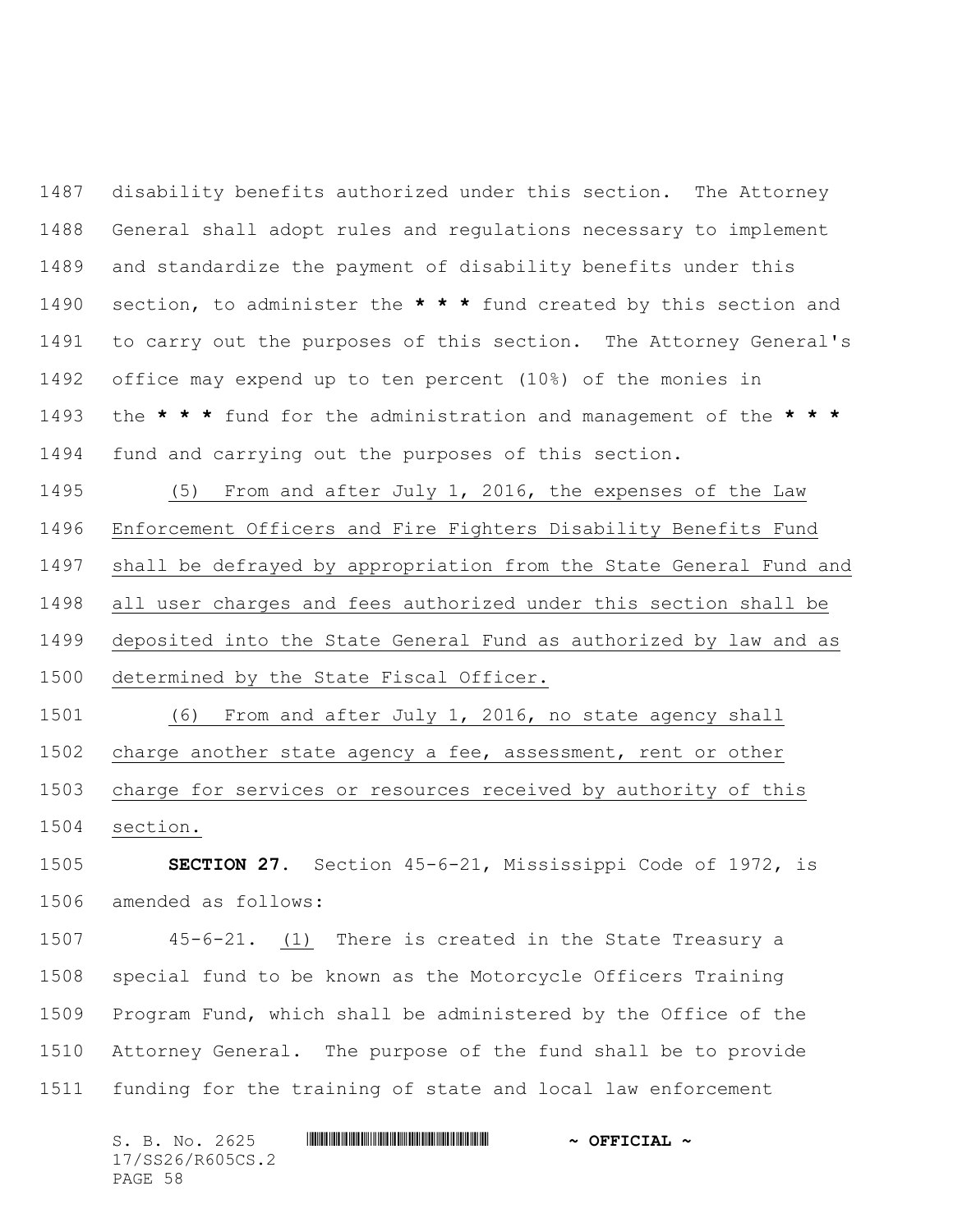officers, including, but not limited to, motorcycle officers training. All courses provided under the Motorcycle Officers Training Program shall be administered and approved by the Mississippi Law Enforcement Officers Association. Monies in the fund shall be expended by the Attorney General, upon appropriation by the Legislature. The fund shall be a continuing fund, not subject to fiscal-year limitations, and shall consist of: (a) Monies appropriated by the Legislature for the

purposes of funding the Motorcycle Officers Training Program;

1521 (b) The interest accruing to the fund;

 (c) Monies received under the provisions of Section 99-19-73;

(d) Monies received from the federal government;

(e) Donations; and

 (f) Monies received from such other sources as may be provided by law.

(2) From and after July 1, 2016, the expenses of the

Motorcycle Officers Training Program shall be defrayed by

appropriation from the State General Fund and all user charges and

fees authorized under this section shall be deposited into the

State General Fund as authorized by law and as determined by the

State Fiscal Officer.

 (3) From and after July 1, 2016, no state agency shall charge another state agency a fee, assessment, rent or other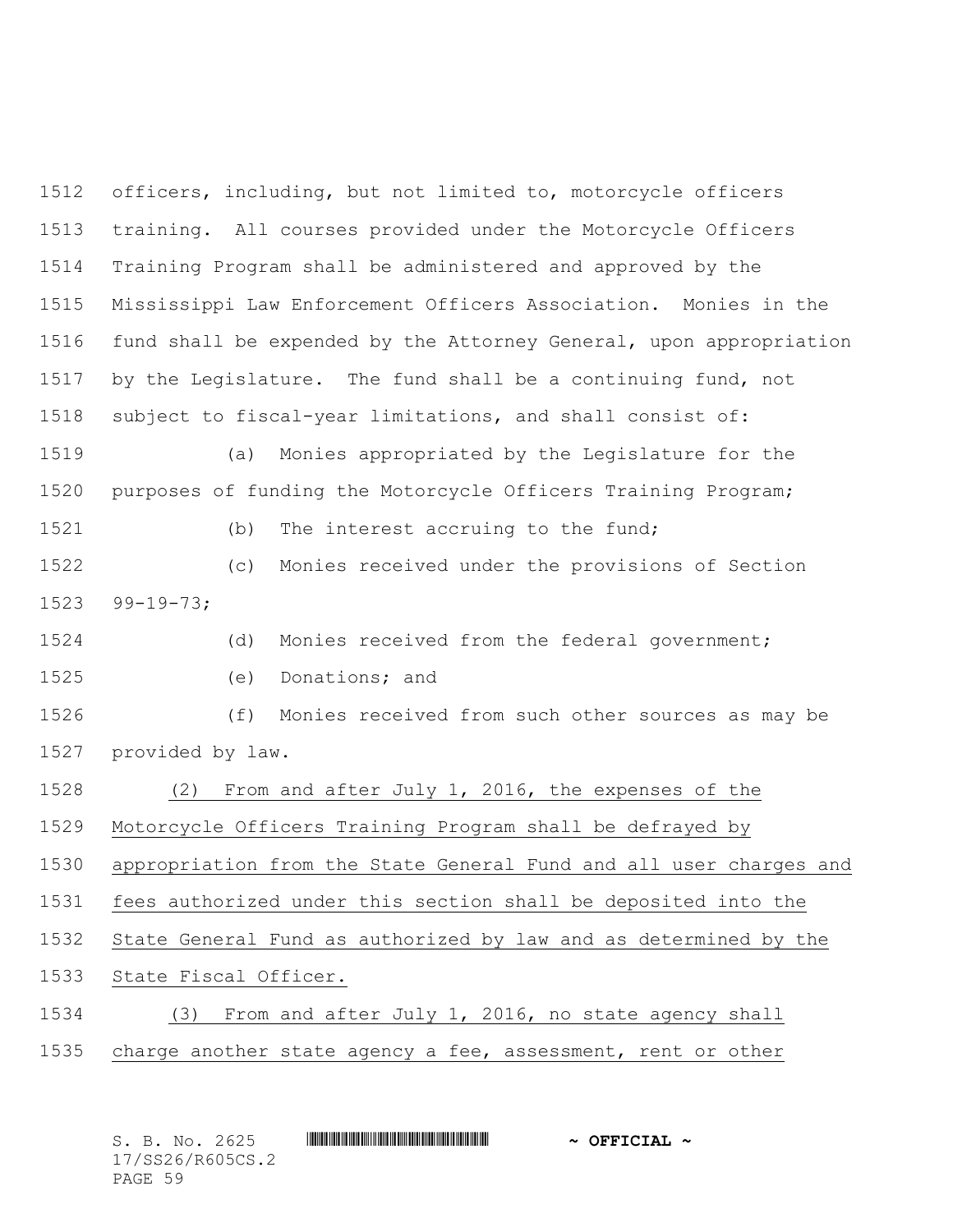charge for services or resources received by authority of this section.

 **SECTION 28.** Section 53-1-77, Mississippi Code of 1972, is amended as follows:

 53-1-77. (1) The State Oil and Gas Supervisor, as ex officio secretary of such board, shall remit to the State Treasurer all monies collected by reason of the assessments made and fixed under the provisions of Section 53-1-73, and the State Treasurer shall deposit all such monies in a special fund known as the "Oil and Gas Conservation Fund," which is hereby continued in effect.

 (2) All monies on deposit in the Oil and Gas Conservation Fund on April 10, 1948, and all monies hereafter deposited in such fund, shall be **\* \* \*** for the use of the board to pay the expenses and costs incurred in connection with the administration and enforcement of the oil and gas conservation laws of the State of Mississippi and the rules, regulations and orders of the State Oil and Gas Board issued thereunder. Disbursements shall be made from such fund only upon requisition of the State Oil and Gas Supervisor, as approved and allowed by the board, and which requisitions shall be supported by itemized statements thereto attached showing the purpose or purposes of such expenditures. Such requisitions shall be drawn upon the State Auditor, who shall issue a warrant upon said fund. Such warrants so issued shall be paid by the State Treasurer upon presentation.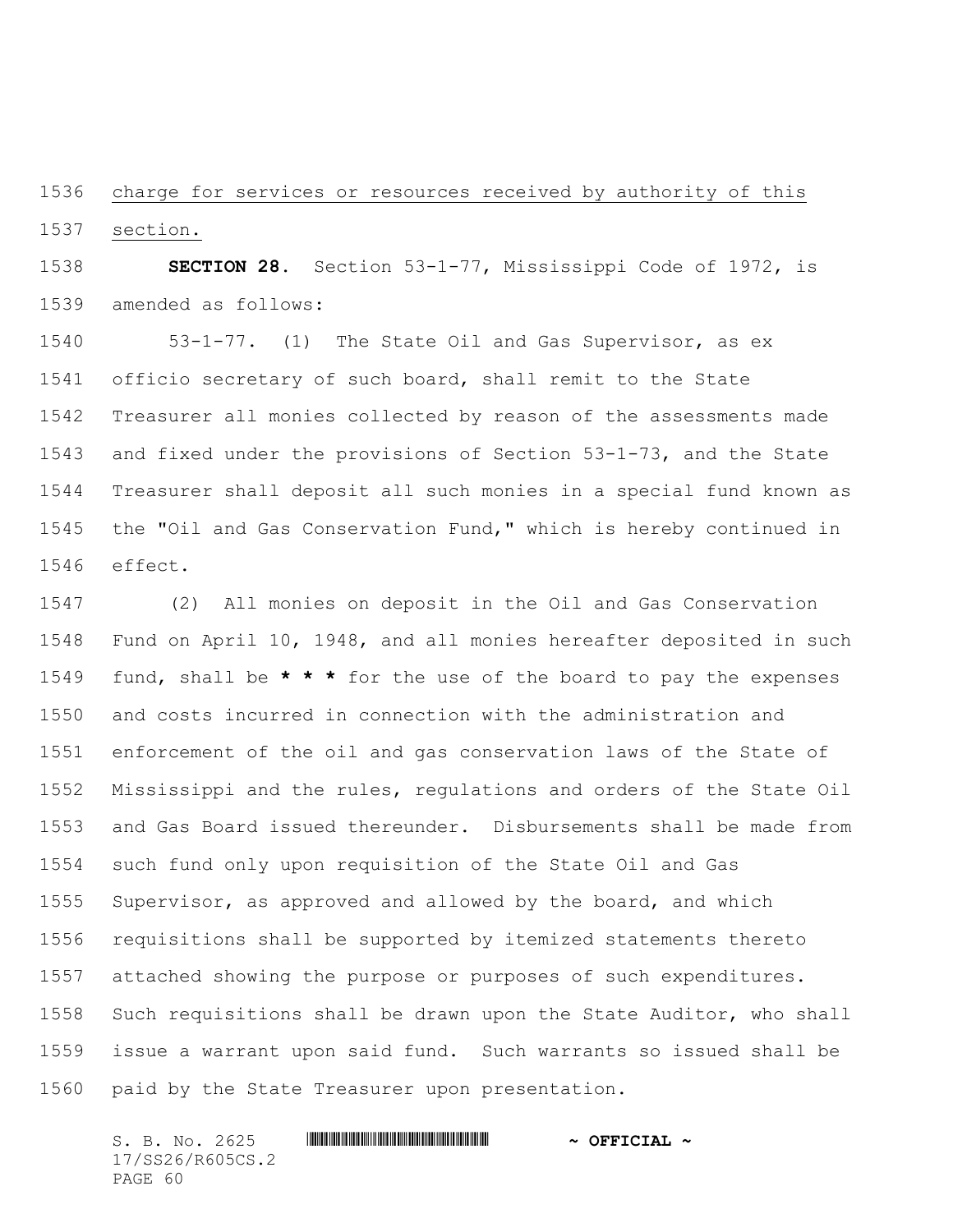(3) The State Oil and Gas Supervisor, as ex officio secretary of the Oil and Gas Board, shall submit, within ten (10) days, after the convening of each session of the Legislature, to the Legislature a detailed report of all receipts, expenditures and balance on hand, of funds coming to the Oil and Gas Board from any source whatsoever.

 (4) In the event that at any particular time, the Oil and Gas Conservation Fund contains an amount greater than Two Hundred Thousand Dollars (\$200,000.00) more than the current fiscal year's estimated budget, the amount of the excess may be used by the board and at the board's discretion, to plug any oil or gas well, including any Class II well, in the state which has been determined by the board to represent an imminent threat to the environment and which has been determined by the board to be an "orphan" well.

 (5) The board shall have the authority, in its discretion, to use whatever legal means available to it to attempt to collect any amounts so expended from any responsible party. Any amounts so collected shall be returned to the Oil and Gas Board's Emergency Plugging Fund created herein.

 (6) Amounts of surplus in the Oil and Gas Conservation Fund of over Two Hundred Thousand Dollars (\$200,000.00) shall be transferred to a separate special fund of the Oil and Gas Board to be known as the Emergency Plugging Fund, for the proper plugging of wells pursuant to this section. The supervisor shall have the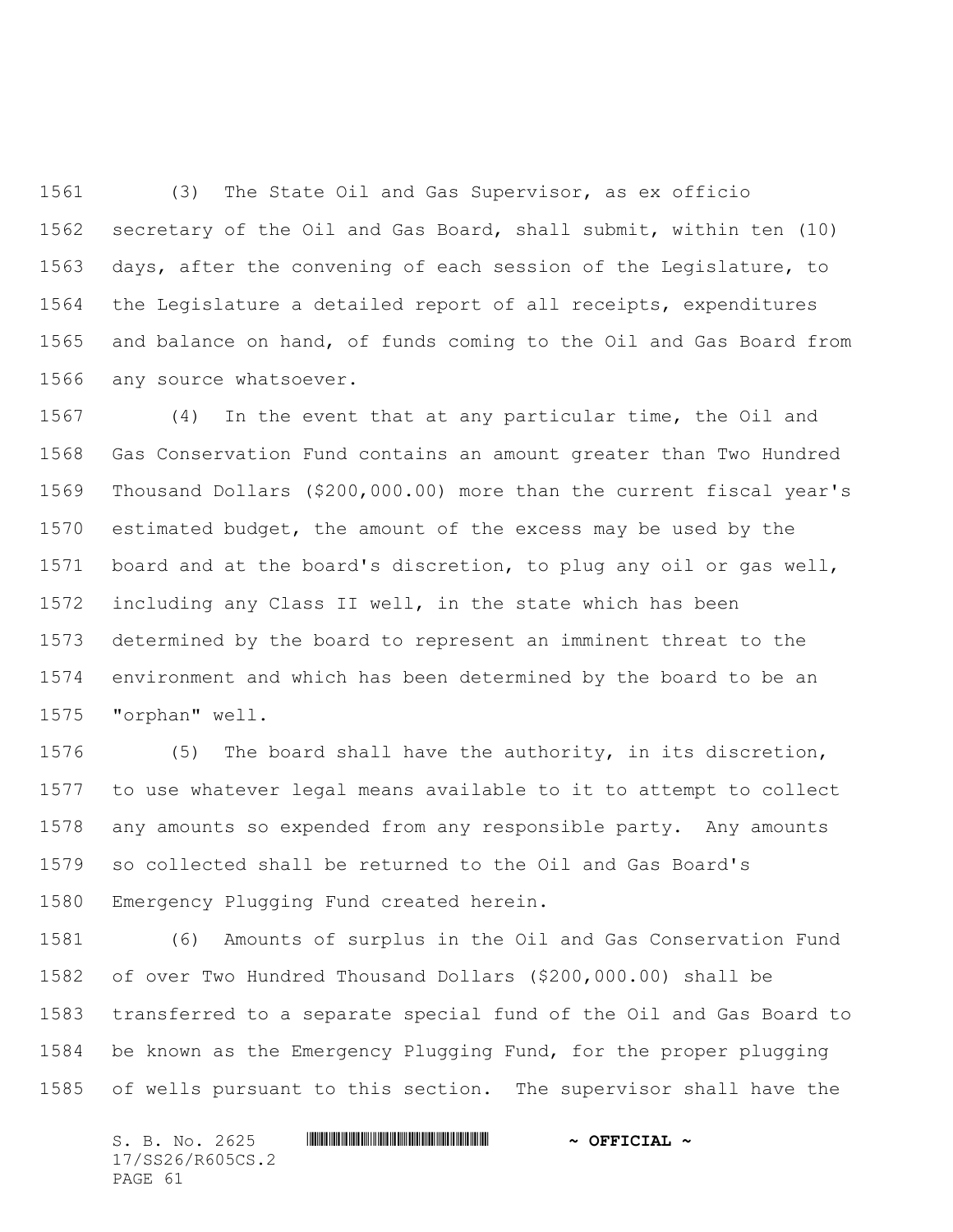authority, and it shall be his duty to transfer any amounts in the Emergency Plugging Fund back to the Oil and Gas Conservation Fund in the event and to the extent to which the Oil and Gas Conservation Fund should at any time contain less than a Two Hundred Thousand Dollars (\$200,000.00) surplus.

 (7) For purposes of this section, orphan well means any oil or gas well in the state, including Class II wells, which has not been properly plugged according to the requirements of the statutes, rules and regulations governing same and for which a responsible party such as an owner or operator cannot be located or for which, for whatever reason, there is no other party which can be forced to plug the well.

 (8) From and after July 1, 2016, the expenses of **\* \* \*** the Emergency Plugging Fund program and the Oil and Gas Conservation Fund program shall be defrayed by appropriation from the State General Fund and all user charges and fees authorized under this section shall be deposited into the State General Fund as authorized by law and as determined by the State Fiscal Officer.

 (9) From and after July 1, 2016, no state agency shall charge another state agency a fee, assessment, rent or other charge for services or resources received by authority of this section.

 **SECTION 29.** Section 27-103-303, Mississippi Code of 1972, is amended as follows: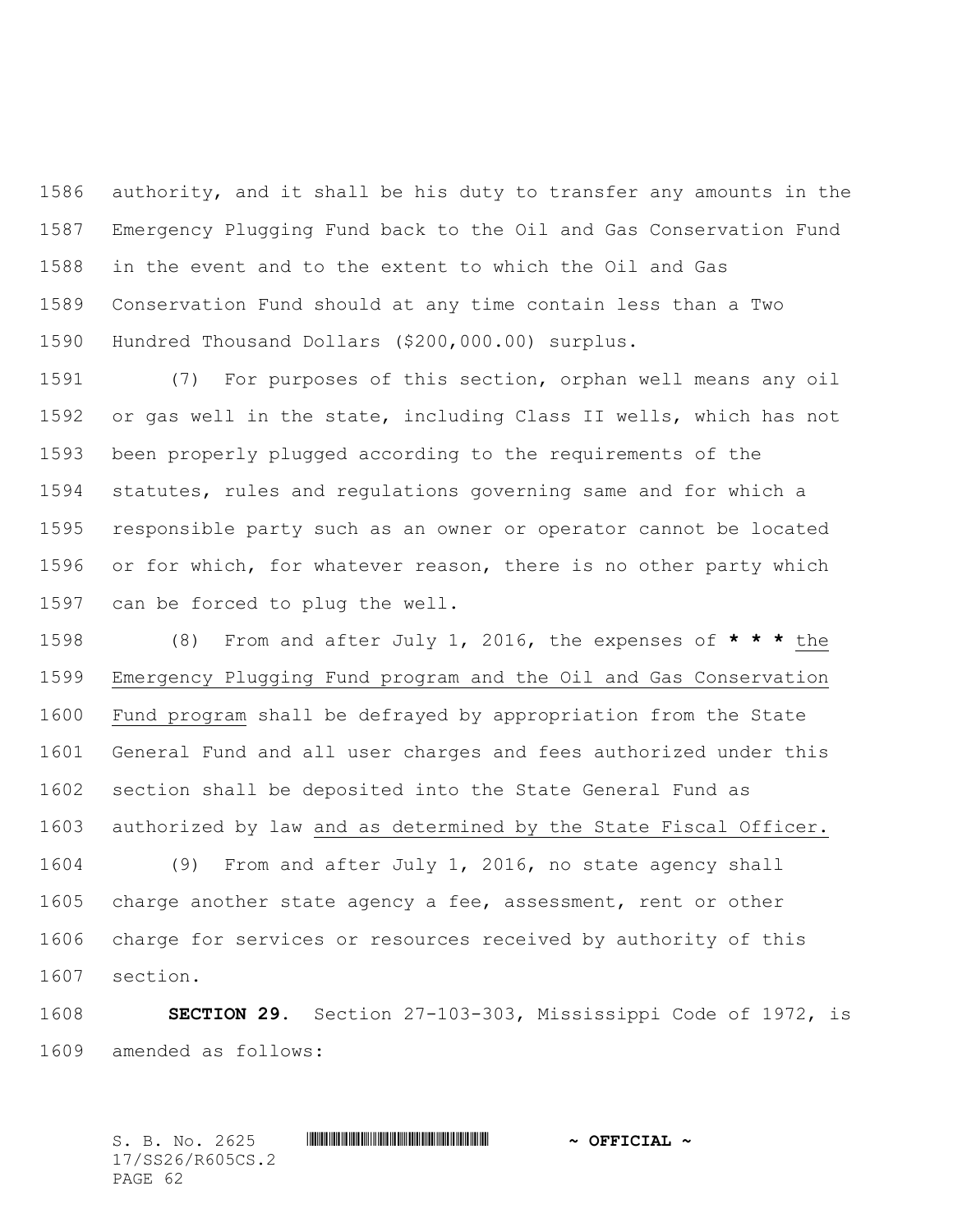27-103-303. (1) There is created in the State Treasury a special fund, separate and apart from any other fund, to be designated the Capital Expense Fund.

 (2) The Capital Expense Fund shall not be considered as a surplus or available funds when adopting a balanced budget as required by law. The State Treasurer shall invest all sums in the Capital Expense Fund not needed for the purposes provided for in this section in certificates of deposit, repurchase agreements and other securities as authorized in Section 27-105-33(d) or Section 7-9-103, as the State Treasurer may determine to yield the highest market rate available. Interest earned on this fund shall be deposited by the State Treasurer into the State General Fund.

 (3) The Capital Expense Fund shall be used for capital expense needs, repair and renovation of state-owned properties and specific **\* \* \*** expenditures authorized by the Legislature. The Legislature shall designate those capital expense projects, repair and renovation projects and other authorized projects in an appropriation act passed by the Legislature, which shall direct the Director of the Department of Finance and Administration to administer the projects.

 (4) In addition to the purposes specified in subsection (3) of this section, the Capital Expense Fund shall be used to provide funds for emergency repairs on state-owned buildings and the emergency plugging of orphaned wells identified by the Oil and Gas Board, upon requisition of the Director of the Department of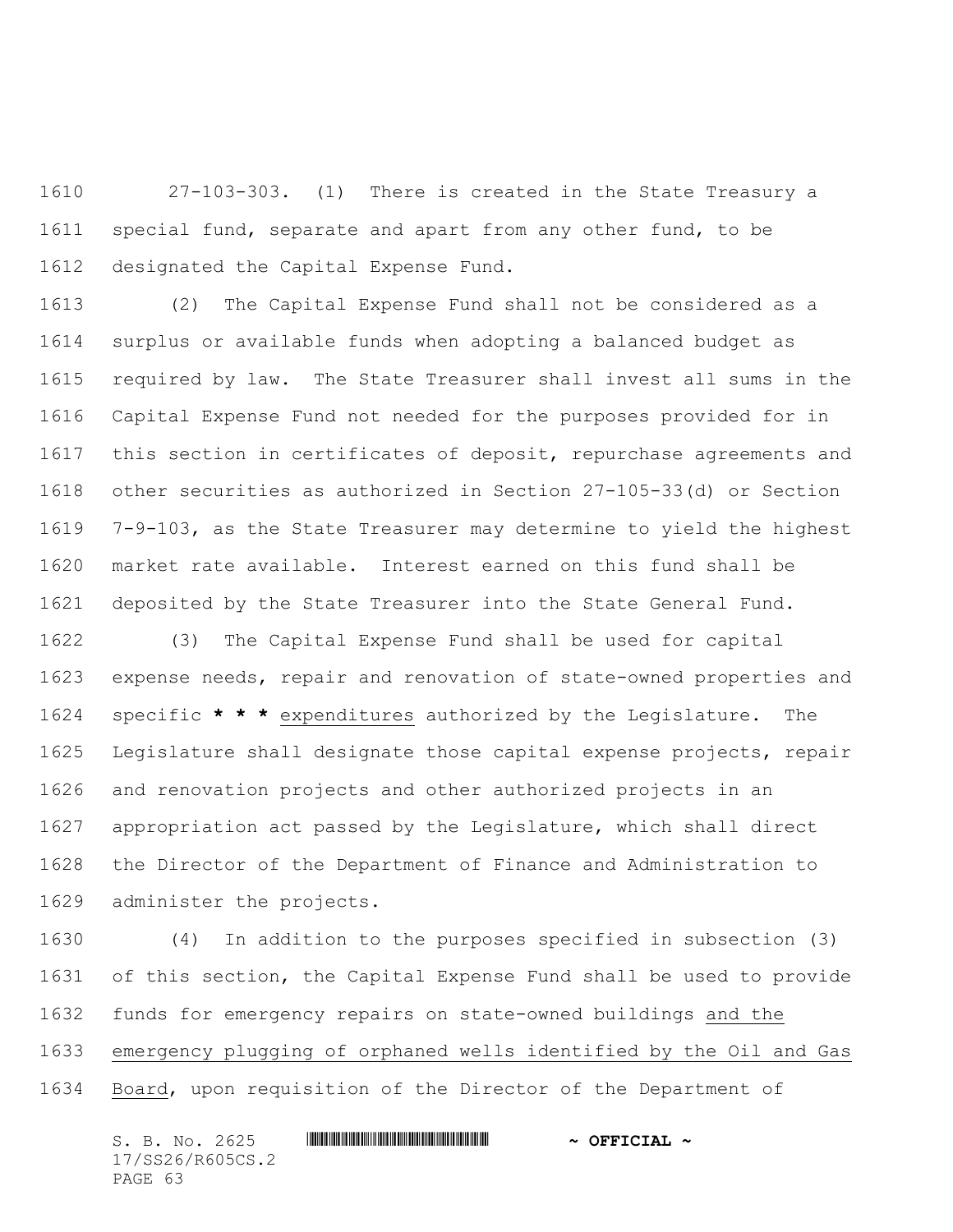Finance and Administration. Whenever the director determines that funds are immediately needed for emergency repairs on state-owned buildings, he shall requisition the funds needed from the Capital Expense Fund, which shall be subject to the limitations set forth in this subsection. At the same time he makes the requisition, 1640 the director shall notify the Lieutenant Governor, the Speaker of the House of Representatives, the respective Chairmen of the Senate Appropriations Committee, the Senate Finance Committee, the House Appropriations Committee and the House Ways and Means Committee and the Legislative Budget Office of his determination 1645 of the need for the funds, the amount that he has requisitioned and where the funds will be used. If the amount requisitioned is available in the Capital Expense Fund, is not allocated for any specific projects as authorized in subsection (3) of this section and is within the limitations set forth below in this subsection, then the director may escalate the budget of the Bureau of Building, Grounds and Real Property Management to use the full amount of the requisitioned funds for the emergency repairs, and transfer that amount to the bureau for that purpose. If the amount requisitioned is more than the amount available in the Capital Expense Fund or above the limitations set forth below in this subsection, then the director may escalate the budget of the bureau to use the amount that is available within the limitations for the emergency repairs, and transfer that amount to the bureau for that purpose. The maximum amount that may be transferred from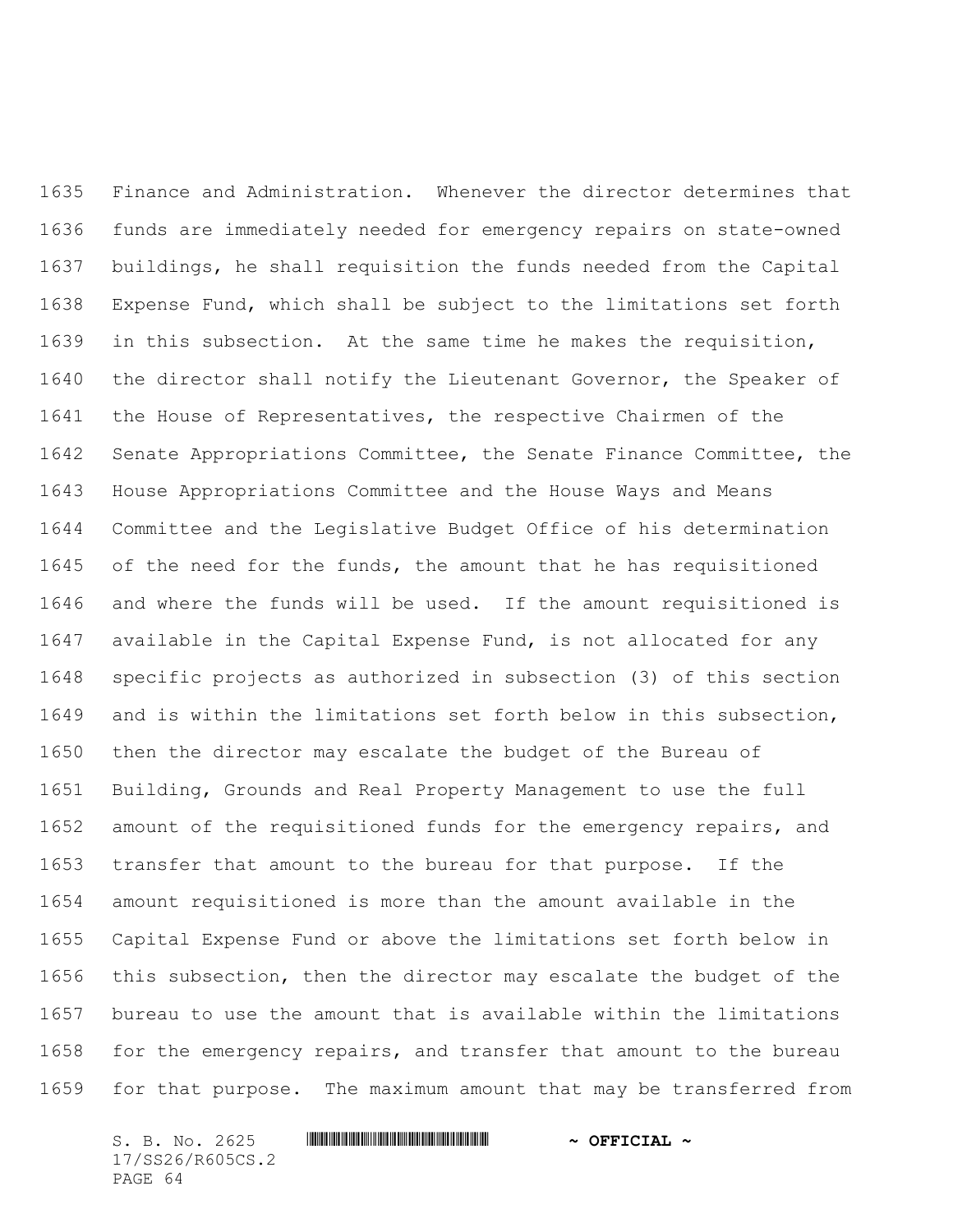the Capital Expense Fund to the bureau for any single emergency shall be **\* \* \*** One Million Dollars (\$1,000,000.00), and the maximum amount that may be transferred to the bureau for all emergencies during any fiscal year shall be **\* \* \*** Four Million Dollars (\$4,000,000.00).

 (5) Funds deposited in the Capital Expense Fund shall be used only for the purposes specified in this section, and as long as the provisions of this section remain in effect, no other expenditure, appropriation or transfer of funds in the Capital Expense Fund shall be made except by act of the Legislature making specific reference to the Capital Expense Fund as the source of those funds.

 (6) Unexpended funds in the Capital Expense Fund at the end of a fiscal year shall not lapse into the State General Fund but shall remain in the fund for use under this section. Any funds appropriated from the Capital Expense Fund that are unexpended at the end of a fiscal year shall lapse into the Capital Expense Fund.

 **SECTION 30.** Section 71-3-73, Mississippi Code of 1972, is amended as follows:

 71-3-73. (1) If an employee who has previously lost, or lost the use of, one (1) hand, one (1) arm, one (1) foot, one (1) leg, or one (1) eye, becomes permanently and totally incapacitated through the loss, or loss of use, of another member or organ, the employer shall be liable only for the compensation payable for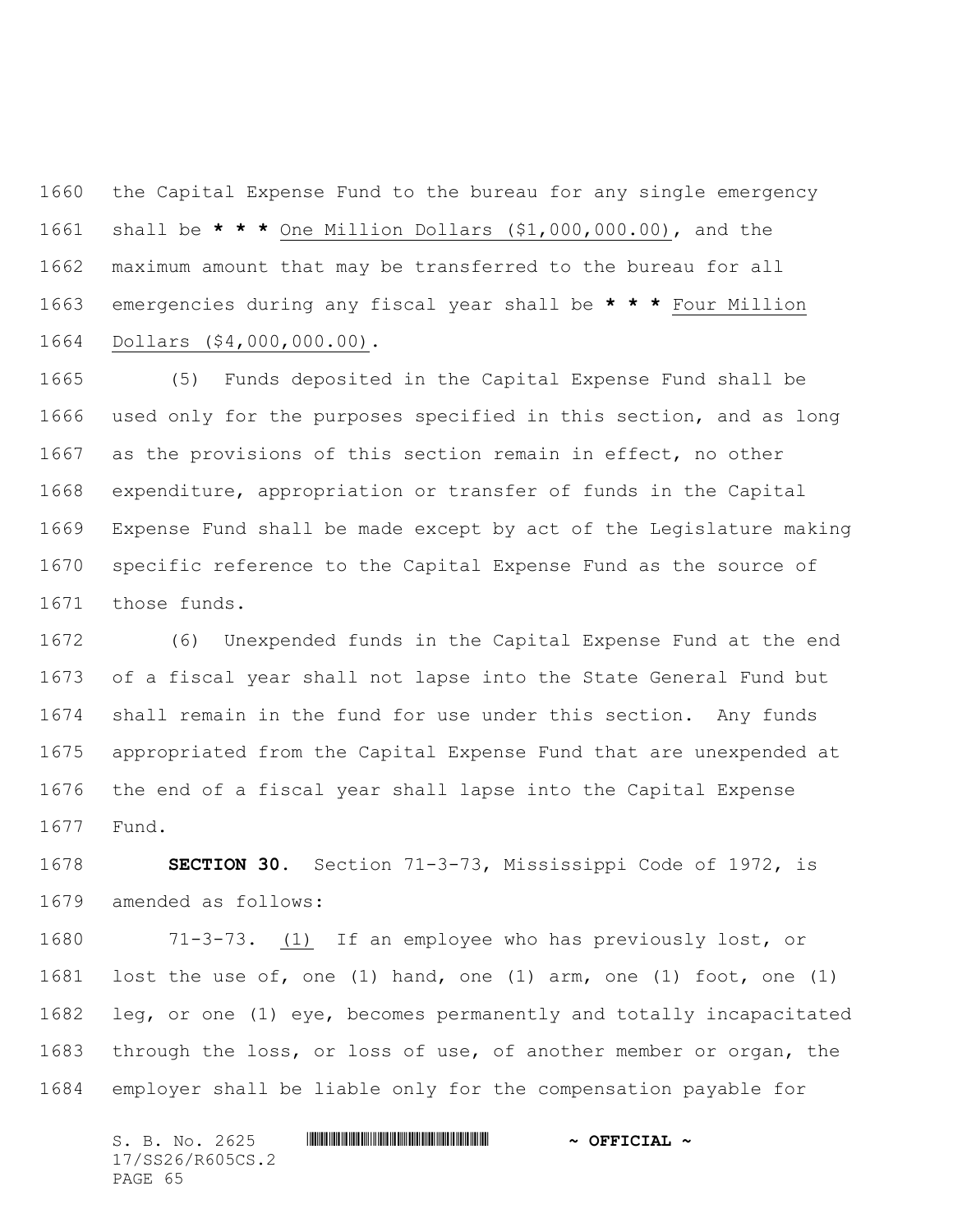such second injury. In addition to such compensation and after the completion of the payment therefor, the employee shall be paid the remainder of the compensation that would be due for permanent total incapacity, out of a special fund known as the "Second Injury Fund," and created for such purpose in the following manner:

 In every case of compensable death of an employee under this chapter, the employer or, if insured, his insurance carrier shall pay to the commission the sum of Three Hundred Dollars (\$300.00) except in cases where there is no dependency, then there shall be paid to the commission the sum of Five Hundred Dollars (\$500.00) to be deposited with the State Treasurer for the benefit of said fund. A suspension of said payments of Three Hundred Dollars (\$300.00) per death shall be made when the total amount of all such payments, together with the accumulated interest thereon, equals or exceeds Three Hundred Fifty Thousand Dollars (\$350,000.00), and no further contributions to said fund shall be made except in cases where there is no dependency. Whenever, thereafter, the amount of such sum shall be reduced below One Hundred Fifty Thousand Dollars (\$150,000.00) by reason of payments made pursuant to this section, then such contributions of Three Hundred Dollars (\$300.00) per death shall be resumed forthwith and shall continue until such sum, together with accumulated interest thereon, shall again amount to Three Hundred Fifty Thousand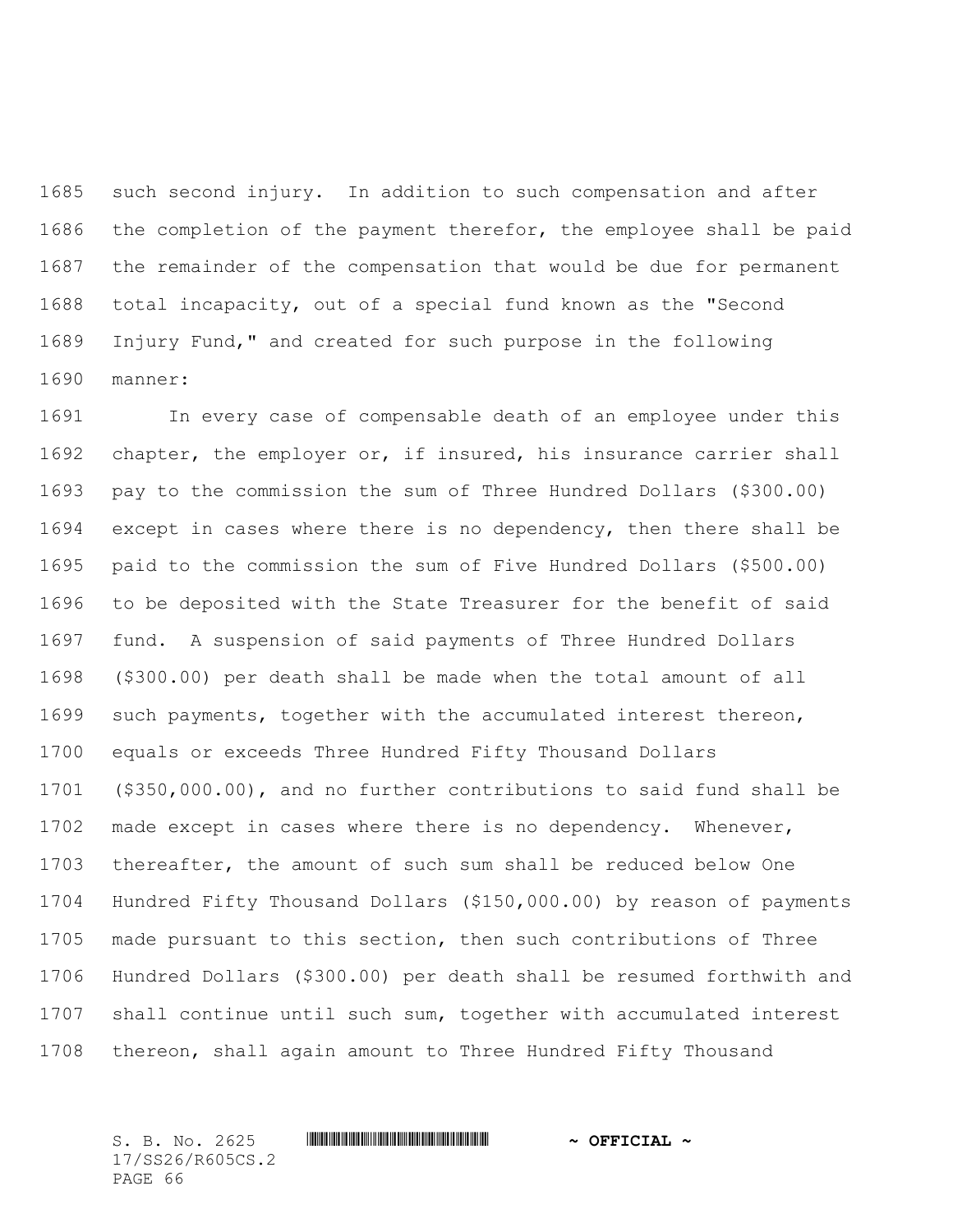Dollars (\$350,000.00); and the commission shall direct the distribution thereof.

 (2) From and after July 1, 2016, the expenses of this agency shall be defrayed by appropriation from the State General Fund and all user charges and fees and contributions authorized under this section and the outstanding balance of said fund on July 1, 2016, shall be deposited into the State General Fund as authorized by law and as determined by the State Fiscal Officer.

 (3) From and after July 1, 2016, no state agency shall charge another state agency a fee, assessment, rent or other charge for services or resources received by authority of this

section.

 **SECTION 31.** Section 73-31-7, Mississippi Code of 1972, is amended as follows:

 73-31-7. (1) The board shall annually elect from its membership a chairman and executive secretary at a meeting held during the last two (2) quarters of the fiscal year. The board shall meet at any other times as it deems necessary or advisable, or as deemed necessary and advisable by the chairman or a majority of its members or the Governor. Reasonable notice of all meetings shall be given in the manner prescribed by the board. A majority 1730 of the board shall constitute a quorum at any meeting or hearing; except that when only four (4) members are present, decisions not gaining unanimous support shall be decided by mail ballot to all board members within fifteen (15) days succeeding the board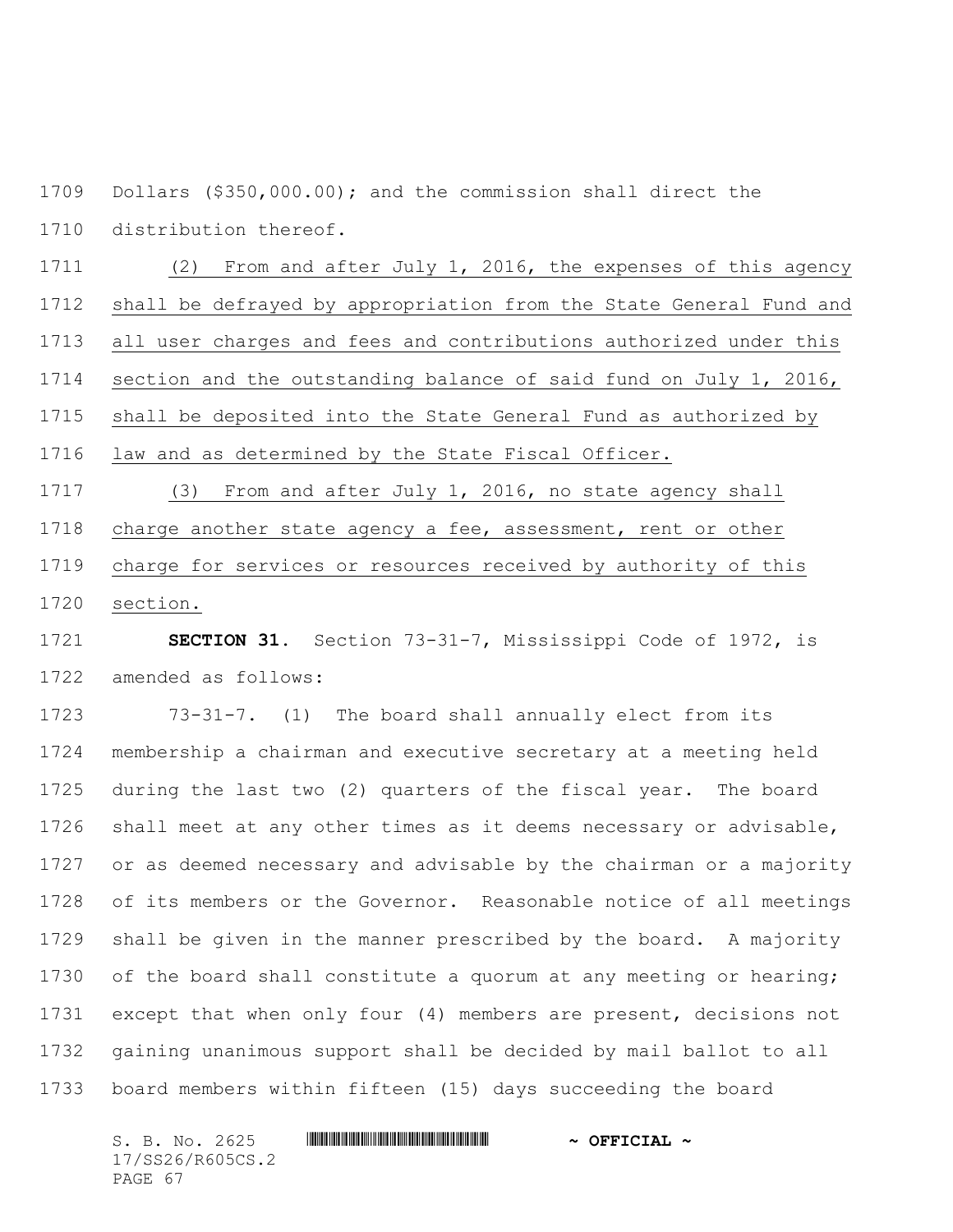meeting. Any meeting at which the chairman is not present shall be chaired by his designee.

(2) The board is authorized and empowered to:

 (a) Adopt and, from time to time, revise any rules and regulations not inconsistent with, and as may be necessary to carry into effect the provisions of this chapter.

 (b) Within the funds available, employ and/or contract with a stenographer and other personnel, and contract for services, as are necessary for the proper performance of its work under this chapter.

 (c) Adopt a seal, and the executive secretary or board administrator shall have the care and custody thereof.

 (d) Examine, license, and renew the license of duly qualified applicants.

 (e) Conduct hearings upon complaints concerning the disciplining or licensing of applicants and psychologists.

 (f) Deny, approve, withhold, revoke, suspend and/or otherwise discipline applicants and licensed psychologists.

 (g) Issue an educational letter to a licensee in order to assist that individual in his or her practice as a psychologist. Such a letter will not be considered to be disciplinary action.

 (h) Cause the prosecution and enjoinder of all persons violating this chapter, and incur necessary expenses therefor.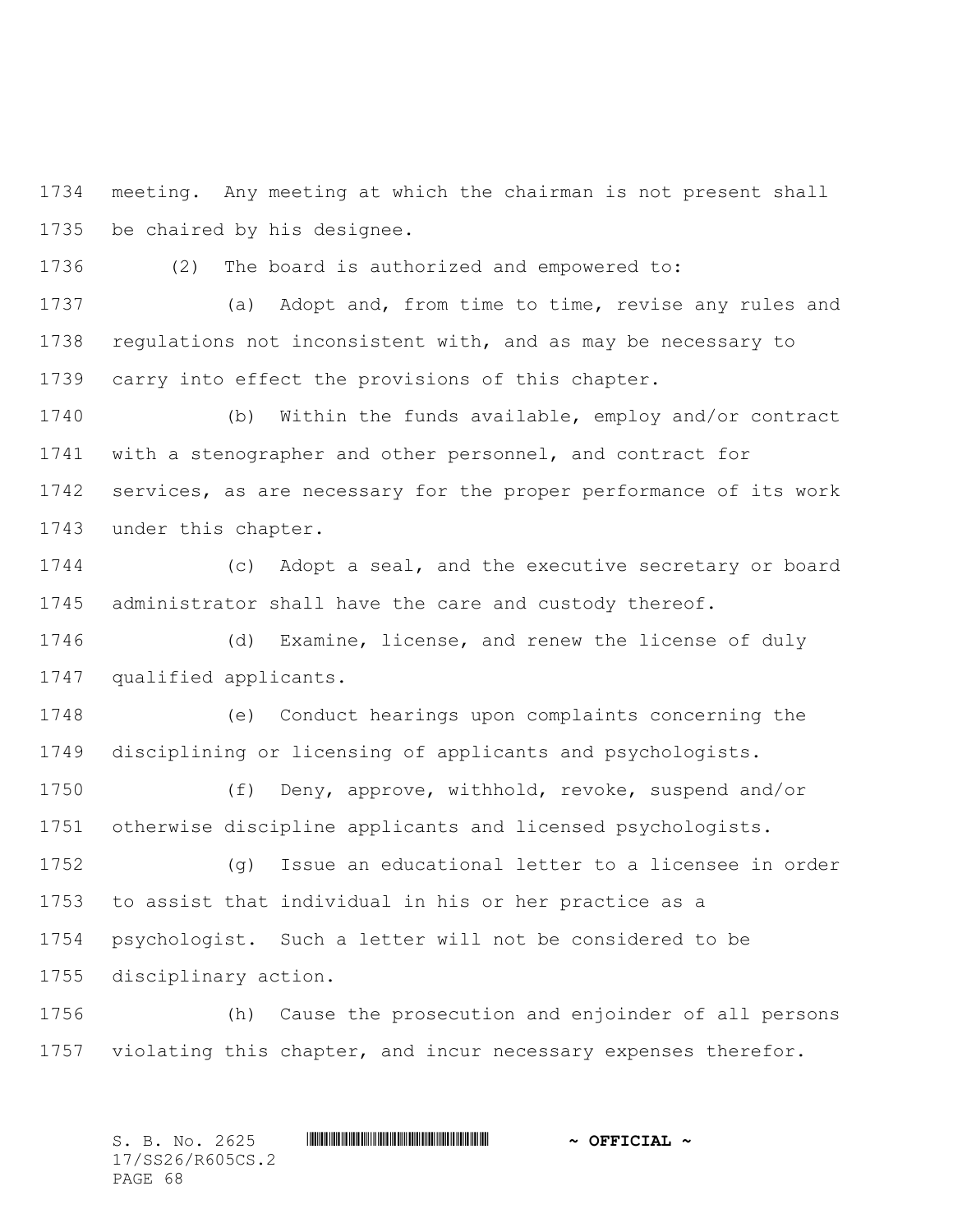(i) Charge a fee of not more than Seven Hundred Dollars (\$700.00) to a qualified psychologist as determined by the board who is applying for certification by the board to conduct examinations in civil commitment proceedings.

 (j) Purchase general liability insurance coverage, including errors and omissions insurance, to cover the official actions of the board members and contract personnel and suits against them in their individual capacity. That coverage shall be in an amount determined by the board to be adequate, and the costs of the insurance shall be paid out of any funds available to the board.

 (k) As additional responsibilities, effective July 1, 2018, the board shall administer and carry out the functions of Sections 73-75-1 through 73-75-25, relating to the licensure of licensed behavior analysts and licensed assistant behavior analysts.

 (3) Within thirty (30) days after the close of each fiscal year ending June 30, the board shall submit an official report, reviewed and signed by all board members, to the Governor concerning the work of the board during the preceding fiscal year. The report shall include the names of all psychologists to whom licenses have been granted; any cases heard and decisions rendered 1780 in relation to the work of the board; the names, remuneration and duties of any employees of the board; and an account of all monies received and expended by the board.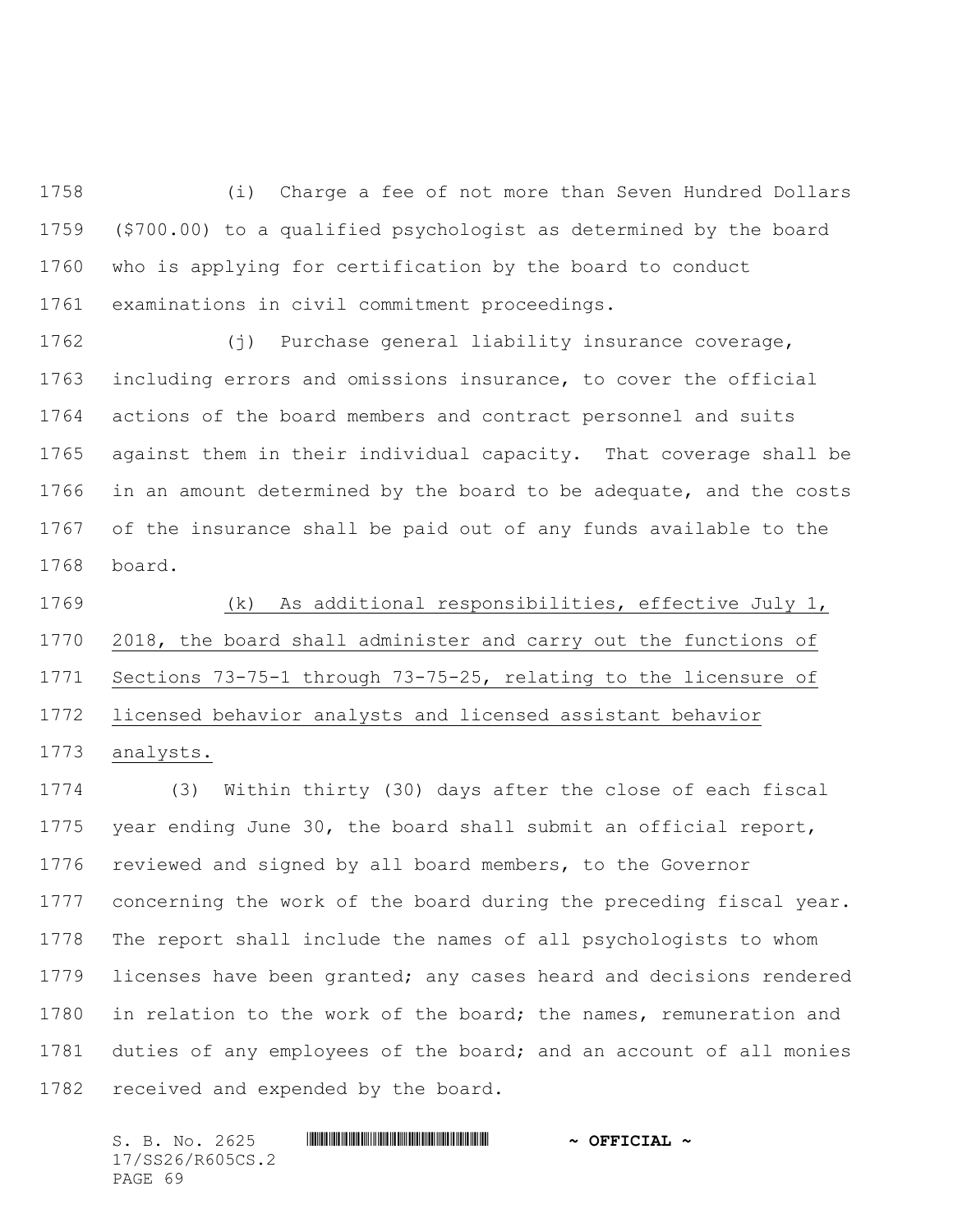**SECTION 32.** Section 73-75-3, Mississippi Code of 1972, is amended as follows:

 73-75-3. **Definitions.** The following definitions apply as used in this chapter, unless the context otherwise requires: (a) "Board" means the Mississippi Autism Board and effective July 1, 2018, means the State Board of Psychology established and empowered under Section 73-31-5 et seq., Mississippi Code of 1972.

 (b) "Person" means any individual, organization or corporate body, except that only an individual may be licensed under this chapter.

 (c) "Practice of applied behavior analysis" means interventions based on scientific research and the direct observation and measurement of behavior and the environment. Behavior analysts utilize contextual factors, motivating operations, antecedent stimuli, positive reinforcement, and other consequences to help people develop new behaviors, increase or decrease existing behaviors, and emit behaviors under specific environmental conditions. The practice of behavior analysis expressly excludes psychological testing, diagnosis of a mental or physical disorder, neuropsychology, psychotherapy, cognitive therapy, sex therapy, psychoanalysis, hypnotherapy, and long-term counseling as treatment modalities.

 (d) "Licensed behavior analyst" means an individual currently certified by the Behavior Analyst Certification Board as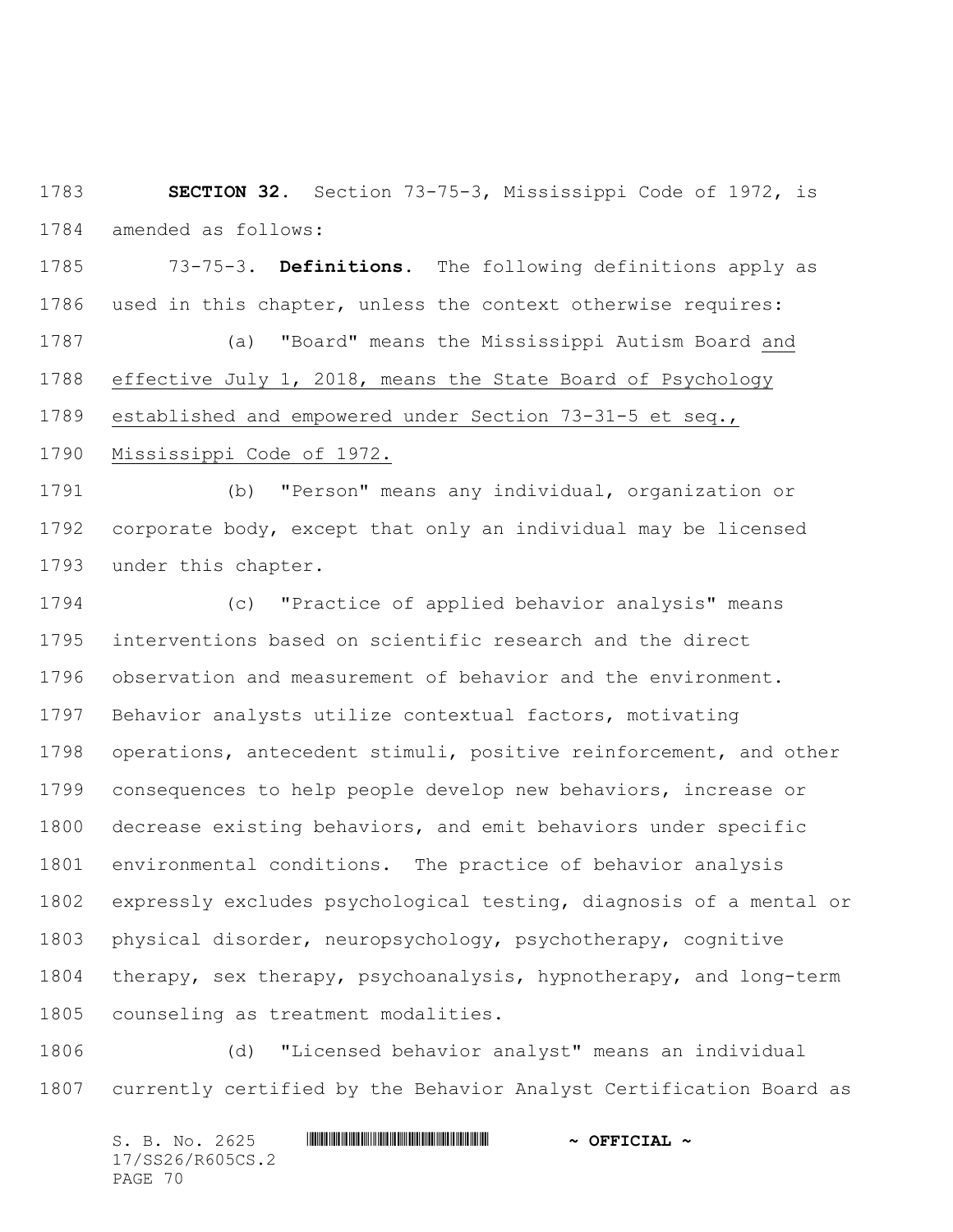a Board Certified Behavior Analyst (BCBA) or Board Certified Behavior Analyst-Doctoral (BCBA-D) and licensed under Section 73-75-13(d) to practice applied behavior analysis.

 (e) "Licensed assistant behavior analyst" means an individual currently certified by the Behavior Analyst Certification Board as a Board Certified Assistant Behavior Analyst (BCABA) and licensed pursuant to Section 73-75-13(e) to practice applied behavior analysis under the supervision of a licensed behavior analyst.

 (f) "Behavior technician" means an individual currently certified by the Behavior Analyst Certification Board as a Registered Behavior Technician (RBT) to provide applied behavior analysis treatments under the supervision and direction of a licensed behavior analyst or licensed assistant behavior analyst. **SECTION 33.** Section 73-75-7, Mississippi Code of 1972, is amended as follows:

 73-75-7. **Mississippi Autism Board; membership; term of office; appointment; qualifications.** (1) The Mississippi Autism Board of Advisors shall consist of five (5) members. Effective July 1, 2018, the board shall be reconstituted as the Mississippi Autism Board of Advisors appointed as follows: The Governor shall appoint one (1) licensed psychologist practicing in the area of applied behavior analysis, one (1) licensed behavior analyst, and one (1) public member who is not licensed in behavior analysis and who is the family member of a recipient of applied behavior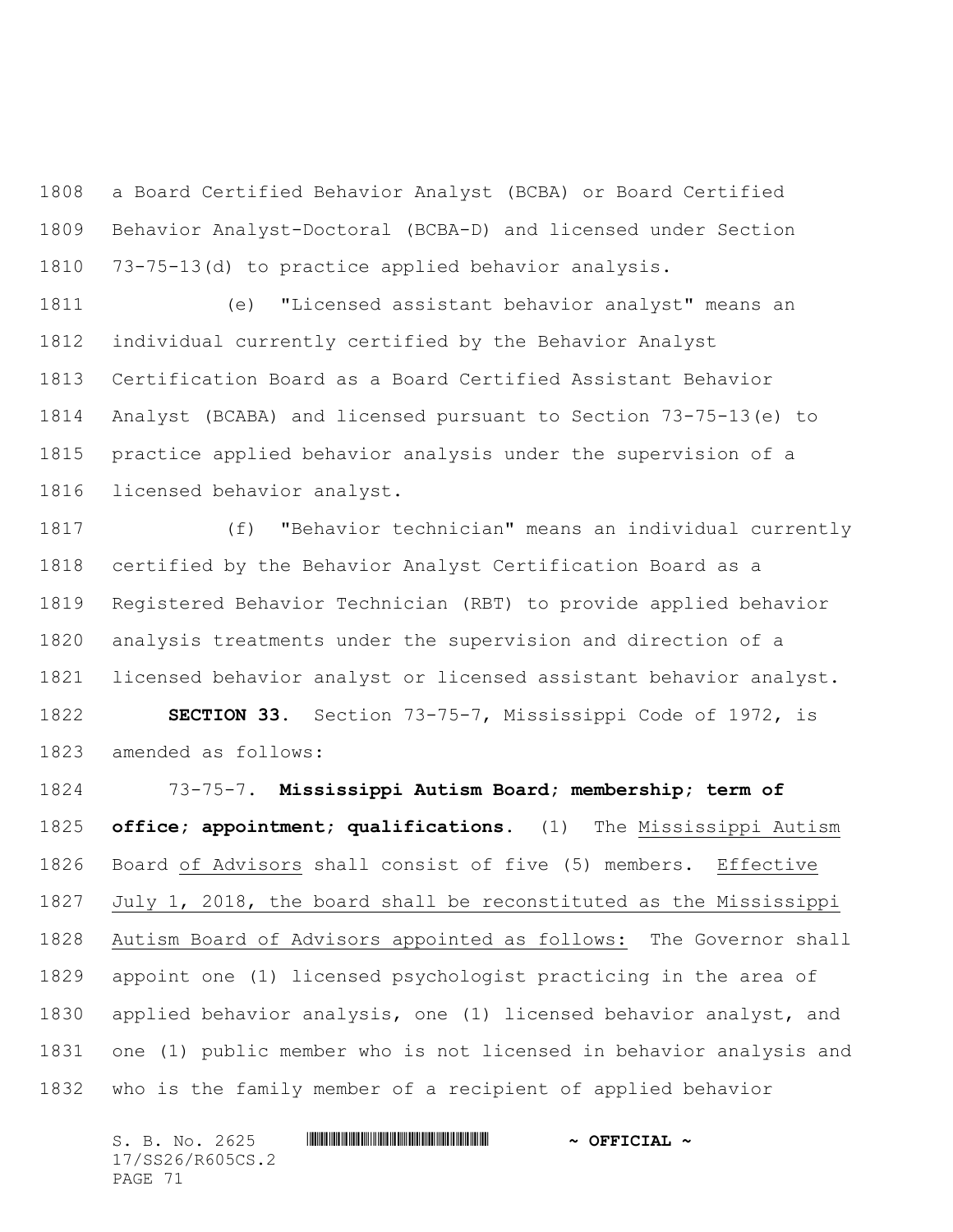analysis services. The Lieutenant Governor shall appoint two (2) licensed behavior analysts.

 (2) The licensed psychologist member shall serve an initial term of one (1) year, the licensed behavior analyst appointed by the Governor shall serve an initial term of two (2) years, the public member shall serve an initial term of three (3) years, and the two (2) licensed behavior analysts appointed by the Lieutenant Governor shall serve initial terms of four (4) years. All subsequent appointees shall serve four-year terms.

 (3) All appointees shall serve at the will and pleasure of the appointing official.

 (4) Each board member shall serve without compensation, but shall receive actual traveling and incidental expenses necessarily incurred while engaged in the discharge of official duties.

 Effective July 1, 2018, the Mississippi Autism Board of Advisors shall advise the State Board of Psychology on any rules and regulations relating to the licensure of licensed behavior analysts or licensed assistant behavior analysts under this

chapter.

 **SECTION 34.** Section 73-75-11, Mississippi Code of 1972, is amended as follows:

73-75-11. (1) **\* \* \*** From and after July 1, 2016, the

expenses of the administration of the provisions of this chapter

shall be defrayed by appropriation from the State General Fund and

all fees, licenses and other charges assessed under this section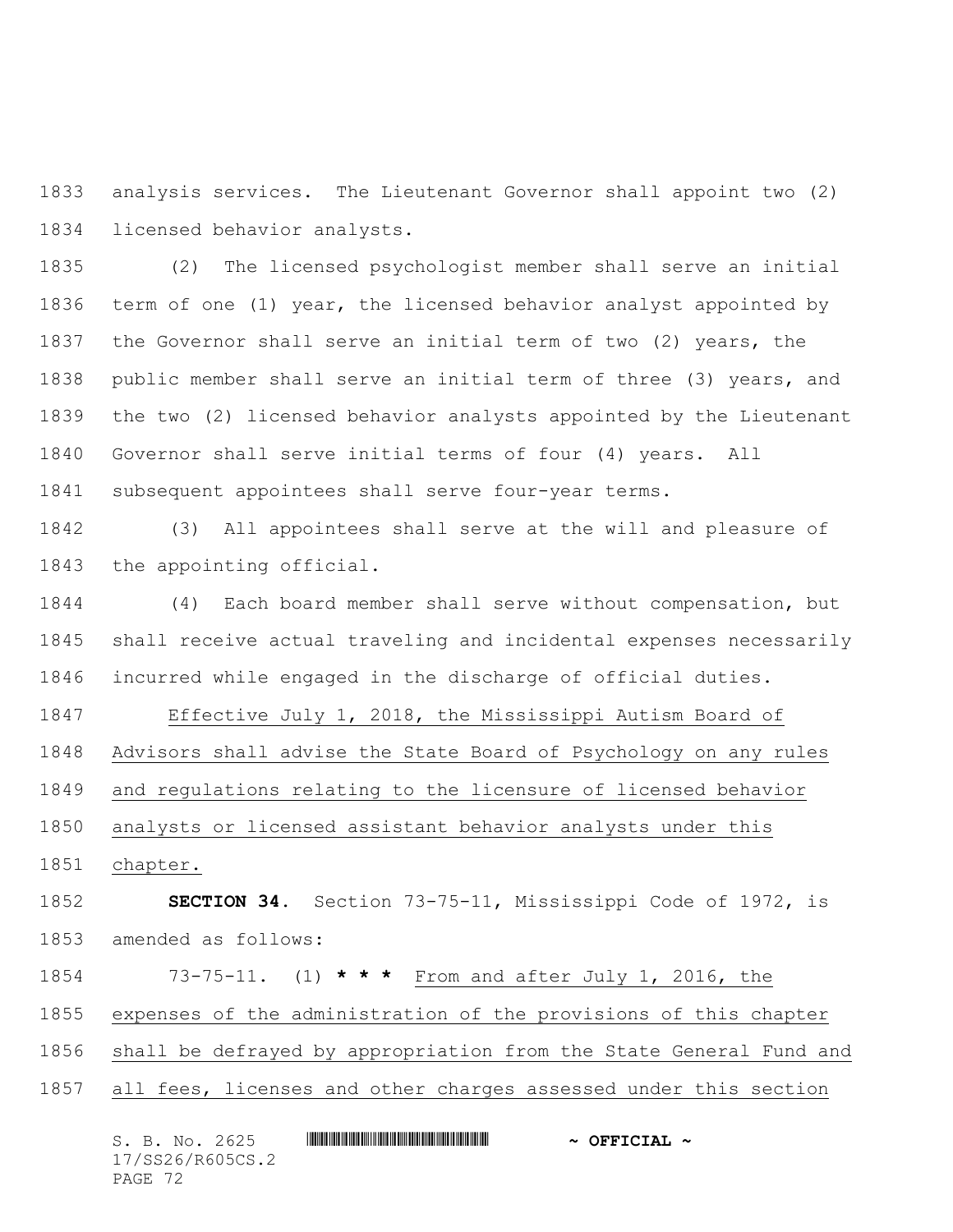shall be deposited into the State General Fund as authorized by law and determined by the State Fiscal Officer.

 (2) The State Board of Psychology shall receive and account for all funds received. **\* \* \*** Such funds shall be subject to audit by the Auditor of the State of Mississippi.

 (3) The Mississippi Autism Board of Advisors shall be assigned to the **\* \* \*** State Board of Psychology for administrative and ministerial purposes.

 **SECTION 35.** Section 73-75-27, Mississippi Code of 1972, is amended as follows:

73-75-27. **\* \* \*** (1) From and after July 1, 2016, the

expenses of the administration of the provisions of this chapter

shall be defrayed by appropriation from the State General Fund and

all fees, licenses and other charges assessed under this section

shall be deposited into the State General Fund as authorized by

law and determined by the State Fiscal Officer.

 (2) From and after July 1, 2016, no state agency shall charge another state agency a fee, assessment, rent or other

charge for services or resources received by authority of this

section.

 **SECTION 36.** Section 75-57-119, Mississippi Code of 1972, is amended as follows:

 75-57-119. (1) There is established a propane education and research program to be administered by the Department of Insurance through the State Liquefied Compressed Gas Board, created in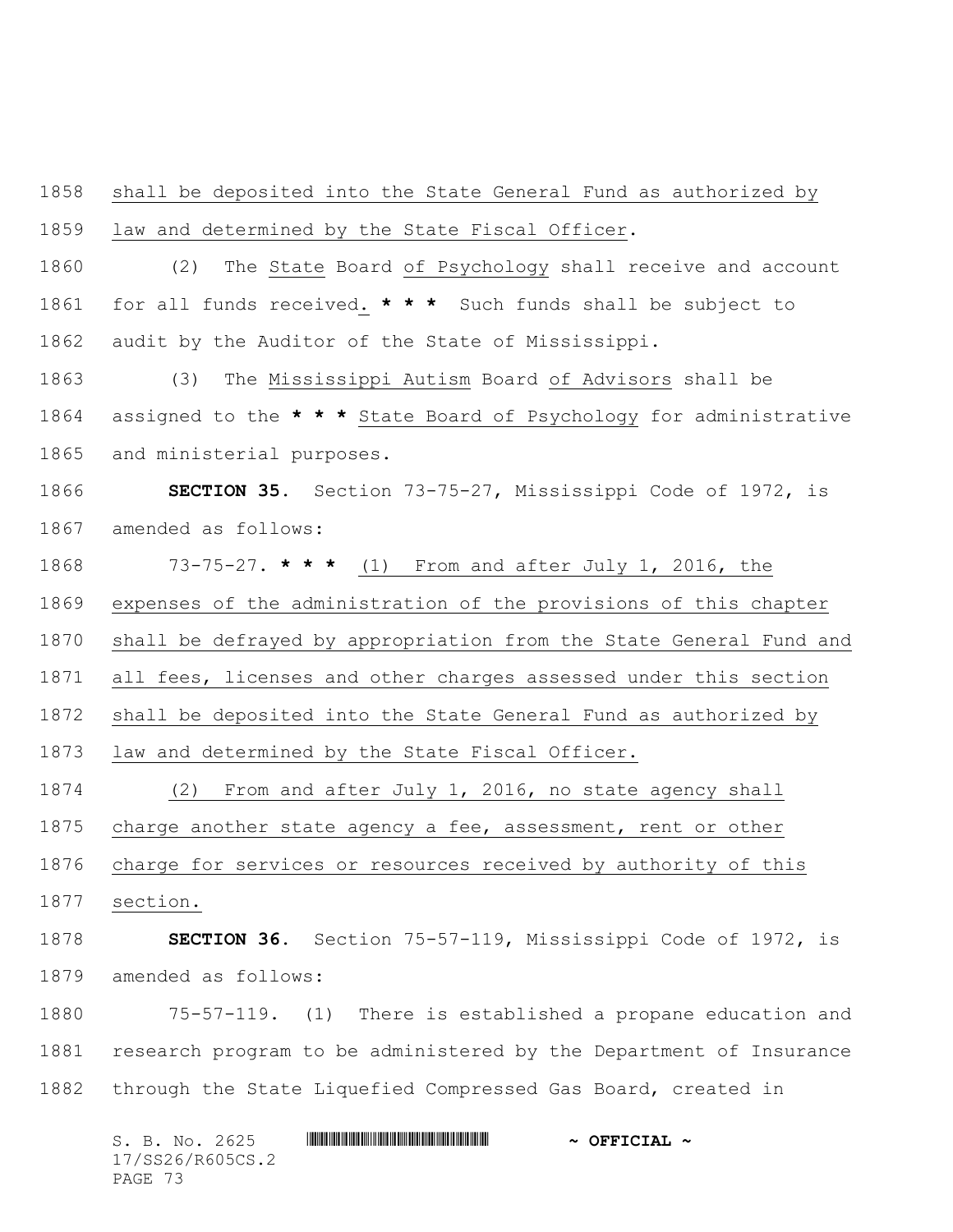Section 75-57-101, Mississippi Code of 1972, for the purpose of promoting the growth and development of the propane industry in Mississippi.

 (2) There is created in the State Treasury a special fund to be designated as the "Mississippi Propane Education and Research Fund."

 (3) (a) There is imposed and levied an assessment of One-tenth Cent (1/10¢) per gallon on compressed gas except for compressed natural gas or liquefied natural gas. The assessment may be increased by not more than One-tenth Cent (1/10¢) per gallon per year and the total assessment shall not exceed One-half Cent (1/2¢) per gallon.

 (b) The assessment shall accrue at the same time and in the same manner as the tax levied on compressed gas under the provisions of Section 27-59-11(1), Mississippi Code of 1972. On or before the fifteenth day of each month the funds collected by the State Tax Commission during the previous month, less three and one-half percent (3-1/2%) of the gross amount collected, shall be deposited into the special fund created in subsection (2) of this section. The State Tax Commission may retain three and one-half percent (3-1/2%) of the funds collected under this section as administrative fees.

 (c) Disbursements from the special fund created in subsection (2) of this section shall be made upon warrants issued by the State Fiscal Officer upon requisitions signed by the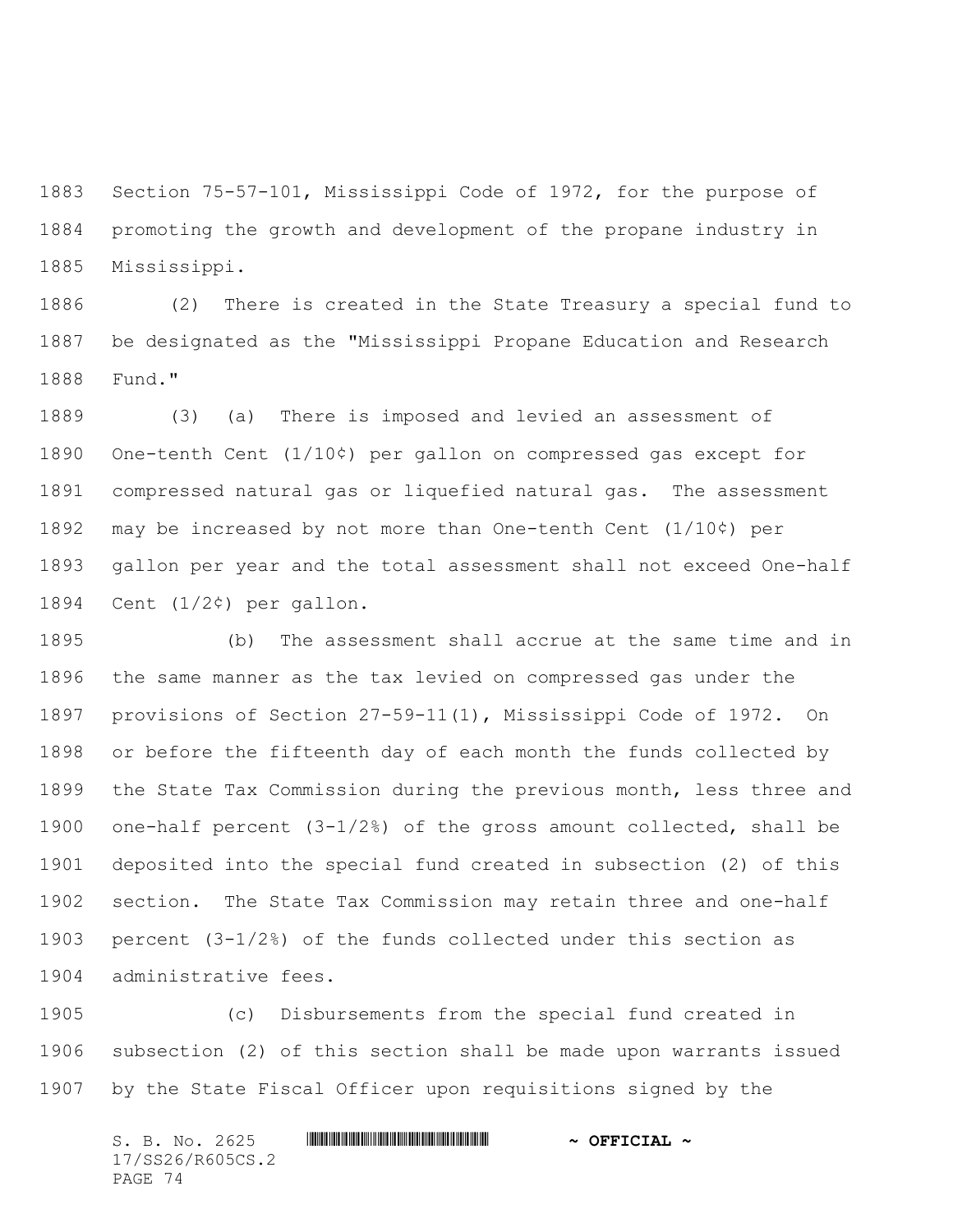Commissioner of Insurance, or his designee, in the manner provided by law. Any interest earned by investing the proceeds in such special fund shall be credited to such special fund and shall not be deposited in the State General Fund. The State Fiscal Officer may issue warrants for the payment of monies from the special fund, upon requisition by the Commissioner of Insurance, or his designee, for refunds to dealers as provided in subsection (4) of this section.

 (4) Any propane dealer may request and receive a refund of the amount of assessment remitted from the sale of propane if he makes a written application with the Department of Insurance by 1919 the end of each quarter in which the sales were made, supported by bona fide copies of tax reports. The application forms shall be prepared by the Department of Insurance and shall be available to all retailers. All such applications shall be processed and refunds paid by the Department of Insurance within sixty (60) days after the funds have been received by the department.

 (5) At the end of each quarter, the Department of Insurance shall make available to the State Liquefied Compressed Gas Board all unencumbered funds collected under the provisions of this section. The Department of Insurance may retain an amount not to exceed three and one-half percent (3-1/2%) of the funds collected under the provisions of this section as administrative fees.

 (6) (a) Any person liable for the assessment shall be subject to the same requirements and penalties set forth for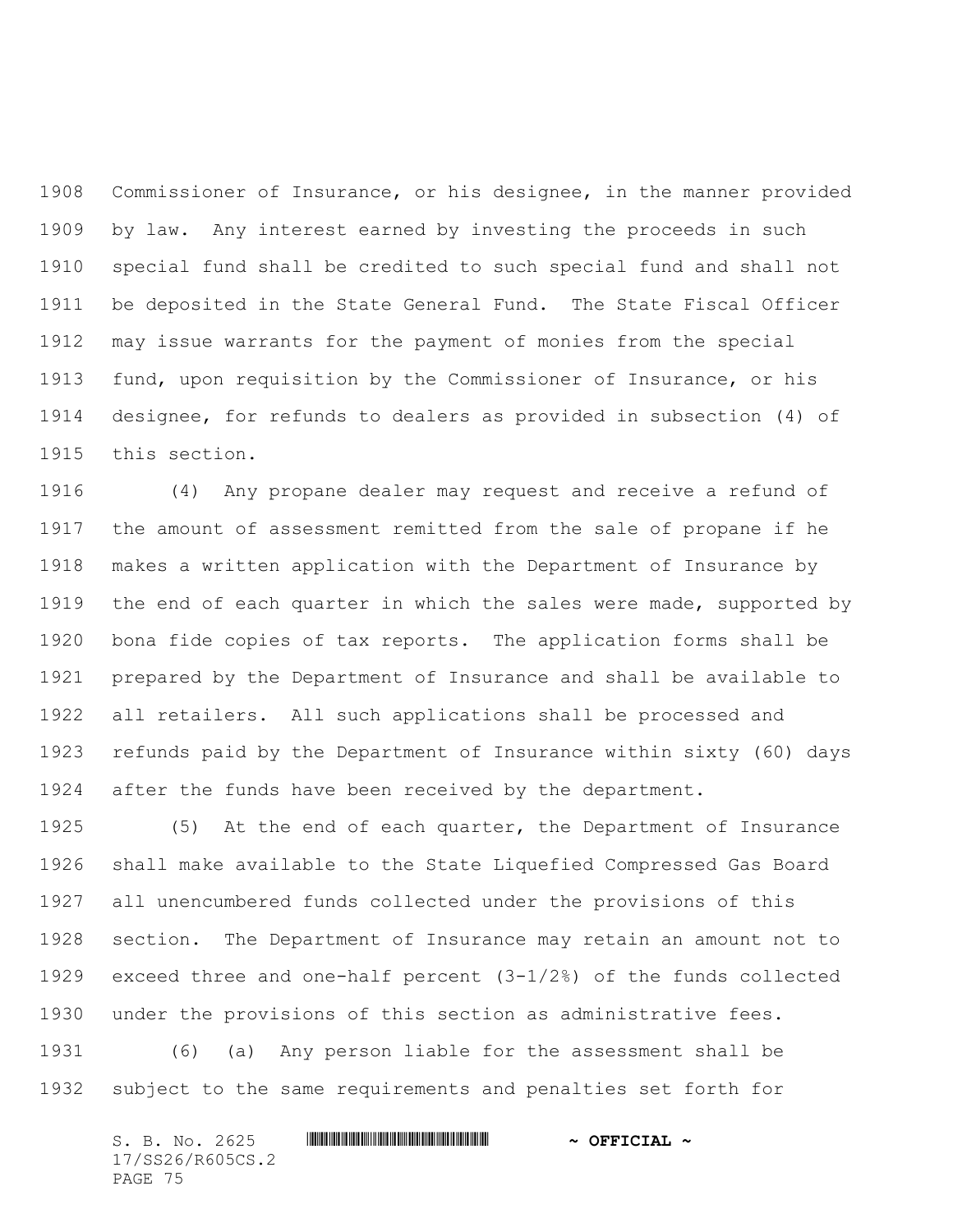distributors under the provisions of Section 27-59-1 et seq., Mississippi Code of 1972.

 (b) The State Tax Commission is hereby authorized and empowered to promulgate all rules and regulations necessary for 1937 the collection of the assessment.

 (7) The State Liquefied Compressed Gas Board shall establish, with the approval of the Commissioner of Insurance, rules and regulations necessary to carry out the provisions of this section.

 (8) The State Liquefied Compressed Gas Board may expend the proceeds collected under this section only on research and development of more cost effective uses of propane and on educational programs, safety programs and market development of propane.

 (9) This section shall not be implemented until such time as the State Liquefied Compressed Gas Board conducts an election by all licensed propane dealers in this state. Each license holder shall have one (1) vote in such election. A ballot shall be sent to each license holder by certified mail. A majority of those ballots returned within thirty (30) days after the ballots are received by the propane dealers must be in the affirmative before this section is effective. An additional election may be held by the State Liquefied Compressed Gas Board at such time as approved by the Commissioner of Insurance.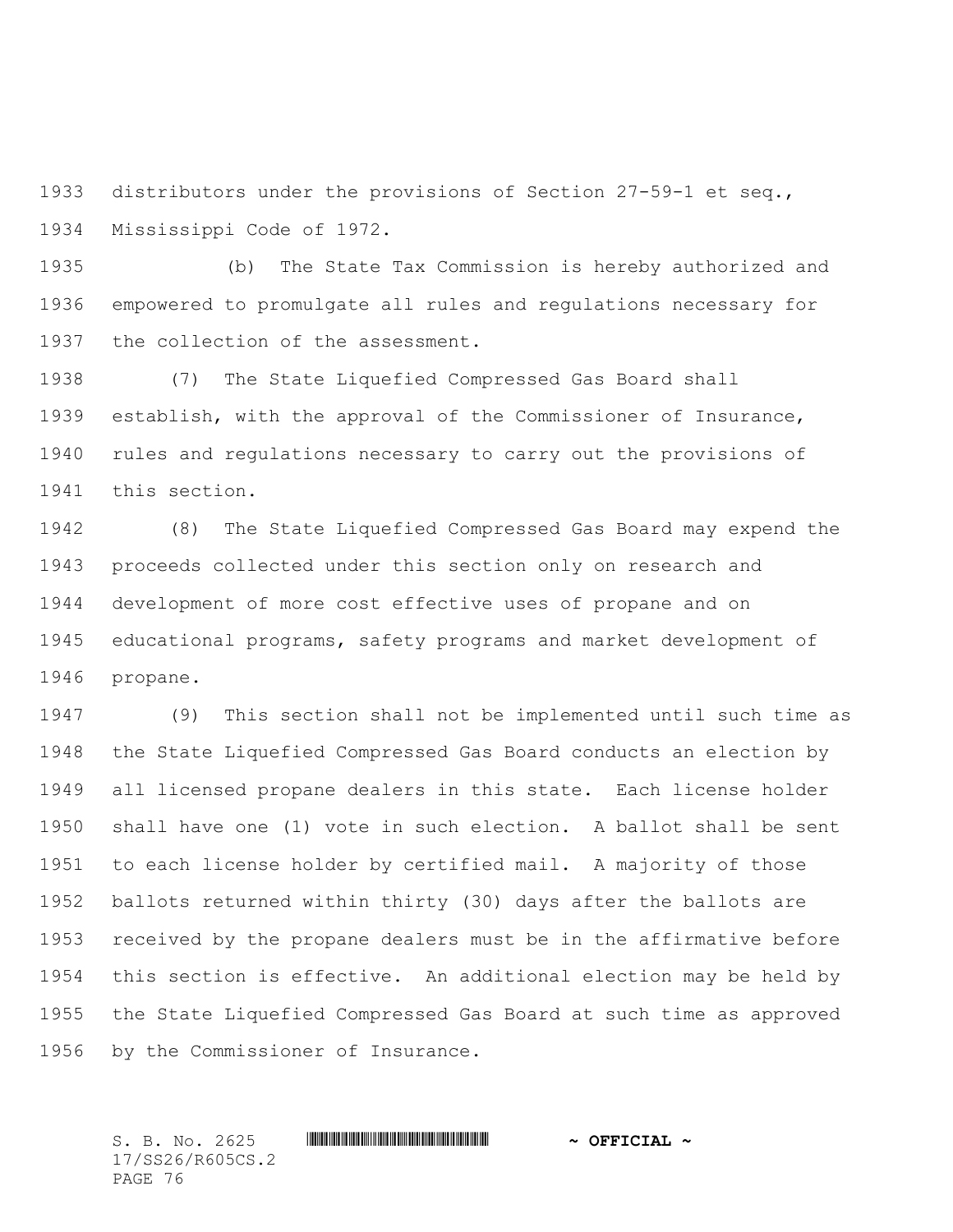(10) The State Liquefied Compressed Gas Board shall notify the State Tax Commission in writing of the imposition of the assessment and of any increase of the assessment. The imposition of the assessment and any increase of the assessment shall become effective on the first day of the second month succeeding the month in which the notice to impose or increase the assessment was given.

 (11) The State Liquefied Compressed Gas Board shall notify the State Tax Commission in writing of the abatement or reduction of the assessment. The abatement or reduction of the assessment shall become effective on the last day of the month succeeding the month in which such notice was given.

 (12) From and after July 1, 2016, the expenses of this program shall be defrayed by appropriation from the State General Fund and all user charges and fees authorized under this section shall be deposited into the State General Fund as authorized by law and as determined by the State Fiscal Officer. (13) From and after July 1, 2016, no state agency shall

 charge another state agency a fee, assessment, rent or other charge for services or resources received by authority of this section.

 **SECTION 37.** Section 75-63-81, Mississippi Code of 1972, is amended as follows:

 75-63-81. (1) There is established a Preneed Contracts Loss Recovery Fund, hereinafter referred to as the "fund," to be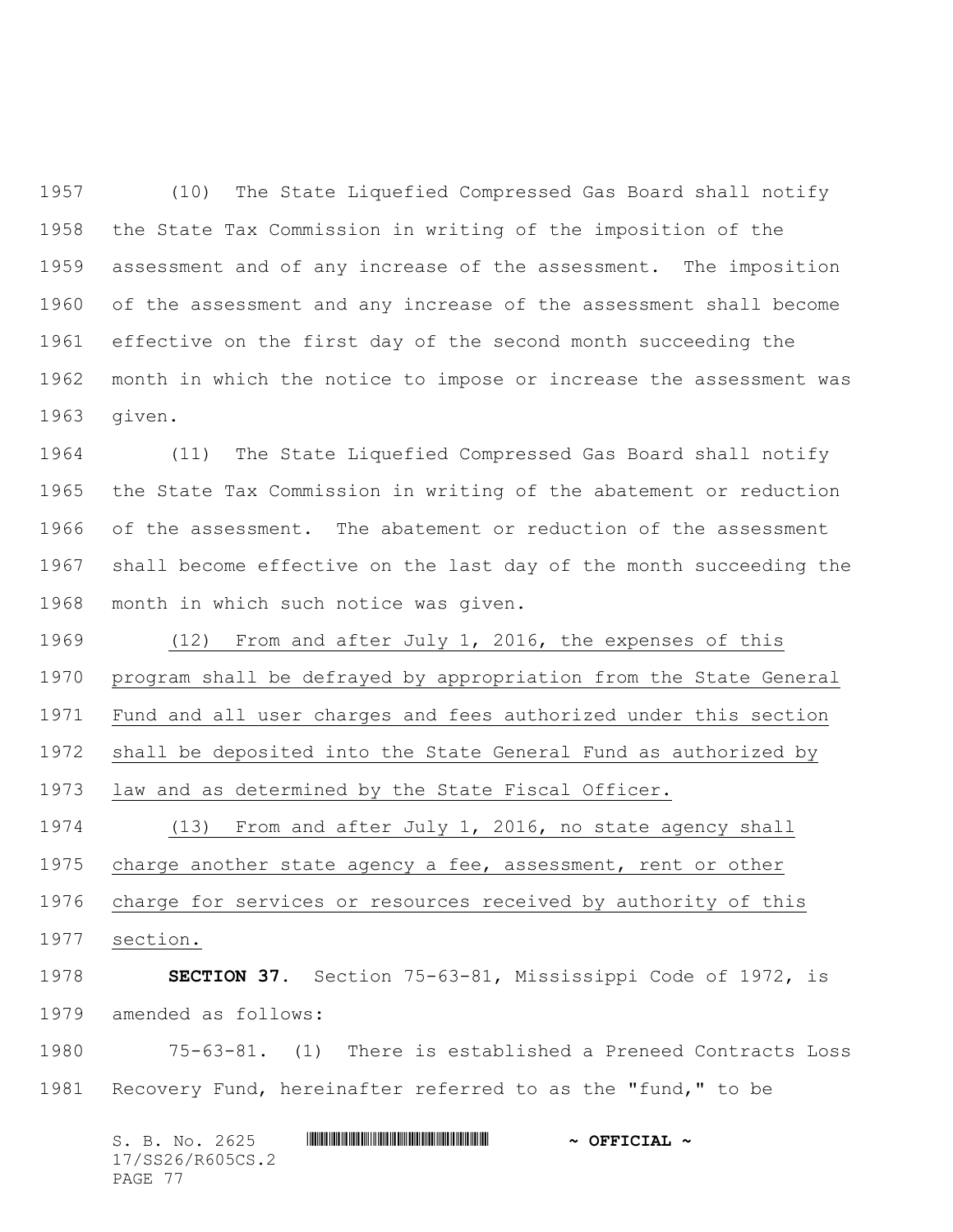administered by directors of the Preneed Contracts Loss Recovery Association, hereinafter referred to as the "association." Directors are to be appointed by the Secretary of State. The purpose of the fund is to reimburse the estates, or in the absence of an estate filing, the purchaser or applicant with payment jointly to the funeral home providing services or merchandise, or both, of beneficiaries of preneed funeral contracts who have suffered financial loss as a result of the misfeasance, fraud, default, failure or insolvency of a registered Mississippi preneed provider.

 (2) The fund shall be funded from a charge not to exceed Ten Dollars (\$10.00) to be added to the cost of every preneed contract sold from and after July 1, 2009; however, if the preneed contract is funded solely with insurance that is protected by the Mississippi Life and Health Insurance Guaranty Association, then that fee shall not be charged. The association may reduce, suspend or resume collection of the fee at any time and for any period to ensure that a sufficient amount is available to meet anticipated disbursements and to maintain an adequate reserve consistent with actuarial guidance.

 The per-contract fees shall be remitted quarterly to the association for each quarter of the calendar year with a quarterly fee form as prescribed by the Secretary of State. The per-contract fee is not subject to the trusting requirements of Section 75-63-59. The fees shall be remitted to the association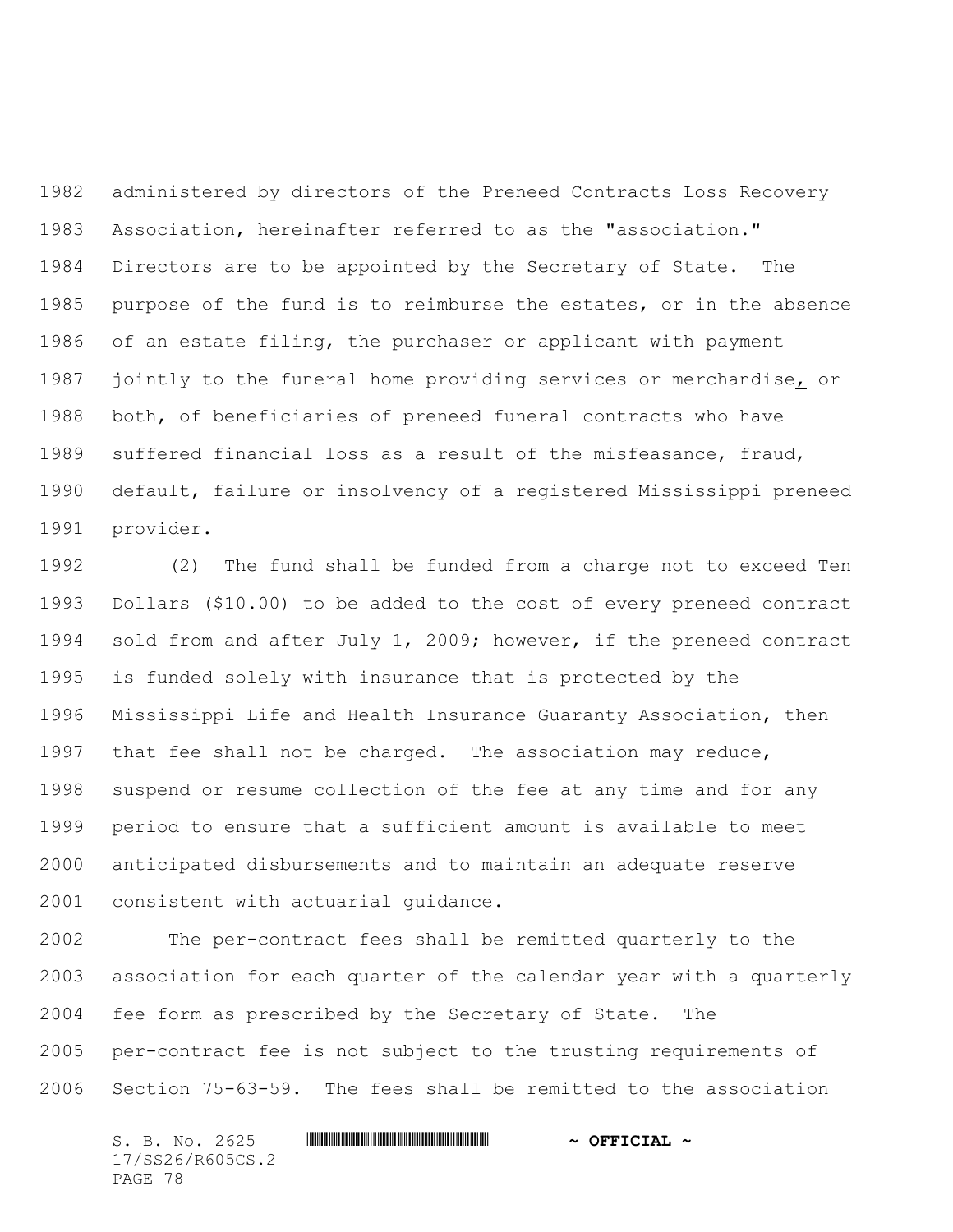no later than fifteen (15) days after each quarter. Absent the Secretary of State's approval of an extension for good cause shown, preneed providers failing to timely report and remit the per-contract fee to the association may be subject to a penalty of One Hundred Dollars (\$100.00) per day for each day of delinquency, payable to the fund.

 (3) All sums received by the association shall be held in a separate account maintained by the State Treasurer to be used solely as provided in this article. Warrants to the fund may only be issued by the Department of Finance and Administration upon request by a majority vote of the directors of the Preneed Contracts Loss Recovery Association. All interest or other income earned on the fund shall be retained by the fund.

 (4) Reimbursements from the fund must not exceed the total payment made for preneed funeral services or merchandise, cemetery services or merchandise, or both. No current insurance benefits or future graduated insurance benefits may be reimbursed, including any current or future graduated insurance benefits in any insurance company insolvency guaranty fund association. Upon the death of the beneficiary and the applicant's compliance with all applicable rules of the association, reimbursement from the fund may be made to the estate of the beneficiary, the purchaser or applicant with payment jointly to the funeral home or cemetery providing services or merchandise, or both, only to the extent to which losses are not bonded or otherwise covered. If the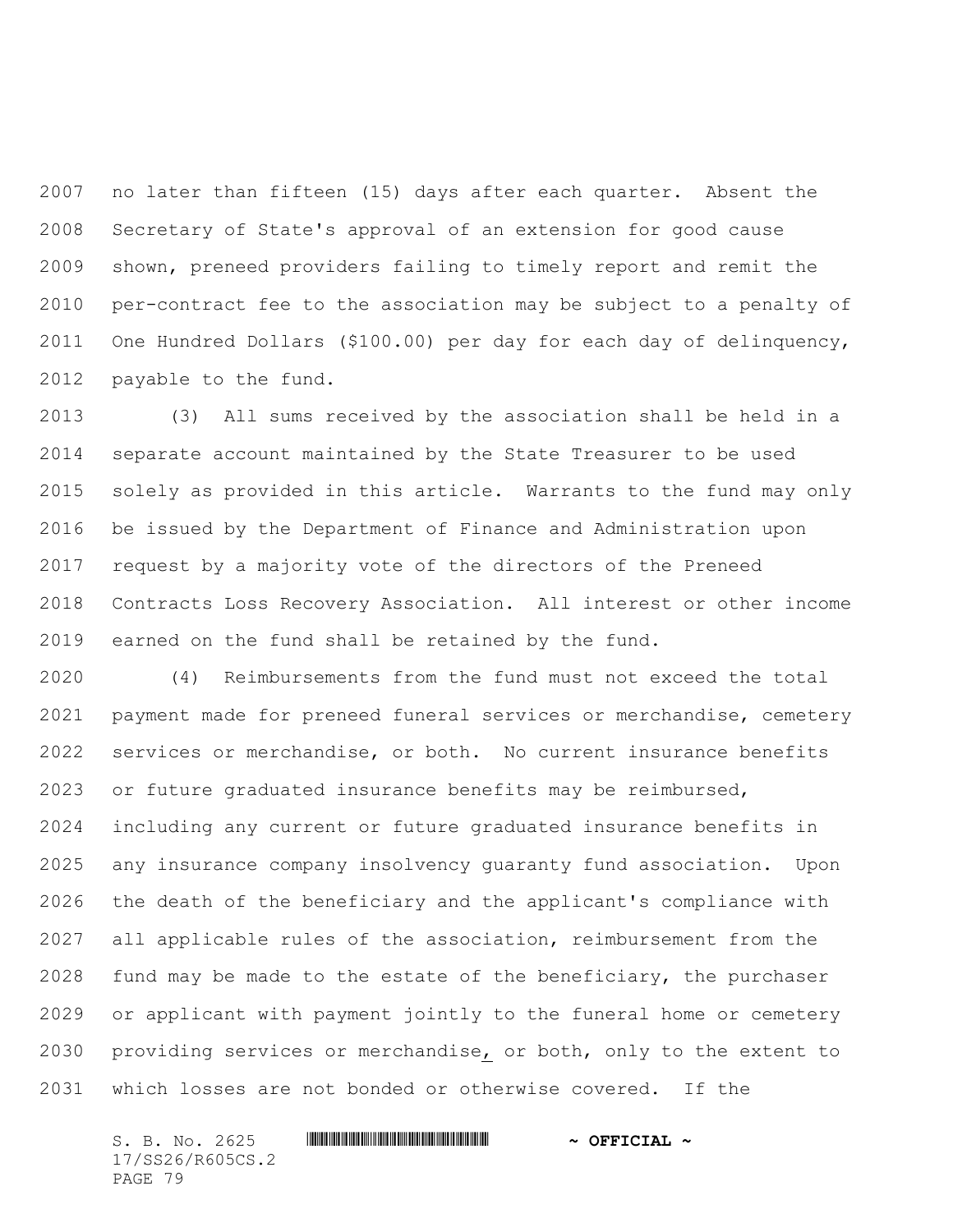association makes payments from the fund under this section, the association is subrogated in the reimbursed amount and may bring an action against any person or entity, including a preneed provider. The association may enforce claims it may have for restitution or otherwise and may employ and compensate from the fund consultants, legal counsel, accountants and other persons it considers appropriate to assure compliance with this section.

 (5) The association shall investigate all applications made and may reject or allow claims, in whole or in part. Payment may be made only to the extent that monies are available in the fund, and payments may be prorated among claimants. Reimbursements for completed claims must be processed subject to availability of monies in the fund. The association has complete discretion to determine the order and manner of payment of approved applications. The association may approve one (1) application, in whole or in part, that includes more than one (1) reparation claim for the benefit of purchasers of prepaid contracts of an insolvent registrant as part of a plan to arrange for another registrant to assume the obligations of the licensee being liquidated if the association finds that the plan is reasonable and is in the best interests of the contract beneficiaries. All payments are a matter of privilege and not a right, and no person has a right in the fund as a third-party beneficiary or otherwise.

 (6) The association shall develop a form of application for reimbursement.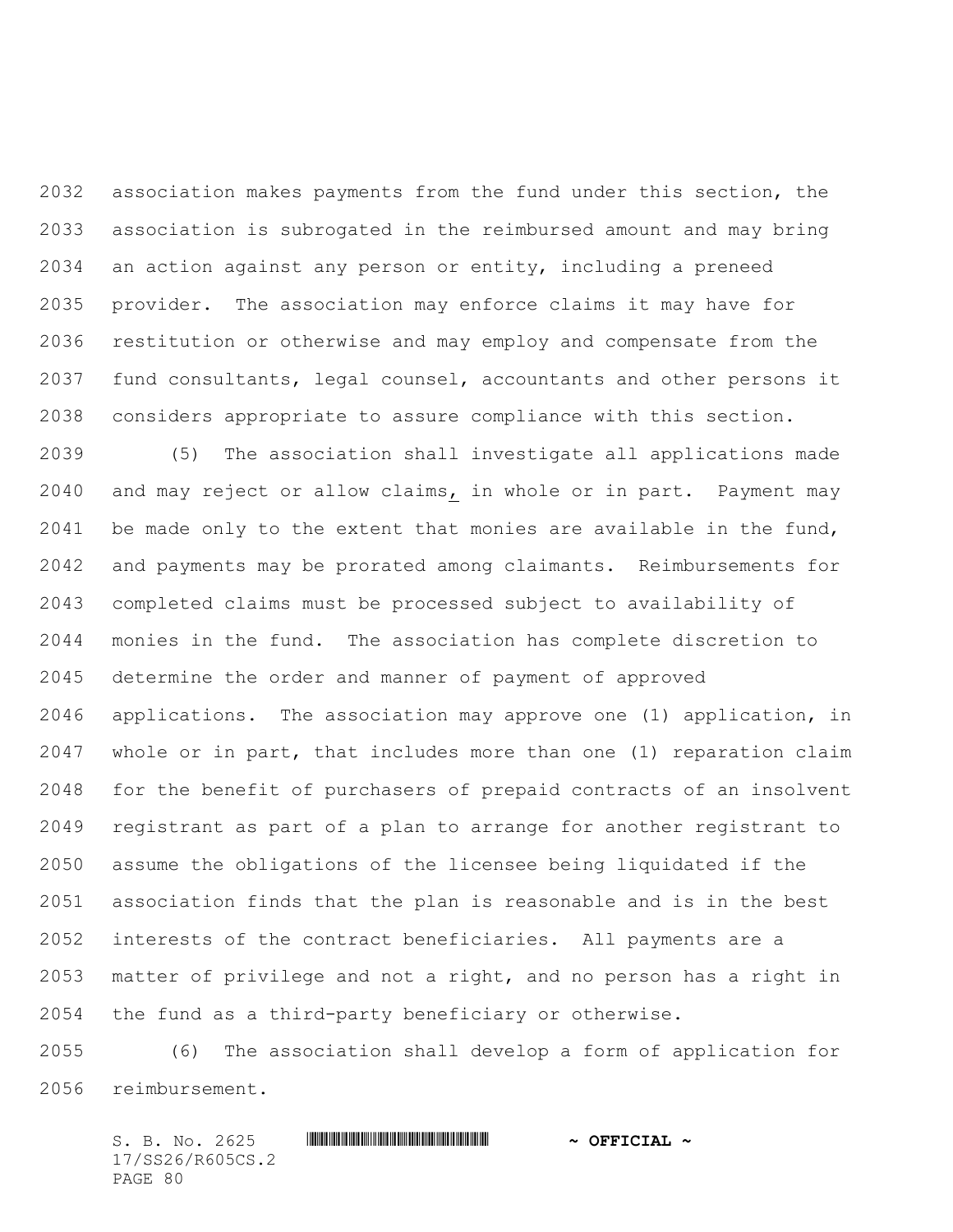(7) This fund and all interest earned may be used only as prescribed in this section and may not be used for any other purposes to the extent losses are not bonded, insured, or otherwise covered, protected or reimbursed. Further, all monies deposited into the fund shall not be subject to any deduction, tax, judgment lien, levy, or any other type of assessment except as may be provided in this article. The association may expend monies from the fund to:

 (a) Make reimbursements on approved applications; (b) Purchase insurance to cover losses and association liability as considered appropriate by the directors and not inconsistent with the purpose of the fund;

 (c) Invest portions of the fund as are not currently needed to reimburse losses and maintain adequate reserves, as are permitted to be made by fiduciaries under state law;

 (d) Pay the expenses of the association for administering the fund, including employment of legal counsel, accountants, consultants and other persons the board considers necessary to assure compliance with this section **\* \* \***;

 (e) Effective upon passage of this act, no monies deposited to the fund may be used to reimburse, or otherwise defray any costs that the Office of the Secretary of State may incur in administering this fund, or in support of the

association.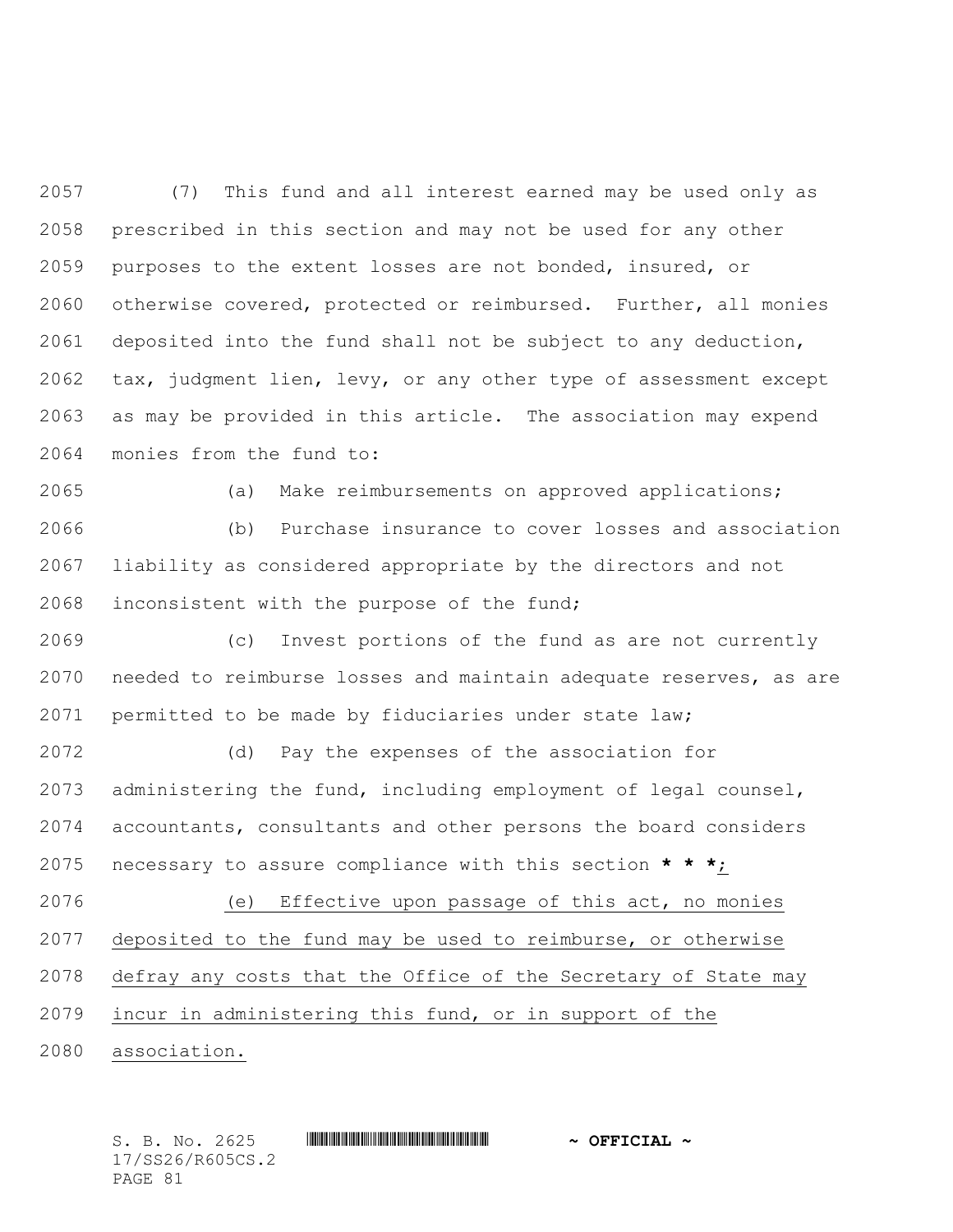(8) No person may make, publish, disseminate, circulate or place before the public, or cause, directly or indirectly, to be made, published, disseminated, circulated, or placed before the public, in a newspaper, magazine or other publication, or in the form of a notice, circular, pamphlet, letter, poster or over any radio station or television station, or in any other way, any advertisement, announcement, or statement that uses the existence of the fund for the purpose of sales, solicitation or inducement to purchase any form of preneed contract covered under this article.

 (9) The Secretary of State may establish rules and regulations necessary to implement the purposes of **\* \* \*** this section including, but not limited to, rules governing the association's operations, claim procedures, determination of solvency or insolvency of a preneed provider, claimant eligibility and determination of appropriate loss payee.

 (10) No purchaser or representative of a purchaser is provided in this section with any administrative right or legal or equitable right to any funds collected for this association to satisfy any judgment or economic loss of the purchaser from a prepaid funeral or cemetery organization except for the purposes of this section. This fund is established for the discretionary relief of purchasers and their representatives of prepaid funeral or cemetery contracts from insolvent prepaid funeral or cemetery organizations or prepaid funeral businesses with severe trust fund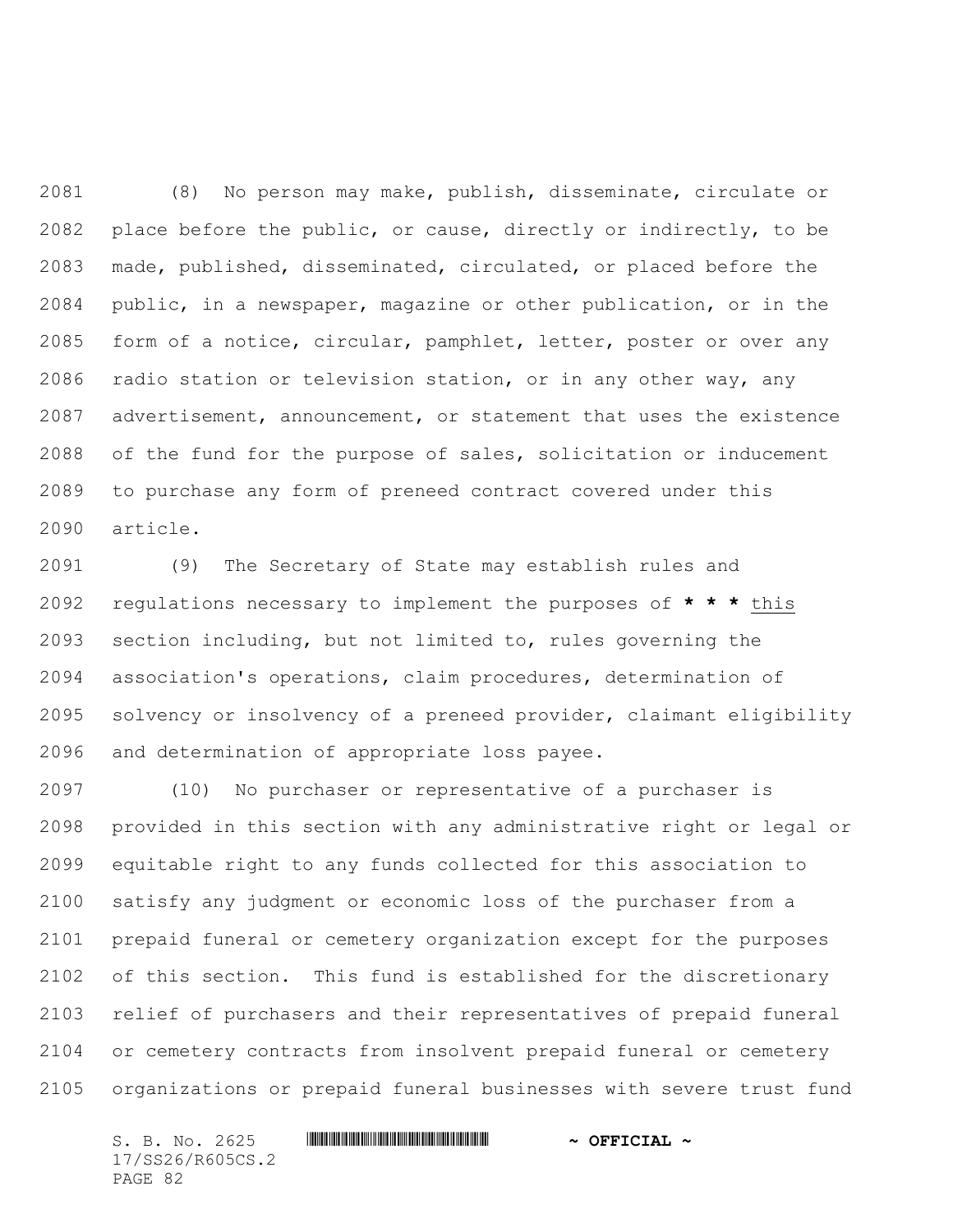account shortages as determined by the directors. Coverage is limited to the claimant's actual contract payments made. There shall be no fund coverage for additional economic damages, attorney's fees, recovery costs, interest, other equitable relief or noneconomic damages.

 Further, no claimant shall be eligible for compensation from the fund unless the contract purchaser for whom a claim is asserted paid to the preneed provider the loss recovery fee required by subsection (2) of this section. The fund shall have no liability for preneed contracts sold or claims that occurred or accrued before July 1, 2009.

 (11) There shall be no liability on the part of and no cause of action of any nature shall arise against any director of the association, the Secretary of State, his representatives, agents or employees for any act or omission by them in the performance of their powers and duties under this article, or in its administration, dispensation, handling or collection of funds for the program.

 (12) Directors of the association shall be appointed by the Secretary of State and shall consist of no fewer than five (5), one (1) from each of the Mississippi Supreme Court Districts and two (2) from the state at large. In making director appointments the Secretary of State shall consider, among other things, whether all association members are fairly represented. At least three (3) of the directors must possess five (5) years or more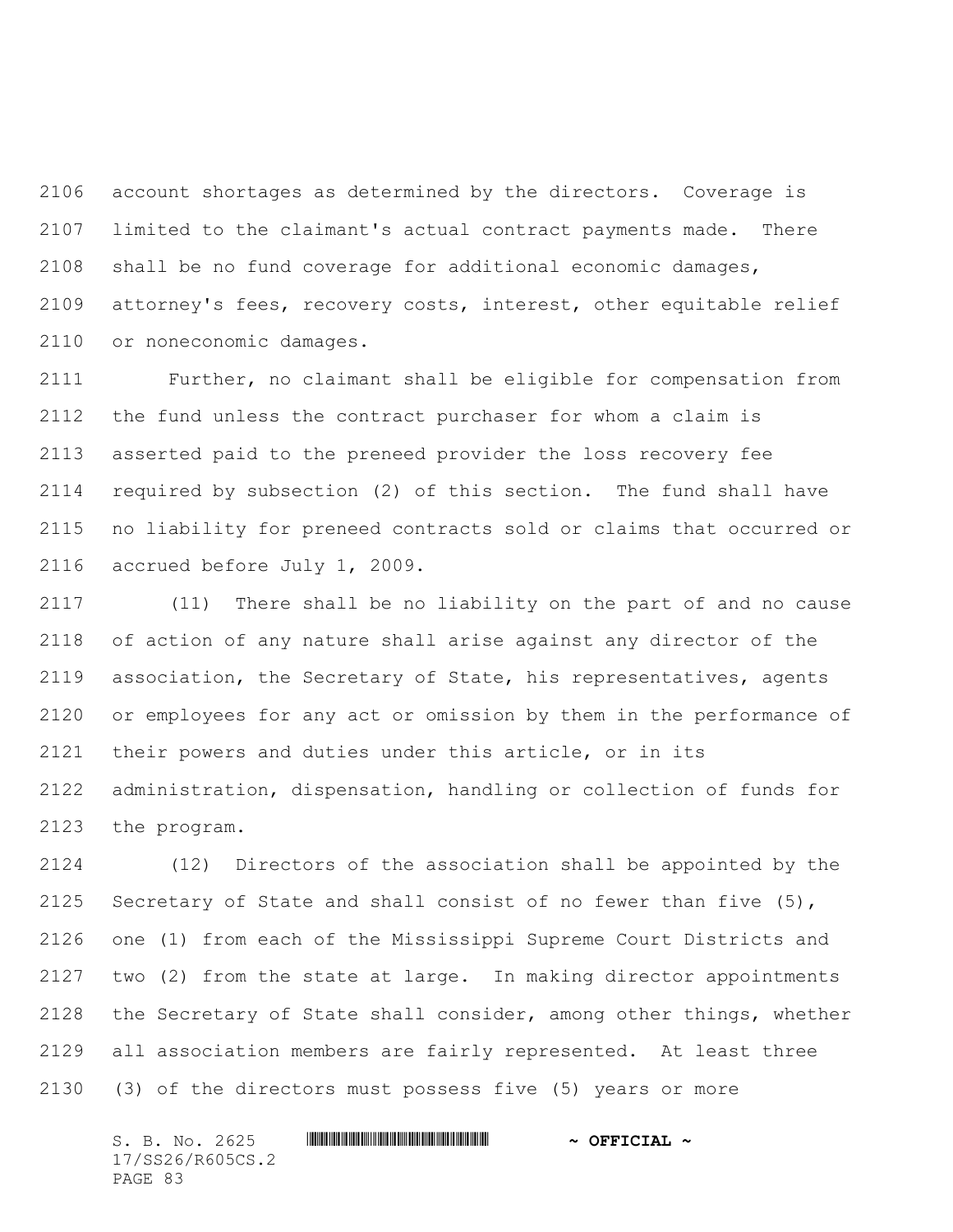experience in the preneed funeral service and merchandise business as an owner or manager. All directors shall be appointed for staggered six-year terms, with the exception of the initial terms of service for the original five (5) directors. The Secretary of State may appoint any director to a successive six-year term. The initial term of service for all directors shall begin on October 1, 2009, with the initial term of two (2) directors to be determined by the Secretary of State at appointment expiring on September 30, 2011, and two (2) directors to be determined by the Secretary of State at appointment expiring on September 30, 2013. The initial term for the remaining director to be determined by the Secretary of State at appointment shall expire on September 30, 2015.

## (13) **\* \* \*** [Deleted]

 (14) The association and its directors shall assist the Secretary of State and be subject to the applicable provisions of the laws of this state. The association shall be subject to examination and regulation by the Secretary of State. The association by its directors shall prepare and submit to the Secretary of State each year, not later than March 1 of each year, a financial report in a form approved by the Secretary of State and a report of activities during the preceding calendar year.

 (15) Appeal rights for claim decisions issued by the association directors exist in the chancery court in this state in which an estate has been open for probate by the representative of

| S. B. No. 2625   |  | $\sim$ OFFICIAL $\sim$ |
|------------------|--|------------------------|
| 17/SS26/R605CS.2 |  |                        |
| PAGE 84          |  |                        |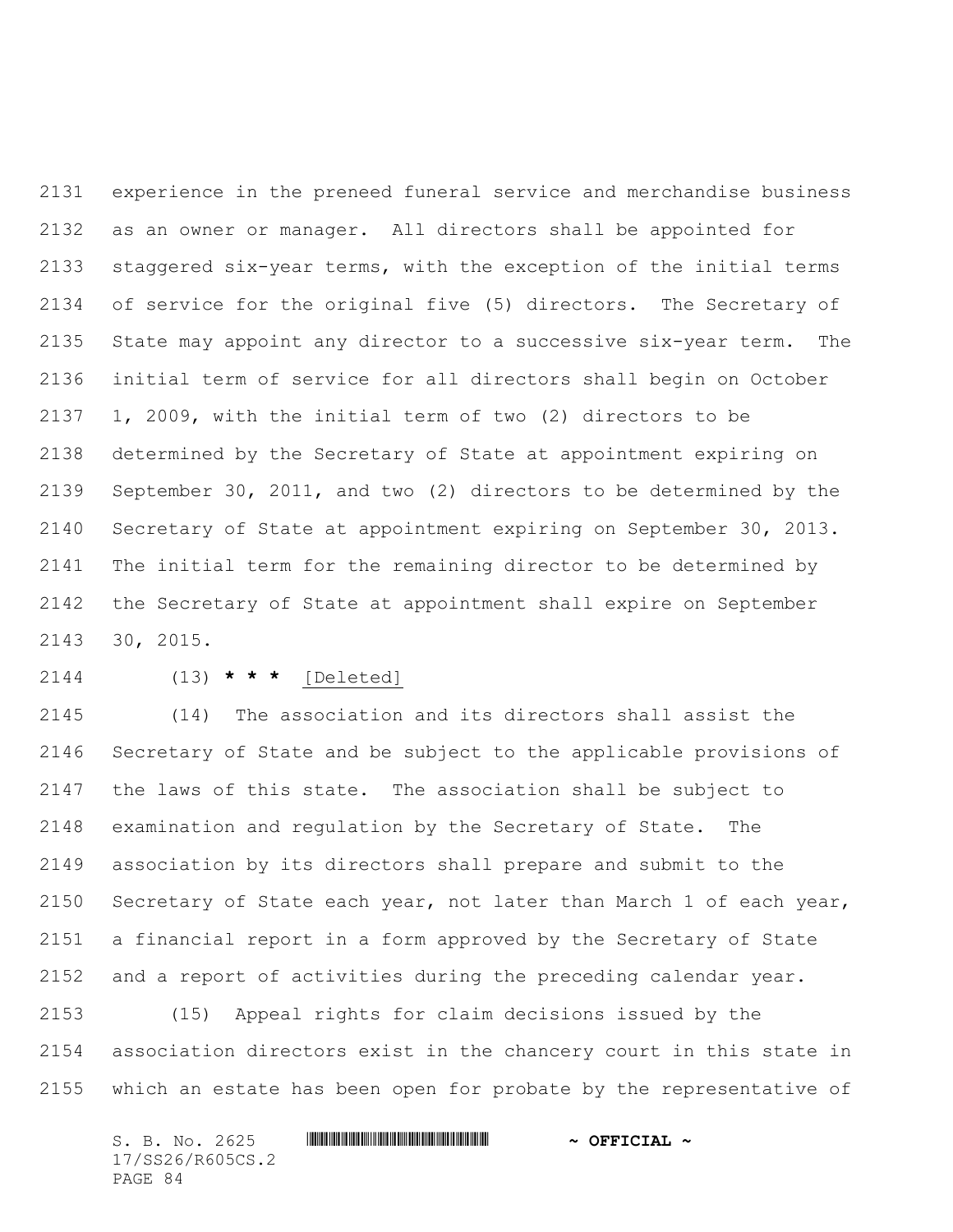the claimant; the chancery court in the county in which the preneed contract was purchased; or the chancery court in this state of the claimant's or decedent's home county. A notice of appeal must be filed within thirty (30) days of the association's written order denying the claim, in whole or in part, and appeal to the chancery court is limited to a review of the record made before the association's directors on a substantial evidence evidentiary standard.

 **SECTION 38.** Section 77-1-6, Mississippi Code of 1972, is amended as follows:

 77-1-6. There is hereby established in the State Treasury a special fund to be known as the "Public Service Commission Regulation Fund." Such fund shall be the sole fund of the commission for all monies collected and deposited to the credit of or appropriated to the commission. The fund shall be administered as provided in this title and shall be audited annually by the State Auditor.

 From and after July 1, 2016, the expenses of this agency shall be defrayed by appropriation from the State General Fund and all user charges and fees authorized under this section shall be deposited into the State General Fund as authorized by law and as determined by the State Fiscal Officer.

 From and after July 1, 2016, no state agency shall charge another state agency a fee, assessment, rent or other charge for services or resources received by authority of this section.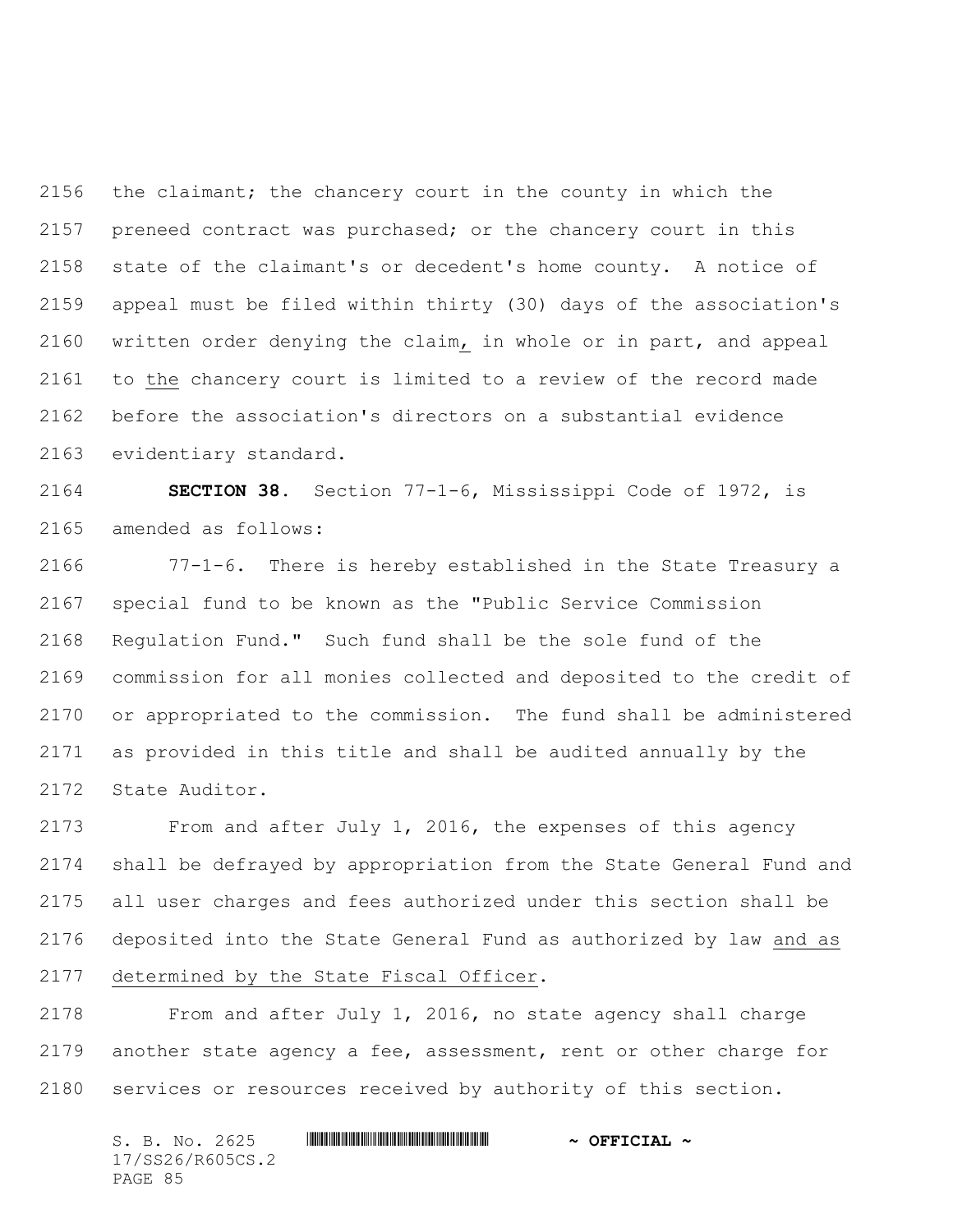**SECTION 39.** Section 77-3-87, Mississippi Code of 1972, is amended as follows:

 77-3-87. All reasonable and necessary expenses of the administration of the duties imposed on the public utilities staff and on the commission by Title 77, Mississippi Code of 1972, excluding the reasonable and necessary expenses of the administration and enforcement by the commission of the laws of this state pursuant to Chapters 7 and 9, Title 77, Mississippi Code of 1972, shall be provided as follows: There is hereby levied a tax upon (a) all utilities, the rates of which are subject to regulation by the provisions of this chapter and upon (b) all utilities not subject to such rate regulation which furnish to the ultimate consumer utility services of the type described by subparagraph (i) of paragraph (d) of Section 77-3-3 and otherwise subject to regulation by the provisions of this chapter, such levy to be effective on the first day of each year and to be calculated as follows: The rate of the tax shall be one hundred sixty-four thousandths of one percent (164/1000 of 1%) per year, of the gross revenues from the intrastate operations of the utilities taxed under this section. The rate of the tax for electric power associations and rural electrification authorities shall be ninety thousandths of one percent (90/1000 of 1%) per year of the gross revenues from the intrastate operations of electric power associations and rural electrification authorities taxed under this section. Effective July 1, 2017, the sum of all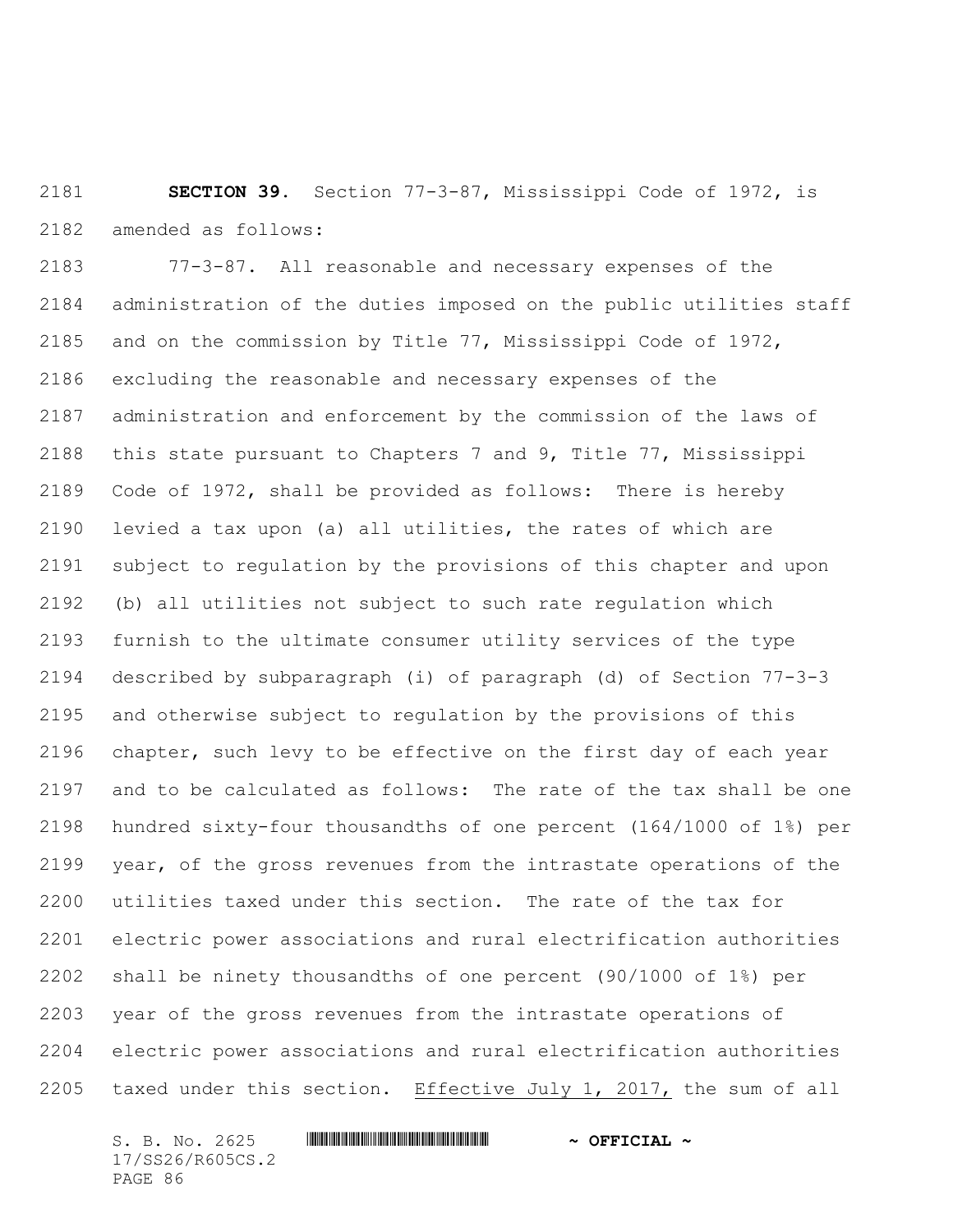taxes levied by this section shall not exceed the total legislative appropriation of monies **\* \* \*** for the Public Utilities staff and the Public Service Commission for the ensuing fiscal year. The commission and the executive director of the public utilities staff shall certify to the Department of Revenue the amount of legislative appropriations of monies for the regulation of utilities. The Department of Revenue shall adjust the tax rates on a pro rata basis to generate the necessary revenues established by such legislative appropriations. Each utility which is subject to the tax levied by this section shall file a statement of its gross revenue by April 1 of each year showing the gross revenue for the preceding year's operation. These statements of gross revenue shall be filed with the Department of Revenue on forms prescribed and furnished by the Department of Revenue. The Department of Revenue shall file a copy of these statements of gross revenue with the public utilities staff and the commission. The Department of Revenue shall calculate the amount of tax to be paid by each of the utilities and shall submit a statement thereof to the respective utilities, and the amount shown due in the statements to the utilities shall be paid by them within thirty (30) days thereafter to the Department of Revenue. The Department of Revenue shall furnish the public utilities staff and the commission with an itemized list showing gross and net revenues, assessments, tax collections and other related information for the respective utilities. **\* \* \*** The Department of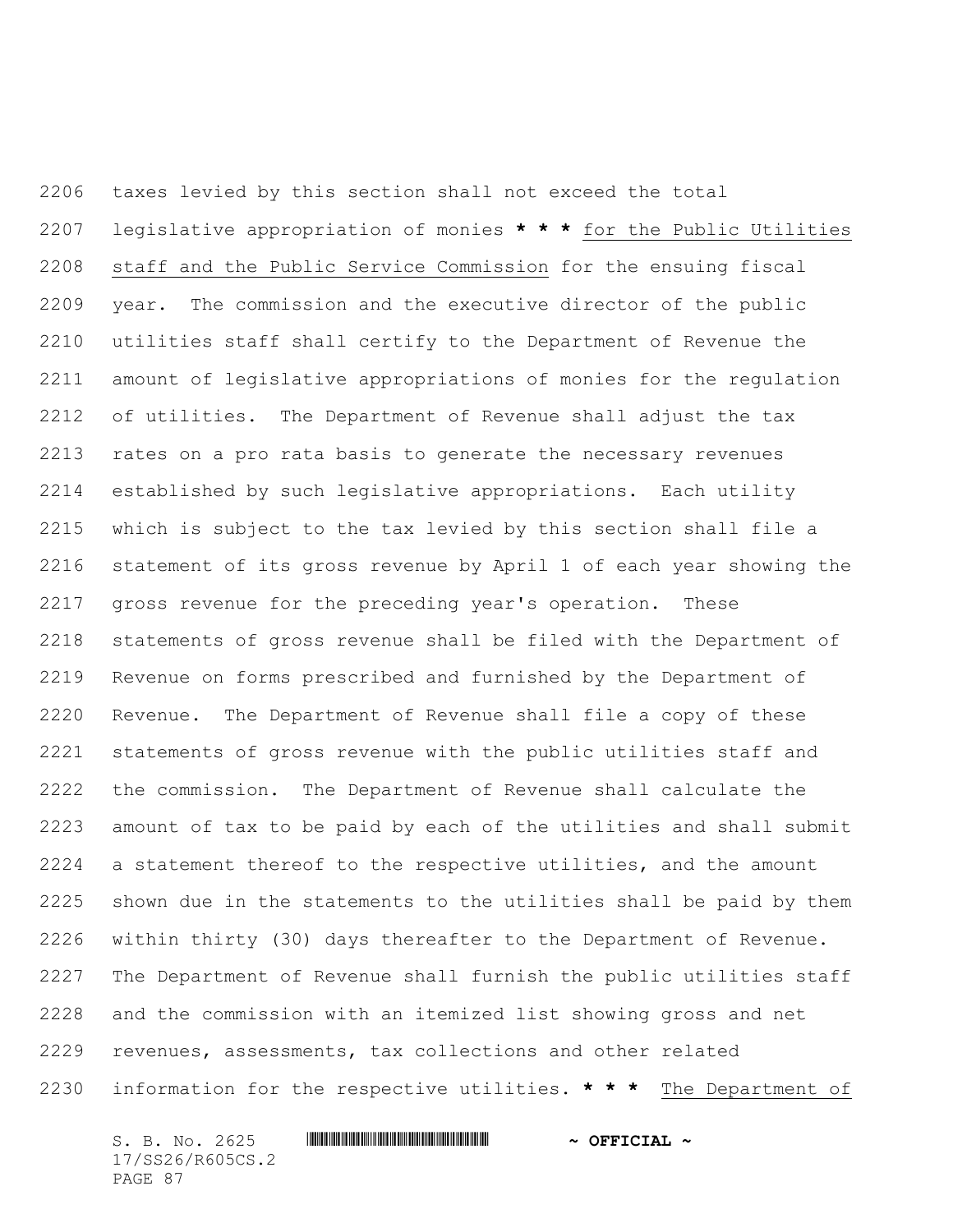## Revenue shall deposit these funds into the General Fund of the State Treasury on the same day collected.

 All administrative provisions of the Mississippi Sales Tax Law, including those which fix damages, penalties and interest for nonpayment of taxes and for noncompliance with the provisions of such chapter, and all other duties and requirements imposed upon taxpayers, shall apply to all persons liable for taxes under the provisions of this chapter, and the Commissioner of Revenue shall exercise all the power and authority and perform all the duties with respect to taxpayers under this chapter as are provided in the Mississippi Sales Tax Law except where there is a conflict, then the provisions of this chapter shall control. The term "gross revenue" as used in this section is the total amount of all revenue derived by each of the utilities from its intrastate operations, which are subject to rate regulation under the provisions of this chapter or which constitute utility services of the type described by subparagraph (i) of paragraph (d) of Section 77-3-3 and which are regulated by this chapter and furnished to ultimate consumers. The Department of Revenue is hereby authorized to use all tax returns of any utilities available to it and to make audits as may be deemed necessary of all records of utilities in order to correctly determine the amount of such gross revenue.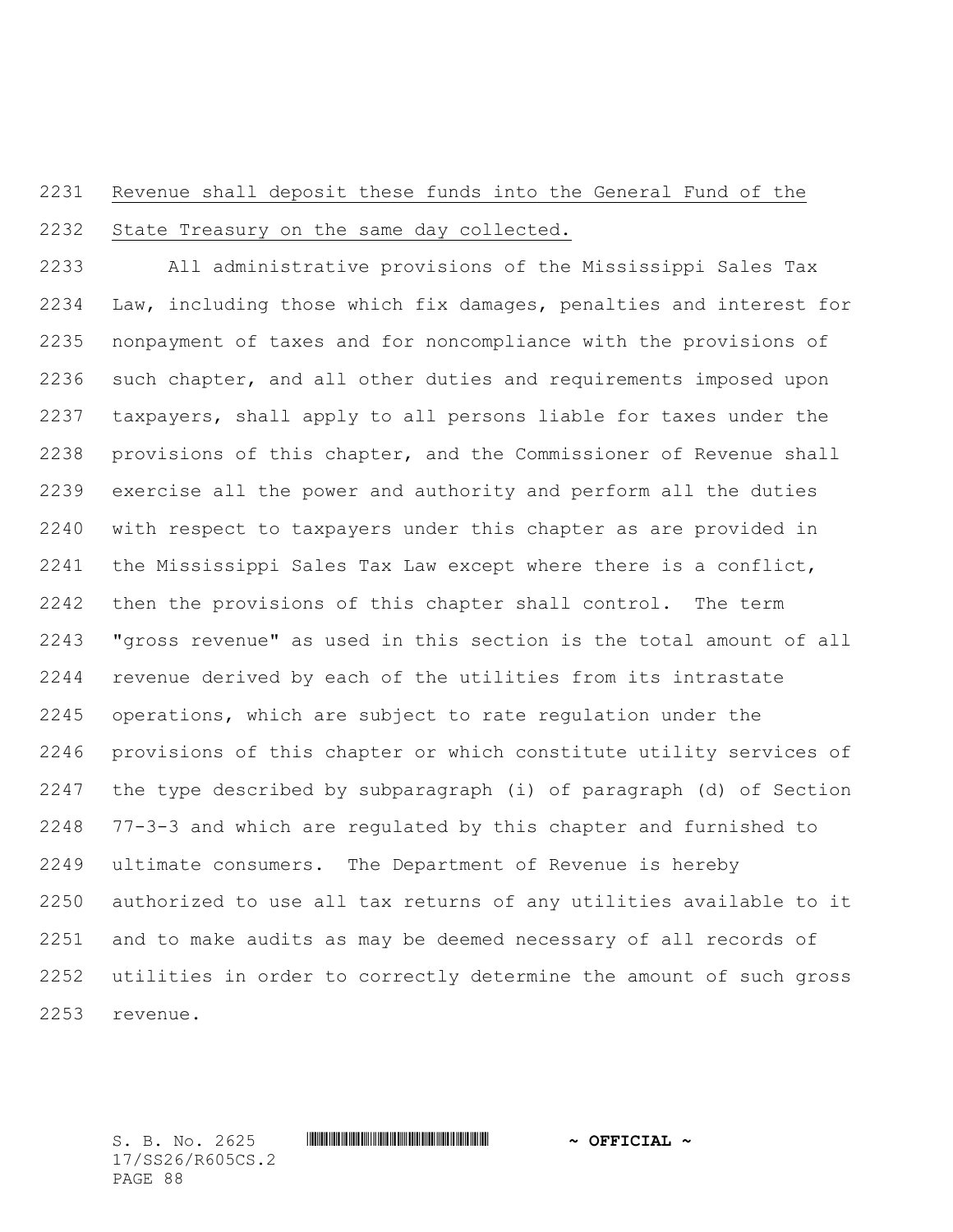All proceeds of the above-mentioned tax are hereby allocated to the public utilities staff and to the commission in the manner provided in this section for the purpose of this chapter.

 Each utility subject to the provisions of this section shall be allowed to recover, through the use of a rate adjustment clause or rider, the total amount of taxes paid by the utility pursuant to this section for the reasonable and necessary expenses of the commission and the public utilities staff.

 From and after July 1, 2016, the expenses of this agency shall be defrayed by appropriation from the State General Fund and all user charges and fees authorized under this section shall be deposited into the State General Fund as authorized by law.

 From and after July 1, 2016, no state agency shall charge another state agency a fee, assessment, rent or other charge for services or resources received by authority of this section.

 **SECTION 40.** Section 77-3-721, Mississippi Code of 1972, is amended as follows:

 77-3-721. All fees collected under the provisions of this article shall be deposited into a special fund which is created in the State Treasury to be expended by the commission for the implementation and administration of this article. **\* \* \*** From and after July 1, 2016, the expenses of this agency shall be defrayed by appropriation from the State General Fund and all user charges and fees authorized under this section shall be deposited into the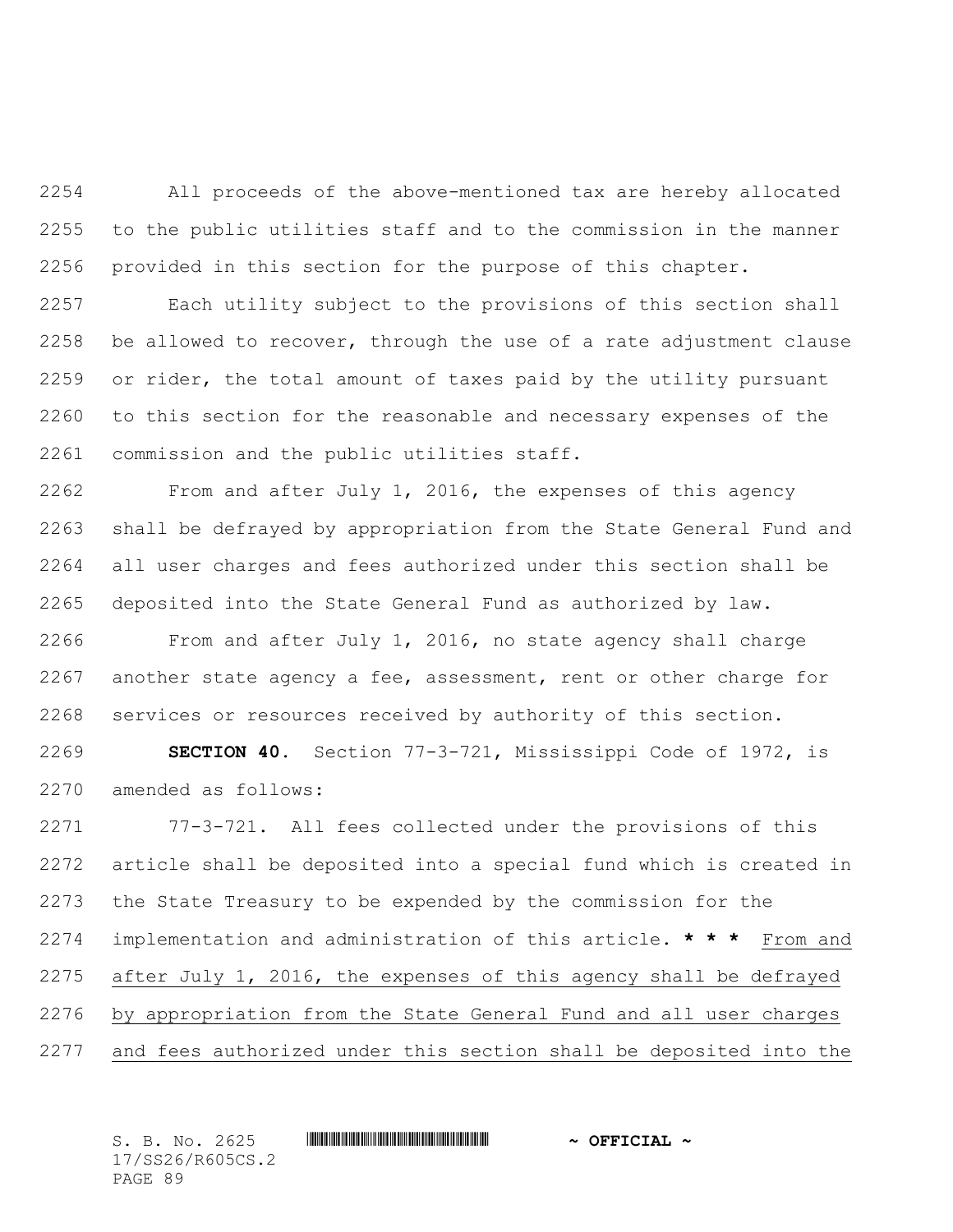State General Fund as authorized by law and as determined by the

State Fiscal Officer.

This section shall stand repealed July 1, 2017.

 **SECTION 41.** Section 93-21-31, Mississippi Code of 1972, is amended as follows:

 93-21-31. (1) There is hereby created in the State Treasury a special fund designated as the Domestic Violence Training Fund. The fund shall be administered by the Attorney General. Money remaining in the fund at the end of a fiscal year shall not lapse into the State General Fund and any interest earned from the investment of monies in the fund shall be deposited to the credit of the fund. Monies appropriated to the fund shall be used by the Attorney General for the general administration and expenses of the Domestic Violence Division which provides training to law enforcement, prosecutors, judges, court clerks and other professionals in the field of domestic violence awareness, prevention and enforcement.

 (2) The clerks of the various courts shall remit the proceeds generated by Chapter 434, Laws of 2009, to the Department of Finance and Administration as is done generally for other fees collected by the clerks.

 (3) From and after July 1, 2016, the expenses of the Domestic Violence Division of the Office of Attorney General shall be defrayed by appropriation from the State General Fund and all user charges and fees authorized under this section shall be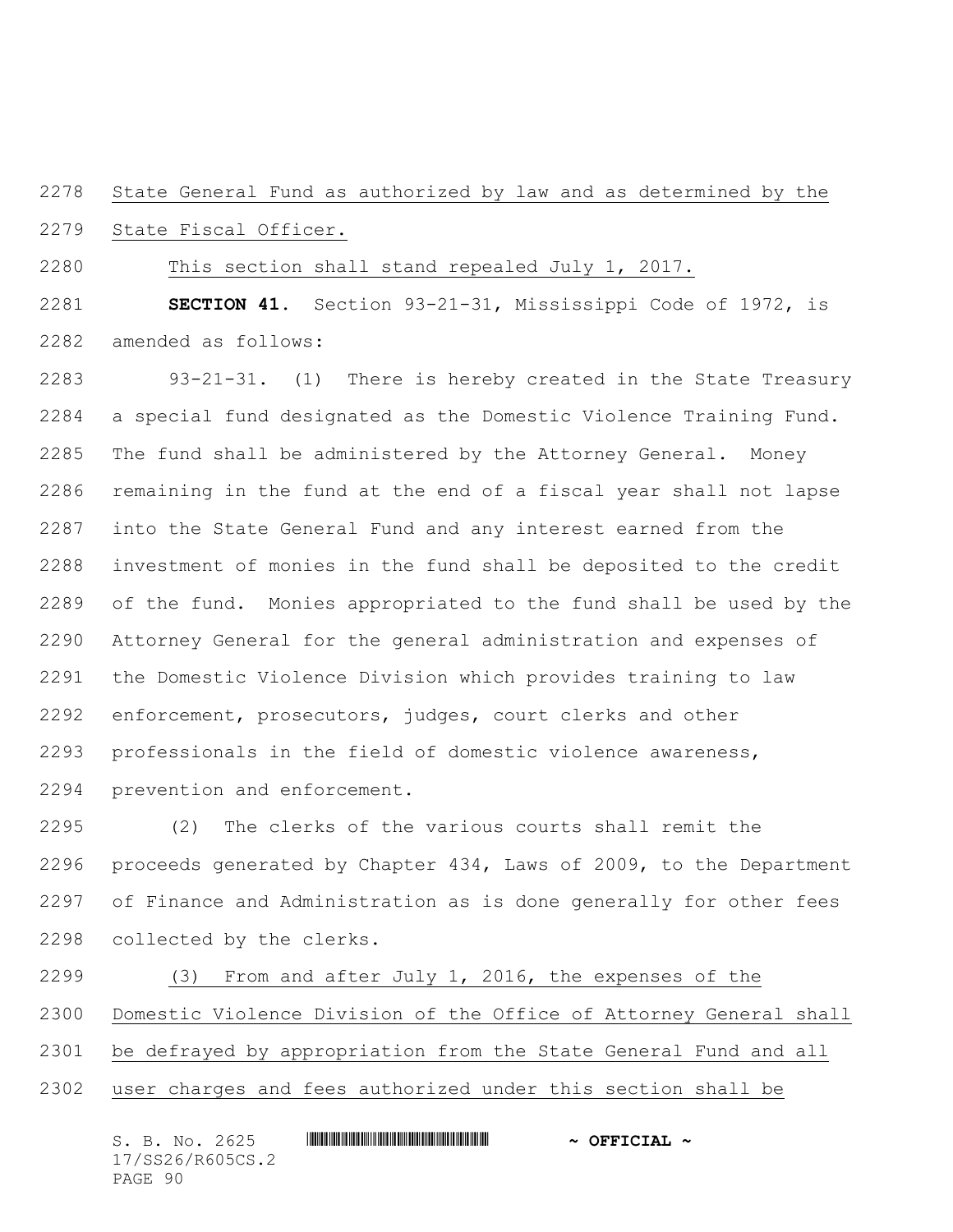deposited into the State General fund as authorized by law and as determined by the State Fiscal Officer.

(4) From and after July 1, 2016, no state agency shall

charge another state agency a fee, assessment, rent or other

 charge for services or resources received by authority of this section.

 **SECTION 42.** Section 97-3-54.8, Mississippi Code of 1972, is amended as follows:

 97-3-54.8. **Relief for Victims of Human Trafficking Fund.**  (1) There is hereby created in the State Treasury a special fund to be known as the "Relief for Victims of Human Trafficking Fund." The fund shall be a continuing fund, not subject to fiscal-year limitations, and shall consist of:

(a) Monies appropriated by the Legislature;

2317 (b) The interest accruing to the fund;

(c) Donations or grant funds received; and

 (d) Monies received from such other sources as may be provided by law.

 (2) The monies in the Relief for Victims of Human Trafficking Fund shall be used by the Mississippi Attorney General's office solely for the administration of programs designed to assist victims of human trafficking, to conduct training on human trafficking to law enforcement, court personnel, attorneys, and nongovernmental service providers, and to support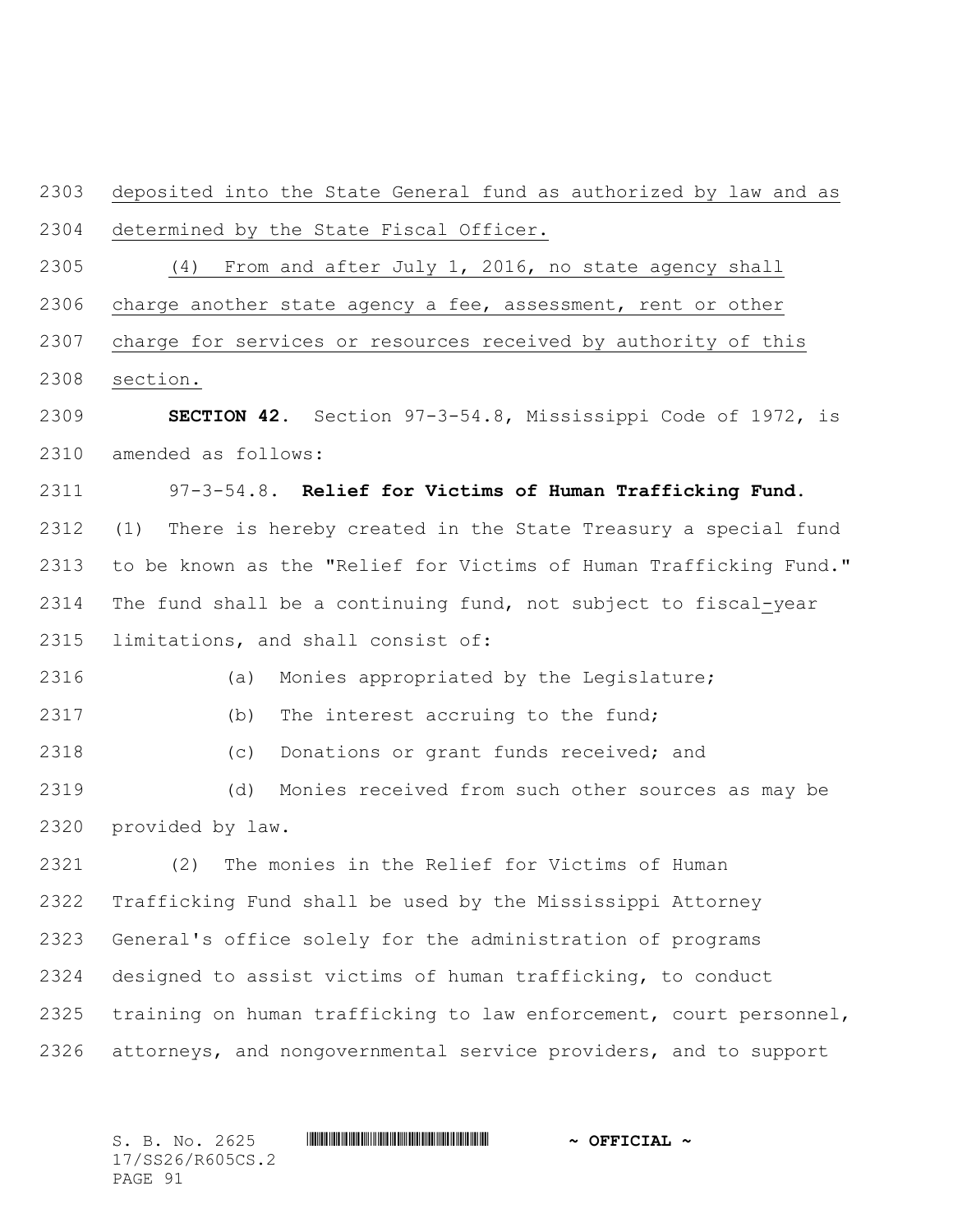the duties of the statewide human trafficking coordinator as set forth in this act.

 (3) From and after July 1, 2016, the expenses of the Relief for Victims of Human Trafficking Fund program shall be defrayed by appropriation from the State General Fund and all user charges and fees authorized under this section shall be deposited into the State General Fund as authorized by law and as determined by the State Fiscal Officer.

 (4) From and after July 1, 2016, no state agency shall charge another state agency a fee, assessment, rent or other charge for services or resources received by authority of this section.

 **SECTION 43.** Section 97-33-51, Mississippi Code of 1972, is amended as follows:

 97-33-51. (1) The provisions of Sections 97-33-1 through 97-33-49 shall not apply to any raffle wherein a ticket is sold and a prize is offered when such raffle is being held by and for the benefit of any nonprofit civic, educational, wildlife conservation or religious organization with all proceeds going to said organization.

 (2) The provisions of Sections 97-33-1 through 97-33-49 shall not apply to any bingo game wherein a prize is offered when such bingo game is being held in accordance with the provisions of the Charitable Bingo Law.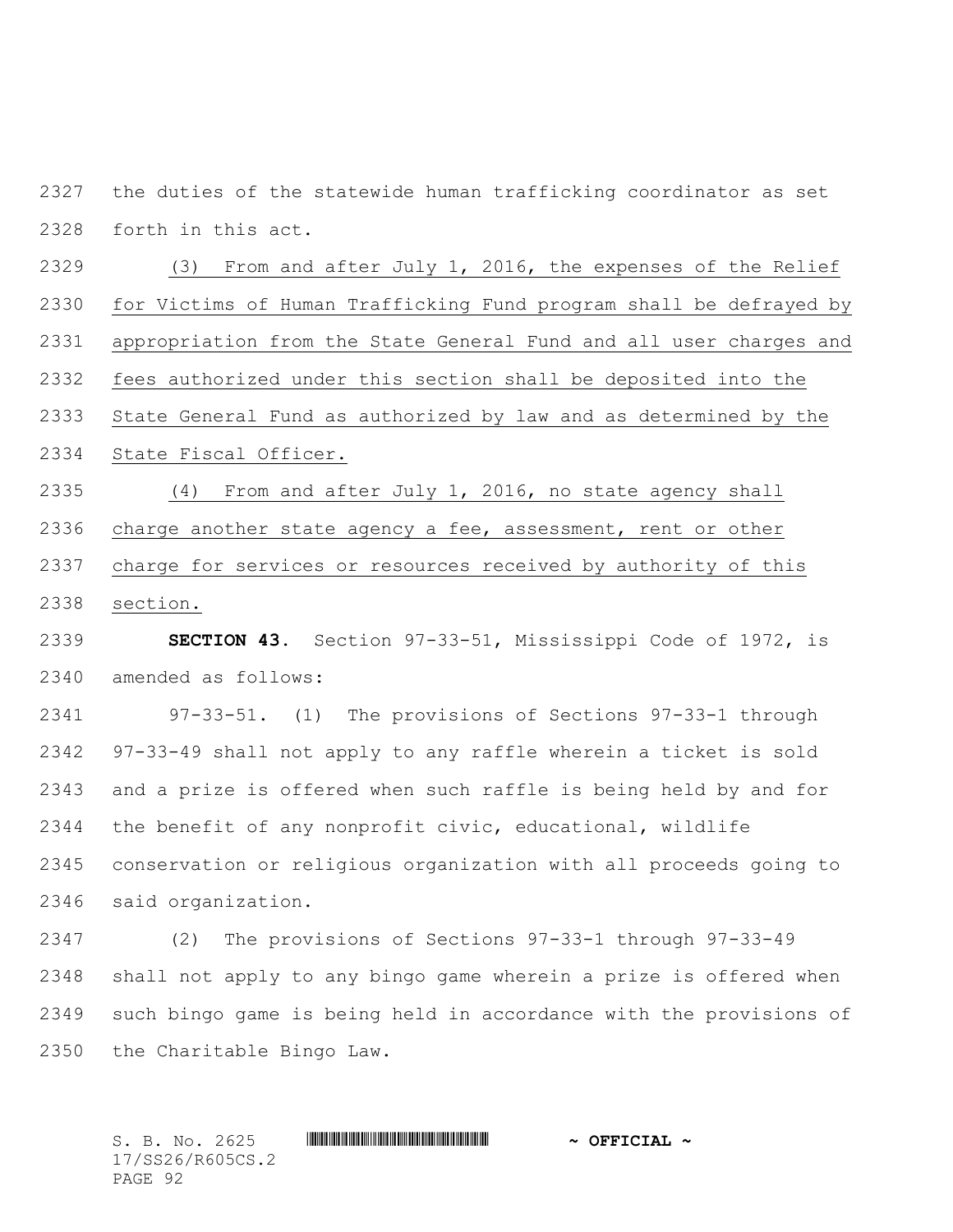(3) A bingo game or a raffle held pursuant to the provisions of the Charitable Bingo Law shall not be considered a game or gambling game for the purposes of Section 75-76-1 et seq.

 (4) From and after July 1, 2016, the expenses of this program shall be defrayed by appropriation from the State General Fund and all user charges and fees authorized under this section shall be deposited into the State General Fund as authorized by law and as determined by the State Fiscal Officer.

 (5) From and after July 1, 2016, no state agency shall charge another state agency a fee, assessment, rent or other charge for services or resources received by authority of this section.

 **SECTION 44.** Section 97-45-25, Mississippi Code of 1972, is amended as follows:

 97-45-25. (1) In a proceeding for violations under Title 97, Chapter 45, Section 97-5-33 or Section 97-19-85, the court, in addition to the criminal penalties imposed under this chapter, shall assess against the defendant convicted of such violation double those reasonable costs that are expended by the Office of Attorney General, the district attorney's office, the sheriff's office or police department involved in the investigation of such case, including, but not limited to, the cost of investigators, software and equipment utilized in the investigation, together with costs associated with process service, court reporters and expert witnesses. The Attorney General or district attorney may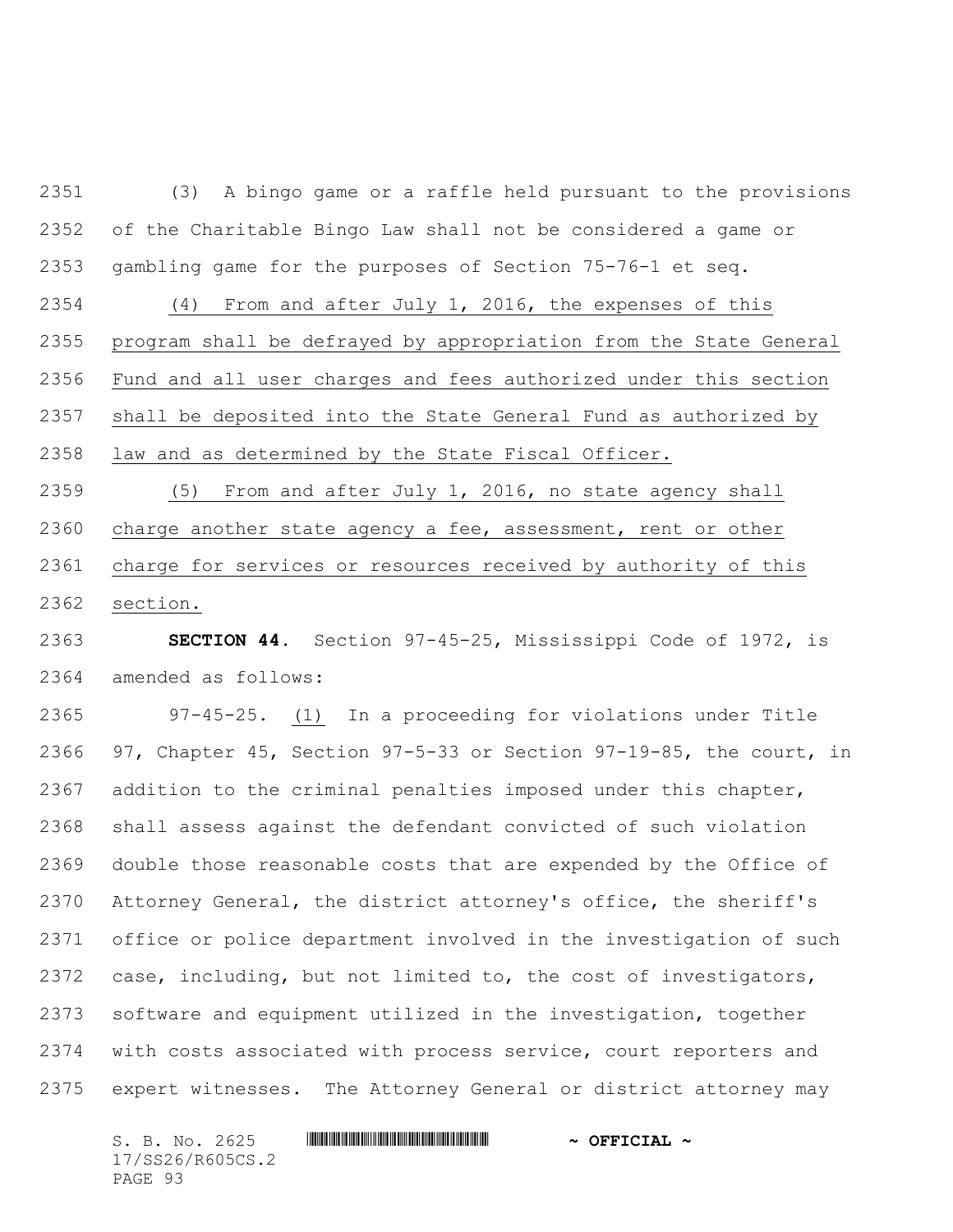institute and maintain proceedings in his name for enforcement of payment in the circuit court of the county of residence of the defendant and, if the defendant is a nonresident, such proceedings shall be in the Circuit Court of the First Judicial District of Hinds County, Mississippi. The Attorney General or district attorney shall distribute the property or interest assessed under this section as follows:

 (a) Fifty percent (50%) shall be distributed to the unit of state or local government whose officers or employees conducted the investigation into computer fraud, identity theft or child exploitation which resulted in the arrest or arrests and prosecution. Amounts distributed to units of local government shall be used for training or enforcement purposes relating to detection, investigation or prosecution of computer and financial crimes, including computer fraud or child exploitation.

 (b) Where the prosecution was maintained by the district attorney, fifty percent (50%) shall be distributed to the county in which the prosecution was instituted by the district attorney and appropriated to the district attorney for use in training or enforcement purposes relating to detection, investigation or prosecution of computer and financial crimes, including computer fraud or child exploitation. Where a prosecution was maintained by the Attorney General, fifty percent (50%) of the proceeds shall be paid or distributed into the Attorney General's Cyber Crime Central or the Attorney General's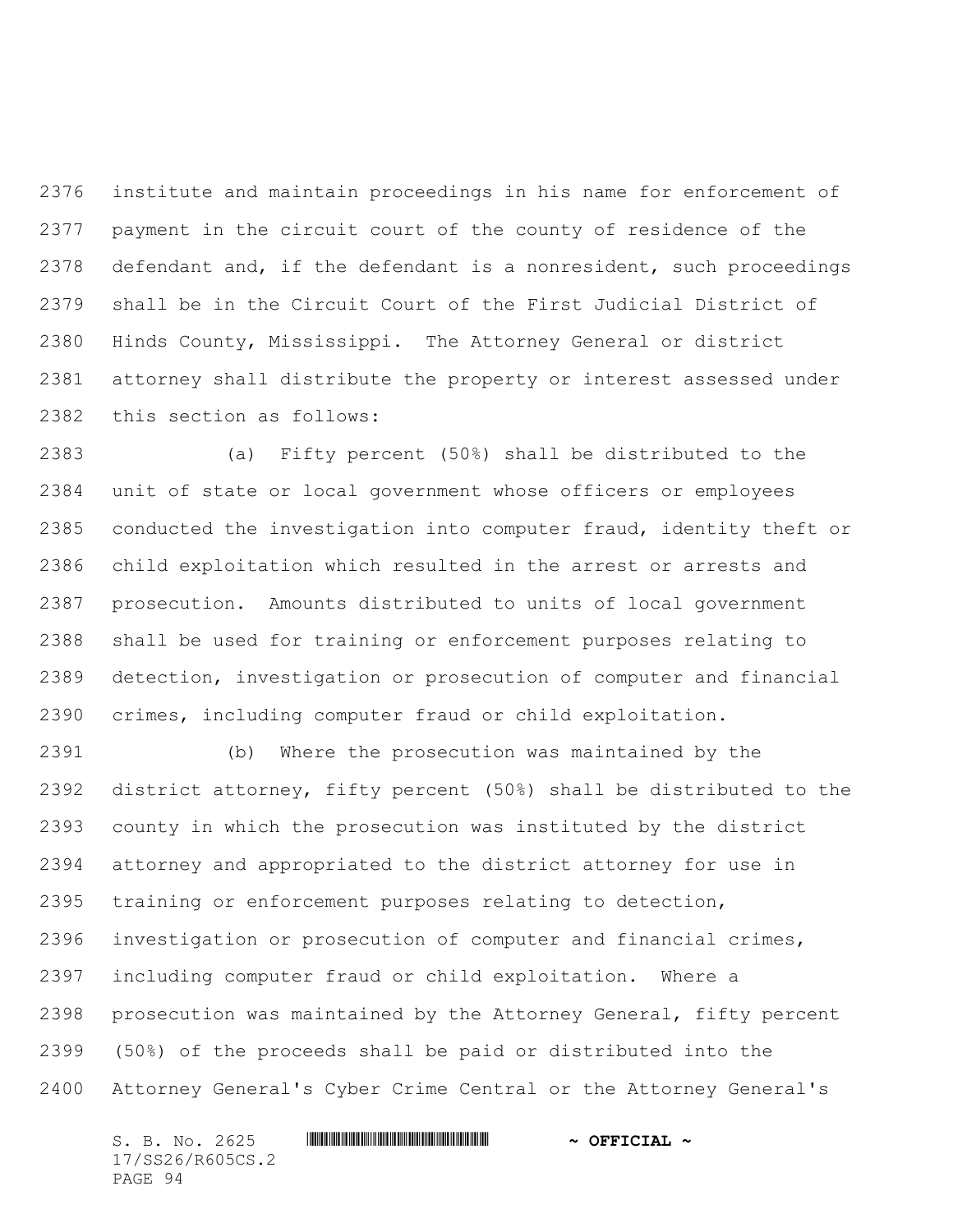special fund to be used for consumer fraud education and investigative and enforcement operations of the Office of Consumer Protection. Where the Attorney General and the district attorney have participated jointly in any part of the proceedings, twenty-five percent (25%) of the property forfeited shall be paid to the county in which the prosecution occurred, and twenty-five percent (25%) shall be paid to the Attorney General's Cyber Crime Central or the Attorney General's special fund to be used for the purposes as stated in this paragraph.

 (2) From and after July 1, 2016, the expenses of the Attorney General's Cyber Crime Central or Attorney General's special fund program shall be defrayed by appropriation from the State General Fund and all user charges and fees authorized under this section shall be deposited into the State General Fund as authorized by law and as determined by the State Fiscal Officer. (3) From and after July 1, 2016, no state agency shall charge another state agency a fee, assessment, rent or other charge for services or resources received by authority of this section.

 **SECTION 45.** Section 99-41-29, Mississippi Code of 1972, is amended as follows:

 99-41-29. (1) From and after July 1, 1990, there is hereby created in the State Treasury a special interest-bearing fund to be known as the Crime Victims' Compensation Fund. The monies contained in the fund shall be **\* \* \*** used for the sole purpose of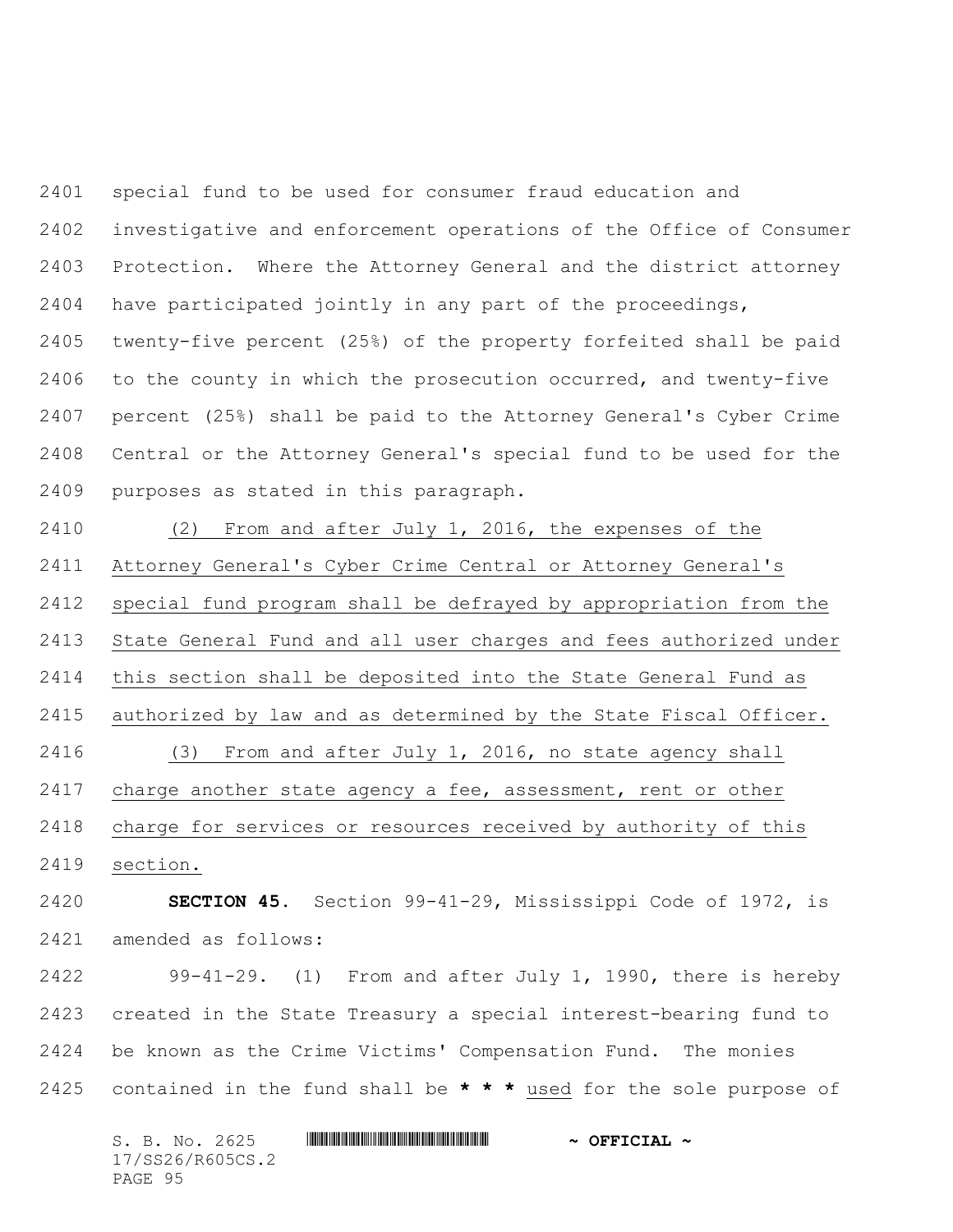payment of awards of compensation to victims and claimants pursuant to this chapter, the payment of all necessary and proper expenses incurred by the division in the administration of this chapter, payment of sexual assault examinations pursuant to Section 99-37-25, payment of Address Confidentiality Program administrative expenses pursuant to Section 99-47-1(7) and payment of other expenses in furtherance of providing assistance to victims of crime through information referrals, advocacy outreach programs and victim-related services. Expenditures from the fund shall be paid by the State Treasurer upon warrants issued by the Department of Finance and Administration, and upon requisitions signed by the Attorney General or his duly designated representative in the manner provided by law. The fund shall be a continuing fund, not subject to fiscal-year limitations, and shall consist of: (a) monies appropriated by the Legislature for the purposes of compensating the victims of crime and other claimants under this chapter; (b) the interest accruing to the fund; (c) monies recovered by the director under the provisions of Section 99-41-21; (d) monies received from the federal government; and (e) monies received from such other sources as may be provided by law. (2) No compensation payments shall be made which exceed the amount of money in the fund. The state shall not be liable for a written order to pay compensation, except to the extent that monies are available in the fund on the date the award is ordered. The Attorney General shall establish such rules and regulations as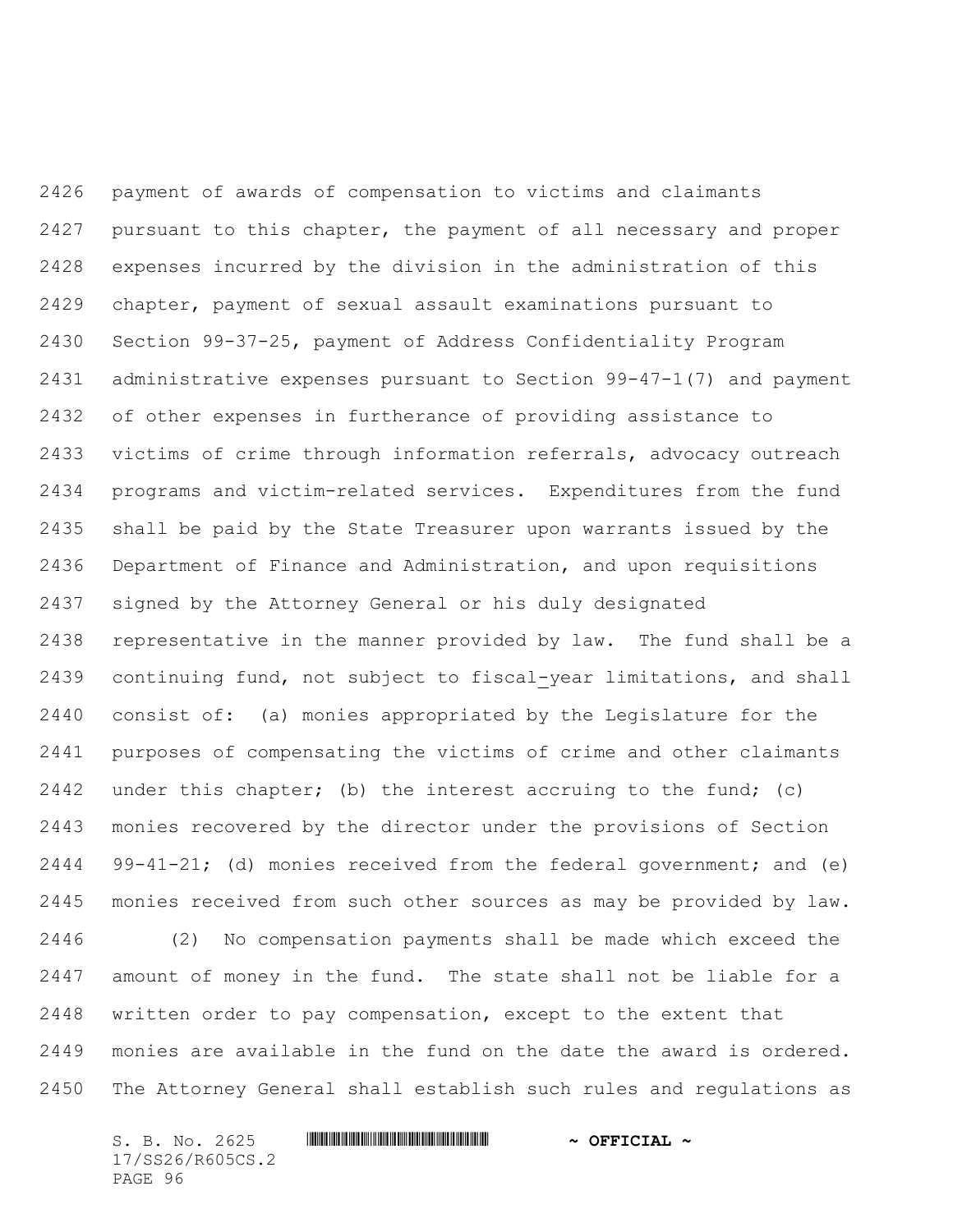shall be necessary to adjust awards and payments so that the total amount awarded does not exceed the amount of money on deposit in the fund. Such rules and regulations may include, but shall not be limited to, the authority to provide for suspension of payments and proportioned reduction of benefits to all claimants; provided, however, no such reductions as provided for shall entitle claimants to future retroactive reimbursements in future years.

(3) From and after July 1, 2016, the expenses of the Crime

Victims Compensation Fund Program (including the Crime Victims

Compensation Administration Fund) shall be defrayed by

appropriation from the State General Fund and all user charges and

fees authorized under this section shall be deposited into the

State General Fund as authorized by law and as determined by the

State Fiscal Officer.

 (4) From and after July 1, 2016, no state agency shall charge another state agency a fee, assessment, rent or other charge for services or resources received by authority of this section.

 **SECTION 46.** Chapter 25, Laws of 2016 (Senate Bill No. 2916), is amended as follows:

 Section 1. The following sum, or so much thereof as may be necessary, is hereby appropriated out of any money in the State General Fund not otherwise appropriated, for the support and maintenance of the Secretary of State for the fiscal year beginning July 1, 2016, and ending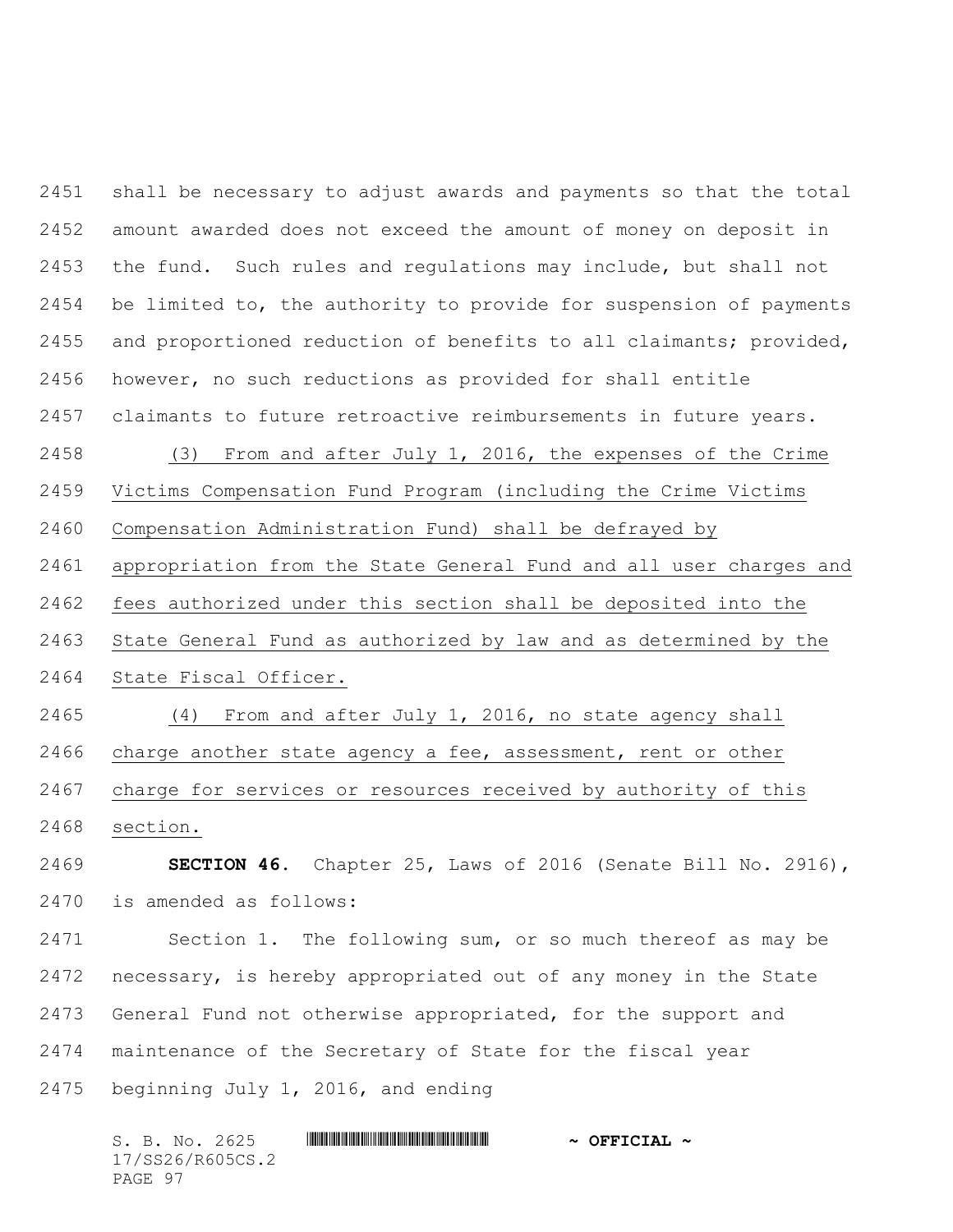June 30, 2017....................................\$ 16,046,492.00. Section 2. Of the funds appropriated in Section 1 and all sums available in the Point Cadet Leasing Fund, the Secretary of State shall make the payments due in the amount of One Million Five Hundred Ninety-three Thousand Nine Hundred Seventy Dollars and Fifty-two Cents (\$1,593,970.52) in accordance with the Point Cadet Compromise and Settlement Agreement dated August 15, 2002. Section **\* \* \*** 3. Of the funds appropriated under the provisions of Section 1, the following positions are authorized: 2485 AUTHORIZED POSITIONS:

| 2486 | Permanent: Full Time    | 98. |
|------|-------------------------|-----|
| 2487 | Part Time               |     |
| 2488 | Time-Limited: Full Time | 13  |
| 2489 | Part Time               |     |

 With the funds herein appropriated, it shall be the agency's responsibility to make certain that funds required to be appropriated for "Personal Services" for Fiscal Year 2018 do not exceed Fiscal Year 2017 funds appropriated for that purpose, unless programs or positions are added to the agency's Fiscal Year 2017 budget by the Mississippi Legislature. Based on data provided by the Legislative Budget Office, the State Personnel Board shall determine and publish the projected annual cost to fully fund all appropriated positions in compliance with the provisions of this act. It shall be the responsibility of the agency head to ensure that no single personnel action increases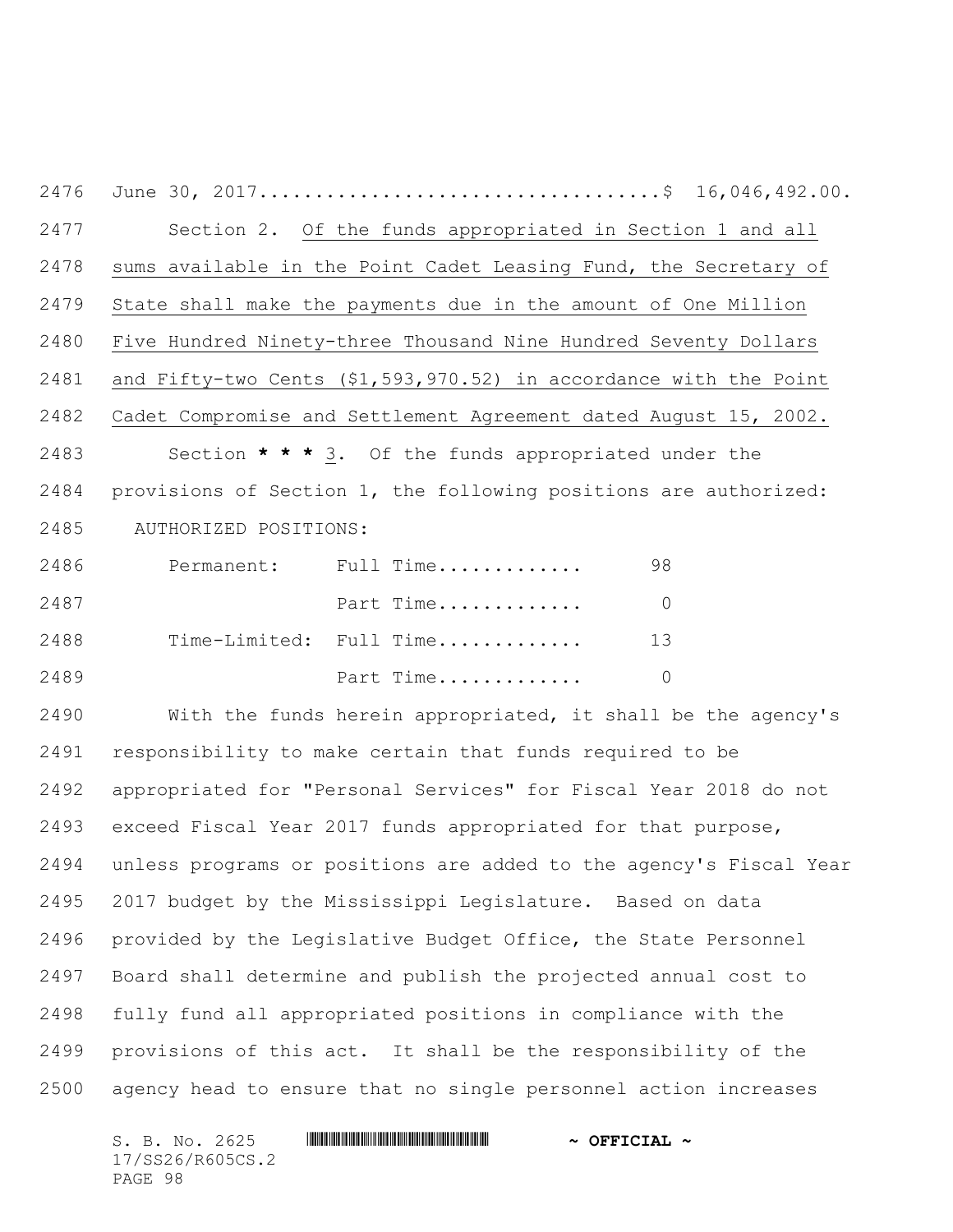this projected annual cost and/or the Fiscal Year 2017 appropriations for "Personal Services" when annualized, with the exception of escalated funds and the award of benchmarks. If, at the time the agency takes any action to change "Personal Services," the State Personnel Board determines that the agency has taken an action which would cause the agency to exceed this projected annual cost or the Fiscal Year 2017 "Personal Services" appropriated level, when annualized, then only those actions which reduce the projected annual cost and/or the appropriation requirement will be processed by the State Personnel Board until such time as the requirements of this provision are met.

 Any transfers or escalations shall be made in accordance with the terms, conditions and procedures established by law or allowable under the terms set forth within this act. The State Personnel Board shall not escalate positions without written approval from the Department of Finance and Administration. The Department of Finance and Administration shall not provide written approval to escalate any funds for salaries and/or positions without proof of availability of new or additional funds above the appropriated level.

 No general funds authorized to be expended herein shall be used to replace federal funds and/or other special funds which are being used for salaries authorized under the provisions of this act and which are withdrawn and no longer available.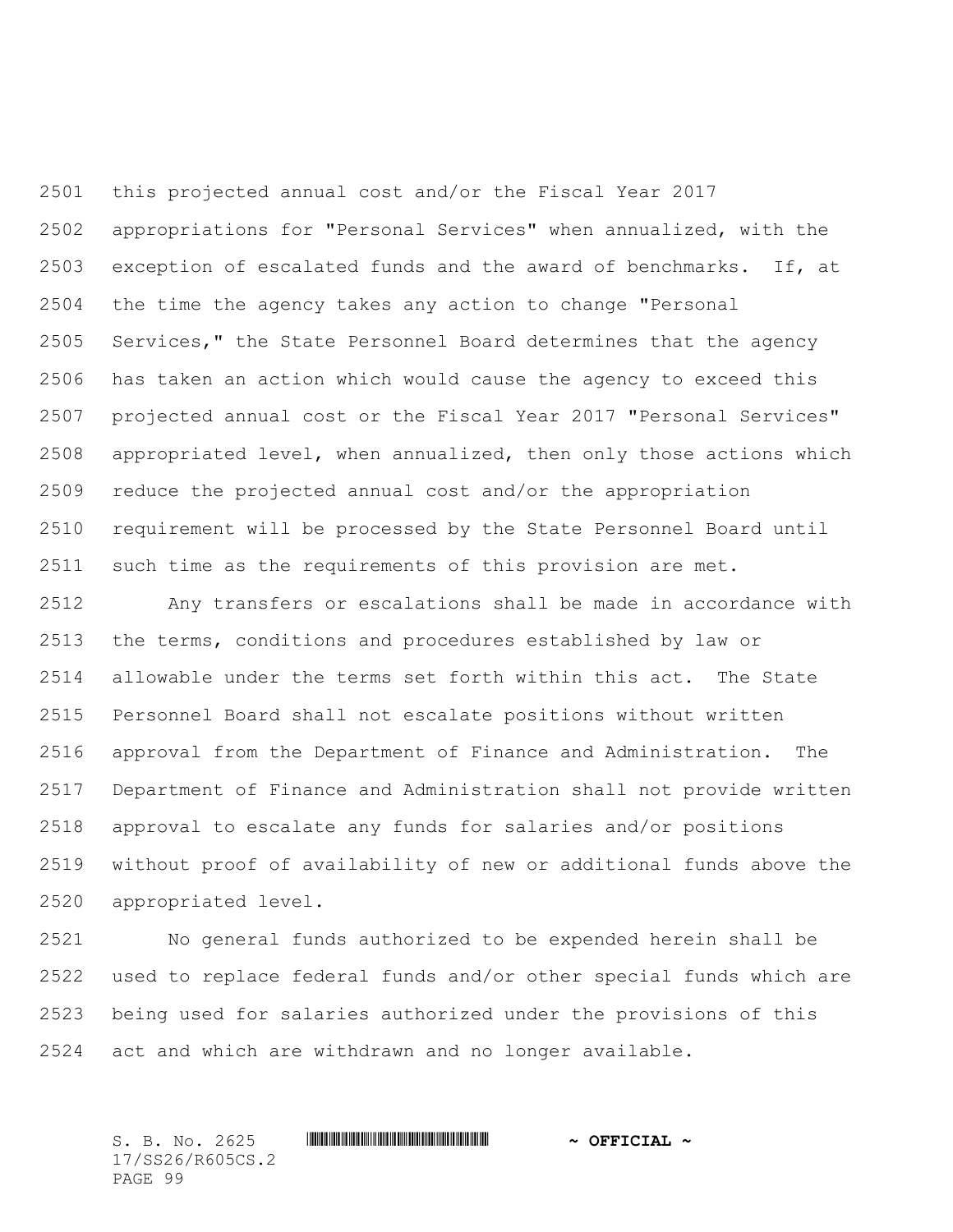None of the funds herein appropriated shall be used in violation of Internal Revenue Service's Publication 15-A relating to the reporting of income paid to contract employees, as interpreted by the Office of the State Auditor.

 Section **\* \* \*** 4. None of the funds appropriated by this act shall be expended for any purpose that is not actually required or necessary for performing any of the powers or duties of the Office of the Secretary of State that are authorized by the Mississippi Constitution of 1890, state or federal law, or rules or regulations that implement state or federal law.

 Section **\* \* \*** 5. No part of the funds appropriated herein shall be used, either directly or indirectly, for the purpose of paying any clerk, stenographer, assistant, deputy, or other person who may be related by blood or marriage within the third degree, computed by the rules of the civil law, to the official employing or having the right of employment or selection thereof; and in the event of any such payment, then the official or person approving and making or receiving such payment shall be jointly and severally liable to return to the State of Mississippi and to pay into the State Treasury three (3) times any such amount so paid or received, to be recovered at suit of the Attorney General; provided that when the relationship is by affinity and the person through whom the relationship was established is dead, this provision shall not apply.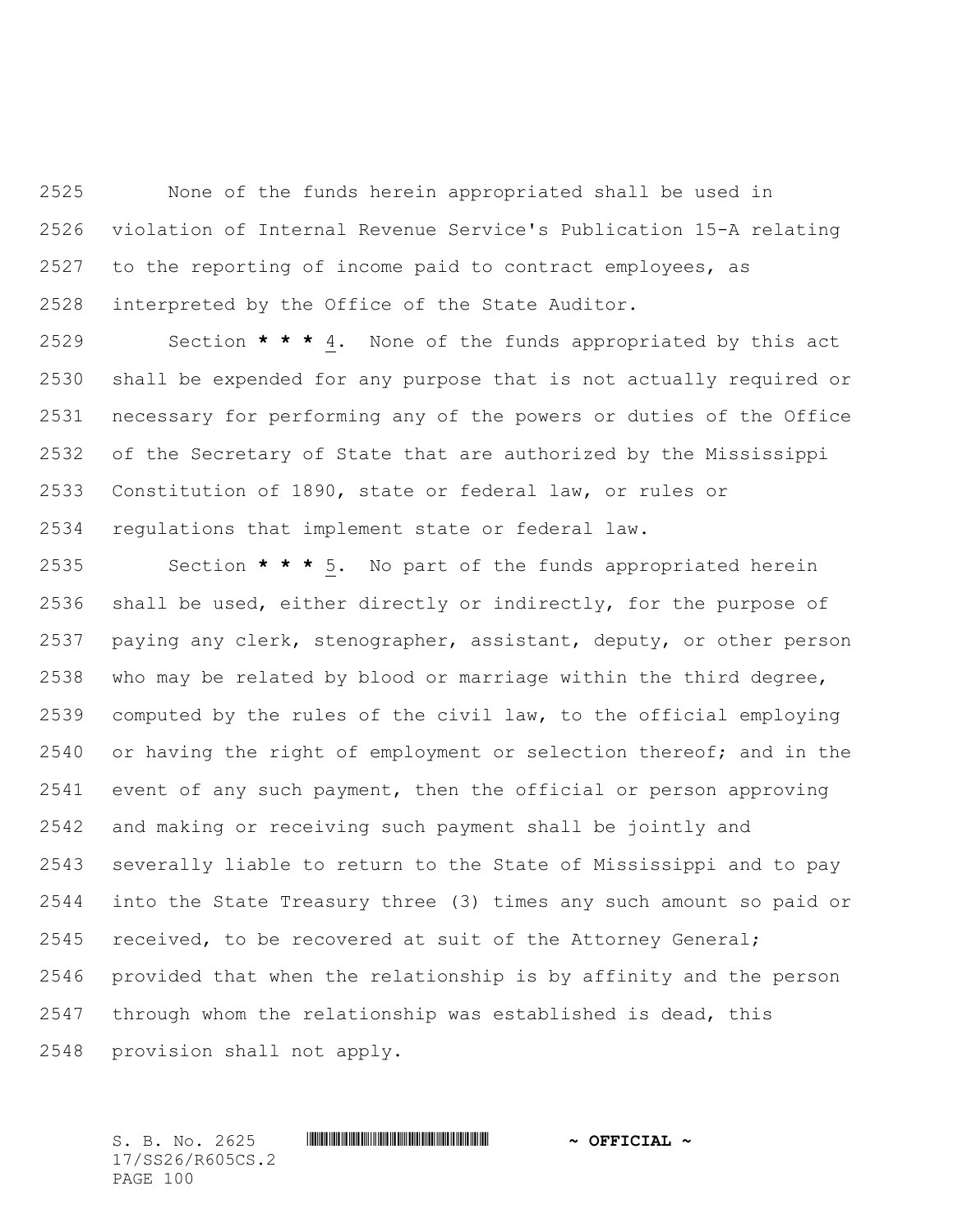| 2549 | Section $\star \star \star 6$ . Of the funds appropriated in Section 1, the |  |  |
|------|-----------------------------------------------------------------------------|--|--|
| 2550 | Secretary of State may use funds appropriated for the purposes of           |  |  |
| 2551 | defraying litigation expenses associated with the enforcement of            |  |  |
| 2552 | the Mississippi Securities Act, the Regulation of Charitable                |  |  |
| 2553 | Solicitations Act, and the administration of the Public Trust.              |  |  |
| 2554 | Section * * * 7. In compliance with the "Mississippi                        |  |  |
| 2555 | Performance Budget and Strategic Planning Act of 1994," it is the           |  |  |
| 2556 | intent of the Legislature that the funds provided herein shall be           |  |  |
| 2557 | utilized in the most efficient and effective manner possible to             |  |  |
| 2558 | achieve the intended mission of this agency. Based on the funding           |  |  |
| 2559 | authorized, this agency shall make every effort to attain the               |  |  |
| 2560 | targeted performance measures provided below:                               |  |  |
| 2561 | FY2017                                                                      |  |  |
| 2562 | Performance Measures<br>Target                                              |  |  |
| 2563 | Business Services                                                           |  |  |
| 2564 | Percentage of Phone Calls Answered within                                   |  |  |
| 2565 | 10 Seconds (%)<br>92.00                                                     |  |  |
| 2566 | Elections                                                                   |  |  |
| 2567 | Number of Voter Registrations Updated via                                   |  |  |
| 2568 | 50.00<br>Secure Online Website                                              |  |  |
| 2569 | Number of Poll Workers to Successfully                                      |  |  |
| 2570 | Complete the Online Training Program<br>82.00                               |  |  |
| 2571 | Percentage of Poll Workers who Successfully                                 |  |  |
| 2572 | Complete the Online Poll Manager Training                                   |  |  |
| 2573 | on their First Attempt (%)<br>60.00                                         |  |  |
|      |                                                                             |  |  |

| S. B. No. 2625   | $\sim$ OFFICIAL $\sim$ |
|------------------|------------------------|
| 17/SS26/R605CS.2 |                        |
| PAGE 101         |                        |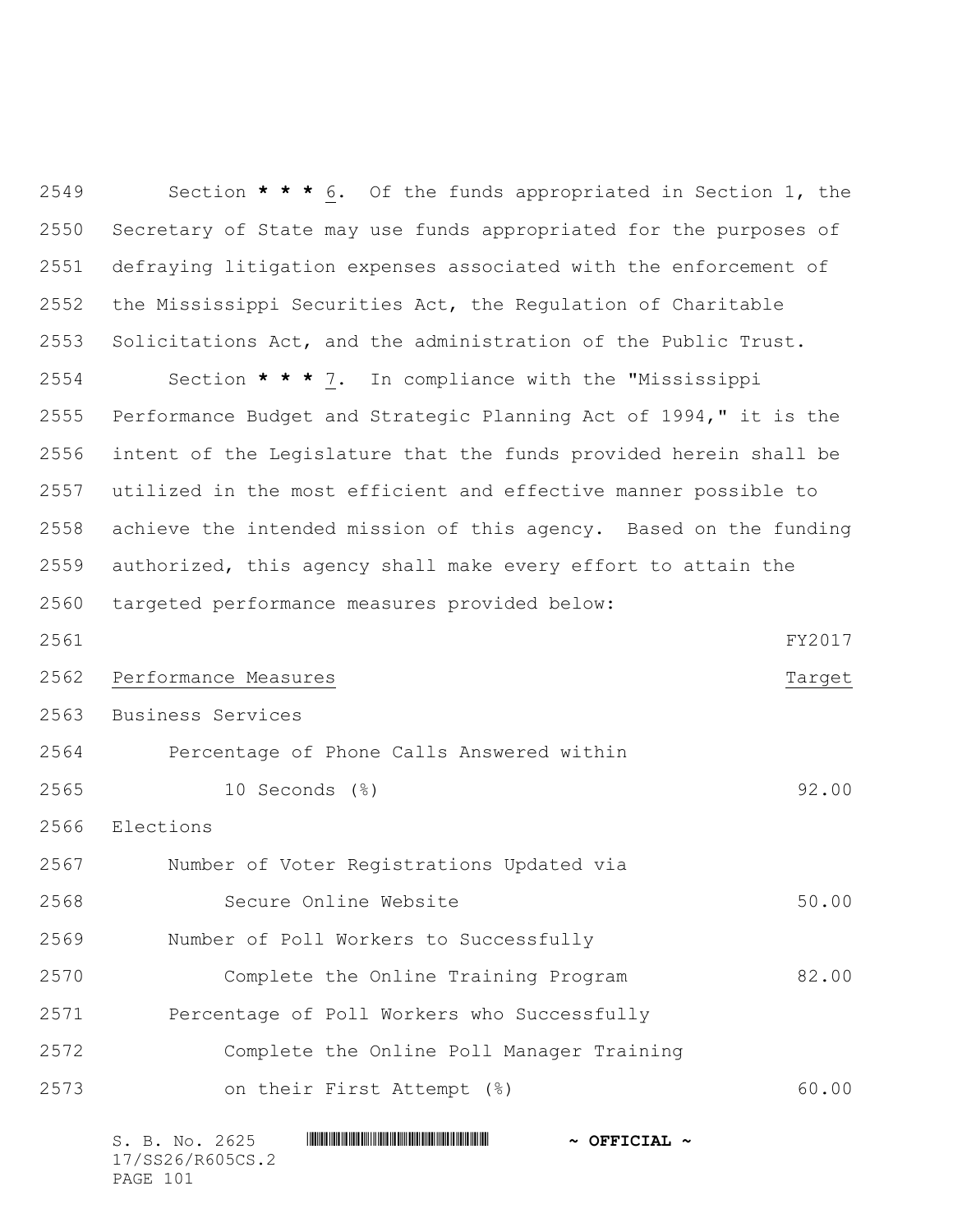Publications

 Number of Visits to the Secretary of State's Website 11,000,000.00

Public Lands

 Number of Tax-Forfeited Properties Sold 500.00 Support Services

Support Services as a Percentage of Total

Agency Expenditures (%) 27.00

 A reporting of the degree to which the performance targets set above have been or are being achieved shall be provided in the agency's budget request submitted to the Joint Legislative Budget Committee for Fiscal Year 2018.

Section 8. The following sum, or so much thereof as may be

necessary, is appropriated out of any money in the State Treasury

to the credit of the Land Records Maintenance Fund, for the

purpose of making distributions to local governments for back

taxes owed for the fiscal year beginning July 1, 2016, and ending

June 30, 2017.................One Million Dollars (\$1,000,000.00).

None of the funds appropriated in this section shall be used

for the operations of the Office of the Secretary of State.

Section 9. In addition to all sums appropriated herein, the

Secretary of State is authorized to transfer from the Public Trust

Tidelands Fund an amount not to exceed Nine Million Two Hundred

Thousand Thirty-one Dollars (\$9,200,031.00) to the Mississippi

Department of Marine Resources.